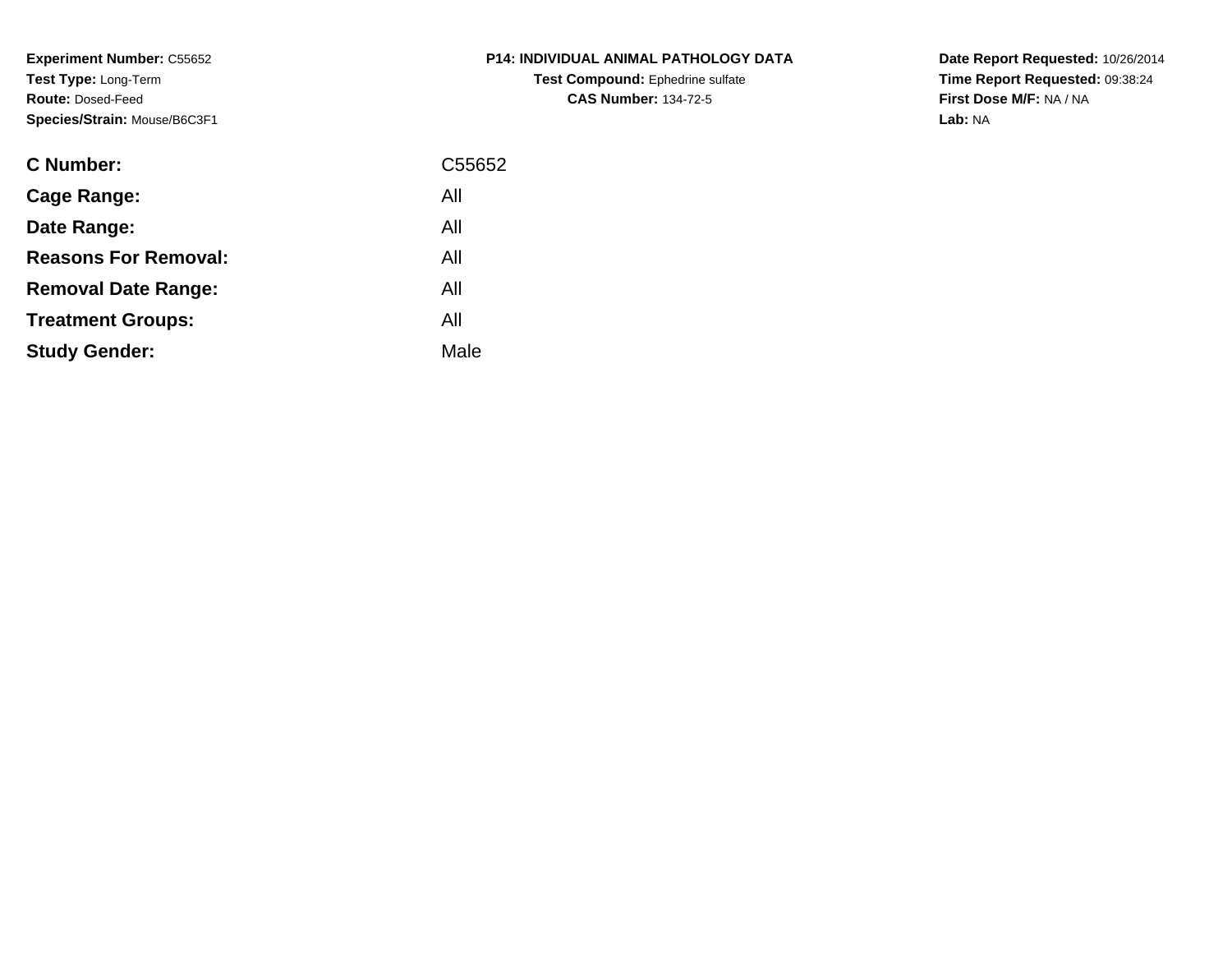| <b>Experiment Number: C55652</b><br>Test Type: Long-Term |                      | <b>P14: INDIVIDUAL ANIMAL PATHOLOGY DATA</b> | Date Report Requested: 10/26/2014 |
|----------------------------------------------------------|----------------------|----------------------------------------------|-----------------------------------|
|                                                          |                      | <b>Test Compound: Ephedrine sulfate</b>      | Time Report Requested: 09:38:24   |
| <b>Route: Dosed-Feed</b>                                 |                      | <b>CAS Number: 134-72-5</b>                  | First Dose M/F: NA / NA           |
| Species/Strain: Mouse/B6C3F1                             |                      |                                              | Lab: NA                           |
| <b>ANIMAL ID: 1_051</b>                                  | <b>TRT#: 1</b>       | <b>SEX: Male</b>                             | DAY ON TEST:                      |
|                                                          | <b>DOSE: 250 PPM</b> | <b>DISP: Terminal Sacrifice</b>              | HISTO:                            |
| <b>OBSERVATIONS</b>                                      |                      |                                              |                                   |
| Adrenal gland                                            | Cortex Nos           | Focal Cellular Change                        |                                   |
|                                                          | Capsule              | Hyperplasia, Stromal                         |                                   |
| Bone marrow                                              |                      | Angiectasis                                  |                                   |
| Brain                                                    | Thalamus             | Calcification, Nos                           |                                   |
| Kidney                                                   |                      | Nephropathy                                  |                                   |
| Preputial gland                                          |                      | Inflammation, Chronic                        |                                   |
|                                                          |                      | Metaplasia, Squamous                         |                                   |
| Spleen                                                   |                      | Hyperplasia, Lymphoid                        |                                   |
| Urinary bladder                                          |                      | Perivascular Cuffing                         |                                   |
| PRIMARY CAUSE OF DEATH                                   |                      |                                              |                                   |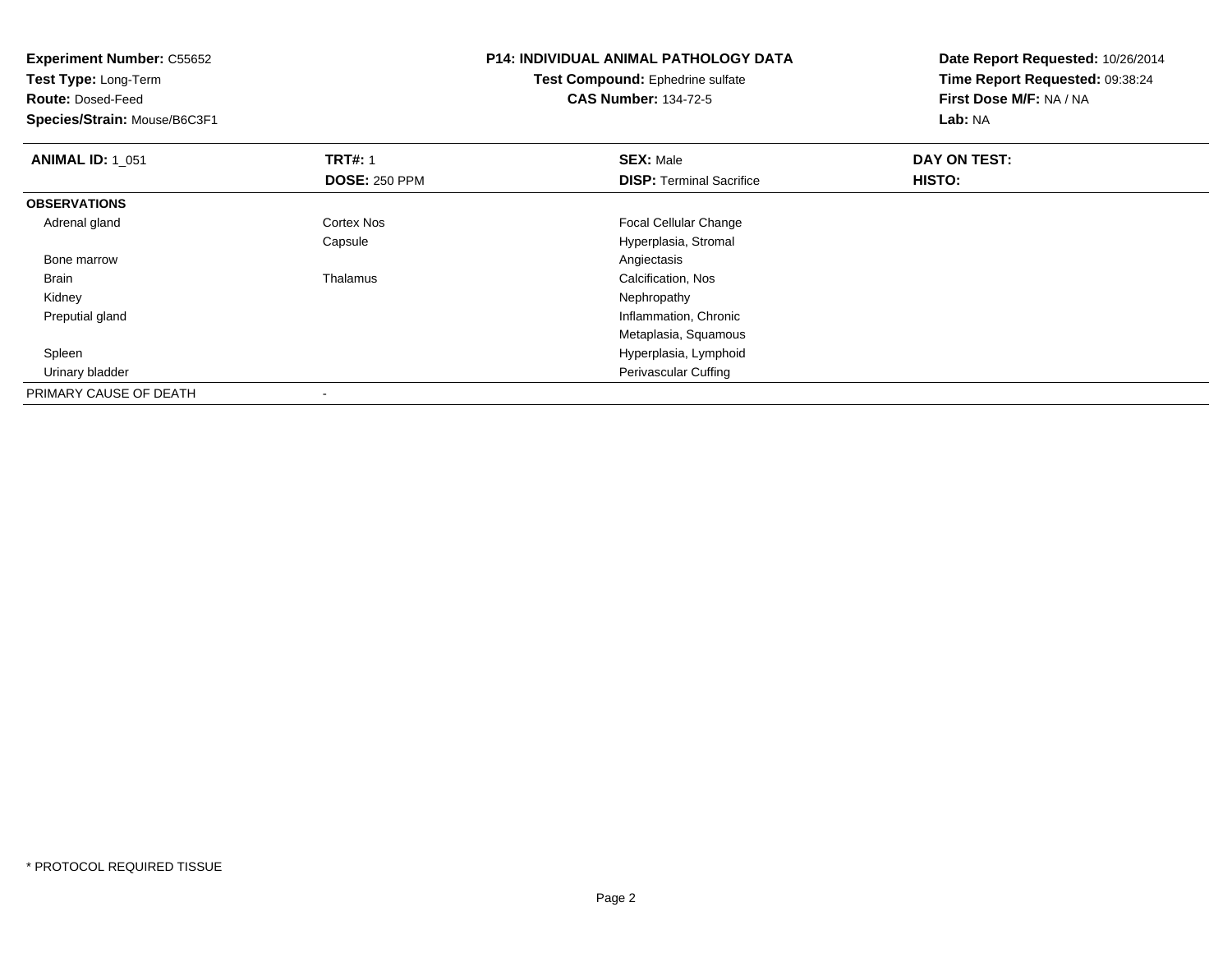| <b>Experiment Number: C55652</b><br>Test Type: Long-Term<br><b>Route: Dosed-Feed</b><br>Species/Strain: Mouse/B6C3F1 |                      | <b>P14: INDIVIDUAL ANIMAL PATHOLOGY DATA</b><br>Test Compound: Ephedrine sulfate<br><b>CAS Number: 134-72-5</b> | Date Report Requested: 10/26/2014<br>Time Report Requested: 09:38:24<br>First Dose M/F: NA / NA<br>Lab: NA |
|----------------------------------------------------------------------------------------------------------------------|----------------------|-----------------------------------------------------------------------------------------------------------------|------------------------------------------------------------------------------------------------------------|
| <b>ANIMAL ID: 1 052</b>                                                                                              | <b>TRT#: 1</b>       | <b>SEX: Male</b>                                                                                                | DAY ON TEST:                                                                                               |
|                                                                                                                      | <b>DOSE: 250 PPM</b> | <b>DISP:</b> Terminal Sacrifice                                                                                 | <b>HISTO:</b>                                                                                              |
| <b>OBSERVATIONS</b>                                                                                                  |                      |                                                                                                                 |                                                                                                            |
| Adrenal gland                                                                                                        | <b>Cortex Nos</b>    | <b>Focal Cellular Change</b>                                                                                    |                                                                                                            |
|                                                                                                                      | Capsule              | Hyperplasia, Stromal                                                                                            |                                                                                                            |
| <b>Brain</b>                                                                                                         | Thalamus             | Calcification, Nos                                                                                              |                                                                                                            |
| Liver                                                                                                                |                      | Cytoplasmic Change, Eosinophilic                                                                                |                                                                                                            |
|                                                                                                                      |                      | Hepatocellular Carcinoma                                                                                        |                                                                                                            |
| Preputial gland                                                                                                      |                      | Inflammation, Chronic                                                                                           |                                                                                                            |
| Spleen                                                                                                               |                      | Hyperplasia, Lymphoid                                                                                           |                                                                                                            |
| Thymus                                                                                                               |                      | Cyst, Multiple                                                                                                  |                                                                                                            |
| PRIMARY CAUSE OF DEATH                                                                                               |                      |                                                                                                                 |                                                                                                            |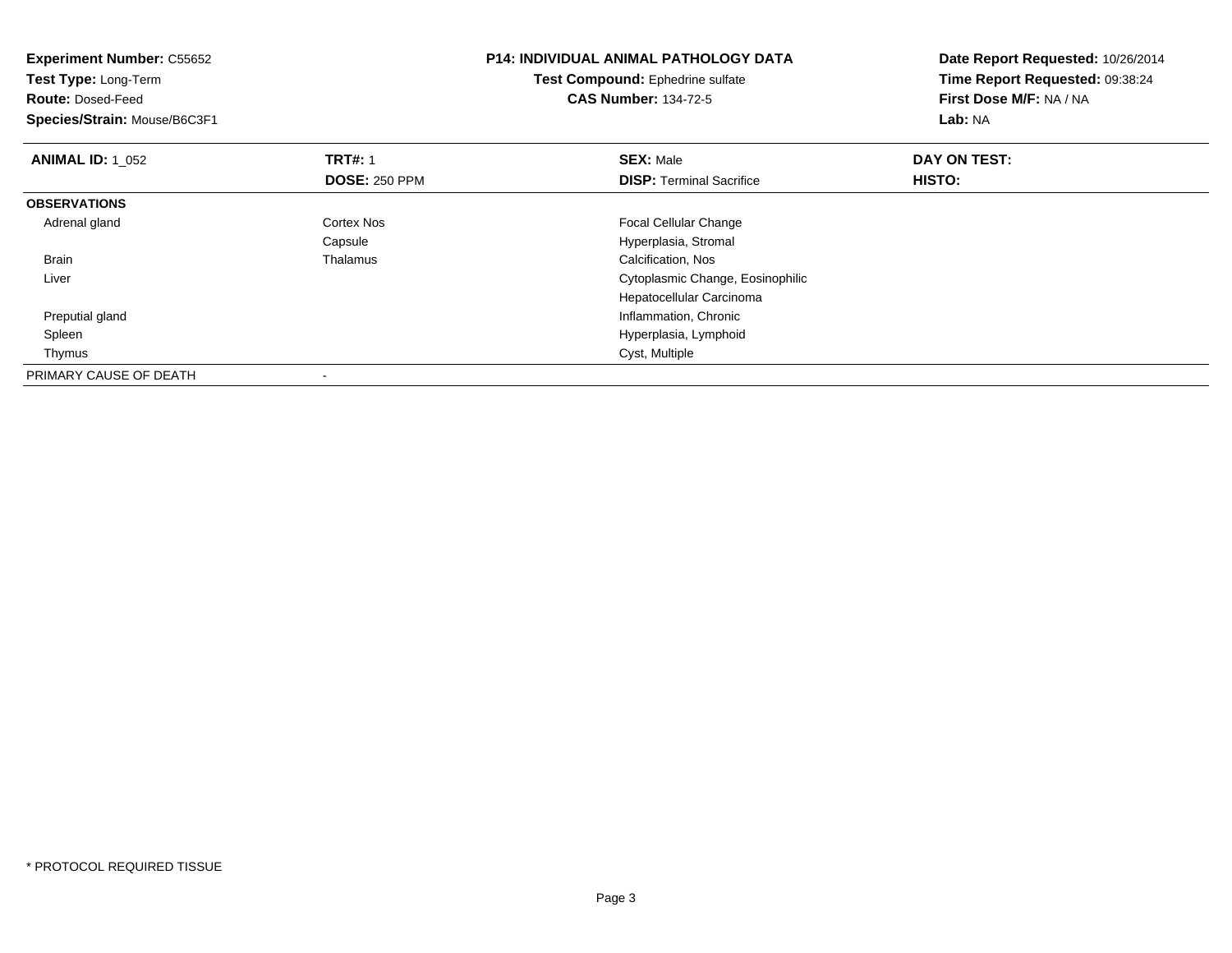**Test Type:** Long-Term

**Route:** Dosed-Feed

**Species/Strain:** Mouse/B6C3F1

# **P14: INDIVIDUAL ANIMAL PATHOLOGY DATA**

**Test Compound:** Ephedrine sulfate**CAS Number:** 134-72-5

| <b>ANIMAL ID: 1_053</b> | <b>TRT#: 1</b>           | <b>SEX: Male</b>                | DAY ON TEST: |  |
|-------------------------|--------------------------|---------------------------------|--------------|--|
|                         | <b>DOSE: 250 PPM</b>     | <b>DISP: Terminal Sacrifice</b> | HISTO:       |  |
| <b>OBSERVATIONS</b>     |                          |                                 |              |  |
| Brain                   | Thalamus                 | Calcification, Nos              |              |  |
| Kidney                  |                          | Mineralization                  |              |  |
|                         |                          | Nephropathy                     |              |  |
| Lung                    |                          | Inflammation, Chronic           |              |  |
| Pancreas                | <b>Islets</b>            | Hyperplasia, Nos                |              |  |
|                         |                          | Inflammation, Chronic Focal     |              |  |
| Preputial gland         |                          | Dilatation, Nos                 |              |  |
| Salivary gland          |                          | Perivascular Cuffing            |              |  |
| Spleen                  |                          | Hyperplasia, Lymphoid           |              |  |
| PRIMARY CAUSE OF DEATH  | $\overline{\phantom{a}}$ |                                 |              |  |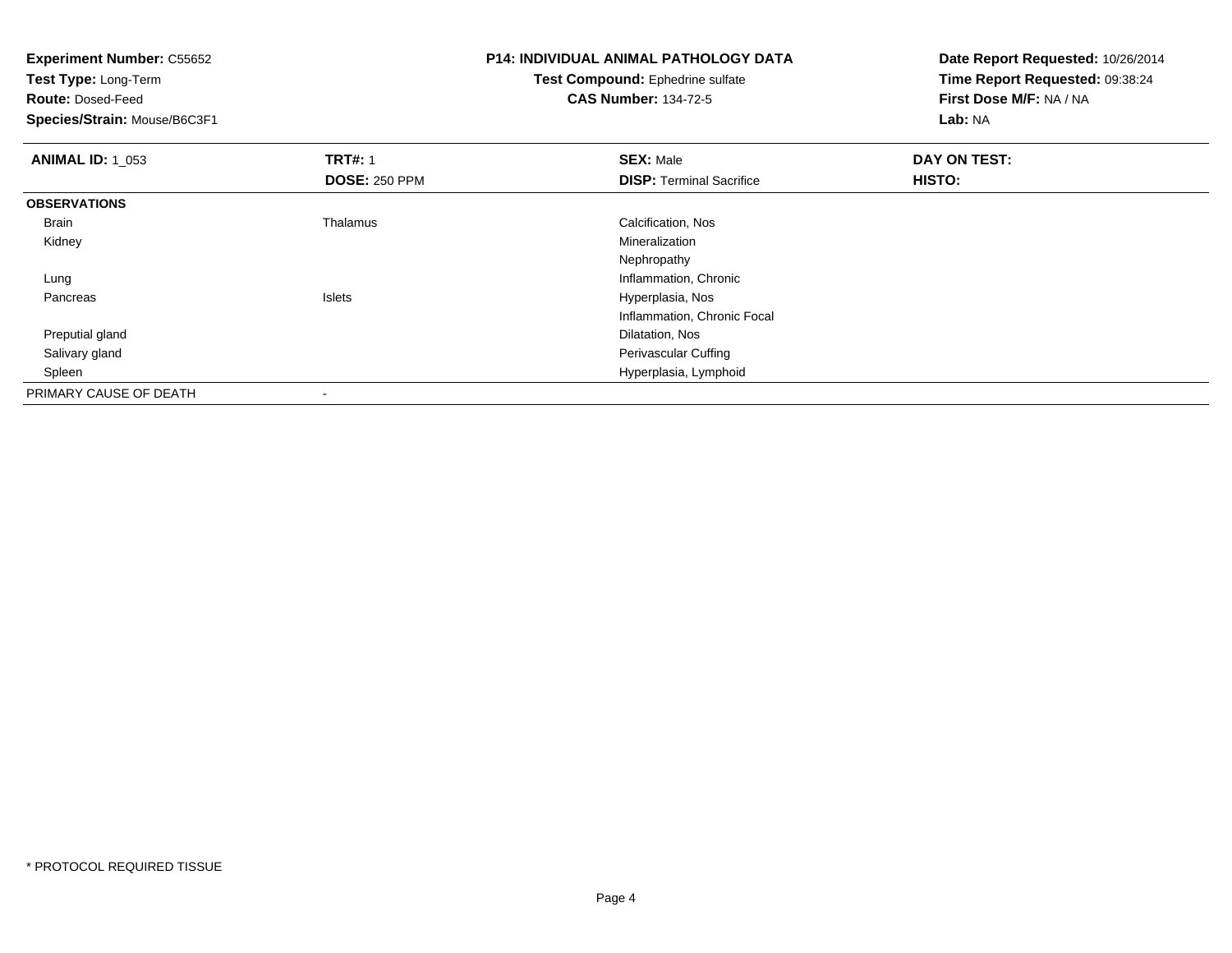| <b>Experiment Number: C55652</b><br>Test Type: Long-Term<br><b>Route: Dosed-Feed</b><br>Species/Strain: Mouse/B6C3F1 |                                        | <b>P14: INDIVIDUAL ANIMAL PATHOLOGY DATA</b><br>Test Compound: Ephedrine sulfate<br><b>CAS Number: 134-72-5</b> | Date Report Requested: 10/26/2014<br>Time Report Requested: 09:38:24<br>First Dose M/F: NA / NA<br>Lab: NA |
|----------------------------------------------------------------------------------------------------------------------|----------------------------------------|-----------------------------------------------------------------------------------------------------------------|------------------------------------------------------------------------------------------------------------|
| <b>ANIMAL ID: 1 054</b>                                                                                              | <b>TRT#: 1</b><br><b>DOSE: 250 PPM</b> | <b>SEX: Male</b><br><b>DISP:</b> Natural Death                                                                  | DAY ON TEST:<br>HISTO:                                                                                     |
| <b>OBSERVATIONS</b>                                                                                                  |                                        |                                                                                                                 |                                                                                                            |
| Brain                                                                                                                | Thalamus                               | Calcification, Nos                                                                                              |                                                                                                            |
| PRIMARY CAUSE OF DEATH                                                                                               |                                        |                                                                                                                 |                                                                                                            |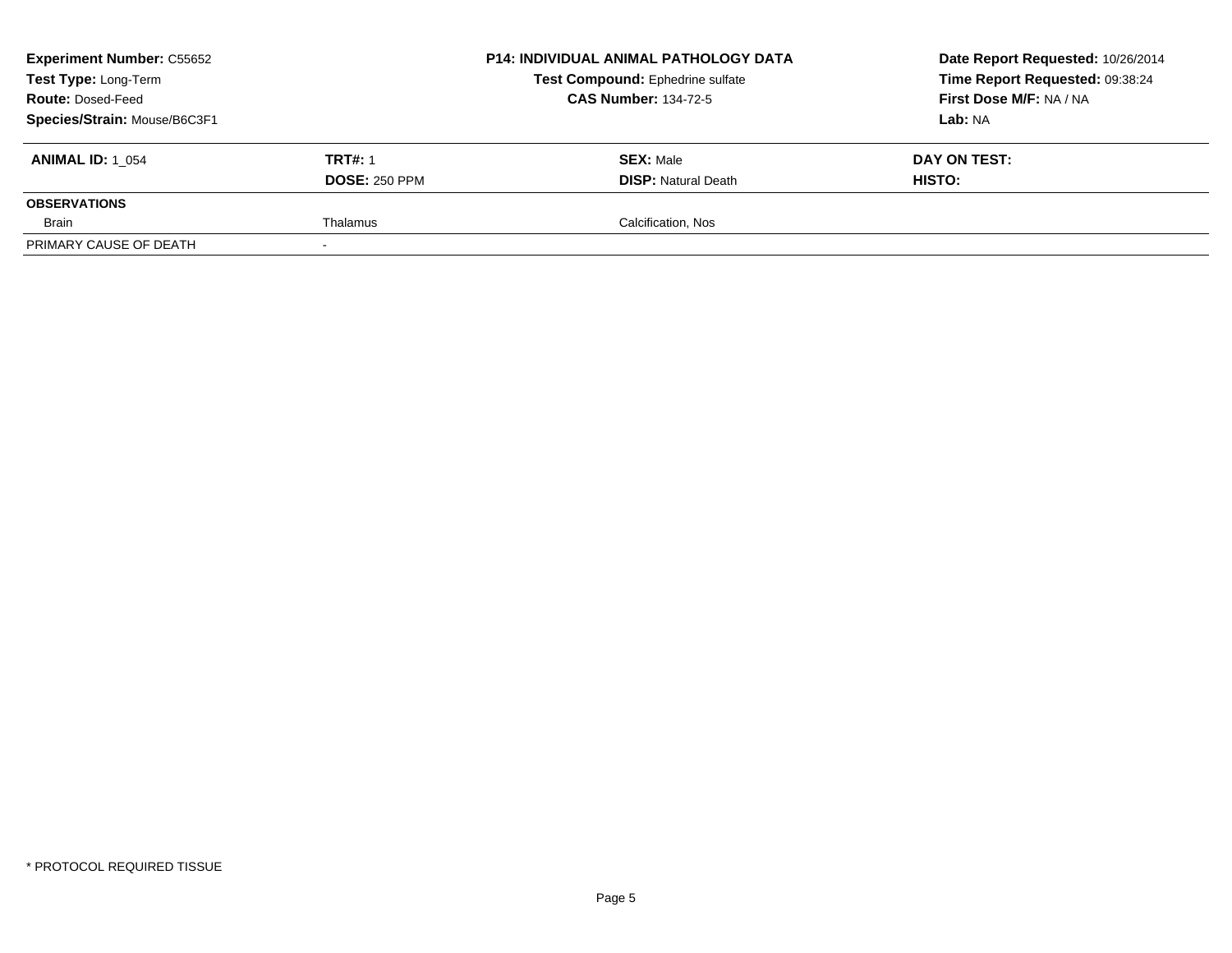| <b>Experiment Number: C55652</b><br>Test Type: Long-Term<br><b>Route: Dosed-Feed</b><br>Species/Strain: Mouse/B6C3F1 |                      | <b>P14: INDIVIDUAL ANIMAL PATHOLOGY DATA</b><br>Test Compound: Ephedrine sulfate<br><b>CAS Number: 134-72-5</b> | Date Report Requested: 10/26/2014<br>Time Report Requested: 09:38:24<br>First Dose M/F: NA / NA<br>Lab: NA |
|----------------------------------------------------------------------------------------------------------------------|----------------------|-----------------------------------------------------------------------------------------------------------------|------------------------------------------------------------------------------------------------------------|
| <b>ANIMAL ID: 1 055</b>                                                                                              | <b>TRT#: 1</b>       | <b>SEX: Male</b>                                                                                                | DAY ON TEST:                                                                                               |
|                                                                                                                      | <b>DOSE: 250 PPM</b> | <b>DISP:</b> Terminal Sacrifice                                                                                 | HISTO:                                                                                                     |
| <b>OBSERVATIONS</b>                                                                                                  |                      |                                                                                                                 |                                                                                                            |
| Adrenal gland                                                                                                        | Cortex Nos           | <b>Focal Cellular Change</b>                                                                                    |                                                                                                            |
| Pancreas                                                                                                             | Acinus               | Cytoplasmic Vacuolization                                                                                       |                                                                                                            |
| Preputial gland                                                                                                      |                      | Dilatation, Nos                                                                                                 |                                                                                                            |
| Spleen                                                                                                               |                      | Lymphoma, Mixed-Malignant Type                                                                                  |                                                                                                            |
| Thymus                                                                                                               |                      | Cyst, Multiple                                                                                                  |                                                                                                            |
| PRIMARY CAUSE OF DEATH                                                                                               |                      |                                                                                                                 |                                                                                                            |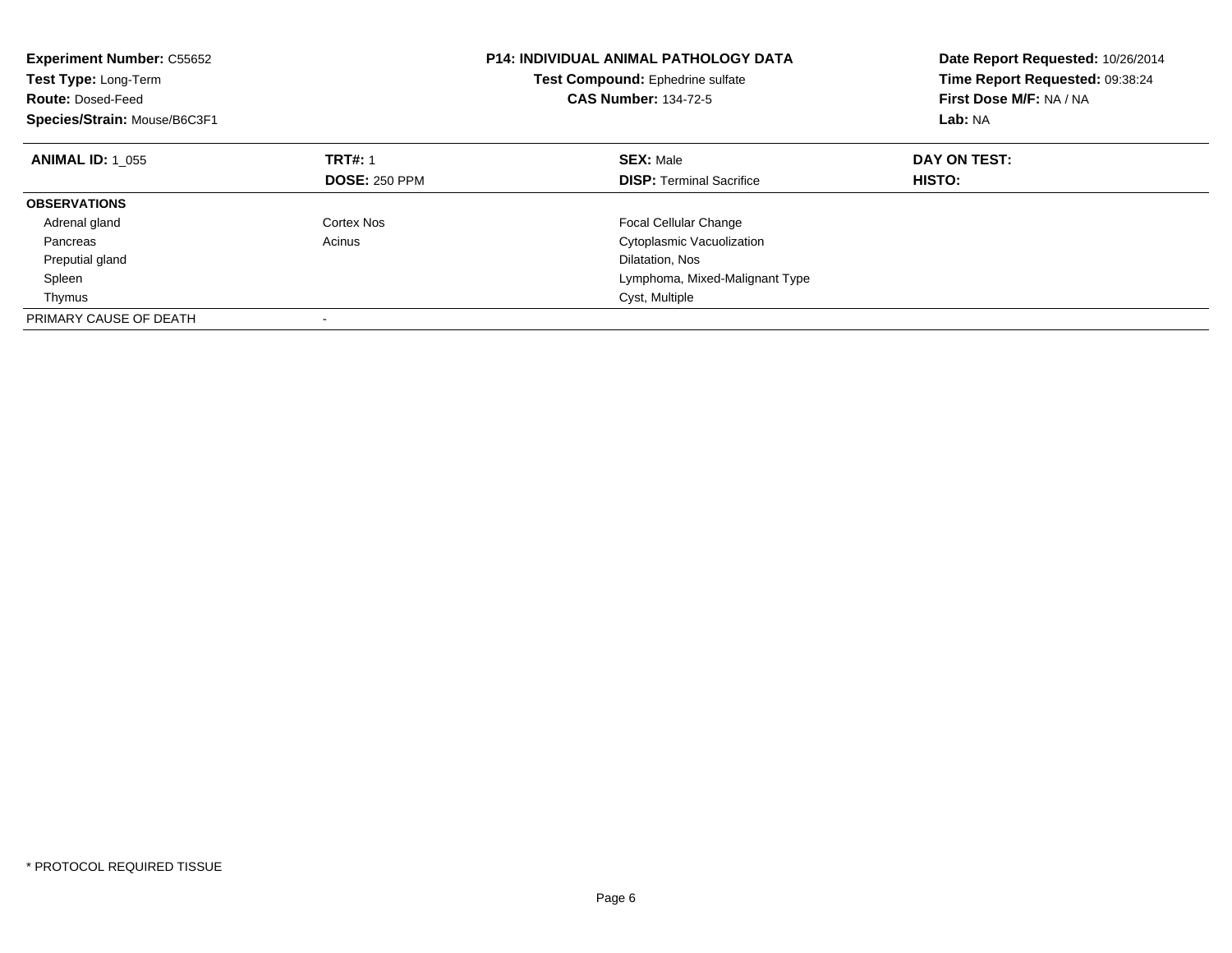| <b>Experiment Number: C55652</b><br>Test Type: Long-Term |                      | <b>P14: INDIVIDUAL ANIMAL PATHOLOGY DATA</b> | Date Report Requested: 10/26/2014 |
|----------------------------------------------------------|----------------------|----------------------------------------------|-----------------------------------|
|                                                          |                      | Test Compound: Ephedrine sulfate             | Time Report Requested: 09:38:24   |
| <b>Route: Dosed-Feed</b>                                 |                      | <b>CAS Number: 134-72-5</b>                  | First Dose M/F: NA / NA           |
| Species/Strain: Mouse/B6C3F1                             |                      |                                              | Lab: NA                           |
| <b>ANIMAL ID: 1 056</b>                                  | <b>TRT#: 1</b>       | <b>SEX: Male</b>                             | DAY ON TEST:                      |
|                                                          | <b>DOSE: 250 PPM</b> | <b>DISP: Terminal Sacrifice</b>              | HISTO:                            |
| <b>OBSERVATIONS</b>                                      |                      |                                              |                                   |
| Adrenal gland                                            | Capsule              | Hyperplasia, Stromal                         |                                   |
| Brain                                                    | Thalamus             | Calcification, Nos                           |                                   |
| Heart                                                    |                      | Inflammation, Chronic Focal                  |                                   |
| Kidney                                                   |                      | Nephropathy                                  |                                   |
| Liver                                                    |                      | Hepatocellular Adenoma                       |                                   |
| Preputial gland                                          |                      | Dilatation, Nos                              |                                   |
|                                                          |                      | Metaplasia, Squamous                         |                                   |
| Prostate                                                 |                      | Perivascular Cuffing                         |                                   |
| Salivary gland                                           |                      | Perivascular Cuffing                         |                                   |
| PRIMARY CAUSE OF DEATH                                   |                      |                                              |                                   |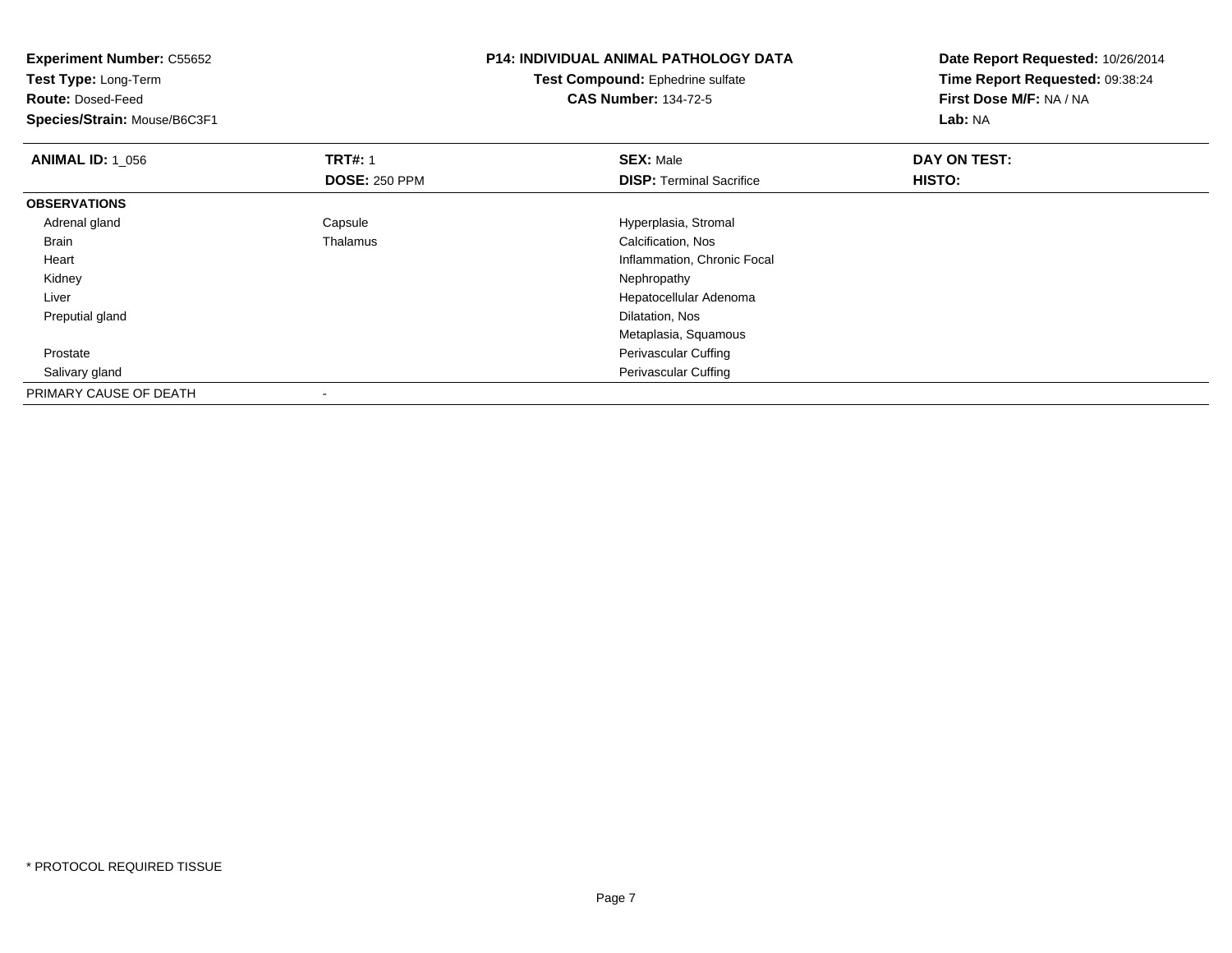| <b>Experiment Number: C55652</b><br>Test Type: Long-Term<br><b>Route: Dosed-Feed</b><br>Species/Strain: Mouse/B6C3F1 |                      | <b>P14: INDIVIDUAL ANIMAL PATHOLOGY DATA</b><br>Test Compound: Ephedrine sulfate<br><b>CAS Number: 134-72-5</b> | Date Report Requested: 10/26/2014<br>Time Report Requested: 09:38:24<br>First Dose M/F: NA / NA<br>Lab: NA |
|----------------------------------------------------------------------------------------------------------------------|----------------------|-----------------------------------------------------------------------------------------------------------------|------------------------------------------------------------------------------------------------------------|
| <b>ANIMAL ID: 1 057</b>                                                                                              | <b>TRT#: 1</b>       | <b>SEX: Male</b>                                                                                                | DAY ON TEST:                                                                                               |
|                                                                                                                      | <b>DOSE: 250 PPM</b> | <b>DISP:</b> Terminal Sacrifice                                                                                 | HISTO:                                                                                                     |
| <b>OBSERVATIONS</b>                                                                                                  |                      |                                                                                                                 |                                                                                                            |
| Adrenal gland                                                                                                        | Cortex Nos           | <b>Focal Cellular Change</b>                                                                                    |                                                                                                            |
|                                                                                                                      | Capsule              | Hyperplasia, Stromal                                                                                            |                                                                                                            |
| Heart                                                                                                                | Pericardium Nos      | Lymphocytic Inflammatory Infiltrate                                                                             |                                                                                                            |
| Kidney                                                                                                               |                      | Mineralization                                                                                                  |                                                                                                            |
|                                                                                                                      |                      | Nephropathy                                                                                                     |                                                                                                            |
| Liver                                                                                                                |                      | <b>Focal Cellular Change</b>                                                                                    |                                                                                                            |
| Urinary bladder                                                                                                      |                      | Perivascular Cuffing                                                                                            |                                                                                                            |
| PRIMARY CAUSE OF DEATH                                                                                               |                      |                                                                                                                 |                                                                                                            |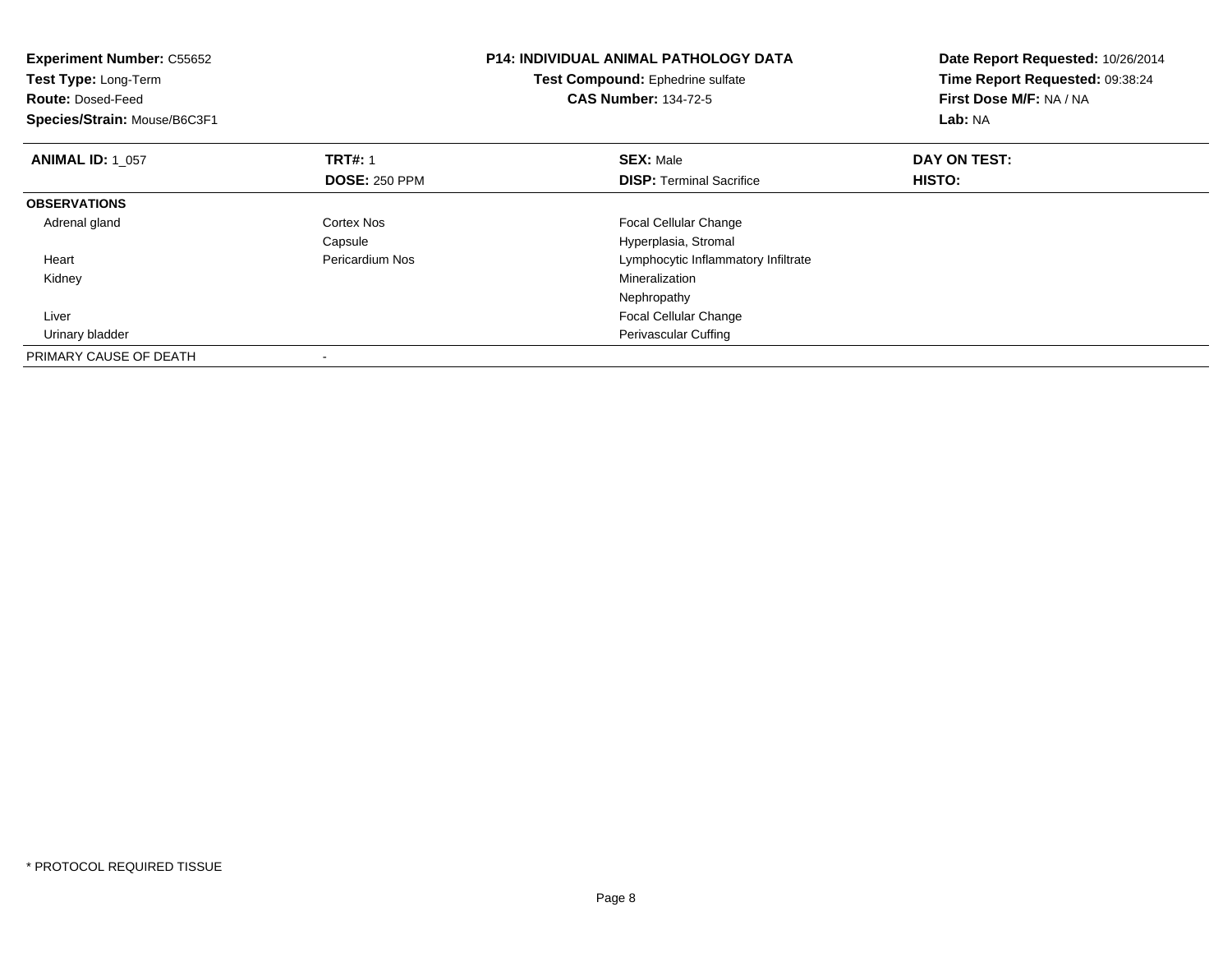**Experiment Number:** C55652**Test Type:** Long-Term**Route:** Dosed-Feed **Species/Strain:** Mouse/B6C3F1**P14: INDIVIDUAL ANIMAL PATHOLOGY DATATest Compound:** Ephedrine sulfate**CAS Number:** 134-72-5**Date Report Requested:** 10/26/2014**Time Report Requested:** 09:38:24**First Dose M/F:** NA / NA**Lab:** NA**ANIMAL ID: 1\_058 REX:** Male **DAY ON TEST: TRT#:** 1 **SEX:** Male **SEX:** Male **DOSE:** 250 PPM**DISP:** Terminal Sacrifice **HISTO: OBSERVATIONS** Adrenal glandCortex Nos **Focal Cellular Change** Capsule Hyperplasia, Stromal Liver Focal Cellular Changee Computer Computer Lymph Node Computer Computer Computer Computer Computer Computer Computer Computer Computer Computer Computer Computer Computer Computer Computer Computer Computer Computer Computer Computer Computer Co Lymph node Pituitary glandAnterior Pituitary **Anterior Pituitary Adenoma, Nos**<br>
Dilatation, Nos Preputial glandd and the control of the control of the control of the control of the control of the control of the control of the control of the control of the control of the control of the control of the control of the control of the co Metaplasia, Squamous UnspecifiedAdipose Tissue **Necrosis**, Fat PRIMARY CAUSE OF DEATH-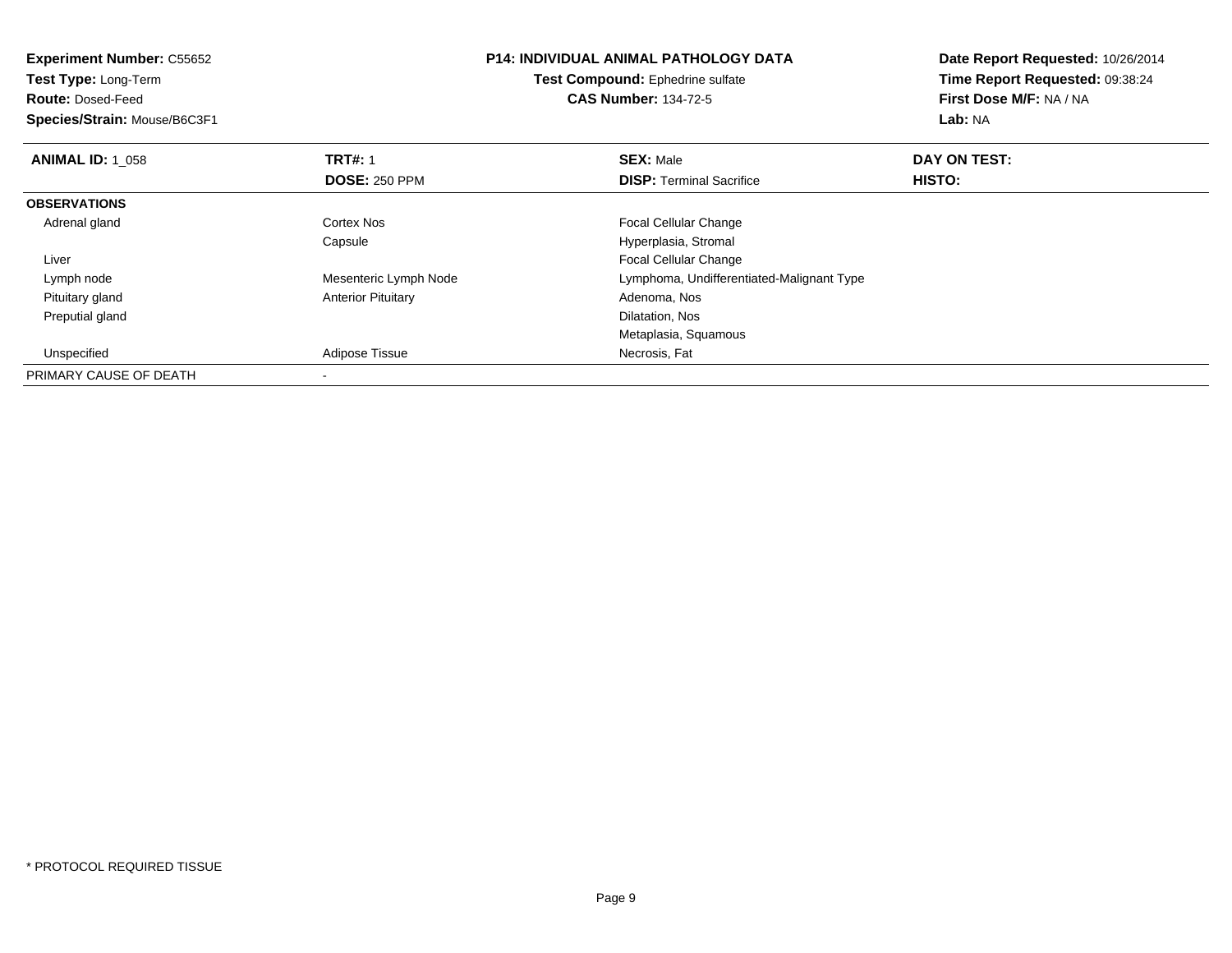| <b>Experiment Number: C55652</b><br>Test Type: Long-Term<br><b>Route: Dosed-Feed</b><br>Species/Strain: Mouse/B6C3F1 |                      | <b>P14: INDIVIDUAL ANIMAL PATHOLOGY DATA</b><br>Test Compound: Ephedrine sulfate<br><b>CAS Number: 134-72-5</b> | Date Report Requested: 10/26/2014<br>Time Report Requested: 09:38:24<br>First Dose M/F: NA / NA<br>Lab: NA |
|----------------------------------------------------------------------------------------------------------------------|----------------------|-----------------------------------------------------------------------------------------------------------------|------------------------------------------------------------------------------------------------------------|
| <b>ANIMAL ID: 1 059</b>                                                                                              | <b>TRT#: 1</b>       | <b>SEX: Male</b>                                                                                                | DAY ON TEST:                                                                                               |
|                                                                                                                      | <b>DOSE: 250 PPM</b> | <b>DISP:</b> Moribund Sacrifice                                                                                 | HISTO:                                                                                                     |
| <b>OBSERVATIONS</b>                                                                                                  |                      |                                                                                                                 |                                                                                                            |
| Adrenal gland                                                                                                        | Cortex Nos           | Hyperplasia, Focal                                                                                              |                                                                                                            |
| Heart                                                                                                                | Myocardium Nos       | Inflammation, Chronic                                                                                           |                                                                                                            |
| Kidney                                                                                                               |                      | Perivascular Cuffing                                                                                            |                                                                                                            |
| Liver                                                                                                                |                      | Hepatocellular Adenoma                                                                                          |                                                                                                            |
| Lung                                                                                                                 |                      | Perivascular Cuffing                                                                                            |                                                                                                            |
| Urinary bladder                                                                                                      |                      | <b>Perivascular Cuffing</b>                                                                                     |                                                                                                            |
| PRIMARY CAUSE OF DEATH                                                                                               |                      |                                                                                                                 |                                                                                                            |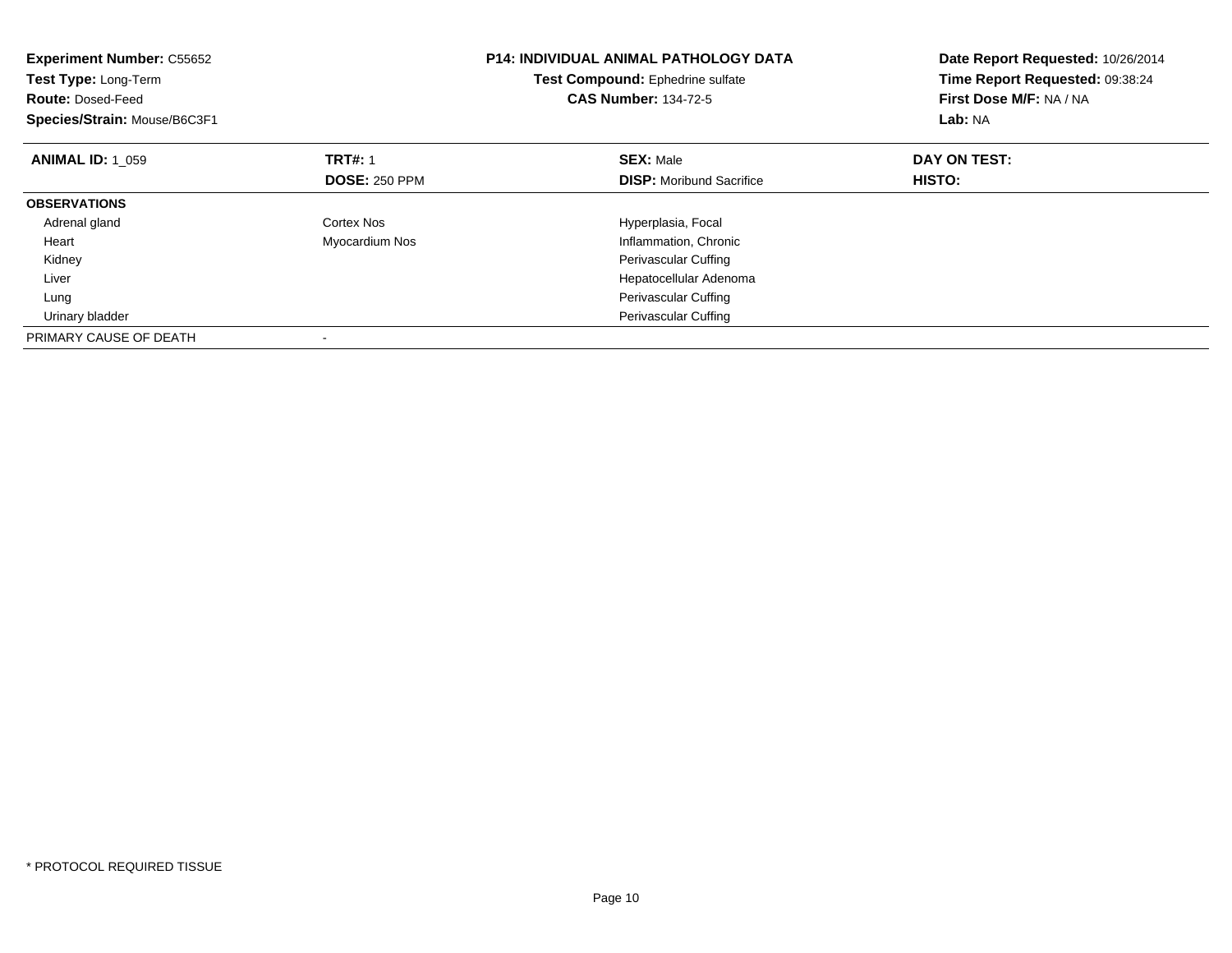| <b>Experiment Number: C55652</b><br>Test Type: Long-Term<br><b>Route: Dosed-Feed</b><br>Species/Strain: Mouse/B6C3F1 |                       | <b>P14: INDIVIDUAL ANIMAL PATHOLOGY DATA</b><br>Test Compound: Ephedrine sulfate<br><b>CAS Number: 134-72-5</b> | Date Report Requested: 10/26/2014<br>Time Report Requested: 09:38:24<br>First Dose M/F: NA / NA<br>Lab: NA |
|----------------------------------------------------------------------------------------------------------------------|-----------------------|-----------------------------------------------------------------------------------------------------------------|------------------------------------------------------------------------------------------------------------|
| <b>ANIMAL ID: 1 060</b>                                                                                              | <b>TRT#: 1</b>        | <b>SEX: Male</b>                                                                                                | DAY ON TEST:                                                                                               |
|                                                                                                                      | <b>DOSE: 250 PPM</b>  | <b>DISP:</b> Terminal Sacrifice                                                                                 | HISTO:                                                                                                     |
| <b>OBSERVATIONS</b>                                                                                                  |                       |                                                                                                                 |                                                                                                            |
| Adrenal gland                                                                                                        | Capsule               | Hyperplasia, Stromal                                                                                            |                                                                                                            |
| Liver                                                                                                                |                       | Hepatocellular Adenoma                                                                                          |                                                                                                            |
|                                                                                                                      |                       | Hepatocellular Carcinoma                                                                                        |                                                                                                            |
| Lymph node                                                                                                           | Mesenteric Lymph Node | Angiectasis                                                                                                     |                                                                                                            |
| Pancreas                                                                                                             | <b>Islets</b>         | Hyperplasia, Nos                                                                                                |                                                                                                            |
| Preputial gland                                                                                                      |                       | Dilatation, Nos                                                                                                 |                                                                                                            |
| PRIMARY CAUSE OF DEATH                                                                                               |                       |                                                                                                                 |                                                                                                            |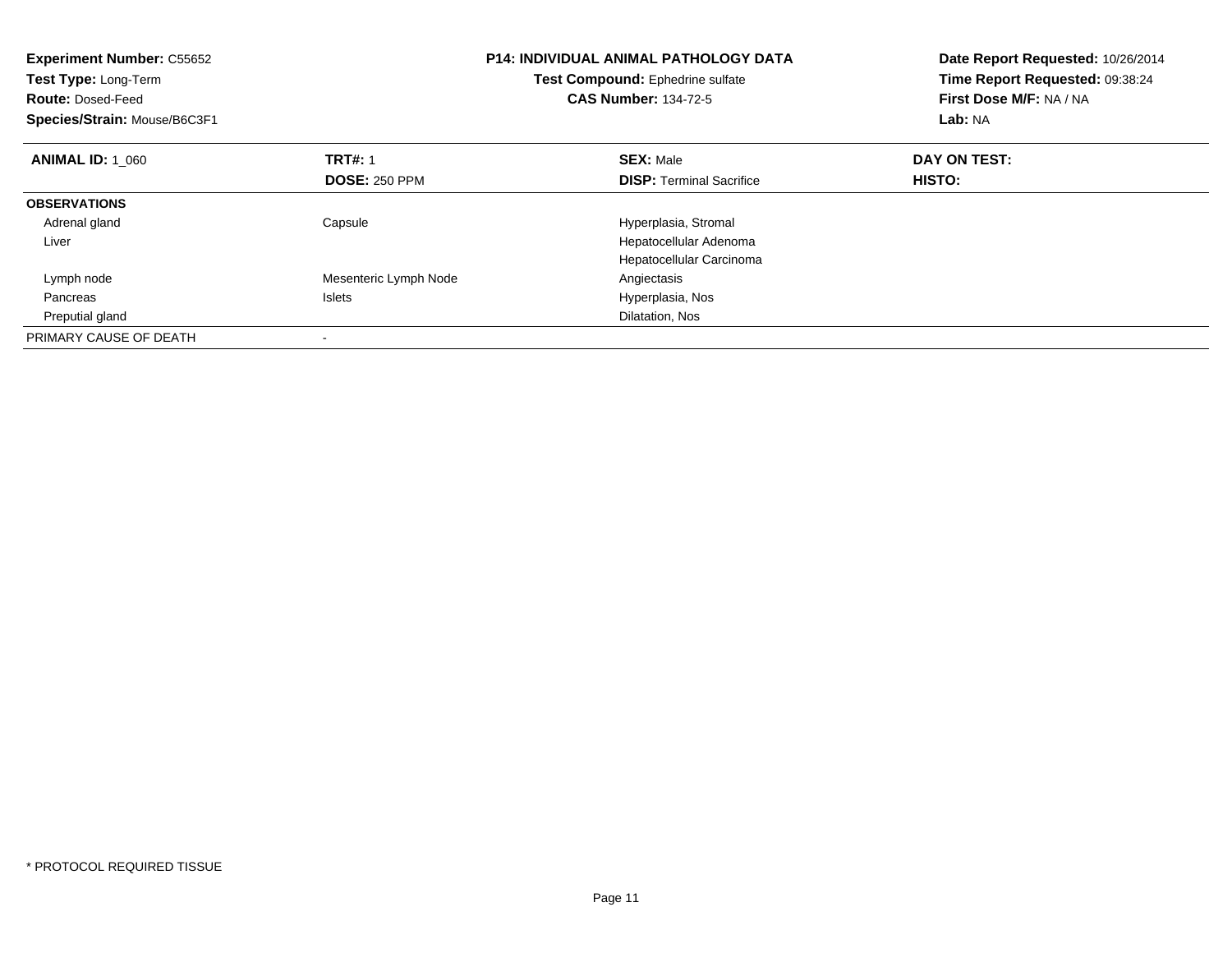**Test Type:** Long-Term

**Route:** Dosed-Feed

**Species/Strain:** Mouse/B6C3F1

## **P14: INDIVIDUAL ANIMAL PATHOLOGY DATA**

**Test Compound:** Ephedrine sulfate**CAS Number:** 134-72-5

| <b>ANIMAL ID: 1_061</b> | <b>TRT#: 1</b>       | <b>SEX: Male</b>                | <b>DAY ON TEST:</b> |  |
|-------------------------|----------------------|---------------------------------|---------------------|--|
|                         | <b>DOSE: 250 PPM</b> | <b>DISP:</b> Terminal Sacrifice | HISTO:              |  |
| <b>OBSERVATIONS</b>     |                      |                                 |                     |  |
| Adrenal gland           | <b>Cortex Nos</b>    | Focal Cellular Change           |                     |  |
|                         | Capsule              | Hyperplasia, Stromal            |                     |  |
| Brain                   | Thalamus             | Calcification, Nos              |                     |  |
| Kidney                  |                      | Nephrosis, Nos                  |                     |  |
| Liver                   |                      | Hepatocellular Carcinoma        |                     |  |
|                         |                      | Necrosis, Nos                   |                     |  |
| Lung                    |                      | Alveolar/Bronchiolar Carcinoma  |                     |  |
| Pancreas                | Islets               | Hyperplasia, Nos                |                     |  |
| Preputial gland         |                      | Dilatation, Nos                 |                     |  |
| Spleen                  |                      | Hematopoiesis                   |                     |  |
| Thymus                  |                      | Atrophy, Nos                    |                     |  |
| Thyroid                 | Colloid              | Crystals, Nos                   |                     |  |
| PRIMARY CAUSE OF DEATH  |                      |                                 |                     |  |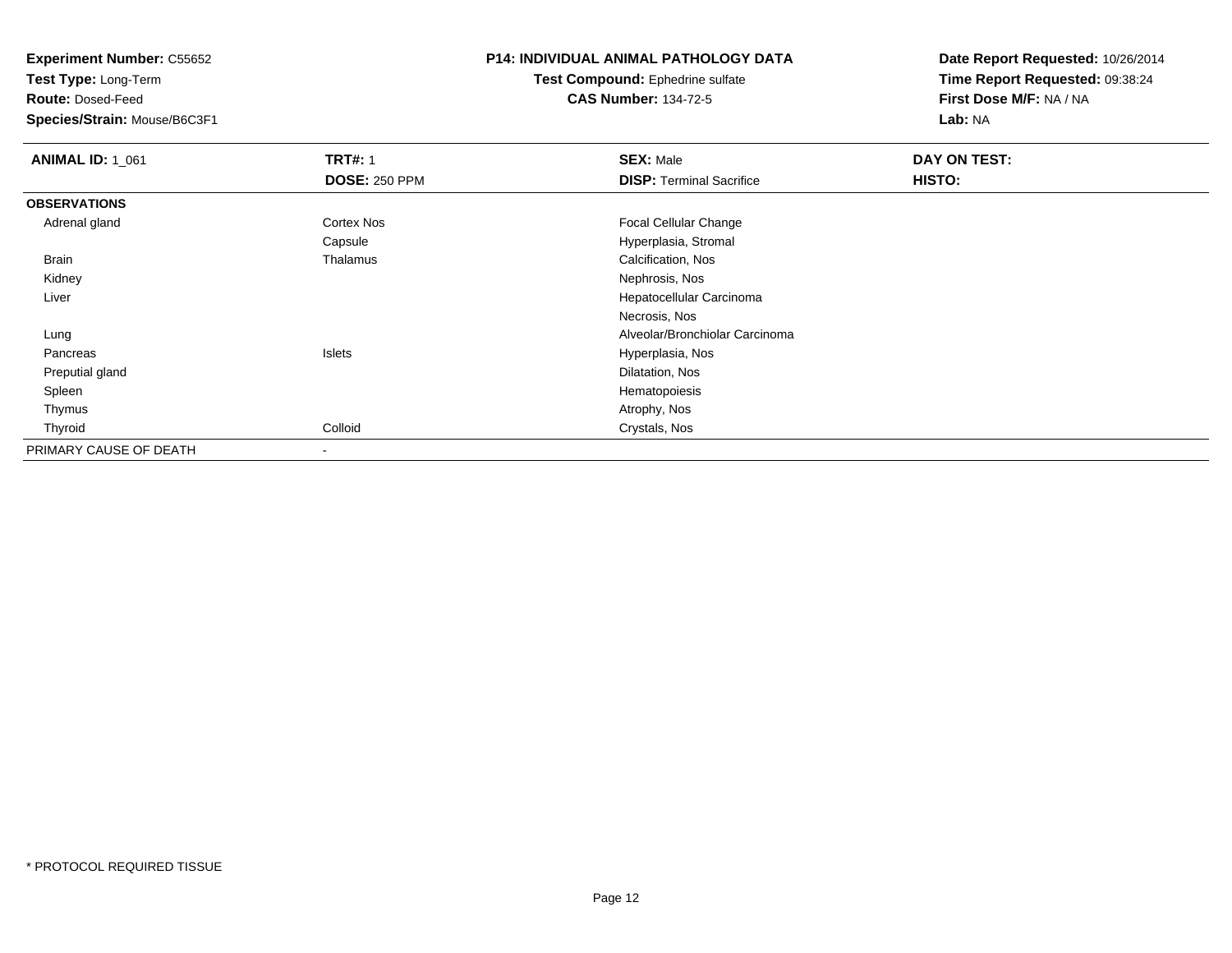| <b>Experiment Number: C55652</b><br>Test Type: Long-Term |                      | <b>P14: INDIVIDUAL ANIMAL PATHOLOGY DATA</b> | Date Report Requested: 10/26/2014 |
|----------------------------------------------------------|----------------------|----------------------------------------------|-----------------------------------|
|                                                          |                      | Test Compound: Ephedrine sulfate             | Time Report Requested: 09:38:24   |
| <b>Route: Dosed-Feed</b>                                 |                      | <b>CAS Number: 134-72-5</b>                  | First Dose M/F: NA / NA           |
| Species/Strain: Mouse/B6C3F1                             |                      |                                              | Lab: NA                           |
| <b>ANIMAL ID: 1 062</b>                                  | <b>TRT#: 1</b>       | <b>SEX: Male</b>                             | DAY ON TEST:                      |
|                                                          | <b>DOSE: 250 PPM</b> | <b>DISP:</b> Terminal Sacrifice              | HISTO:                            |
| <b>OBSERVATIONS</b>                                      |                      |                                              |                                   |
| Adrenal gland                                            | Cortex Nos           | Cytomegaly                                   |                                   |
| Brain                                                    | Thalamus             | Calcification, Nos                           |                                   |
| Kidney                                                   |                      | Mineralization                               |                                   |
| Liver                                                    |                      | Hepatocellular Adenoma                       |                                   |
| Lung                                                     |                      | Alveolar/Bronchiolar Adenoma                 |                                   |
| Preputial gland                                          |                      | Metaplasia, Squamous                         |                                   |
| Salivary gland                                           |                      | Perivascular Cuffing                         |                                   |
| Spleen                                                   |                      | Hyperplasia, Lymphoid                        |                                   |
| Thymus                                                   |                      | Cyst, Multiple                               |                                   |
| PRIMARY CAUSE OF DEATH                                   |                      |                                              |                                   |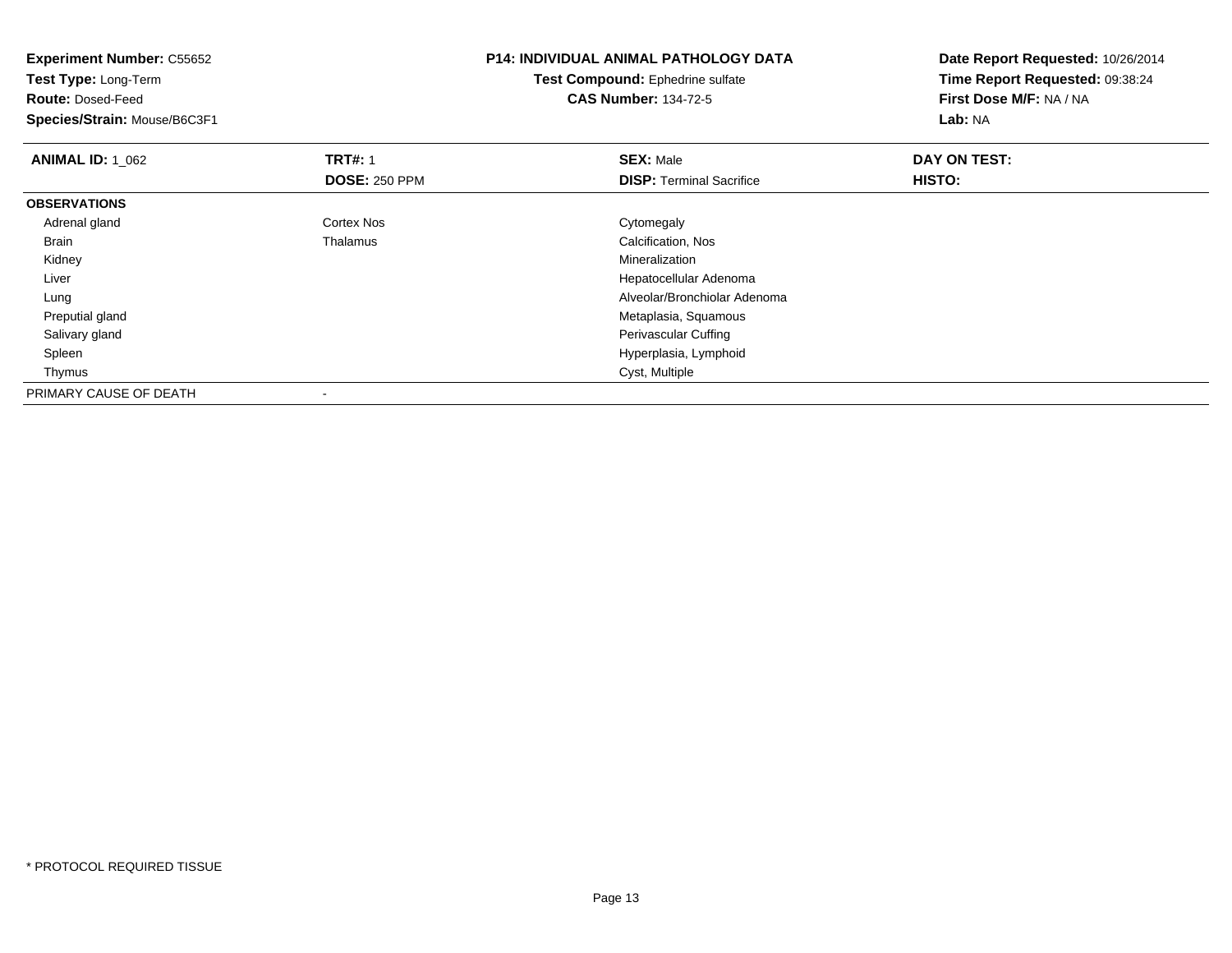| <b>Experiment Number: C55652</b><br>Test Type: Long-Term<br><b>Route: Dosed-Feed</b><br>Species/Strain: Mouse/B6C3F1 |                      | <b>P14: INDIVIDUAL ANIMAL PATHOLOGY DATA</b><br>Test Compound: Ephedrine sulfate<br><b>CAS Number: 134-72-5</b> | Date Report Requested: 10/26/2014<br>Time Report Requested: 09:38:24<br>First Dose M/F: NA / NA<br>Lab: NA |
|----------------------------------------------------------------------------------------------------------------------|----------------------|-----------------------------------------------------------------------------------------------------------------|------------------------------------------------------------------------------------------------------------|
| <b>ANIMAL ID: 1_063</b>                                                                                              | <b>TRT#: 1</b>       | <b>SEX: Male</b>                                                                                                | DAY ON TEST:                                                                                               |
|                                                                                                                      | <b>DOSE: 250 PPM</b> | <b>DISP: Terminal Sacrifice</b>                                                                                 | HISTO:                                                                                                     |
| <b>OBSERVATIONS</b>                                                                                                  |                      |                                                                                                                 |                                                                                                            |
| Adrenal gland                                                                                                        |                      | Cortical Adenoma                                                                                                |                                                                                                            |
|                                                                                                                      | Capsule              | Hyperplasia, Stromal                                                                                            |                                                                                                            |
| Brain                                                                                                                | Thalamus             | Calcification, Nos                                                                                              |                                                                                                            |
| Kidney                                                                                                               |                      | <b>Mineralization</b>                                                                                           |                                                                                                            |
|                                                                                                                      |                      | Nephropathy                                                                                                     |                                                                                                            |
| Preputial gland                                                                                                      |                      | Dilatation, Nos                                                                                                 |                                                                                                            |
| Spleen                                                                                                               |                      | Hyperplasia, Lymphoid                                                                                           |                                                                                                            |
| Thymus                                                                                                               |                      | Cyst, Multiple                                                                                                  |                                                                                                            |
| Urinary bladder                                                                                                      |                      | Perivascular Cuffing                                                                                            |                                                                                                            |
| PRIMARY CAUSE OF DEATH                                                                                               |                      |                                                                                                                 |                                                                                                            |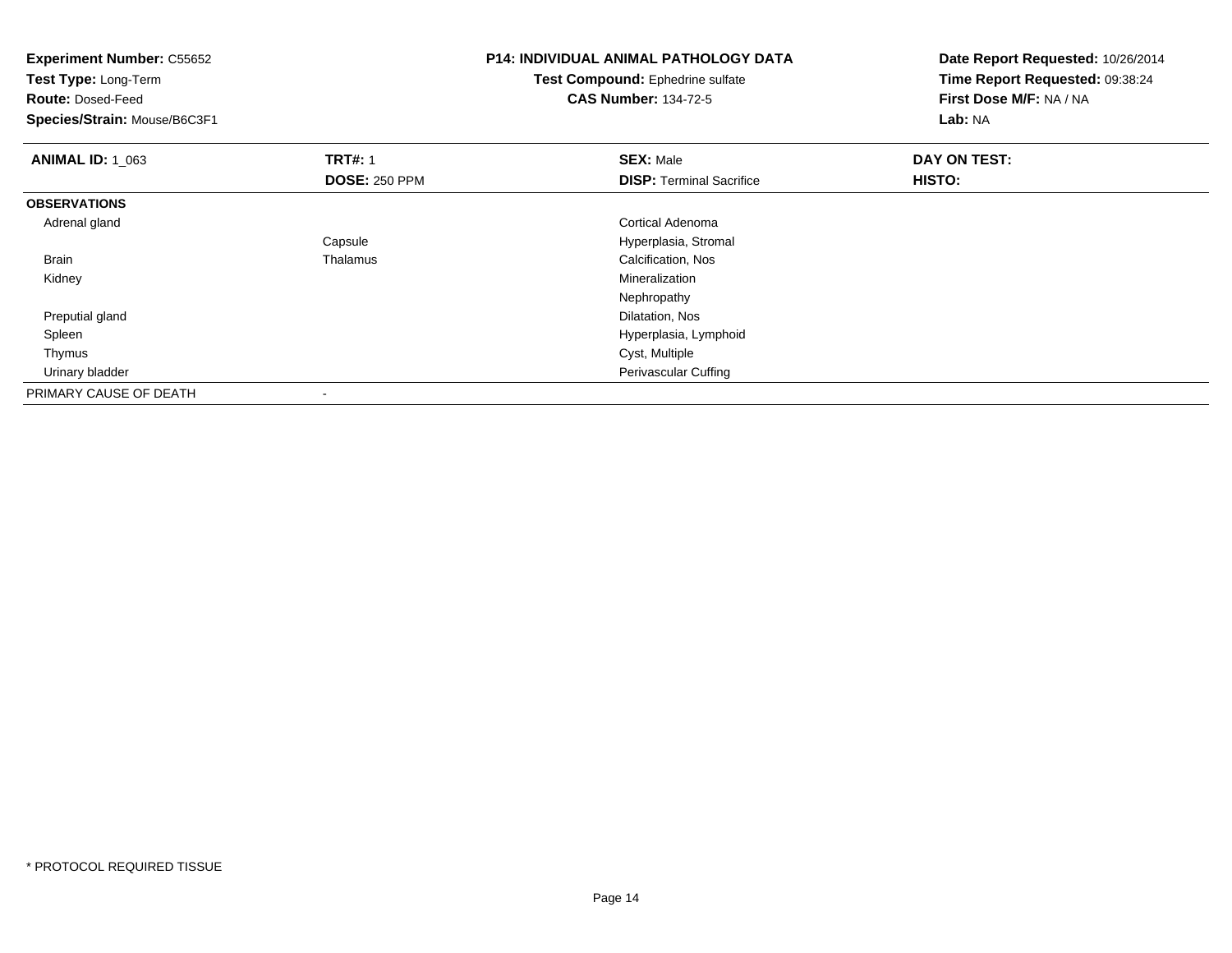**Test Type:** Long-Term

**Route:** Dosed-Feed

**Species/Strain:** Mouse/B6C3F1

### **P14: INDIVIDUAL ANIMAL PATHOLOGY DATA**

**Test Compound:** Ephedrine sulfate**CAS Number:** 134-72-5

| <b>ANIMAL ID: 1_064</b> | <b>TRT#: 1</b>            | <b>SEX: Male</b>                | DAY ON TEST: |  |
|-------------------------|---------------------------|---------------------------------|--------------|--|
|                         | <b>DOSE: 250 PPM</b>      | <b>DISP: Terminal Sacrifice</b> | HISTO:       |  |
| <b>OBSERVATIONS</b>     |                           |                                 |              |  |
| Adrenal gland           | Cortex Nos                | <b>Focal Cellular Change</b>    |              |  |
|                         | Capsule                   | Hyperplasia, Stromal            |              |  |
| Brain                   | Thalamus                  | Calcification, Nos              |              |  |
| Heart                   | Myocardium Nos            | Inflammation, Chronic Focal     |              |  |
| <b>Intestine Small</b>  | <b>Ileum</b>              | Adenomatous Polyp, Nos          |              |  |
|                         | <b>Mesentery Nos</b>      | Lymphoma, Mixed-Malignant Type  |              |  |
| Kidney                  |                           | Mineralization                  |              |  |
|                         |                           | Nephropathy                     |              |  |
| Liver                   |                           | Focal Cellular Change           |              |  |
|                         |                           | Inflammation, Chronic Focal     |              |  |
| Pancreas                | Islets                    | Hyperplasia, Nos                |              |  |
| Pituitary gland         | <b>Anterior Pituitary</b> | Cyst, Multiple                  |              |  |
| Preputial gland         |                           | Dilatation, Nos                 |              |  |
|                         |                           | Metaplasia, Squamous            |              |  |
| Spleen                  |                           | Hematopoiesis                   |              |  |
| PRIMARY CAUSE OF DEATH  |                           |                                 |              |  |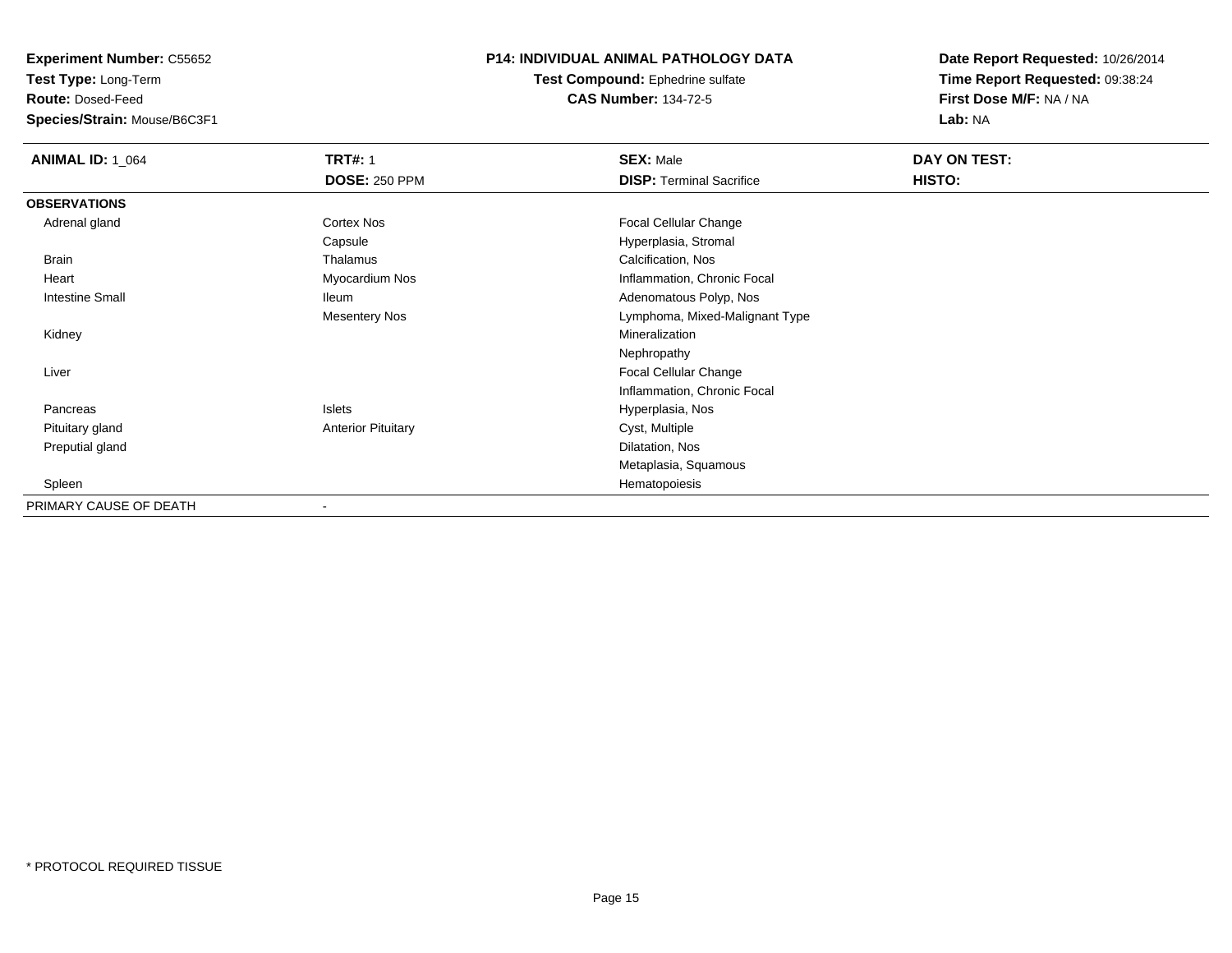**Test Type:** Long-Term

**Route:** Dosed-Feed

**Species/Strain:** Mouse/B6C3F1

## **P14: INDIVIDUAL ANIMAL PATHOLOGY DATA**

**Test Compound:** Ephedrine sulfate**CAS Number:** 134-72-5

| <b>ANIMAL ID: 1 065</b> | <b>TRT#: 1</b>         | <b>SEX: Male</b>                | DAY ON TEST: |  |
|-------------------------|------------------------|---------------------------------|--------------|--|
|                         | <b>DOSE: 250 PPM</b>   | <b>DISP:</b> Moribund Sacrifice | HISTO:       |  |
| <b>OBSERVATIONS</b>     |                        |                                 |              |  |
| Adrenal gland           | Capsule                | Hyperplasia, Stromal            |              |  |
| Brain                   | Thalamus               | Calcification, Nos              |              |  |
| Harderian gland         | <b>Hardarian Gland</b> | Adenoma, Nos                    |              |  |
| Kidney                  |                        | Perivascular Cuffing            |              |  |
| Liver                   |                        | Hepatocellular Adenoma          |              |  |
|                         |                        | Hepatocellular Carcinoma        |              |  |
| Lung                    |                        | Congestion, Nos                 |              |  |
| Pancreas                | Islets                 | Hyperplasia, Nos                |              |  |
|                         |                        | Perivascular Cuffing            |              |  |
| Spleen                  |                        | Hematopoiesis                   |              |  |
| PRIMARY CAUSE OF DEATH  |                        |                                 |              |  |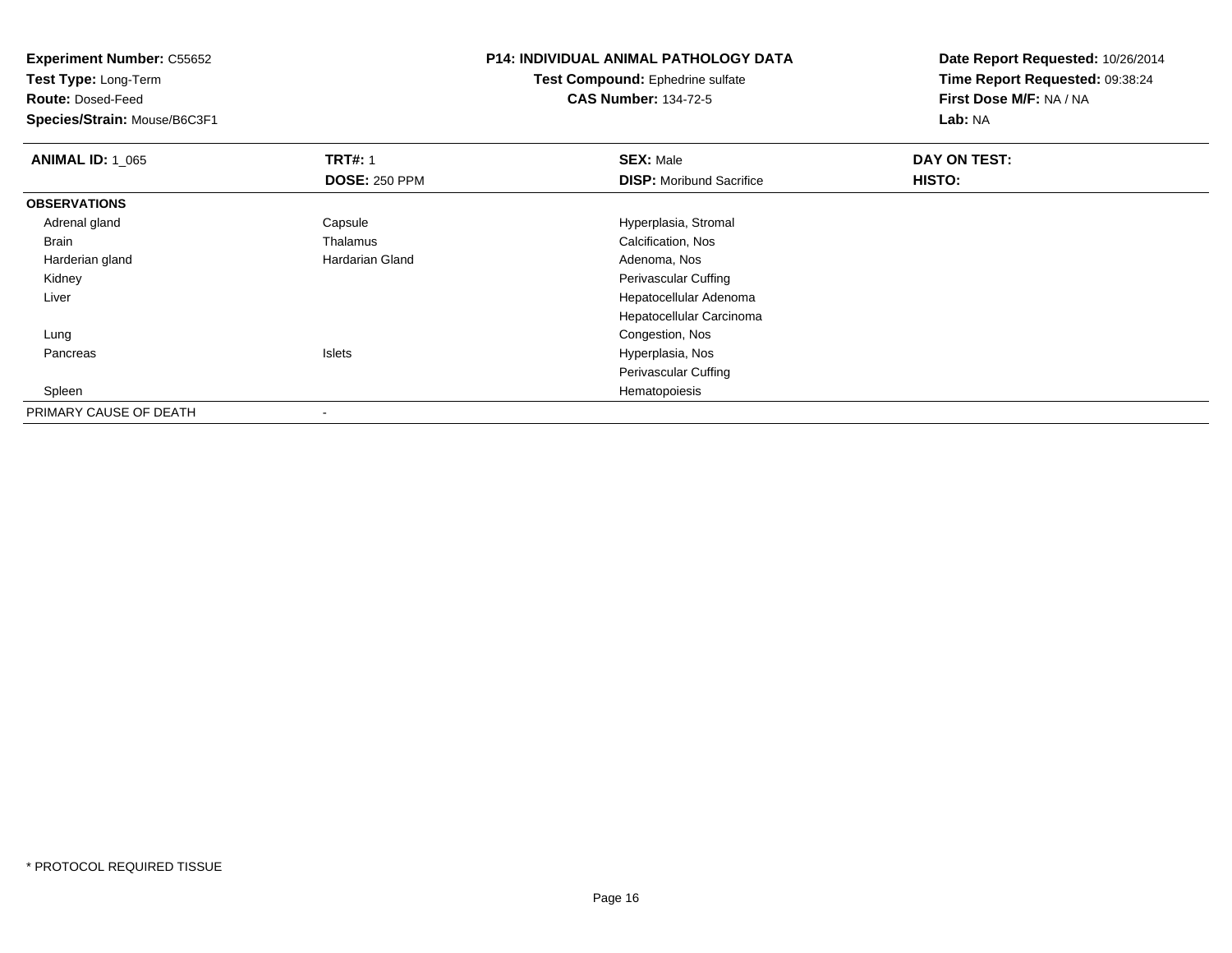| <b>Experiment Number: C55652</b><br>Test Type: Long-Term<br><b>Route: Dosed-Feed</b><br>Species/Strain: Mouse/B6C3F1 |                          | <b>P14: INDIVIDUAL ANIMAL PATHOLOGY DATA</b><br>Test Compound: Ephedrine sulfate<br><b>CAS Number: 134-72-5</b> | Date Report Requested: 10/26/2014<br>Time Report Requested: 09:38:24<br>First Dose M/F: NA / NA<br>Lab: NA |
|----------------------------------------------------------------------------------------------------------------------|--------------------------|-----------------------------------------------------------------------------------------------------------------|------------------------------------------------------------------------------------------------------------|
| <b>ANIMAL ID: 1 066</b>                                                                                              | <b>TRT#: 1</b>           | <b>SEX: Male</b>                                                                                                | DAY ON TEST:                                                                                               |
|                                                                                                                      | <b>DOSE: 250 PPM</b>     | <b>DISP: Terminal Sacrifice</b>                                                                                 | HISTO:                                                                                                     |
| <b>OBSERVATIONS</b>                                                                                                  |                          |                                                                                                                 |                                                                                                            |
| Adrenal gland                                                                                                        | Cortex Nos               | <b>Focal Cellular Change</b>                                                                                    |                                                                                                            |
|                                                                                                                      | Capsule                  | Hyperplasia, Stromal                                                                                            |                                                                                                            |
| Brain                                                                                                                | Thalamus                 | Mineralization                                                                                                  |                                                                                                            |
| Kidney                                                                                                               |                          | Nephropathy                                                                                                     |                                                                                                            |
| Preputial gland                                                                                                      |                          | Dilatation, Nos                                                                                                 |                                                                                                            |
| Salivary gland                                                                                                       |                          | Perivascular Cuffing                                                                                            |                                                                                                            |
| Stomach                                                                                                              | <b>Glandular Stomach</b> | Cyst, Nos                                                                                                       |                                                                                                            |
|                                                                                                                      | <b>Glandular Stomach</b> | Inflammation, Chronic Focal                                                                                     |                                                                                                            |
| PRIMARY CAUSE OF DEATH                                                                                               |                          |                                                                                                                 |                                                                                                            |

-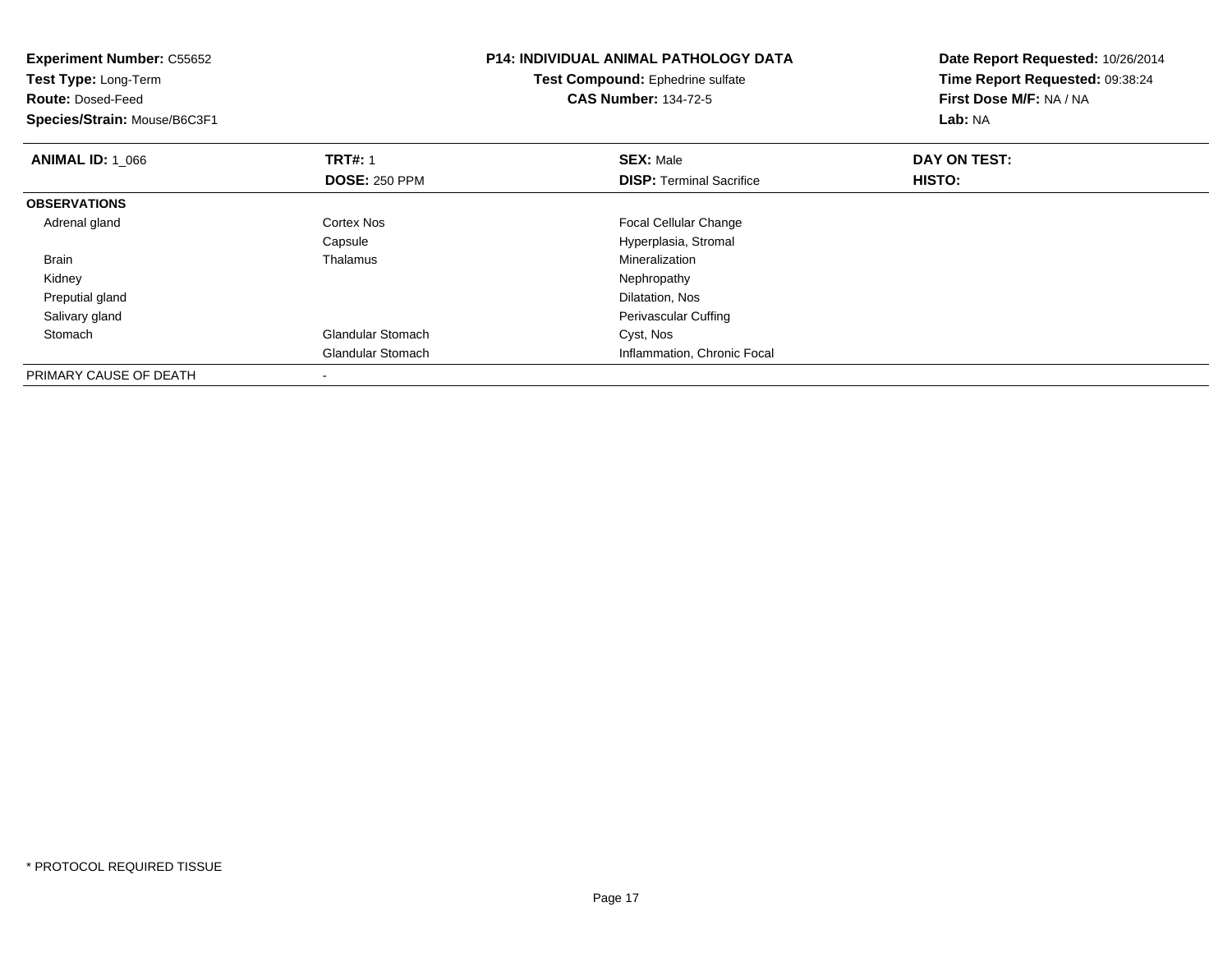**Experiment Number:** C55652**Test Type:** Long-Term**Route:** Dosed-Feed **Species/Strain:** Mouse/B6C3F1**P14: INDIVIDUAL ANIMAL PATHOLOGY DATATest Compound:** Ephedrine sulfate**CAS Number:** 134-72-5**Date Report Requested:** 10/26/2014**Time Report Requested:** 09:38:24**First Dose M/F:** NA / NA**Lab:** NA**ANIMAL ID: 1\_067 TRT#:** <sup>1</sup> **SEX:** Male **DAY ON TEST: DOSE:** 250 PPM**DISP:** Terminal Sacrifice **HISTO: OBSERVATIONS** Adrenal glandCortex Nos Focal Cellular Change<br>
Angiectasis Bone marroww Angiectasis and the contract of the contract of the contract of the contract of the contract of the contract of the contract of the contract of the contract of the contract of the contract of the contract of the contract Kidneyy the control of the control of the control of the control of the control of the control of the control of the control of the control of the control of the control of the control of the control of the control of the contro Liver Hepatocellular Adenoma Hepatocellular Carcinoma Pancreas Islets Hyperplasia, Nos Salivary glandPerivascular Cuffing<br>Hematopoiesis Spleenn and the state of the state of the state of the state of the state of the state of the state of the state of the state of the state of the state of the state of the state of the state of the state of the state of the stat Thymuss and the contract of the contract of the contract of the contract of the contract of the contract of the contract of the contract of the contract of the contract of the contract of the contract of the contract of the cont PRIMARY CAUSE OF DEATH

-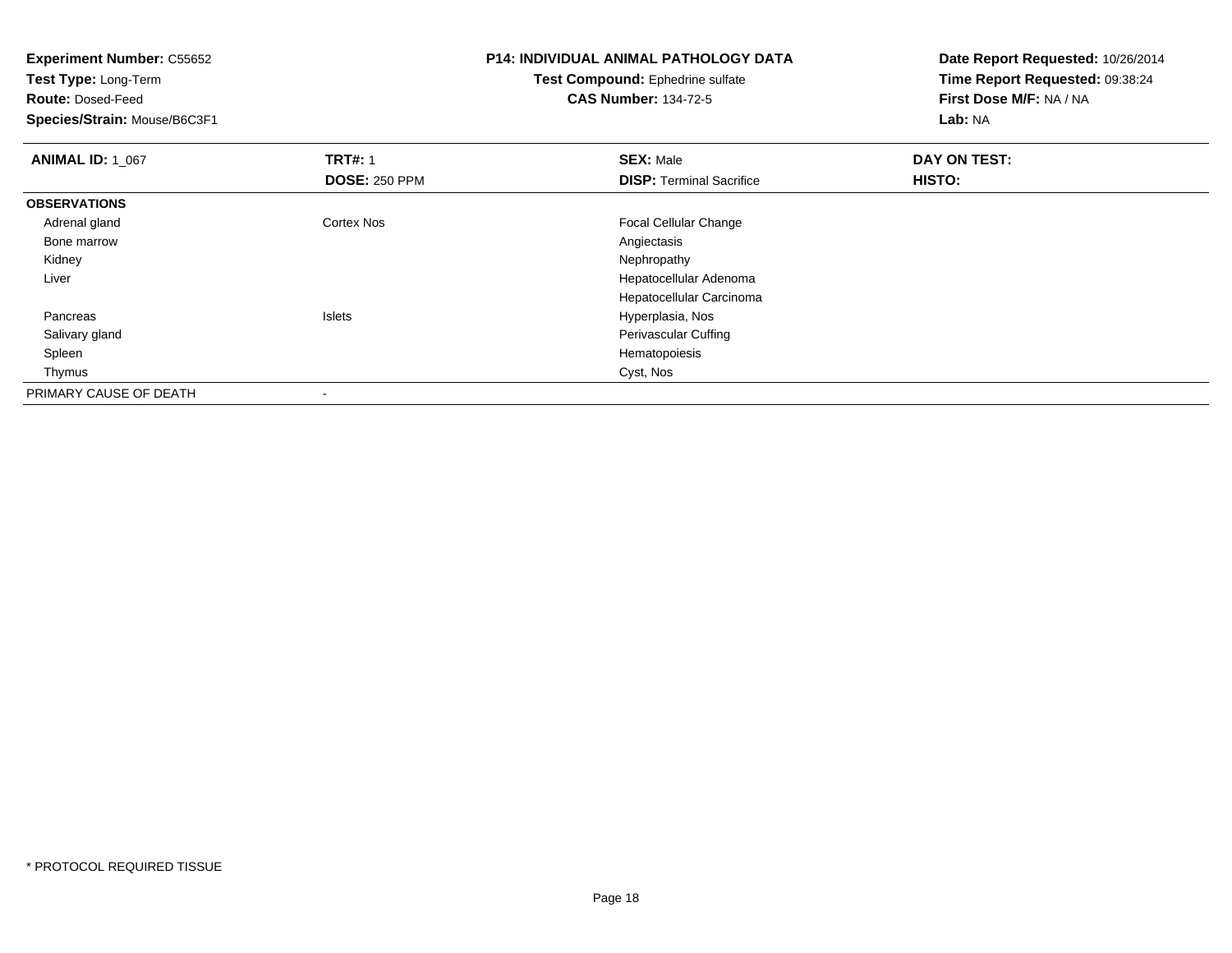| <b>Experiment Number: C55652</b><br>Test Type: Long-Term<br><b>Route: Dosed-Feed</b><br>Species/Strain: Mouse/B6C3F1 |                                        | <b>P14: INDIVIDUAL ANIMAL PATHOLOGY DATA</b><br>Test Compound: Ephedrine sulfate<br><b>CAS Number: 134-72-5</b> | Date Report Requested: 10/26/2014<br>Time Report Requested: 09:38:24<br>First Dose M/F: NA / NA<br>Lab: NA |
|----------------------------------------------------------------------------------------------------------------------|----------------------------------------|-----------------------------------------------------------------------------------------------------------------|------------------------------------------------------------------------------------------------------------|
| <b>ANIMAL ID: 1 068</b>                                                                                              | <b>TRT#: 1</b><br><b>DOSE: 250 PPM</b> | <b>SEX: Male</b><br><b>DISP:</b> Terminal Sacrifice                                                             | DAY ON TEST:<br>HISTO:                                                                                     |
| <b>OBSERVATIONS</b>                                                                                                  |                                        |                                                                                                                 |                                                                                                            |
| Adrenal gland                                                                                                        | Capsule                                | Hyperplasia, Stromal                                                                                            |                                                                                                            |
| <b>Brain</b>                                                                                                         | Thalamus                               | Calcification, Nos                                                                                              |                                                                                                            |
| Liver                                                                                                                |                                        | <b>Focal Cellular Change</b>                                                                                    |                                                                                                            |
|                                                                                                                      |                                        | Hepatocellular Carcinoma                                                                                        |                                                                                                            |
| Spleen                                                                                                               |                                        | Hematopoiesis                                                                                                   |                                                                                                            |
| Unspecified                                                                                                          | Adipose Tissue                         | Necrosis, Fat                                                                                                   |                                                                                                            |
| Urinary bladder                                                                                                      |                                        | Perivascular Cuffing                                                                                            |                                                                                                            |
| PRIMARY CAUSE OF DEATH                                                                                               |                                        |                                                                                                                 |                                                                                                            |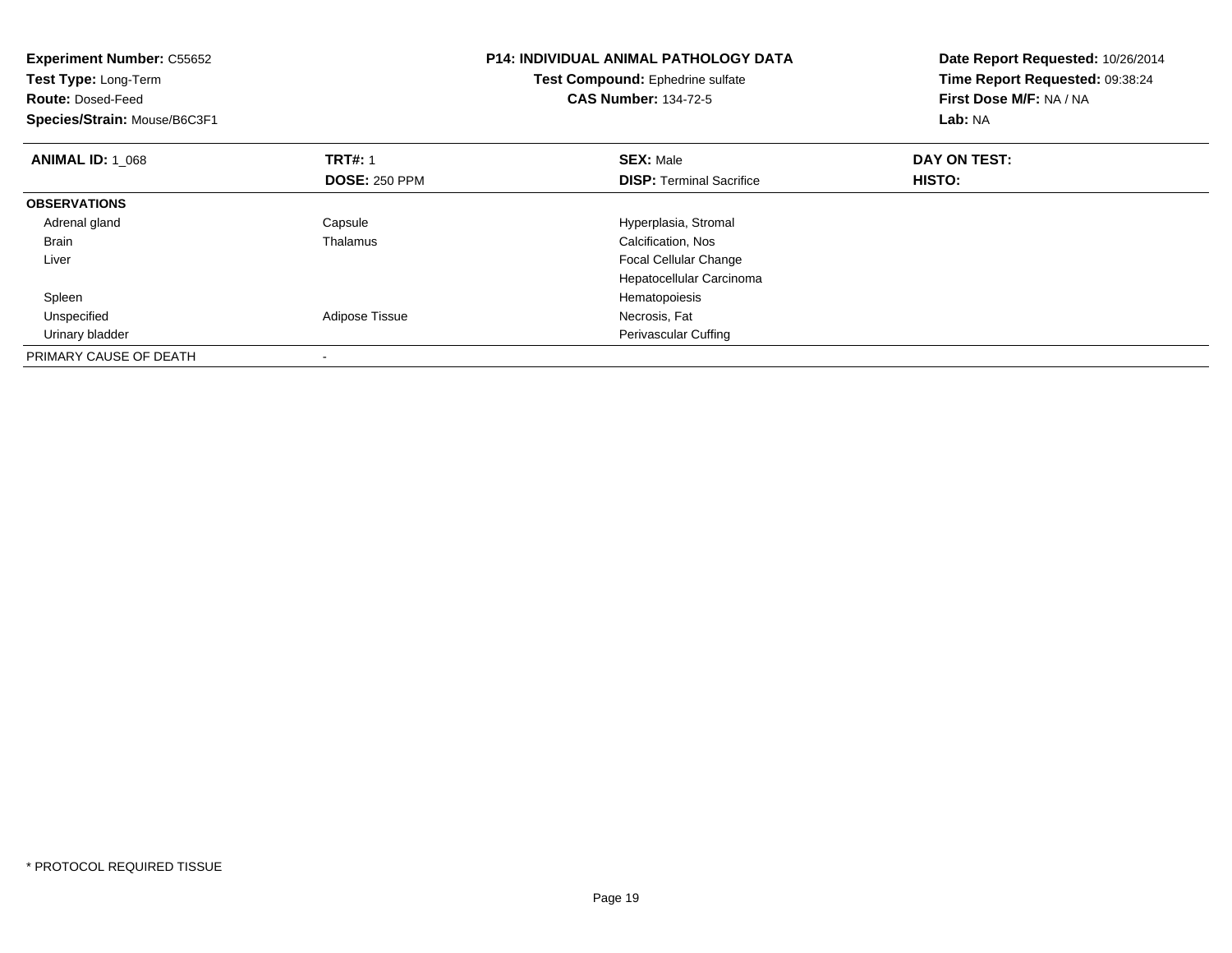| <b>Experiment Number: C55652</b><br><b>Test Type: Long-Term</b> |                          | <b>P14: INDIVIDUAL ANIMAL PATHOLOGY DATA</b> | Date Report Requested: 10/26/2014 |  |
|-----------------------------------------------------------------|--------------------------|----------------------------------------------|-----------------------------------|--|
|                                                                 |                          | Test Compound: Ephedrine sulfate             | Time Report Requested: 09:38:24   |  |
| <b>Route: Dosed-Feed</b>                                        |                          | <b>CAS Number: 134-72-5</b>                  | First Dose M/F: NA / NA           |  |
| Species/Strain: Mouse/B6C3F1                                    |                          |                                              | Lab: NA                           |  |
| <b>ANIMAL ID: 1_069</b>                                         | <b>TRT#: 1</b>           | <b>SEX: Male</b>                             | DAY ON TEST:                      |  |
|                                                                 | <b>DOSE: 250 PPM</b>     | <b>DISP: Terminal Sacrifice</b>              | HISTO:                            |  |
| <b>OBSERVATIONS</b>                                             |                          |                                              |                                   |  |
| Adrenal gland                                                   | Capsule                  | Hyperplasia, Stromal                         |                                   |  |
|                                                                 | Cortex Nos               | Hypertrophy, Focal                           |                                   |  |
| Brain                                                           | Thalamus                 | Calcification, Nos                           |                                   |  |
| Kidney                                                          | Cortex                   | Cyst, Multiple                               |                                   |  |
|                                                                 | Cortex                   | Hyperplasia, Epithelial                      |                                   |  |
| Preputial gland                                                 |                          | Dilatation, Nos                              |                                   |  |
| Salivary gland                                                  |                          | Perivascular Cuffing                         |                                   |  |
| Stomach                                                         | <b>Glandular Stomach</b> | Hyperplasia, Focal                           |                                   |  |
| Urinary bladder                                                 |                          | Hyperplasia, Epithelial                      |                                   |  |
| PRIMARY CAUSE OF DEATH                                          |                          |                                              |                                   |  |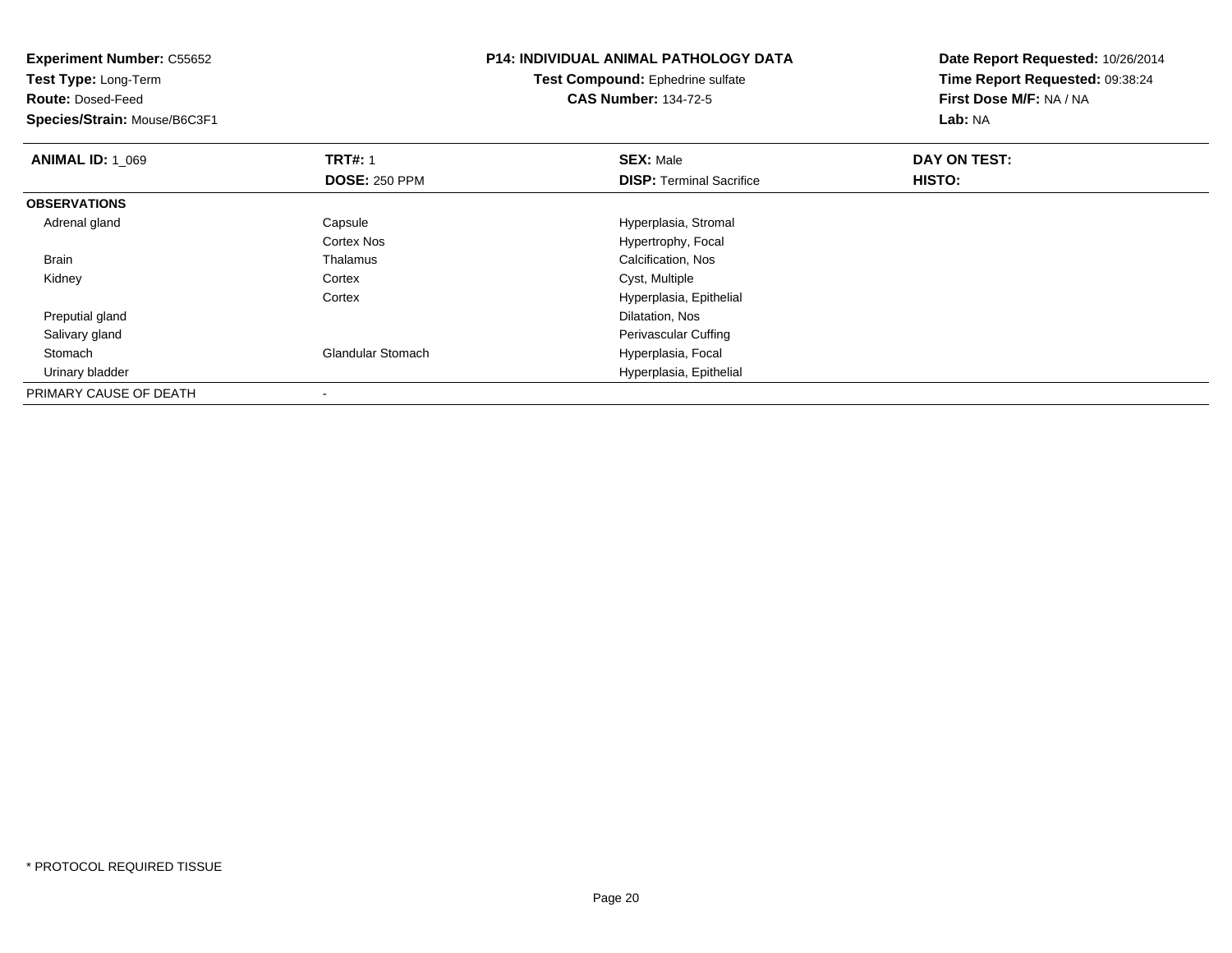| <b>Experiment Number: C55652</b><br>Test Type: Long-Term<br><b>Route: Dosed-Feed</b><br>Species/Strain: Mouse/B6C3F1 |                                        | <b>P14: INDIVIDUAL ANIMAL PATHOLOGY DATA</b><br>Test Compound: Ephedrine sulfate<br><b>CAS Number: 134-72-5</b> | Date Report Requested: 10/26/2014<br>Time Report Requested: 09:38:24<br>First Dose M/F: NA / NA<br>Lab: NA |
|----------------------------------------------------------------------------------------------------------------------|----------------------------------------|-----------------------------------------------------------------------------------------------------------------|------------------------------------------------------------------------------------------------------------|
| <b>ANIMAL ID: 1 070</b>                                                                                              | <b>TRT#: 1</b><br><b>DOSE: 250 PPM</b> | <b>SEX: Male</b><br><b>DISP:</b> Moribund Sacrifice                                                             | DAY ON TEST:<br>HISTO:                                                                                     |
| <b>OBSERVATIONS</b>                                                                                                  |                                        |                                                                                                                 |                                                                                                            |
| <b>Blood</b>                                                                                                         |                                        | Leukocytosis, Neutrophilic                                                                                      |                                                                                                            |
| Bone marrow                                                                                                          |                                        | Hyperplasia, Granulocytic                                                                                       |                                                                                                            |
| Liver                                                                                                                |                                        | Hematopoiesis                                                                                                   |                                                                                                            |
| Pancreas                                                                                                             |                                        | Inflammation, Acute/Chronic                                                                                     |                                                                                                            |
| Preputial gland                                                                                                      |                                        | Dilatation, Nos                                                                                                 |                                                                                                            |
| Spleen                                                                                                               |                                        | Hematopoiesis                                                                                                   |                                                                                                            |
| Stomach                                                                                                              | Forestomach                            | Squamous Cell Carcinoma                                                                                         |                                                                                                            |
| PRIMARY CAUSE OF DEATH                                                                                               |                                        |                                                                                                                 |                                                                                                            |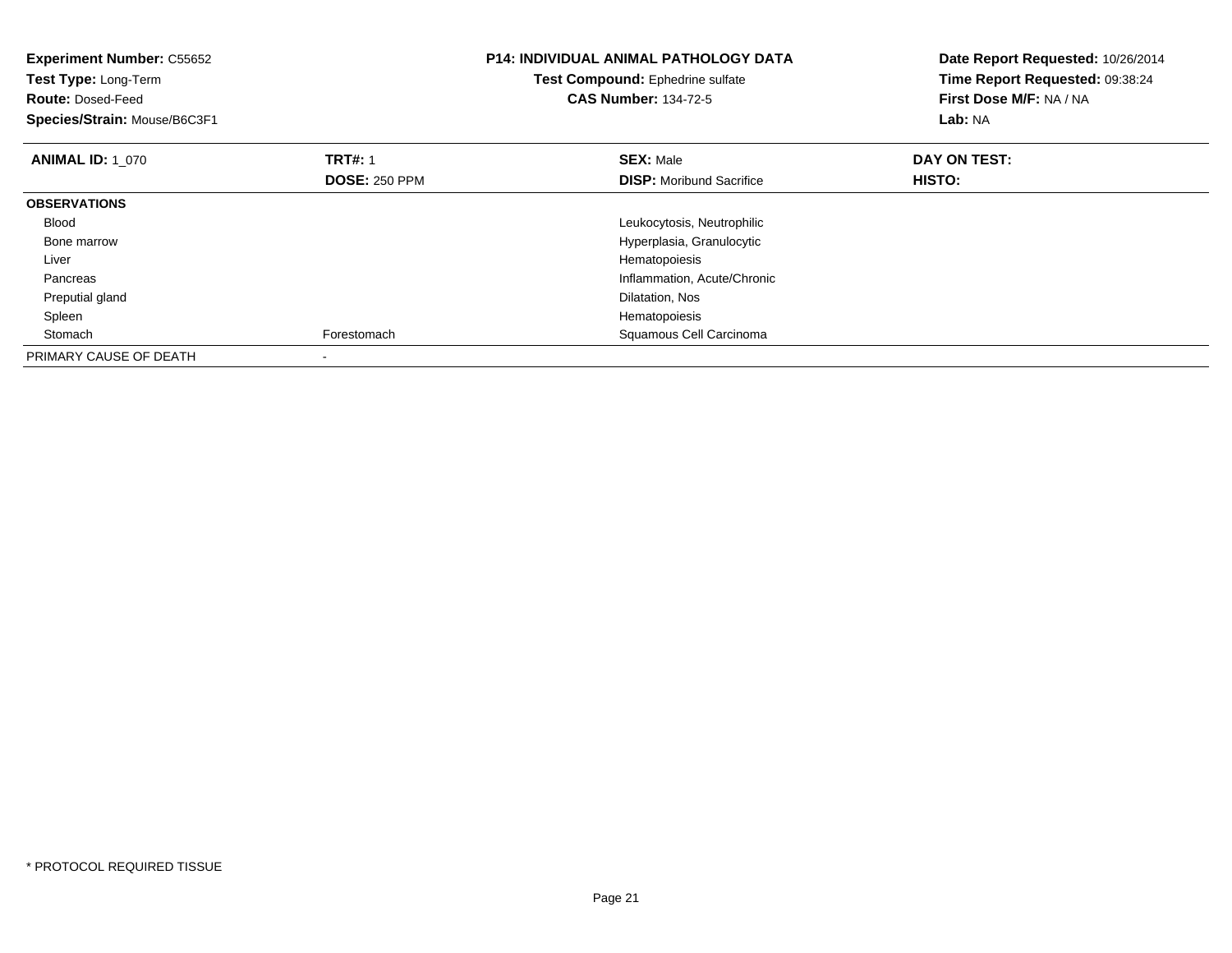**Test Type:** Long-Term

**Route:** Dosed-Feed

**Species/Strain:** Mouse/B6C3F1

### **P14: INDIVIDUAL ANIMAL PATHOLOGY DATA**

**Test Compound:** Ephedrine sulfate**CAS Number:** 134-72-5

| <b>ANIMAL ID: 1_071</b> | <b>TRT#: 1</b>           | <b>SEX: Male</b>                | DAY ON TEST: |  |
|-------------------------|--------------------------|---------------------------------|--------------|--|
|                         | <b>DOSE: 250 PPM</b>     | <b>DISP: Terminal Sacrifice</b> | HISTO:       |  |
| <b>OBSERVATIONS</b>     |                          |                                 |              |  |
| Adrenal gland           | Capsule                  | Hyperplasia, Stromal            |              |  |
| Brain                   | Thalamus                 | Calcification, Nos              |              |  |
| Harderian gland         | <b>Hardarian Gland</b>   | Carcinoma, Nos                  |              |  |
| Kidney                  |                          | Hyperplasia, Lymphoid           |              |  |
|                         |                          | Mineralization                  |              |  |
|                         |                          | Nephropathy                     |              |  |
| Lung                    |                          | Alveolar Macrophages            |              |  |
|                         |                          | Perivascular Cuffing            |              |  |
| Lymph node              | Mandibular Lymph Node    | Carcinoma, Nos, Metastatic      |              |  |
| Preputial gland         |                          | Dilatation, Nos                 |              |  |
| Salivary gland          |                          | Perivascular Cuffing            |              |  |
| Spleen                  |                          | Lymphoma, Nos-Malignant         |              |  |
| Thyroid                 | Colloid                  | Degeneration, Nos               |              |  |
| PRIMARY CAUSE OF DEATH  | $\overline{\phantom{a}}$ |                                 |              |  |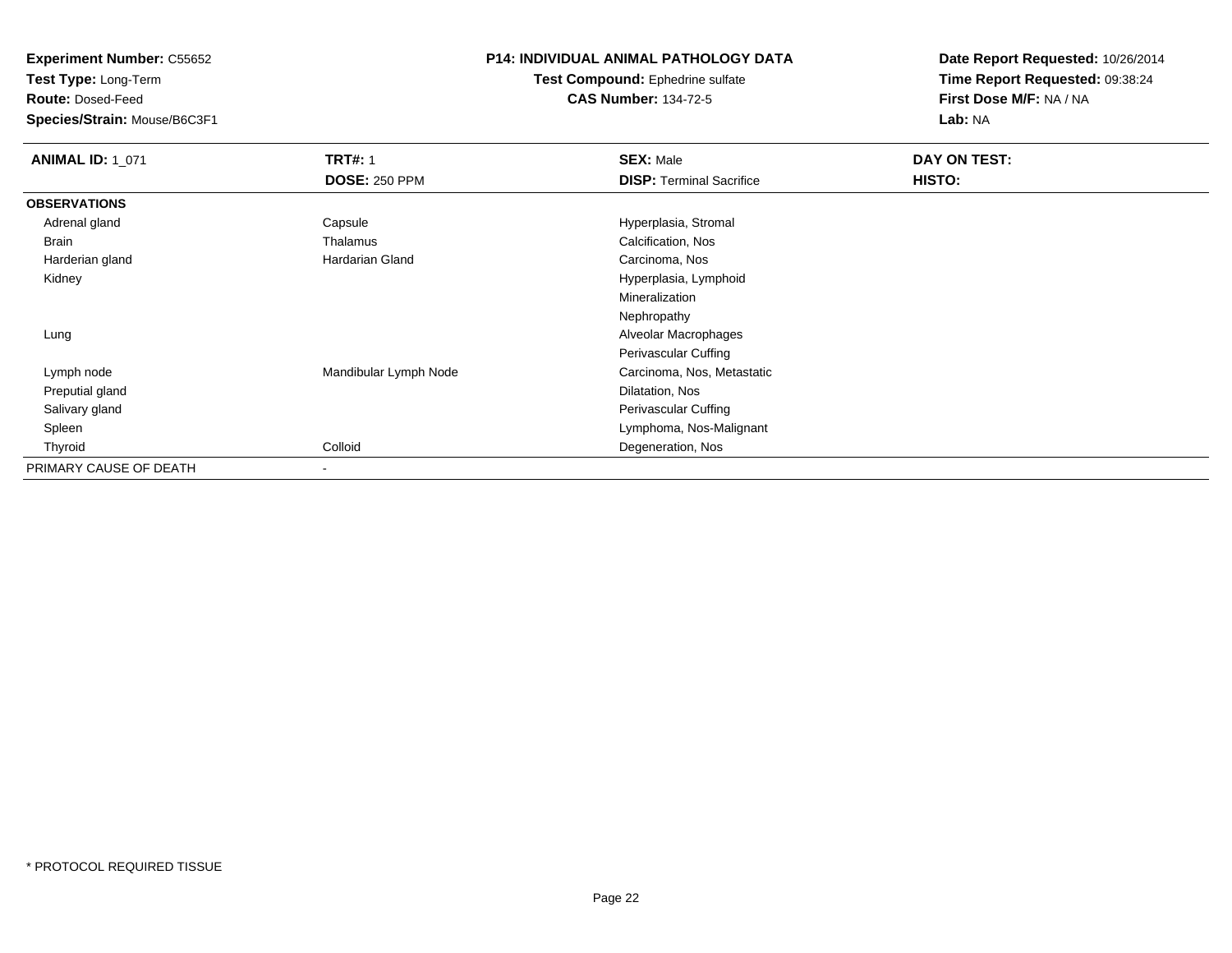| <b>SEX: Male</b><br><b>DISP:</b> Terminal Sacrifice | DAY ON TEST:<br>HISTO: |
|-----------------------------------------------------|------------------------|
|                                                     |                        |
|                                                     |                        |
|                                                     |                        |
| Ectopia                                             |                        |
| Focal Cellular Change                               |                        |
| Nephropathy                                         |                        |
| Hepatocellular Adenoma                              |                        |
| Cytoplasmic Vacuolization                           |                        |
| Dilatation, Nos                                     |                        |
| Inflammation, Chronic                               |                        |
|                                                     |                        |
|                                                     | Metaplasia, Squamous   |

-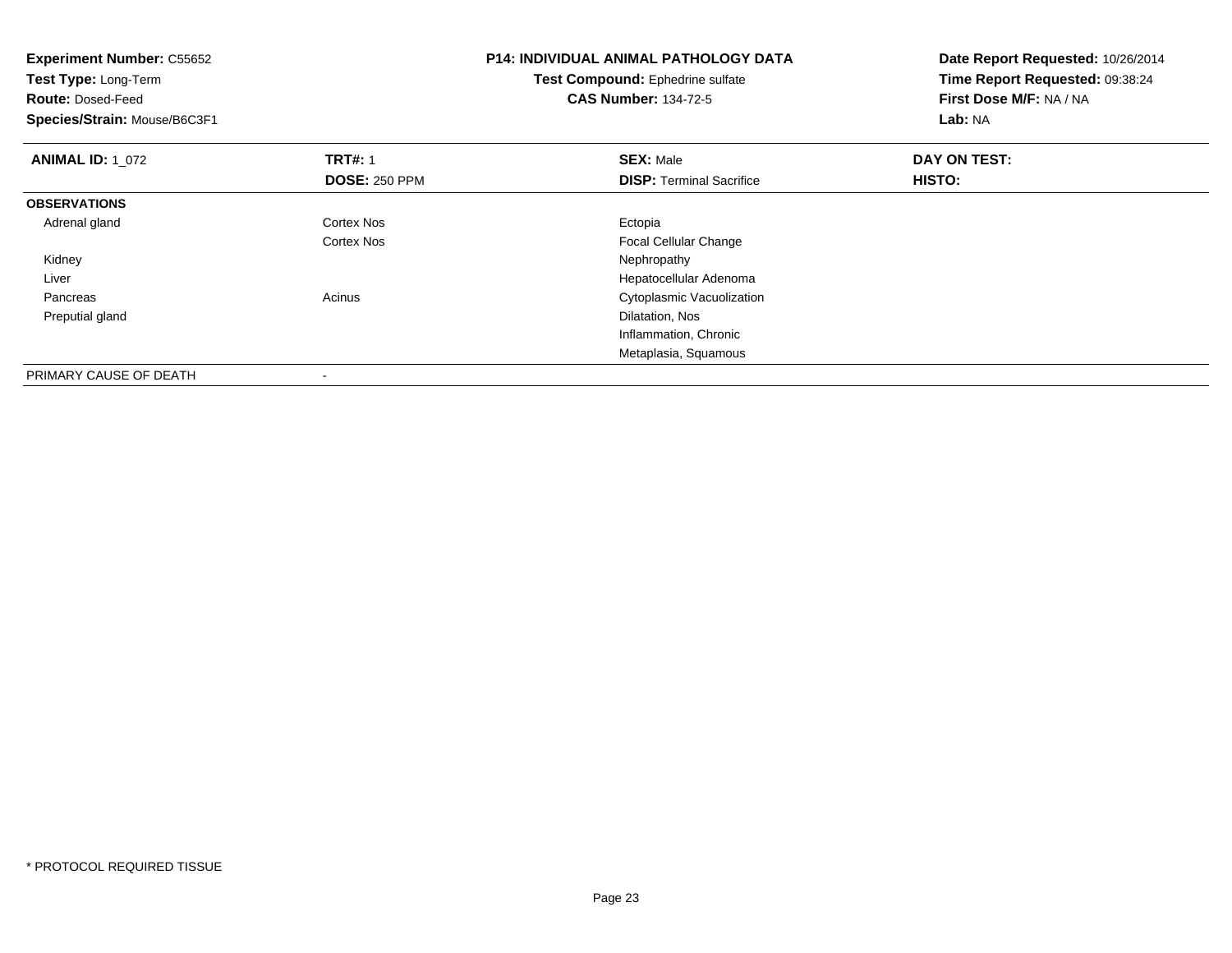| <b>Experiment Number: C55652</b><br>Test Type: Long-Term |                      | <b>P14: INDIVIDUAL ANIMAL PATHOLOGY DATA</b> | Date Report Requested: 10/26/2014<br>Time Report Requested: 09:38:24 |  |
|----------------------------------------------------------|----------------------|----------------------------------------------|----------------------------------------------------------------------|--|
|                                                          |                      | Test Compound: Ephedrine sulfate             |                                                                      |  |
| <b>Route: Dosed-Feed</b>                                 |                      | <b>CAS Number: 134-72-5</b>                  | First Dose M/F: NA / NA                                              |  |
| Species/Strain: Mouse/B6C3F1                             |                      |                                              | Lab: NA                                                              |  |
| <b>ANIMAL ID: 1 073</b>                                  | <b>TRT#: 1</b>       | <b>SEX: Male</b>                             | DAY ON TEST:                                                         |  |
|                                                          | <b>DOSE: 250 PPM</b> | <b>DISP:</b> Terminal Sacrifice              | HISTO:                                                               |  |
| <b>OBSERVATIONS</b>                                      |                      |                                              |                                                                      |  |
| Gall bladder                                             |                      | Cyst, Multiple                               |                                                                      |  |
| Kidney                                                   |                      | Mineralization                               |                                                                      |  |
| Liver                                                    |                      | Inflammation, Necrotizing                    |                                                                      |  |
| Lung                                                     |                      | Hemorrhage                                   |                                                                      |  |
|                                                          |                      | Hyperplasia, Alveolar Epithelium             |                                                                      |  |
| Preputial gland                                          |                      | Dilatation, Nos                              |                                                                      |  |
| Salivary gland                                           |                      | Perivascular Cuffing                         |                                                                      |  |
| Thymus                                                   |                      | Cyst, Nos                                    |                                                                      |  |
| PRIMARY CAUSE OF DEATH                                   |                      |                                              |                                                                      |  |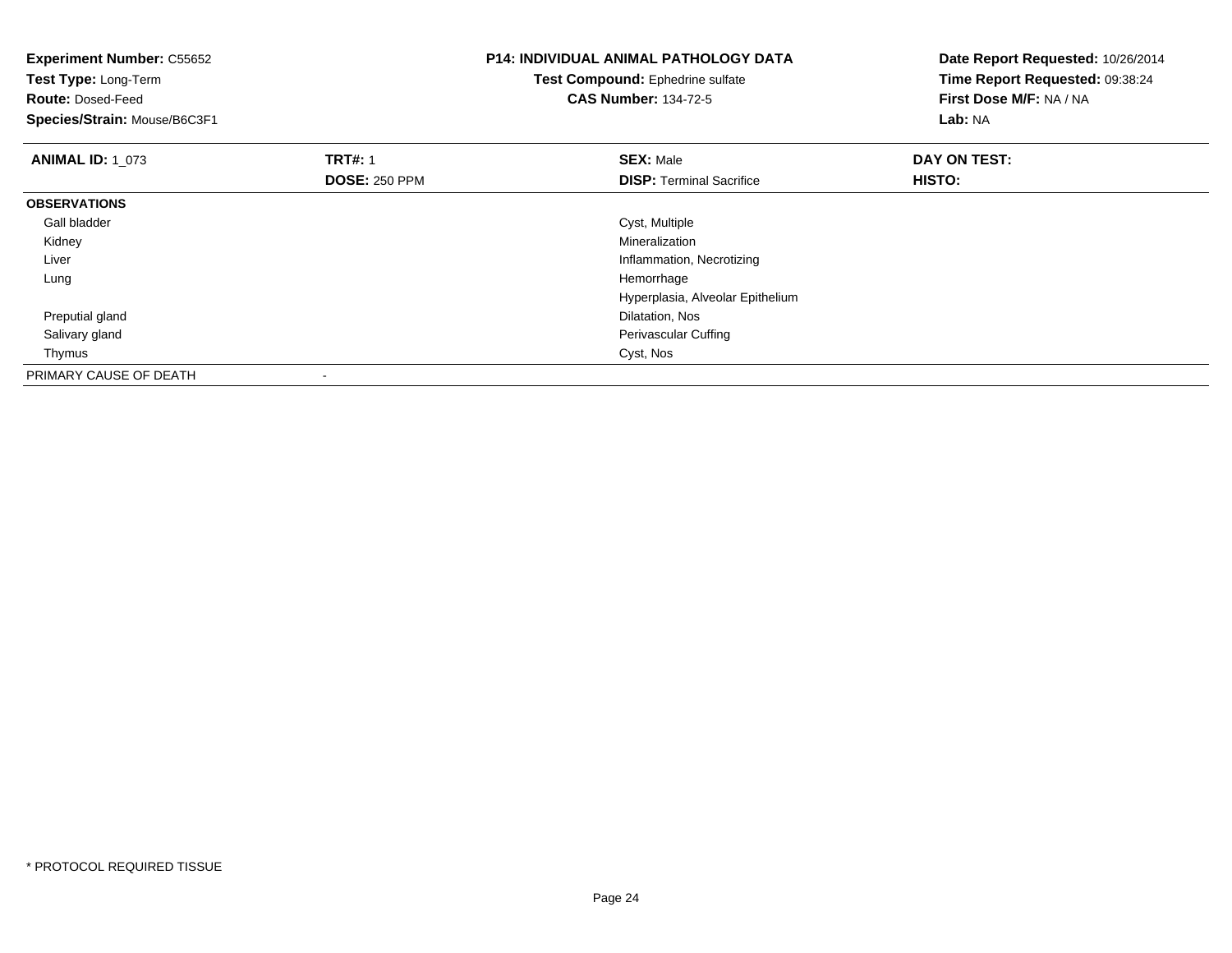**Experiment Number:** C55652**Test Type:** Long-Term**Route:** Dosed-Feed **Species/Strain:** Mouse/B6C3F1**P14: INDIVIDUAL ANIMAL PATHOLOGY DATATest Compound:** Ephedrine sulfate**CAS Number:** 134-72-5**Date Report Requested:** 10/26/2014**Time Report Requested:** 09:38:24**First Dose M/F:** NA / NA**Lab:** NA**ANIMAL ID: 1\_074 1 TRT#:** 1 **SEX:** Male **DAY ON TEST: DOSE:** 250 PPM**DISP:** Terminal Sacrifice **HISTO: OBSERVATIONS** Adrenal glandCortex Nos **Focal Cellular Change** Capsule Hyperplasia, Stromal Intestine Small Duodenum Lymphoma, Nos-Malignant Kidneyy the control of the control of the control of the control of the control of the control of the control of the control of the control of the control of the control of the control of the control of the control of the contro LungPerivascular Cuffing<br>Dilatation, Nos Preputial glandd and the control of the control of the control of the control of the control of the control of the control of the control of the control of the control of the control of the control of the control of the control of the co Prostate Perivascular Cuffing Salivary gland Perivascular Cuffing Spleen Hyperplasia, Lymphoid Stomach Lymphocytic Inflammatory Infiltrate PRIMARY CAUSE OF DEATH-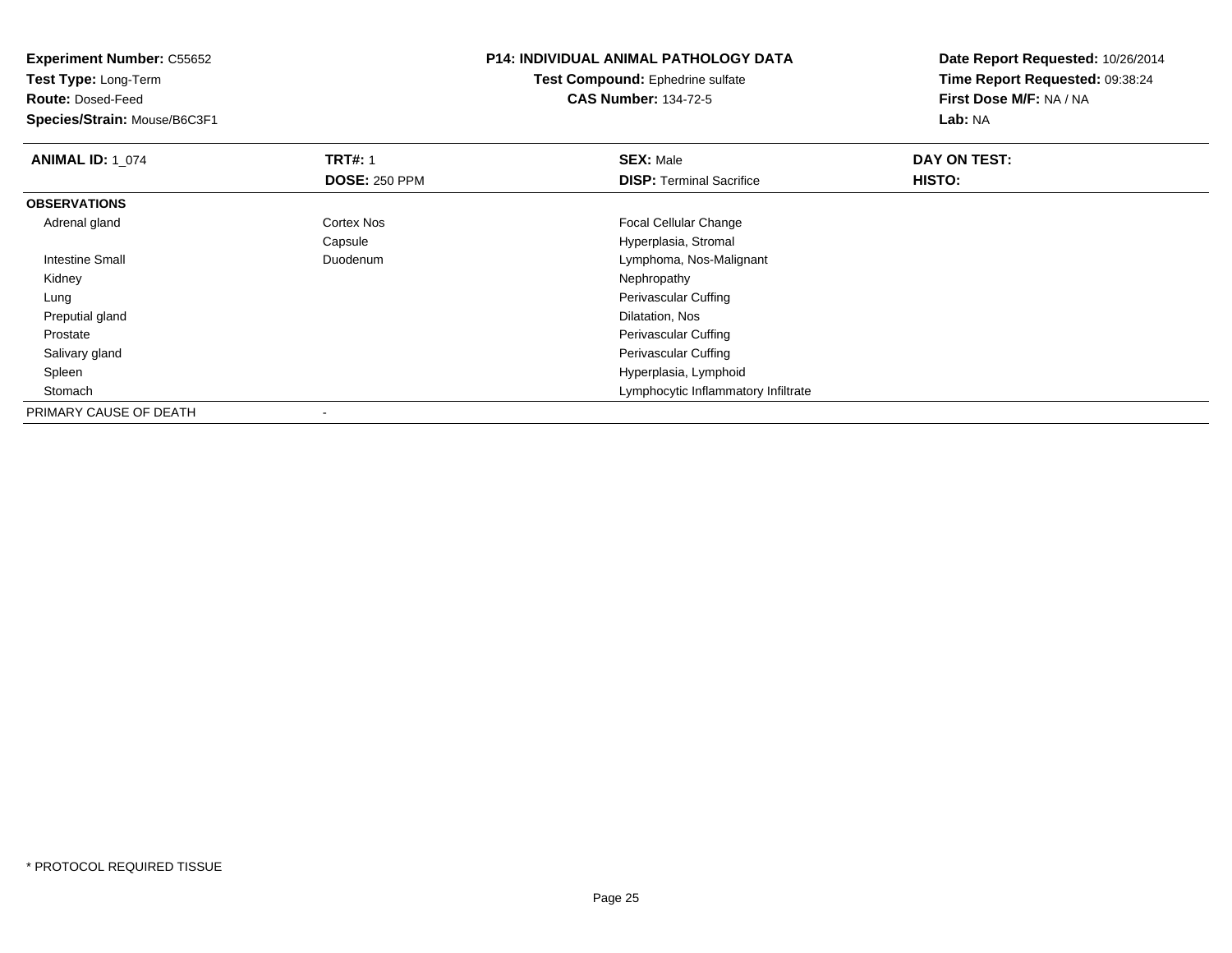**Test Type:** Long-Term

**Route:** Dosed-Feed

**Species/Strain:** Mouse/B6C3F1

### **P14: INDIVIDUAL ANIMAL PATHOLOGY DATA**

#### **Test Compound:** Ephedrine sulfate**CAS Number:** 134-72-5

| <b>ANIMAL ID: 1_075</b> | <b>TRT#: 1</b>       | <b>SEX: Male</b>                     | DAY ON TEST: |  |
|-------------------------|----------------------|--------------------------------------|--------------|--|
|                         | <b>DOSE: 250 PPM</b> | <b>DISP: Terminal Sacrifice</b>      | HISTO:       |  |
| <b>OBSERVATIONS</b>     |                      |                                      |              |  |
| Adrenal gland           | Capsule              | Hyperplasia, Stromal                 |              |  |
| Bone marrow             |                      | Hyperplasia, Hematopoietic           |              |  |
| <b>Intestine Small</b>  | lleum                | Carcinoma, Nos                       |              |  |
| Kidney                  |                      | Nephropathy                          |              |  |
| Liver                   |                      | Focal Cellular Change                |              |  |
|                         |                      | Hepatocellular Adenoma               |              |  |
|                         |                      | Hepatocellular Carcinoma             |              |  |
|                         |                      | Necrosis, Focal                      |              |  |
|                         |                      | Perivascular Cuffing                 |              |  |
| Lung                    |                      | Hepatocellular Carcinoma, Metastatic |              |  |
|                         |                      | Lymphocytic Inflammatory Infiltrate  |              |  |
| Salivary gland          |                      | Perivascular Cuffing                 |              |  |
| Spleen                  |                      | Hematopoiesis                        |              |  |
| Stomach                 | Forestomach          | Cyst, Nos                            |              |  |
| PRIMARY CAUSE OF DEATH  | $\blacksquare$       |                                      |              |  |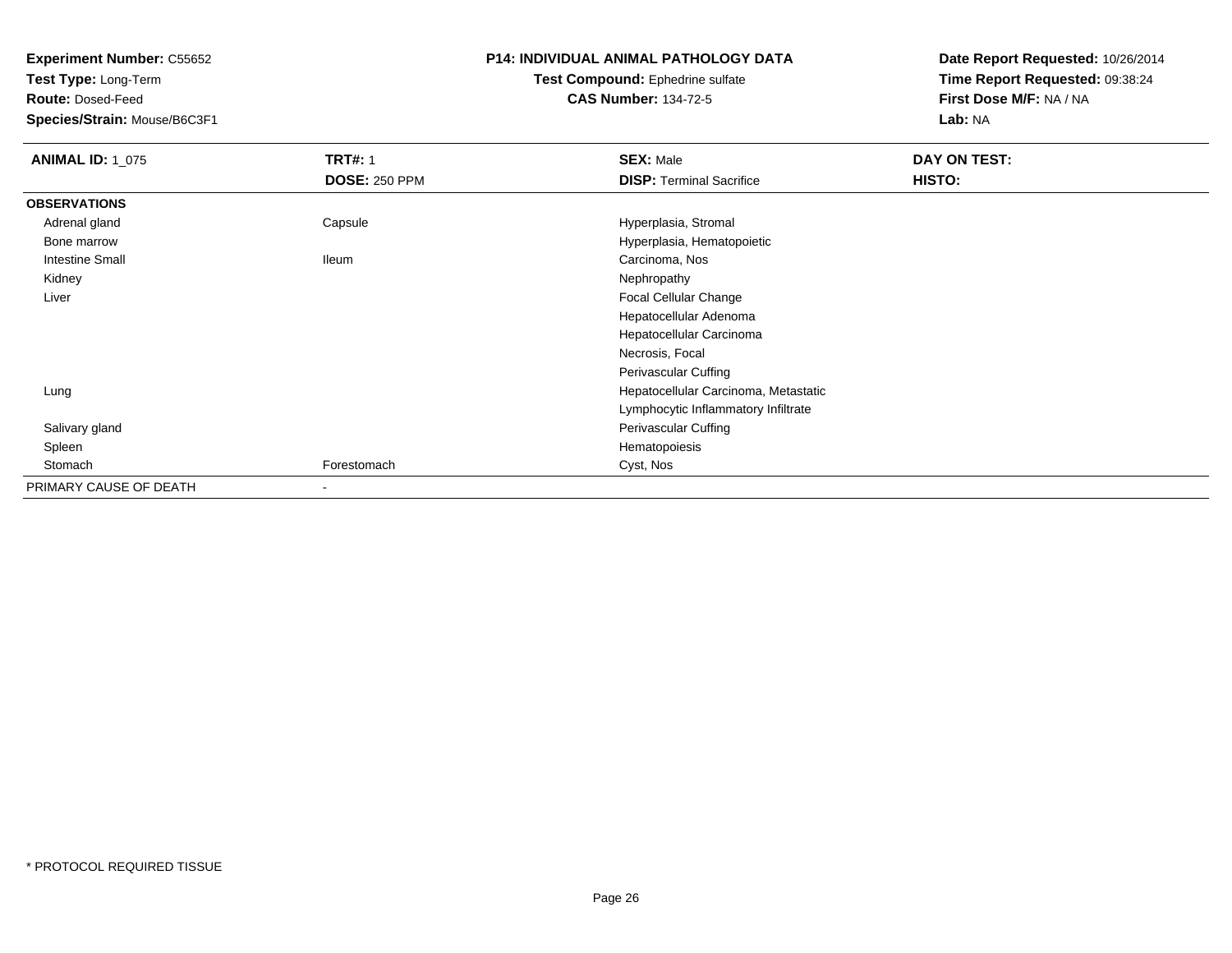| <b>Experiment Number: C55652</b><br>Test Type: Long-Term<br><b>Route: Dosed-Feed</b><br>Species/Strain: Mouse/B6C3F1 |                            | <b>P14: INDIVIDUAL ANIMAL PATHOLOGY DATA</b><br>Test Compound: Ephedrine sulfate<br><b>CAS Number: 134-72-5</b> | Date Report Requested: 10/26/2014<br>Time Report Requested: 09:38:24<br>First Dose M/F: NA / NA<br>Lab: NA |
|----------------------------------------------------------------------------------------------------------------------|----------------------------|-----------------------------------------------------------------------------------------------------------------|------------------------------------------------------------------------------------------------------------|
| <b>ANIMAL ID: 1 076</b>                                                                                              | <b>TRT#: 1</b>             | <b>SEX: Male</b>                                                                                                | DAY ON TEST:                                                                                               |
|                                                                                                                      | <b>DOSE: 250 PPM</b>       | <b>DISP:</b> Terminal Sacrifice                                                                                 | HISTO:                                                                                                     |
| <b>OBSERVATIONS</b>                                                                                                  |                            |                                                                                                                 |                                                                                                            |
| Adrenal gland                                                                                                        | Capsule                    | Hyperplasia, Stromal                                                                                            |                                                                                                            |
| Intestine Small                                                                                                      | Peyers Patch               | Hyperplasia, Lymphoid                                                                                           |                                                                                                            |
| Kidney                                                                                                               |                            | Nephropathy                                                                                                     |                                                                                                            |
| Liver                                                                                                                |                            | Hepatocellular Adenoma                                                                                          |                                                                                                            |
| Pituitary gland                                                                                                      | <b>Anterior Pituitary</b>  | Cyst, Nos                                                                                                       |                                                                                                            |
| Preputial gland                                                                                                      |                            | Dilatation, Nos                                                                                                 |                                                                                                            |
| Unspecified                                                                                                          | <b>Multiple Organs Nos</b> | Perivascular Cuffing                                                                                            |                                                                                                            |
| PRIMARY CAUSE OF DEATH                                                                                               |                            |                                                                                                                 |                                                                                                            |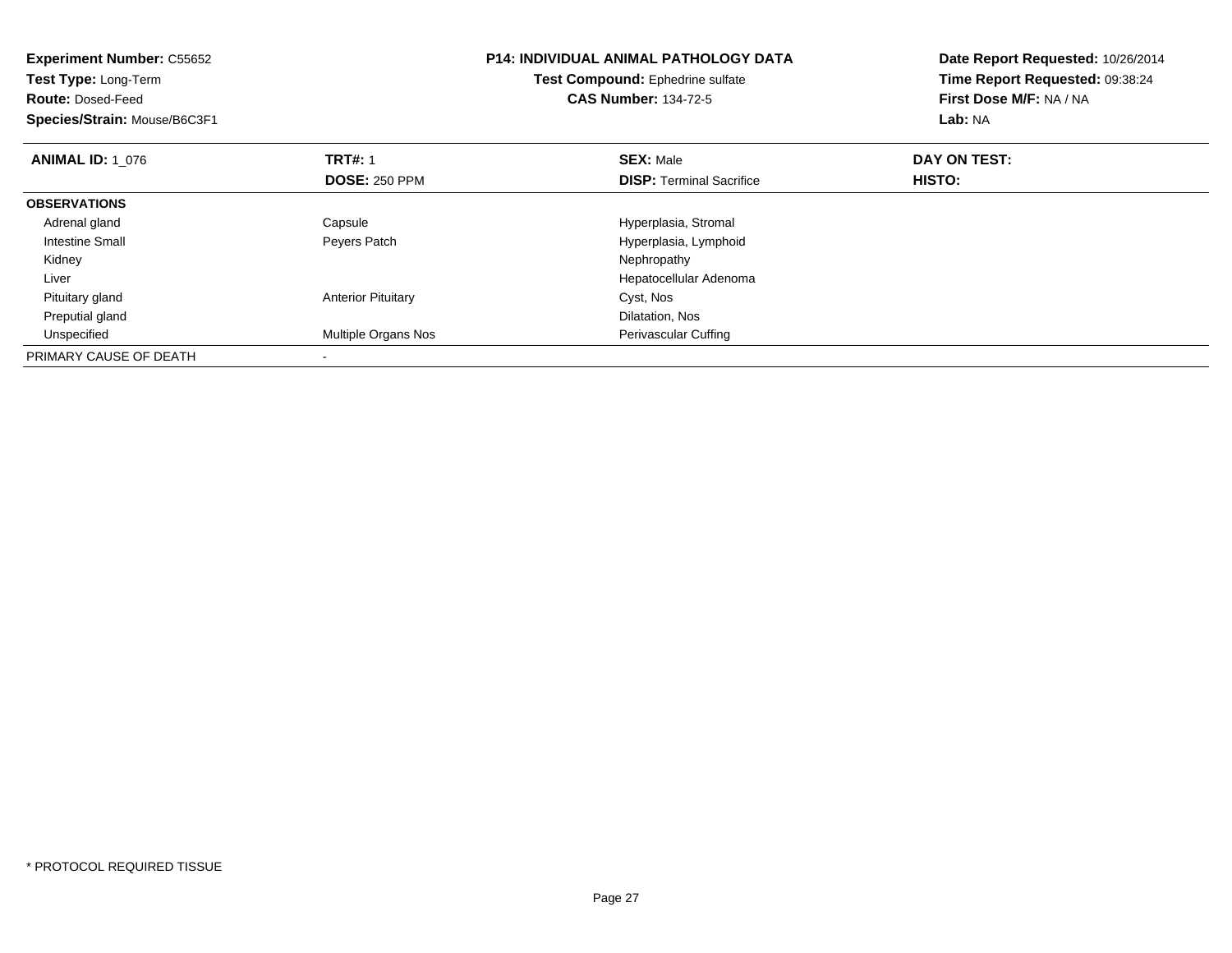| <b>Experiment Number: C55652</b><br>Test Type: Long-Term<br><b>Route: Dosed-Feed</b><br>Species/Strain: Mouse/B6C3F1 |                                        | <b>P14: INDIVIDUAL ANIMAL PATHOLOGY DATA</b><br>Test Compound: Ephedrine sulfate<br><b>CAS Number: 134-72-5</b> | Date Report Requested: 10/26/2014<br>Time Report Requested: 09:38:24<br>First Dose M/F: NA / NA<br>Lab: NA |  |
|----------------------------------------------------------------------------------------------------------------------|----------------------------------------|-----------------------------------------------------------------------------------------------------------------|------------------------------------------------------------------------------------------------------------|--|
| <b>ANIMAL ID: 1_077</b>                                                                                              | <b>TRT#: 1</b><br><b>DOSE: 250 PPM</b> | <b>SEX: Male</b><br><b>DISP: Terminal Sacrifice</b>                                                             | DAY ON TEST:<br>HISTO:                                                                                     |  |
| <b>OBSERVATIONS</b>                                                                                                  |                                        |                                                                                                                 |                                                                                                            |  |
| Adrenal gland                                                                                                        | Cortex Nos                             | Focal Cellular Change                                                                                           |                                                                                                            |  |
|                                                                                                                      | Capsule                                | Hyperplasia, Stromal                                                                                            |                                                                                                            |  |
| Bone marrow                                                                                                          |                                        | Angiectasis                                                                                                     |                                                                                                            |  |
| Kidney                                                                                                               |                                        | Mineralization                                                                                                  |                                                                                                            |  |
| Liver                                                                                                                |                                        | Hepatocellular Adenoma                                                                                          |                                                                                                            |  |
|                                                                                                                      |                                        | Hepatocellular Carcinoma                                                                                        |                                                                                                            |  |
| Preputial gland                                                                                                      |                                        | Dilatation, Nos                                                                                                 |                                                                                                            |  |
| Seminal vesicle                                                                                                      |                                        | Necrosis, Nos                                                                                                   |                                                                                                            |  |
| Spleen                                                                                                               |                                        | Hyperplasia, Lymphoid                                                                                           |                                                                                                            |  |
| PRIMARY CAUSE OF DEATH                                                                                               |                                        |                                                                                                                 |                                                                                                            |  |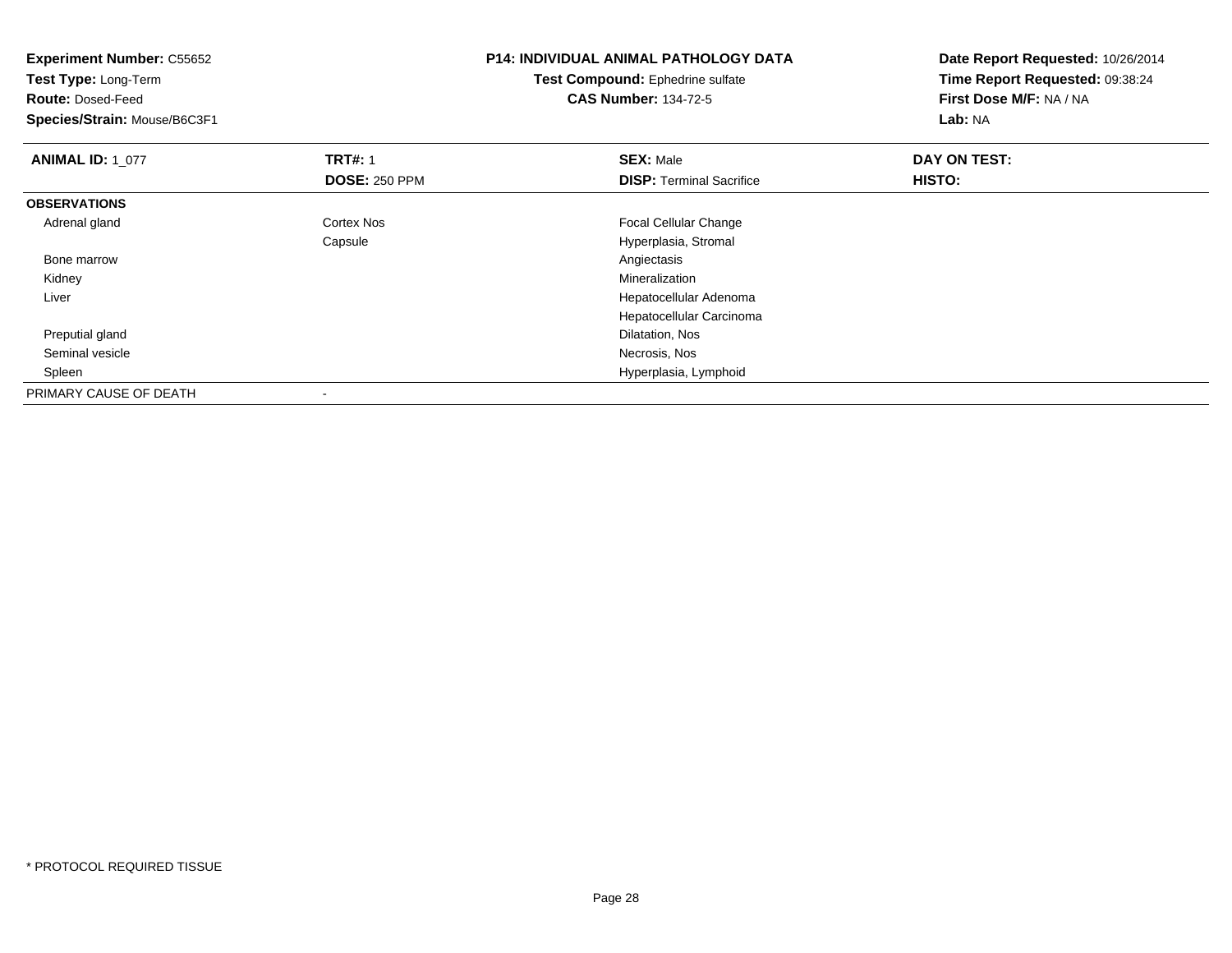**Test Type:** Long-Term

**Route:** Dosed-Feed

**Species/Strain:** Mouse/B6C3F1

## **P14: INDIVIDUAL ANIMAL PATHOLOGY DATA**

#### **Test Compound:** Ephedrine sulfate**CAS Number:** 134-72-5

| <b>ANIMAL ID: 1_078</b> | <b>TRT#: 1</b>             | <b>SEX: Male</b>                | DAY ON TEST: |  |
|-------------------------|----------------------------|---------------------------------|--------------|--|
|                         | <b>DOSE: 250 PPM</b>       | <b>DISP: Terminal Sacrifice</b> | HISTO:       |  |
| <b>OBSERVATIONS</b>     |                            |                                 |              |  |
| Adrenal gland           | <b>Cortex Nos</b>          | Cyst, Multiple                  |              |  |
|                         | Capsule                    | Hyperplasia, Stromal            |              |  |
| Brain                   | Thalamus                   | Calcification, Nos              |              |  |
| Gall bladder            |                            | Perivascular Cuffing            |              |  |
| Kidney                  |                            | Mineralization                  |              |  |
|                         |                            | Nephropathy                     |              |  |
| Liver                   |                            | Hepatocellular Carcinoma        |              |  |
| Preputial gland         |                            | Dilatation, Nos                 |              |  |
| Salivary gland          |                            | Perivascular Cuffing            |              |  |
| Skin                    | <b>Cutaneous Gland Nos</b> | Hyperplasia, Cystic             |              |  |
| Stomach                 | <b>Glandular Stomach</b>   | Inflammation, Chronic           |              |  |
| PRIMARY CAUSE OF DEATH  | $\blacksquare$             |                                 |              |  |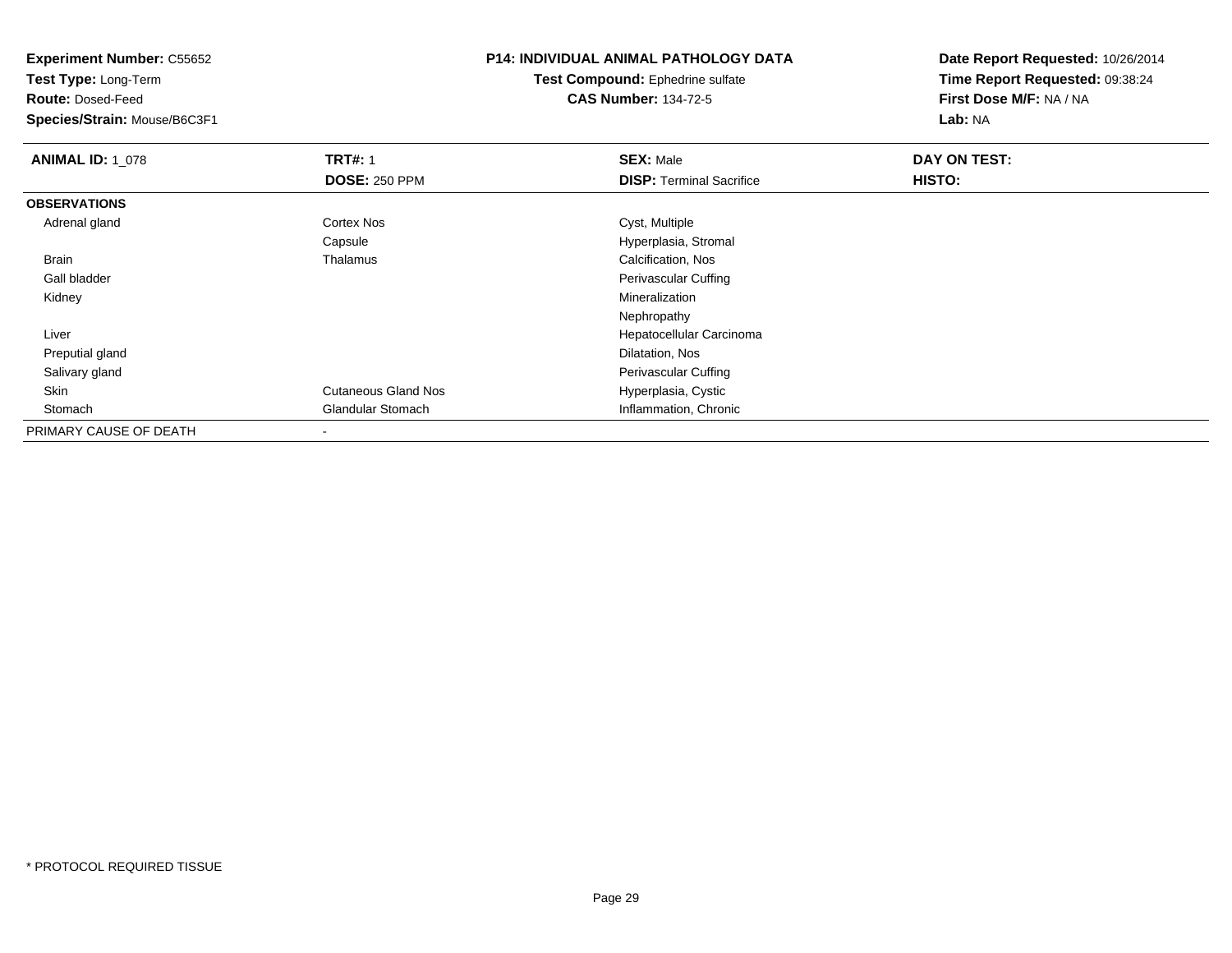| <b>Experiment Number: C55652</b><br>Test Type: Long-Term<br><b>Route: Dosed-Feed</b><br>Species/Strain: Mouse/B6C3F1 |                       | <b>P14: INDIVIDUAL ANIMAL PATHOLOGY DATA</b><br>Test Compound: Ephedrine sulfate<br><b>CAS Number: 134-72-5</b> | Date Report Requested: 10/26/2014<br>Time Report Requested: 09:38:24<br>First Dose M/F: NA / NA<br>Lab: NA |
|----------------------------------------------------------------------------------------------------------------------|-----------------------|-----------------------------------------------------------------------------------------------------------------|------------------------------------------------------------------------------------------------------------|
| <b>ANIMAL ID: 1 079</b>                                                                                              | <b>TRT#: 1</b>        | <b>SEX: Male</b>                                                                                                | DAY ON TEST:                                                                                               |
|                                                                                                                      | <b>DOSE: 250 PPM</b>  | <b>DISP:</b> Moribund Sacrifice                                                                                 | HISTO:                                                                                                     |
| <b>OBSERVATIONS</b>                                                                                                  |                       |                                                                                                                 |                                                                                                            |
| <b>Brain</b>                                                                                                         | Thalamus              | Calcification, Nos                                                                                              |                                                                                                            |
| Liver                                                                                                                |                       | Hepatocellular Carcinoma                                                                                        |                                                                                                            |
| Lymph node                                                                                                           | Mesenteric Lymph Node | Hemorrhage                                                                                                      |                                                                                                            |
| Pancreas                                                                                                             | Acinus                | Hypertrophy, Nos                                                                                                |                                                                                                            |
| Salivary gland                                                                                                       |                       | Perivascular Cuffing                                                                                            |                                                                                                            |
| Spleen                                                                                                               |                       | Hematopoiesis                                                                                                   |                                                                                                            |
| PRIMARY CAUSE OF DEATH                                                                                               |                       |                                                                                                                 |                                                                                                            |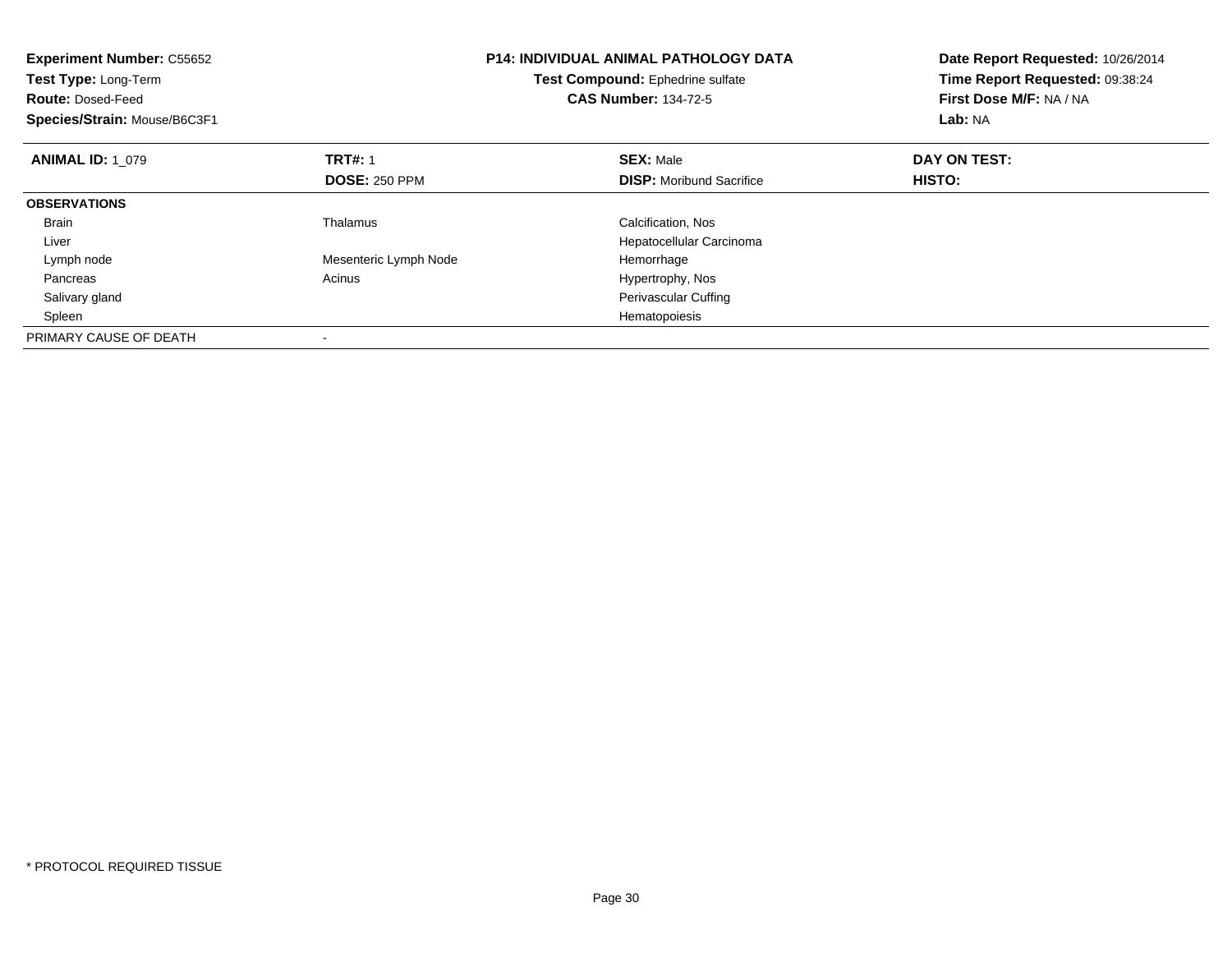| <b>Experiment Number: C55652</b><br>Test Type: Long-Term<br><b>Route: Dosed-Feed</b><br>Species/Strain: Mouse/B6C3F1 |                            | <b>P14: INDIVIDUAL ANIMAL PATHOLOGY DATA</b><br>Test Compound: Ephedrine sulfate<br><b>CAS Number: 134-72-5</b> | Date Report Requested: 10/26/2014<br>Time Report Requested: 09:38:24<br>First Dose M/F: NA / NA<br>Lab: NA |
|----------------------------------------------------------------------------------------------------------------------|----------------------------|-----------------------------------------------------------------------------------------------------------------|------------------------------------------------------------------------------------------------------------|
| <b>ANIMAL ID: 1 080</b>                                                                                              | <b>TRT#: 1</b>             | <b>SEX: Male</b>                                                                                                | DAY ON TEST:                                                                                               |
|                                                                                                                      | <b>DOSE: 250 PPM</b>       | <b>DISP:</b> Terminal Sacrifice                                                                                 | <b>HISTO:</b>                                                                                              |
| <b>OBSERVATIONS</b>                                                                                                  |                            |                                                                                                                 |                                                                                                            |
| Adrenal gland                                                                                                        | Cortex Nos                 | Focal Cellular Change                                                                                           |                                                                                                            |
| Brain                                                                                                                | Thalamus                   | Calcification, Nos                                                                                              |                                                                                                            |
| Kidney                                                                                                               |                            | Nephrosis, Nos                                                                                                  |                                                                                                            |
| Lung                                                                                                                 |                            | Alveolar/Bronchiolar Adenoma                                                                                    |                                                                                                            |
| Preputial gland                                                                                                      |                            | Dilatation, Nos                                                                                                 |                                                                                                            |
| Prostate                                                                                                             |                            | Hyperplasia, Focal                                                                                              |                                                                                                            |
| Unspecified                                                                                                          | <b>Multiple Organs Nos</b> | Hyperplasia, Lymphoid                                                                                           |                                                                                                            |
| PRIMARY CAUSE OF DEATH                                                                                               |                            |                                                                                                                 |                                                                                                            |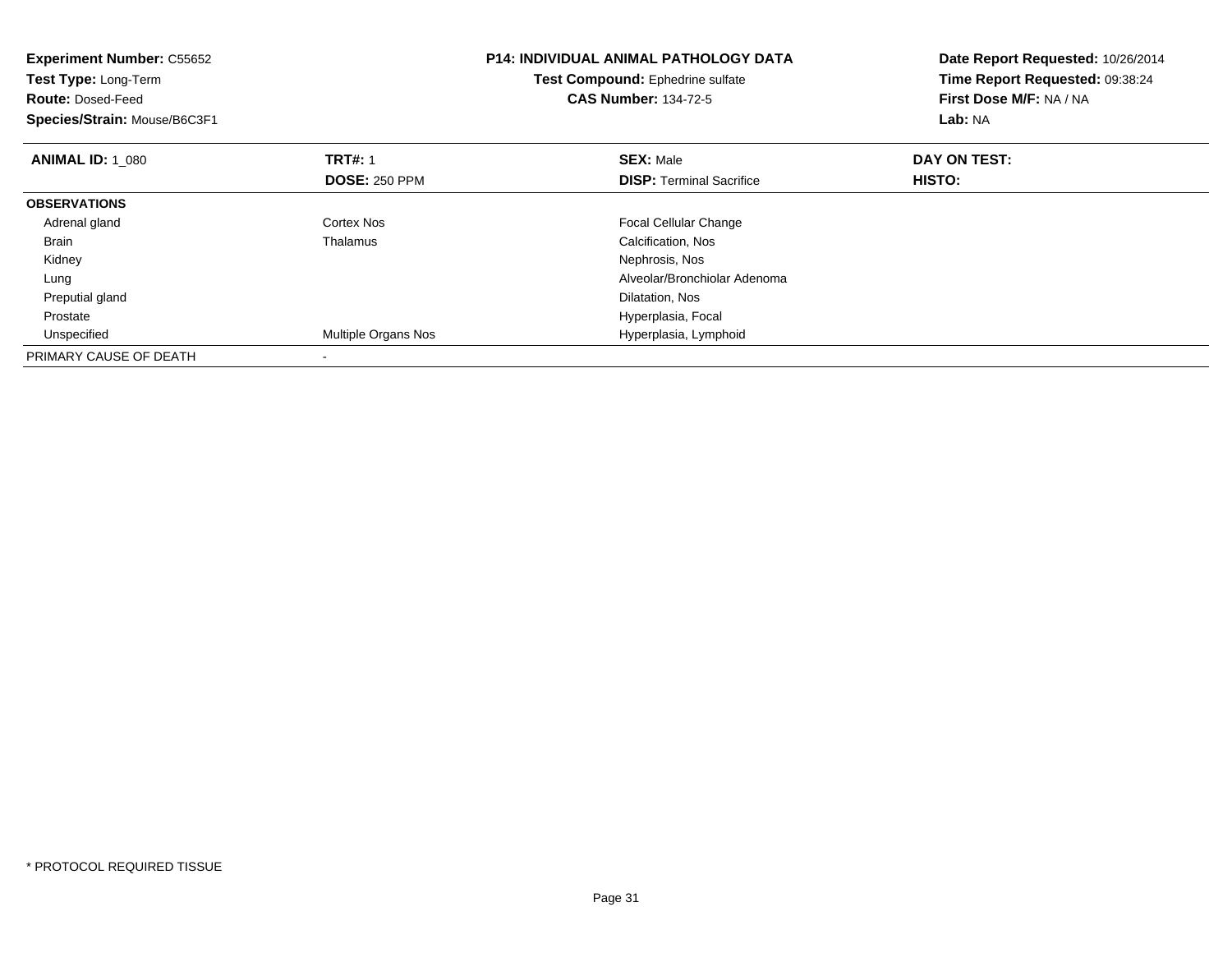**Test Type:** Long-Term

**Route:** Dosed-Feed

**Species/Strain:** Mouse/B6C3F1

## **P14: INDIVIDUAL ANIMAL PATHOLOGY DATA**

#### **Test Compound:** Ephedrine sulfate**CAS Number:** 134-72-5

| <b>ANIMAL ID: 1_081</b> | <b>TRT#: 1</b>       | <b>SEX: Male</b>                | DAY ON TEST: |  |
|-------------------------|----------------------|---------------------------------|--------------|--|
|                         | <b>DOSE: 250 PPM</b> | <b>DISP: Terminal Sacrifice</b> | HISTO:       |  |
| <b>OBSERVATIONS</b>     |                      |                                 |              |  |
| Adrenal gland           | Capsule              | Adenoma, Nos                    |              |  |
|                         | <b>Cortex Nos</b>    | <b>Focal Cellular Change</b>    |              |  |
|                         | <b>Cortex Nos</b>    | Hyperplasia, Focal              |              |  |
|                         | Capsule              | Hyperplasia, Stromal            |              |  |
|                         | Medulla              | Metaplasia, Osseous             |              |  |
| Kidney                  |                      | Nephropathy                     |              |  |
|                         |                      | Perivascular Cuffing            |              |  |
| Lung                    |                      | Hyperplasia, Adenomatous        |              |  |
|                         |                      | Perivascular Cuffing            |              |  |
| Preputial gland         |                      | Dilatation, Nos                 |              |  |
|                         |                      | Inflammation, Chronic           |              |  |
| Salivary gland          |                      | Perivascular Cuffing            |              |  |
| PRIMARY CAUSE OF DEATH  |                      |                                 |              |  |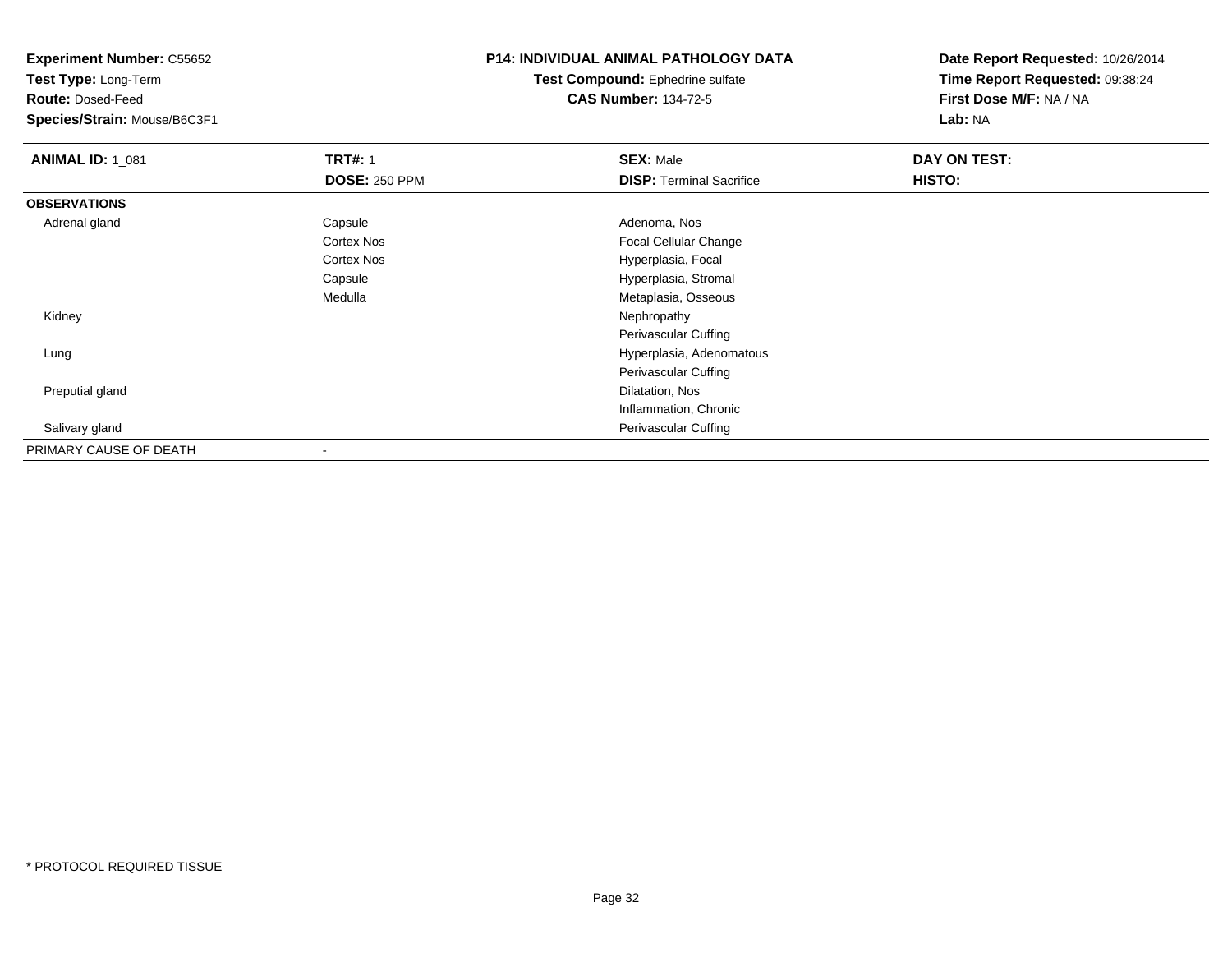| <b>P14: INDIVIDUAL ANIMAL PATHOLOGY DATA</b> | Date Report Requested: 10/26/2014 |  |
|----------------------------------------------|-----------------------------------|--|
| Test Compound: Ephedrine sulfate             | Time Report Requested: 09:38:24   |  |
| <b>CAS Number: 134-72-5</b>                  | First Dose M/F: NA / NA           |  |
|                                              | Lab: NA                           |  |
| <b>SEX: Male</b>                             | DAY ON TEST:                      |  |
| <b>DISP: Terminal Sacrifice</b>              | HISTO:                            |  |
|                                              |                                   |  |
| Focal Cellular Change                        |                                   |  |
| Hyperplasia, Stromal                         |                                   |  |
| Calcification, Nos                           |                                   |  |
| Perivascular Cuffing                         |                                   |  |
| Mineralization                               |                                   |  |
| Nephropathy                                  |                                   |  |
| Dilatation, Nos                              |                                   |  |
| Perivascular Cuffing                         |                                   |  |
| Hyperplasia, Lymphoid                        |                                   |  |
| Cyst, Nos                                    |                                   |  |
|                                              |                                   |  |
|                                              |                                   |  |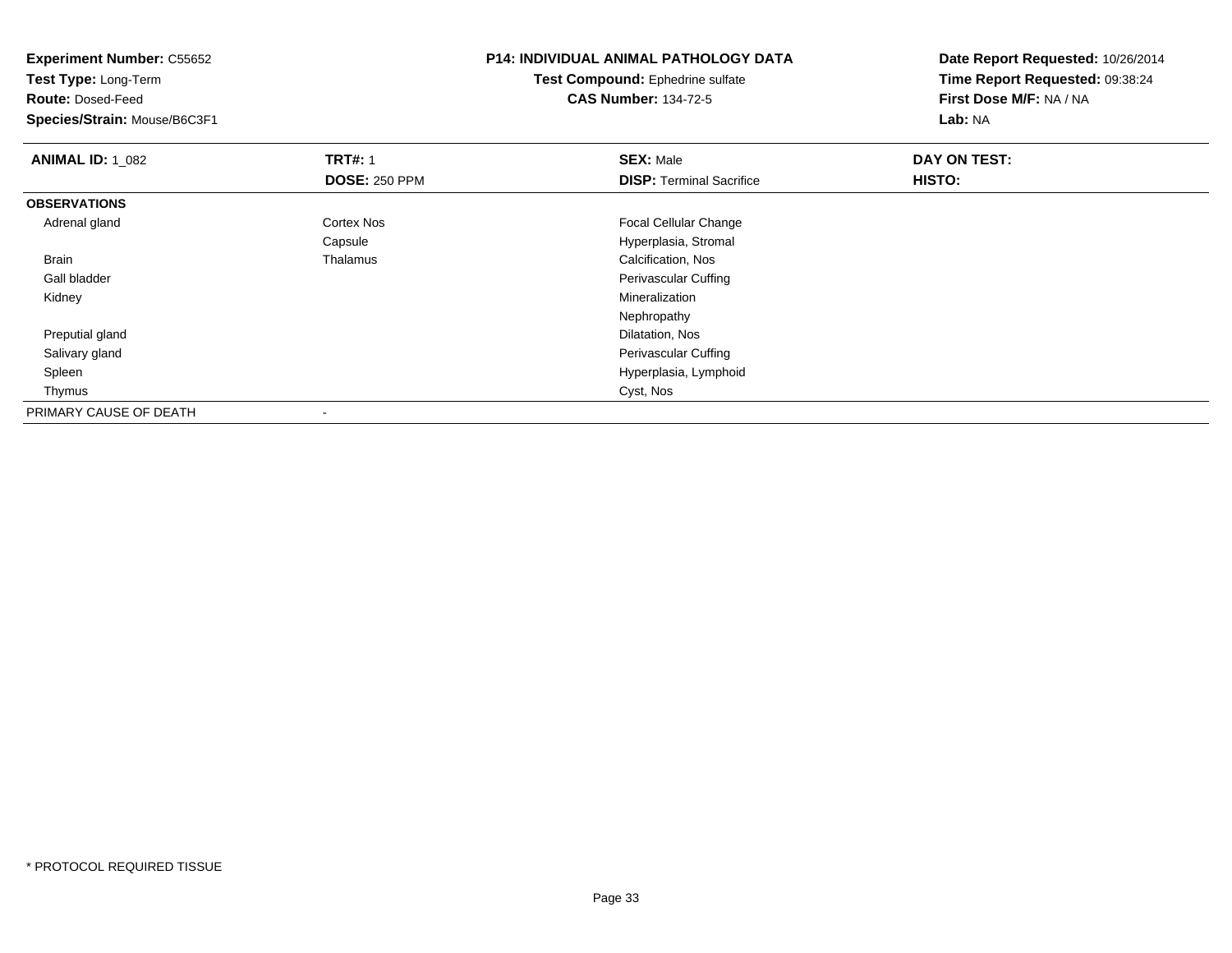| <b>Experiment Number: C55652</b><br>Test Type: Long-Term |                        | <b>P14: INDIVIDUAL ANIMAL PATHOLOGY DATA</b> | Date Report Requested: 10/26/2014<br>Time Report Requested: 09:38:24 |  |
|----------------------------------------------------------|------------------------|----------------------------------------------|----------------------------------------------------------------------|--|
|                                                          |                        | Test Compound: Ephedrine sulfate             |                                                                      |  |
| <b>Route: Dosed-Feed</b>                                 |                        | <b>CAS Number: 134-72-5</b>                  | First Dose M/F: NA / NA                                              |  |
| Species/Strain: Mouse/B6C3F1                             |                        |                                              | Lab: NA                                                              |  |
| <b>ANIMAL ID: 1_083</b>                                  | <b>TRT#: 1</b>         | <b>SEX: Male</b>                             | DAY ON TEST:                                                         |  |
|                                                          | <b>DOSE: 250 PPM</b>   | <b>DISP:</b> Terminal Sacrifice              | HISTO:                                                               |  |
| <b>OBSERVATIONS</b>                                      |                        |                                              |                                                                      |  |
| Adrenal gland                                            | Cortex Nos             | <b>Focal Cellular Change</b>                 |                                                                      |  |
|                                                          | Capsule                | Hyperplasia, Stromal                         |                                                                      |  |
| Bone marrow                                              |                        | Angiectasis                                  |                                                                      |  |
| Kidney                                                   |                        | <b>Mineralization</b>                        |                                                                      |  |
| Liver                                                    |                        | Hepatocellular Carcinoma                     |                                                                      |  |
| Preputial gland                                          |                        | Dilatation, Nos                              |                                                                      |  |
| Thymus                                                   |                        | Cyst, Multiple                               |                                                                      |  |
| Thyroid                                                  |                        | Hyperplasia, Follicular Cell                 |                                                                      |  |
| Unspecified                                              | <b>Mediastinum Nos</b> | <b>Steatitis</b>                             |                                                                      |  |
| PRIMARY CAUSE OF DEATH                                   |                        |                                              |                                                                      |  |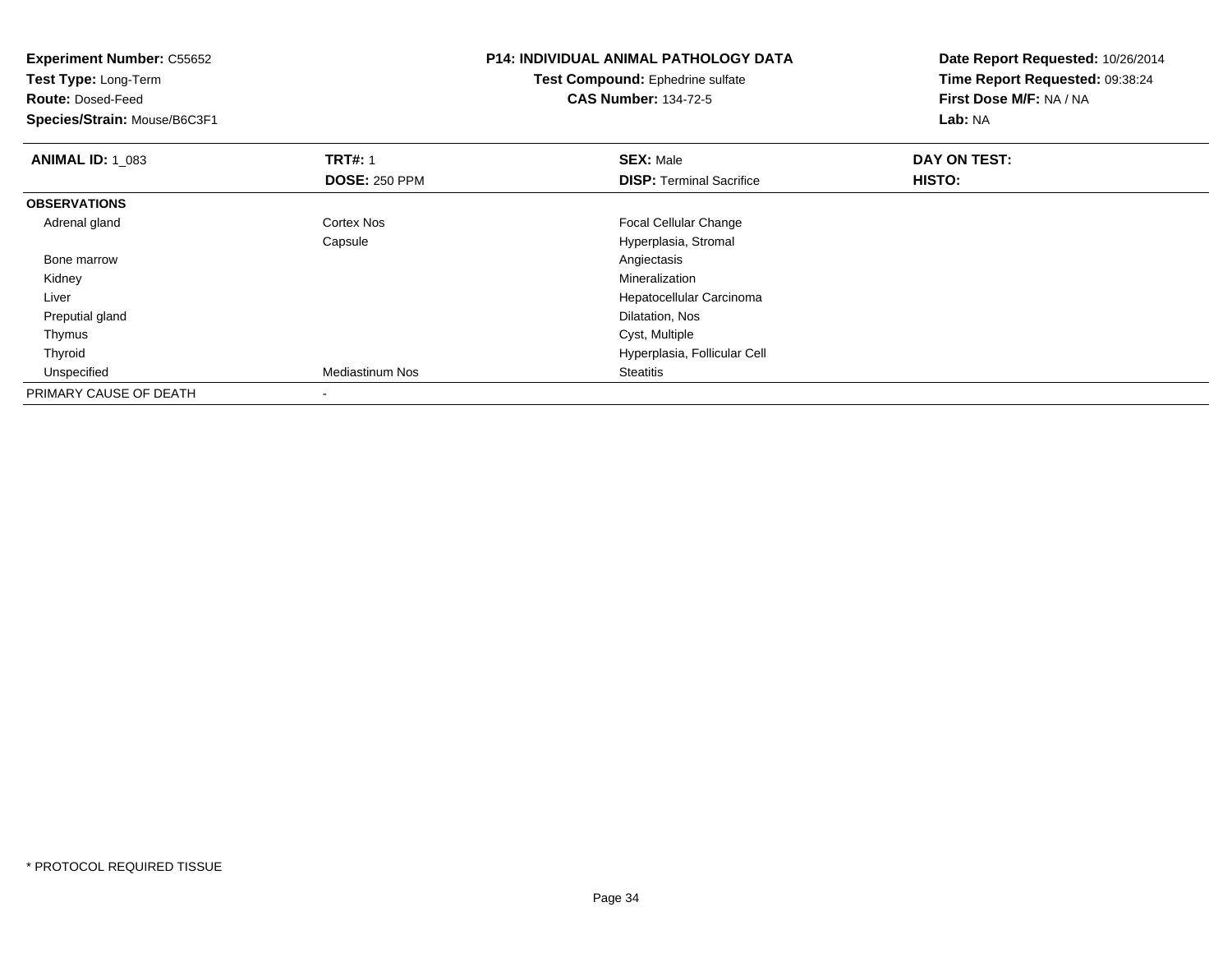| <b>Experiment Number: C55652</b><br>Test Type: Long-Term |                           | <b>P14: INDIVIDUAL ANIMAL PATHOLOGY DATA</b> | Date Report Requested: 10/26/2014<br>Time Report Requested: 09:38:25 |  |
|----------------------------------------------------------|---------------------------|----------------------------------------------|----------------------------------------------------------------------|--|
|                                                          |                           | Test Compound: Ephedrine sulfate             |                                                                      |  |
| <b>Route: Dosed-Feed</b>                                 |                           | <b>CAS Number: 134-72-5</b>                  | First Dose M/F: NA / NA                                              |  |
| Species/Strain: Mouse/B6C3F1                             |                           |                                              | Lab: NA                                                              |  |
| <b>ANIMAL ID: 1 084</b>                                  | <b>TRT#: 1</b>            | <b>SEX: Male</b>                             | DAY ON TEST:                                                         |  |
|                                                          | <b>DOSE: 250 PPM</b>      | <b>DISP: Terminal Sacrifice</b>              | HISTO:                                                               |  |
| <b>OBSERVATIONS</b>                                      |                           |                                              |                                                                      |  |
| Adrenal gland                                            | Cortex Nos                | <b>Focal Cellular Change</b>                 |                                                                      |  |
|                                                          | Capsule                   | Hyperplasia, Stromal                         |                                                                      |  |
| <b>Brain</b>                                             | Thalamus                  | Calcification, Nos                           |                                                                      |  |
| Harderian gland                                          | Hardarian Gland           | Adenoma, Nos                                 |                                                                      |  |
| Pituitary gland                                          | <b>Anterior Pituitary</b> | Cyst, Nos                                    |                                                                      |  |
| Preputial gland                                          |                           | Inflammation, Acute/Chronic                  |                                                                      |  |
| Salivary gland                                           |                           | Perivascular Cuffing                         |                                                                      |  |
| Urinary bladder                                          |                           | Perivascular Cuffing                         |                                                                      |  |
| PRIMARY CAUSE OF DEATH                                   |                           |                                              |                                                                      |  |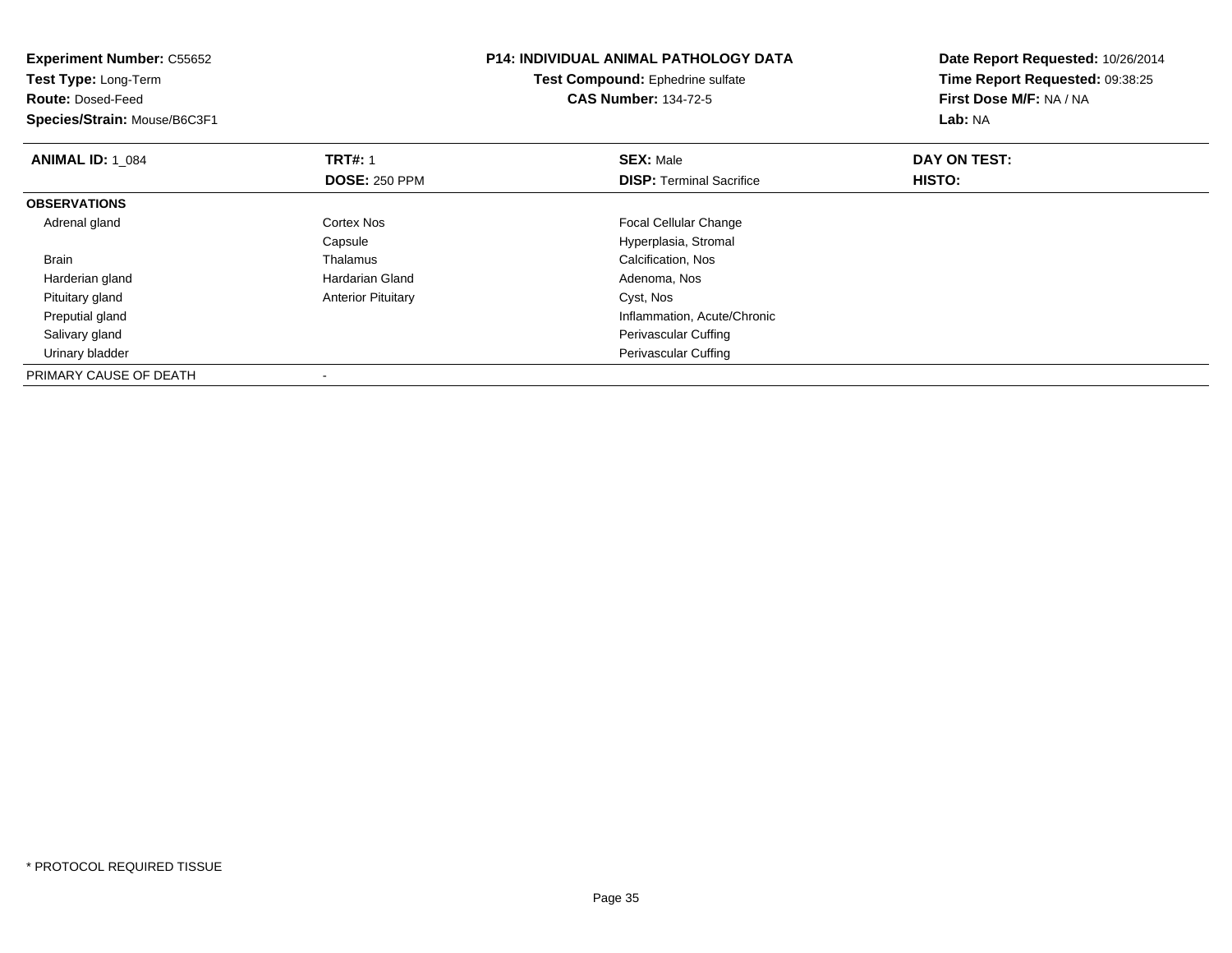**Test Type:** Long-Term

**Route:** Dosed-Feed

**Species/Strain:** Mouse/B6C3F1

## **P14: INDIVIDUAL ANIMAL PATHOLOGY DATA**

**Test Compound:** Ephedrine sulfate**CAS Number:** 134-72-5

| <b>ANIMAL ID: 1_085</b> | <b>TRT#: 1</b>           | <b>SEX: Male</b>                | DAY ON TEST: |  |
|-------------------------|--------------------------|---------------------------------|--------------|--|
|                         | <b>DOSE: 250 PPM</b>     | <b>DISP: Terminal Sacrifice</b> | HISTO:       |  |
| <b>OBSERVATIONS</b>     |                          |                                 |              |  |
| Adrenal gland           | <b>Cortex Nos</b>        | <b>Focal Cellular Change</b>    |              |  |
|                         | Capsule                  | Hyperplasia, Stromal            |              |  |
| <b>Brain</b>            | Thalamus                 | Calcification, Nos              |              |  |
| Kidney                  |                          | Nephropathy                     |              |  |
| Preputial gland         |                          | Dilatation, Nos                 |              |  |
| Salivary gland          |                          | Perivascular Cuffing            |              |  |
| Spleen                  |                          | Hyperplasia, Lymphoid           |              |  |
| Stomach                 | <b>Glandular Stomach</b> | Cyst, Multiple                  |              |  |
|                         | Forestomach              | Cyst, Nos                       |              |  |
| Thymus                  |                          | Cyst, Nos                       |              |  |
| Thyroid                 | Follicle                 | Cyst, Multiple                  |              |  |
| PRIMARY CAUSE OF DEATH  |                          |                                 |              |  |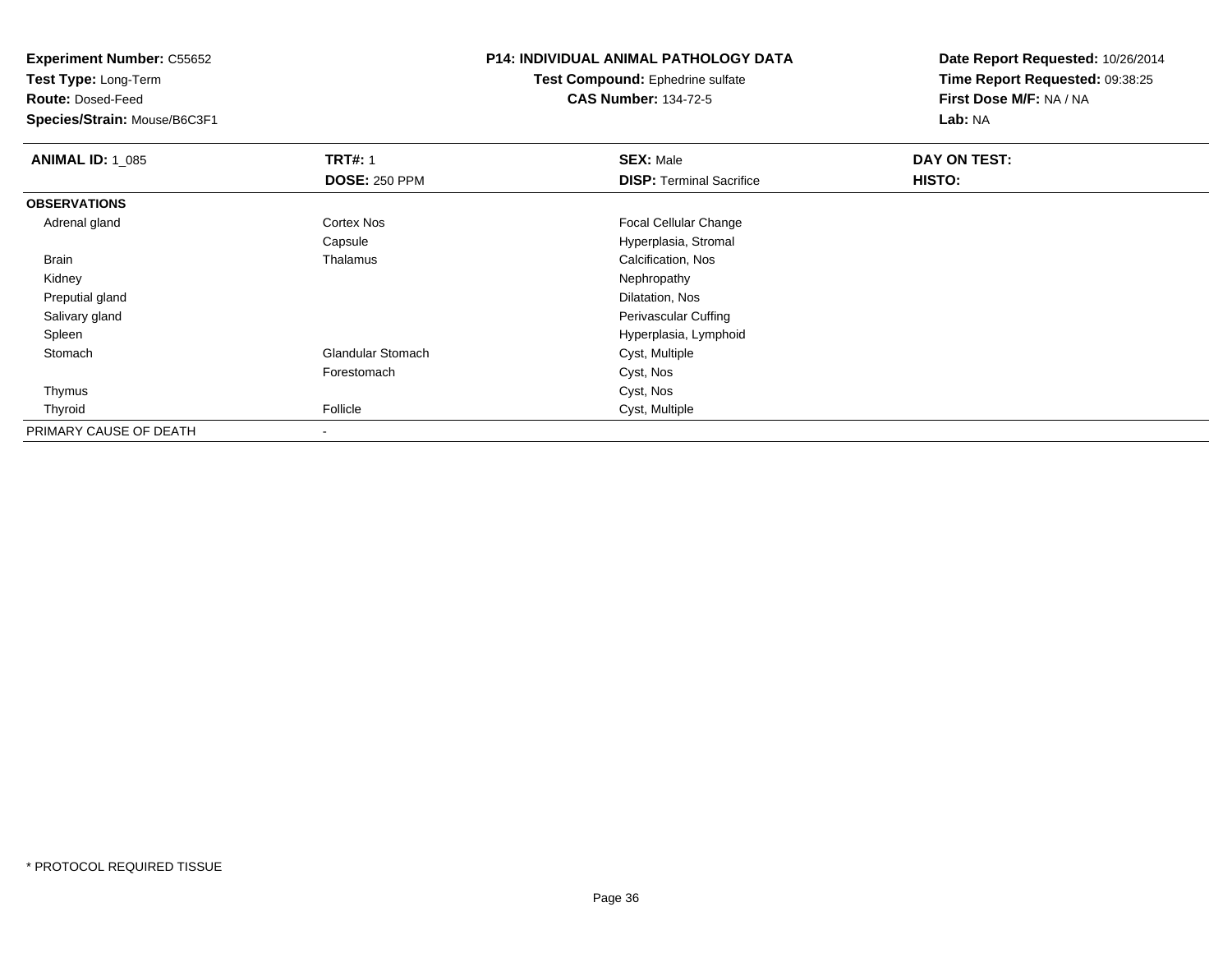| <b>Experiment Number: C55652</b><br>Test Type: Long-Term<br><b>Route: Dosed-Feed</b><br>Species/Strain: Mouse/B6C3F1 |                          | <b>P14: INDIVIDUAL ANIMAL PATHOLOGY DATA</b><br>Test Compound: Ephedrine sulfate<br><b>CAS Number: 134-72-5</b> | Date Report Requested: 10/26/2014<br>Time Report Requested: 09:38:25<br>First Dose M/F: NA / NA<br>Lab: NA |
|----------------------------------------------------------------------------------------------------------------------|--------------------------|-----------------------------------------------------------------------------------------------------------------|------------------------------------------------------------------------------------------------------------|
| <b>ANIMAL ID: 1 086</b>                                                                                              | <b>TRT#: 1</b>           | <b>SEX: Male</b>                                                                                                | DAY ON TEST:                                                                                               |
|                                                                                                                      | <b>DOSE: 250 PPM</b>     | <b>DISP:</b> Terminal Sacrifice                                                                                 | <b>HISTO:</b>                                                                                              |
| <b>OBSERVATIONS</b>                                                                                                  |                          |                                                                                                                 |                                                                                                            |
| Adrenal gland                                                                                                        | Capsule                  | Hyperplasia, Stromal                                                                                            |                                                                                                            |
| <b>Brain</b>                                                                                                         | Thalamus                 | Calcification, Nos                                                                                              |                                                                                                            |
| Preputial gland                                                                                                      |                          | Dilatation, Nos                                                                                                 |                                                                                                            |
| Salivary gland                                                                                                       |                          | <b>Perivascular Cuffing</b>                                                                                     |                                                                                                            |
| Spleen                                                                                                               |                          | Hyperplasia, Lymphoid                                                                                           |                                                                                                            |
| Stomach                                                                                                              | <b>Glandular Stomach</b> | Cyst, Nos                                                                                                       |                                                                                                            |
| PRIMARY CAUSE OF DEATH                                                                                               |                          |                                                                                                                 |                                                                                                            |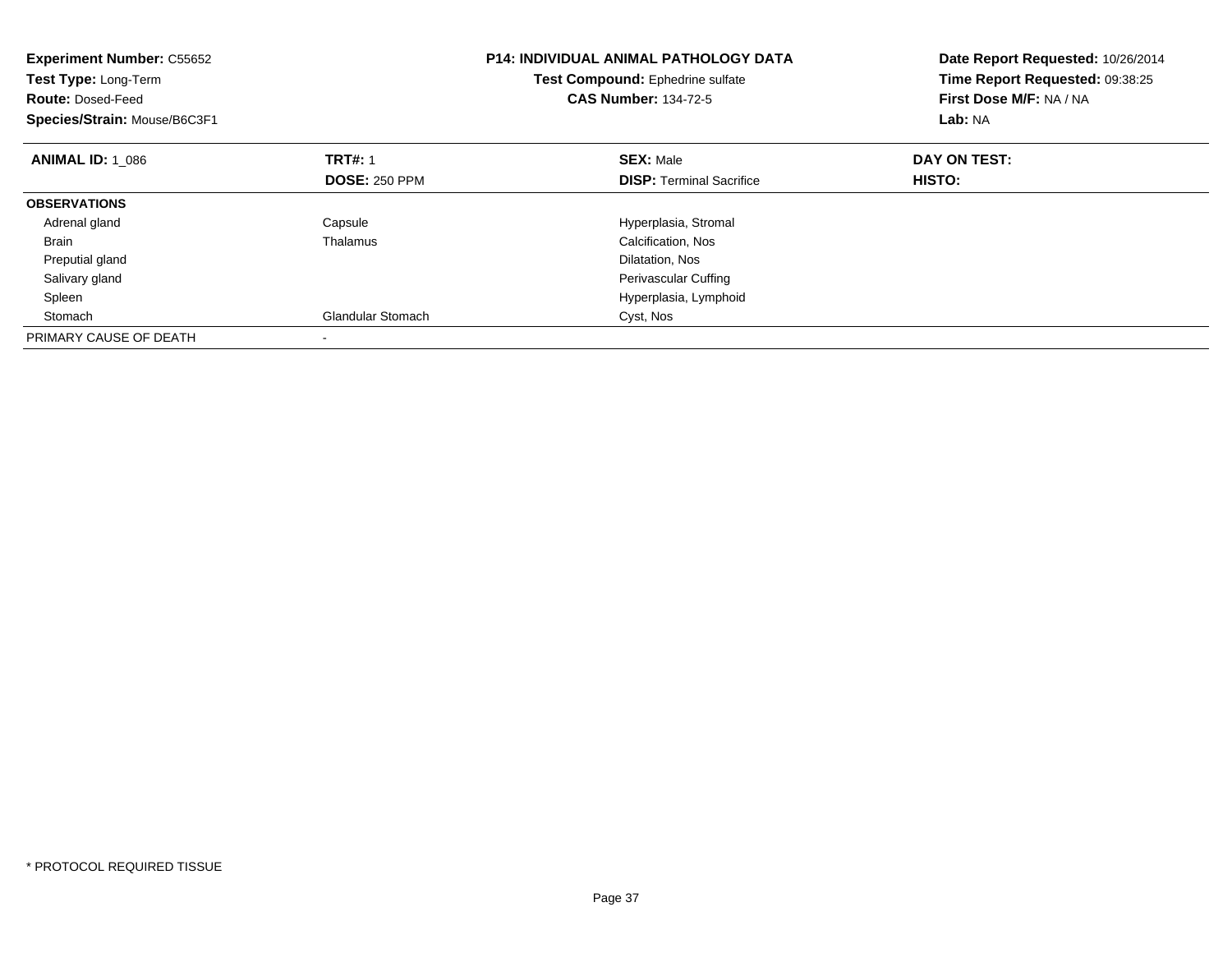| <b>Experiment Number: C55652</b><br><b>Test Type: Long-Term</b><br><b>Route: Dosed-Feed</b><br>Species/Strain: Mouse/B6C3F1 |                                        | <b>P14: INDIVIDUAL ANIMAL PATHOLOGY DATA</b><br>Test Compound: Ephedrine sulfate<br><b>CAS Number: 134-72-5</b> | Date Report Requested: 10/26/2014<br>Time Report Requested: 09:38:25<br>First Dose M/F: NA / NA<br>Lab: NA |
|-----------------------------------------------------------------------------------------------------------------------------|----------------------------------------|-----------------------------------------------------------------------------------------------------------------|------------------------------------------------------------------------------------------------------------|
| <b>ANIMAL ID: 1 087</b>                                                                                                     | <b>TRT#: 1</b><br><b>DOSE: 250 PPM</b> | <b>SEX: Male</b><br><b>DISP:</b> Moribund Sacrifice                                                             | DAY ON TEST:<br>HISTO:                                                                                     |
| <b>OBSERVATIONS</b>                                                                                                         |                                        |                                                                                                                 |                                                                                                            |
| Preputial gland                                                                                                             |                                        | Dilatation, Nos                                                                                                 |                                                                                                            |
| Unspecified                                                                                                                 | Multiple Organs Nos                    | Lymphoma, Mixed-Malignant Type                                                                                  |                                                                                                            |
| PRIMARY CAUSE OF DEATH                                                                                                      |                                        |                                                                                                                 |                                                                                                            |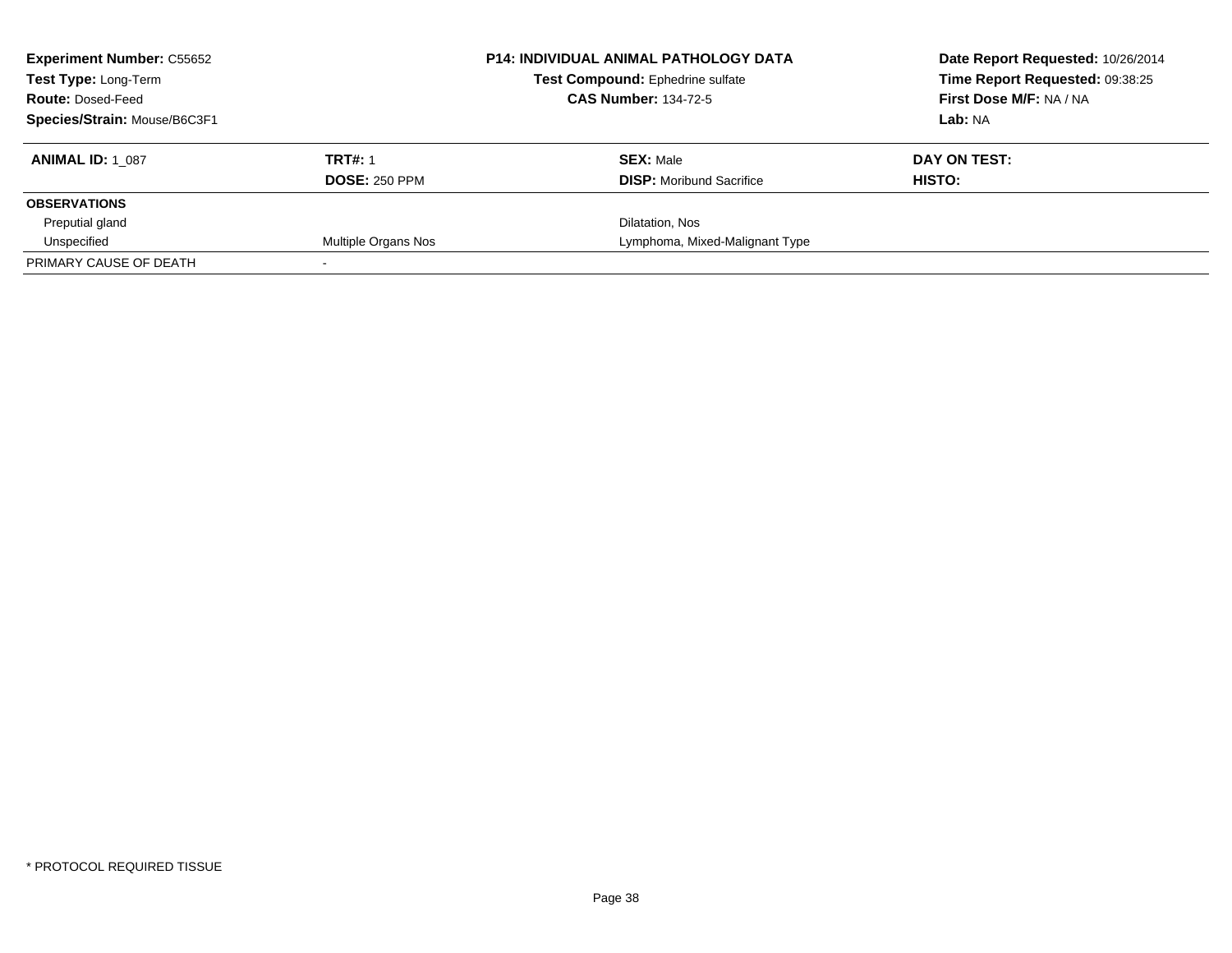| <b>Experiment Number: C55652</b> |                      | <b>P14: INDIVIDUAL ANIMAL PATHOLOGY DATA</b> | Date Report Requested: 10/26/2014 |  |
|----------------------------------|----------------------|----------------------------------------------|-----------------------------------|--|
| Test Type: Long-Term             |                      | Test Compound: Ephedrine sulfate             | Time Report Requested: 09:38:25   |  |
| <b>Route: Dosed-Feed</b>         |                      | <b>CAS Number: 134-72-5</b>                  | First Dose M/F: NA / NA           |  |
| Species/Strain: Mouse/B6C3F1     |                      |                                              | Lab: NA                           |  |
| <b>ANIMAL ID: 1 088</b>          | <b>TRT#: 1</b>       | <b>SEX: Male</b>                             | DAY ON TEST:                      |  |
|                                  | <b>DOSE: 250 PPM</b> | <b>DISP:</b> Terminal Sacrifice              | HISTO:                            |  |
| <b>OBSERVATIONS</b>              |                      |                                              |                                   |  |
| Adrenal gland                    | Cortex Nos           | Focal Cellular Change                        |                                   |  |
|                                  | Capsule              | Hyperplasia, Stromal                         |                                   |  |
| Kidney                           |                      | Mineralization                               |                                   |  |
|                                  |                      | Nephropathy                                  |                                   |  |
| Pancreas                         | Islets               | Hyperplasia, Nos                             |                                   |  |
| Parathyroid gland                |                      | Cyst, Nos                                    |                                   |  |
| Salivary gland                   |                      | Perivascular Cuffing                         |                                   |  |
| Seminal vesicle                  |                      | Dilatation, Nos                              |                                   |  |
| Spleen                           |                      | Hyperplasia, Lymphoid                        |                                   |  |
| PRIMARY CAUSE OF DEATH           |                      |                                              |                                   |  |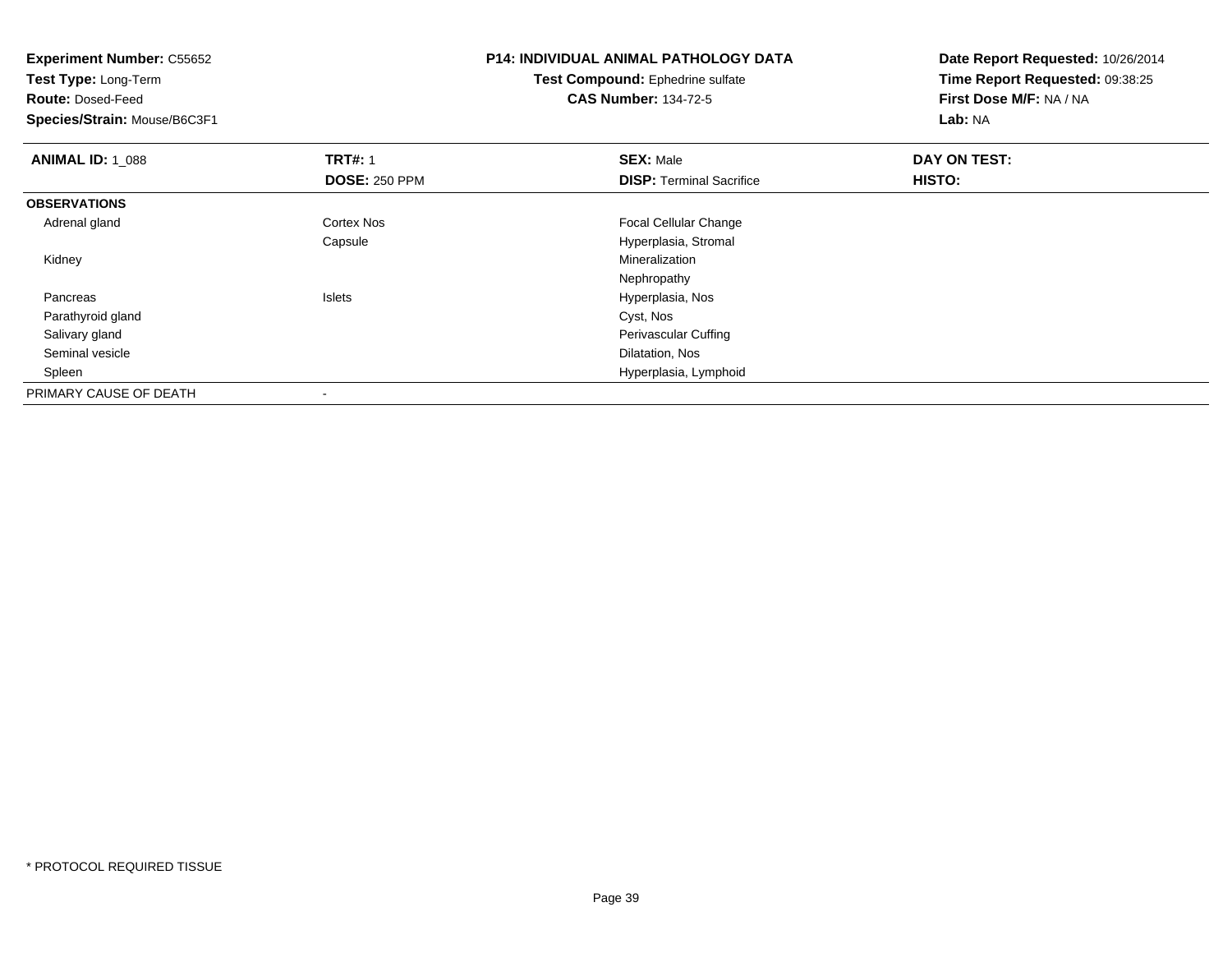| <b>Experiment Number: C55652</b><br>Test Type: Long-Term<br><b>Route: Dosed-Feed</b><br>Species/Strain: Mouse/B6C3F1 |                      | <b>P14: INDIVIDUAL ANIMAL PATHOLOGY DATA</b><br>Test Compound: Ephedrine sulfate<br><b>CAS Number: 134-72-5</b> | Date Report Requested: 10/26/2014<br>Time Report Requested: 09:38:25<br>First Dose M/F: NA / NA<br>Lab: NA |  |
|----------------------------------------------------------------------------------------------------------------------|----------------------|-----------------------------------------------------------------------------------------------------------------|------------------------------------------------------------------------------------------------------------|--|
| <b>ANIMAL ID: 1 089</b>                                                                                              | <b>TRT#: 1</b>       | <b>SEX: Male</b>                                                                                                | DAY ON TEST:                                                                                               |  |
|                                                                                                                      | <b>DOSE: 250 PPM</b> | <b>DISP:</b> Moribund Sacrifice                                                                                 | HISTO:                                                                                                     |  |
| <b>OBSERVATIONS</b>                                                                                                  |                      |                                                                                                                 |                                                                                                            |  |
| <b>Blood vessel</b>                                                                                                  | Pulmonary Vein Nos   | Leukocytosis, Nos                                                                                               |                                                                                                            |  |
| <b>Brain</b>                                                                                                         | Thalamus             | Calcification, Nos                                                                                              |                                                                                                            |  |
| Eye                                                                                                                  |                      | Hemorrhage                                                                                                      |                                                                                                            |  |
| Harderian gland                                                                                                      | Hardarian Gland      | Adenoma, Nos                                                                                                    |                                                                                                            |  |
| Preputial gland                                                                                                      |                      | Dilatation, Nos                                                                                                 |                                                                                                            |  |
| Spleen                                                                                                               |                      | Hyperplasia, Lymphoid                                                                                           |                                                                                                            |  |
| PRIMARY CAUSE OF DEATH                                                                                               |                      |                                                                                                                 |                                                                                                            |  |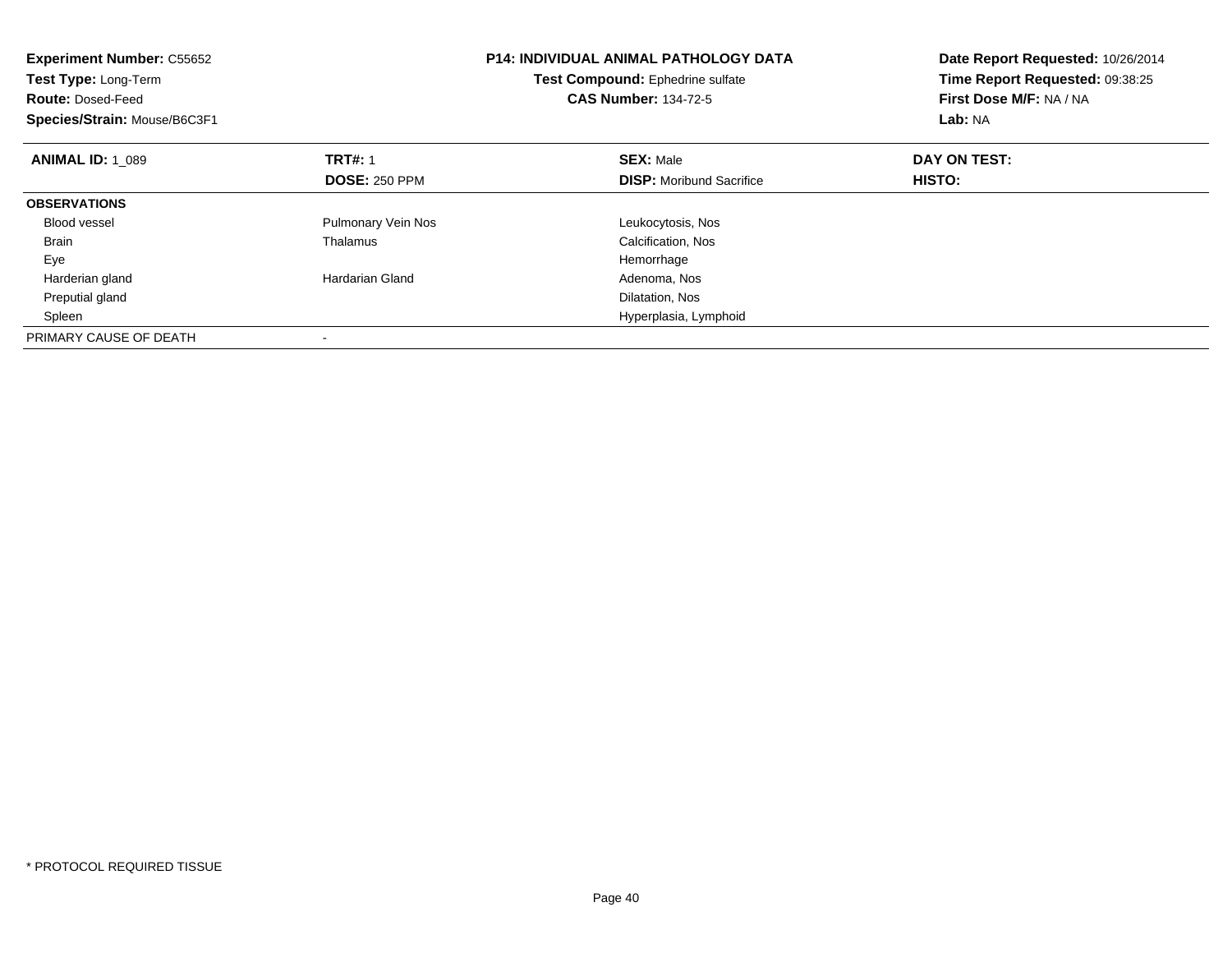| <b>Experiment Number: C55652</b><br>Test Type: Long-Term<br><b>Route: Dosed-Feed</b><br>Species/Strain: Mouse/B6C3F1 |                                        | <b>P14: INDIVIDUAL ANIMAL PATHOLOGY DATA</b><br><b>Test Compound: Ephedrine sulfate</b><br><b>CAS Number: 134-72-5</b> | Date Report Requested: 10/26/2014<br>Time Report Requested: 09:38:25<br>First Dose M/F: NA / NA<br>Lab: NA |
|----------------------------------------------------------------------------------------------------------------------|----------------------------------------|------------------------------------------------------------------------------------------------------------------------|------------------------------------------------------------------------------------------------------------|
| <b>ANIMAL ID: 1_090</b>                                                                                              | <b>TRT#: 1</b><br><b>DOSE: 250 PPM</b> | <b>SEX: Male</b><br><b>DISP: Terminal Sacrifice</b>                                                                    | DAY ON TEST:<br>HISTO:                                                                                     |
| <b>OBSERVATIONS</b>                                                                                                  |                                        |                                                                                                                        |                                                                                                            |
| Adrenal gland                                                                                                        | Cortex Nos                             | <b>Focal Cellular Change</b>                                                                                           |                                                                                                            |
|                                                                                                                      | Capsule                                | Hyperplasia, Stromal                                                                                                   |                                                                                                            |
|                                                                                                                      | Cortex Nos                             | Hypertrophy, Focal                                                                                                     |                                                                                                            |
| Brain                                                                                                                | Thalamus                               | Calcification, Nos                                                                                                     |                                                                                                            |
| Kidney                                                                                                               |                                        | Nephropathy                                                                                                            |                                                                                                            |
| Preputial gland                                                                                                      |                                        | Dilatation, Nos                                                                                                        |                                                                                                            |
| Prostate                                                                                                             |                                        | Perivascular Cuffing                                                                                                   |                                                                                                            |
| Spleen                                                                                                               |                                        | Hyperplasia, Lymphoid                                                                                                  |                                                                                                            |
| Urinary bladder                                                                                                      |                                        | Perivascular Cuffing                                                                                                   |                                                                                                            |
| PRIMARY CAUSE OF DEATH                                                                                               |                                        |                                                                                                                        |                                                                                                            |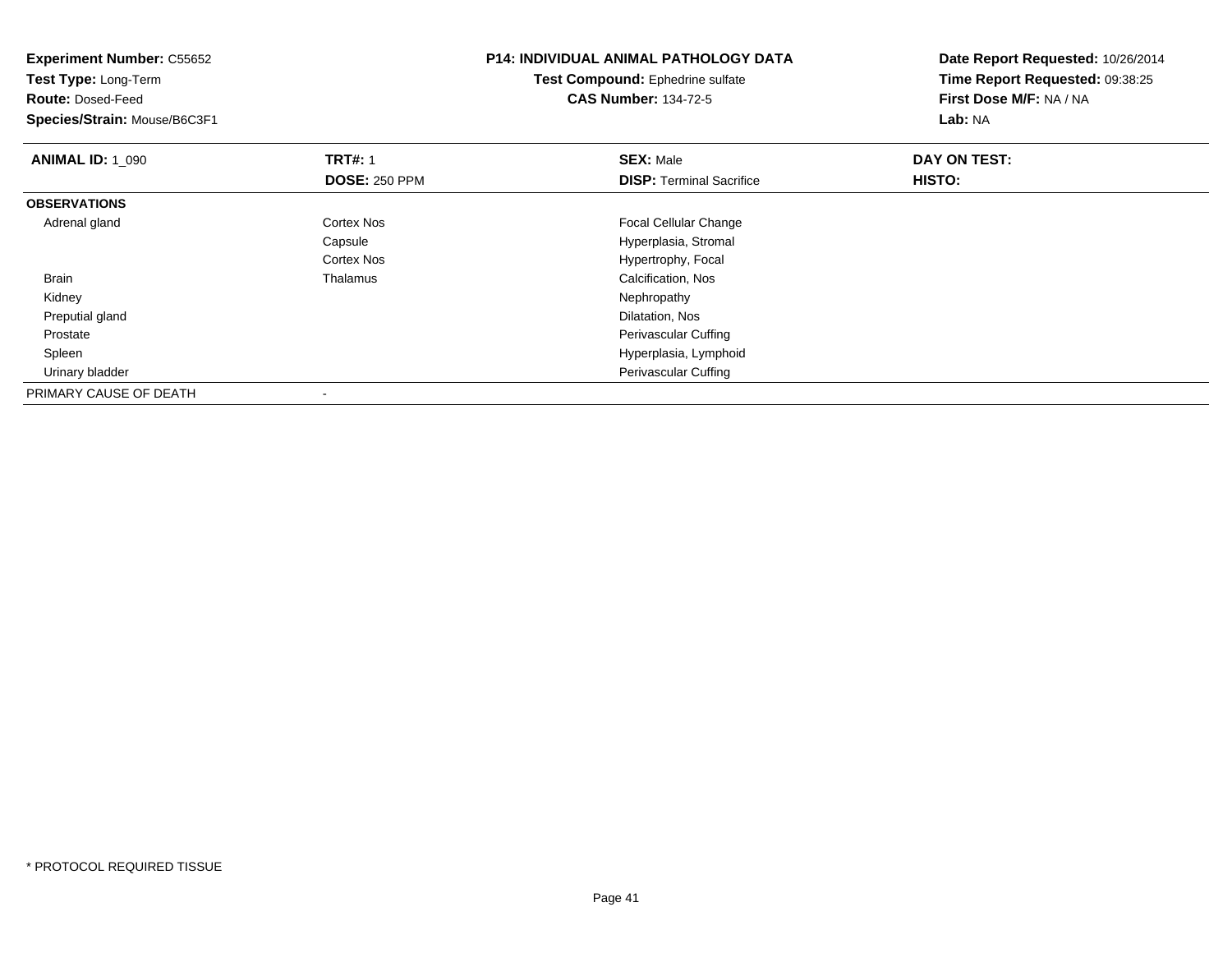| <b>Experiment Number: C55652</b><br>Test Type: Long-Term<br><b>Route: Dosed-Feed</b><br>Species/Strain: Mouse/B6C3F1 |                      | P14: INDIVIDUAL ANIMAL PATHOLOGY DATA<br>Test Compound: Ephedrine sulfate<br><b>CAS Number: 134-72-5</b> | Date Report Requested: 10/26/2014<br>Time Report Requested: 09:38:25<br>First Dose M/F: NA / NA<br>Lab: NA |  |
|----------------------------------------------------------------------------------------------------------------------|----------------------|----------------------------------------------------------------------------------------------------------|------------------------------------------------------------------------------------------------------------|--|
| <b>ANIMAL ID: 1 091</b>                                                                                              | <b>TRT#: 1</b>       | <b>SEX: Male</b>                                                                                         | DAY ON TEST:                                                                                               |  |
|                                                                                                                      | <b>DOSE: 250 PPM</b> | <b>DISP:</b> Moribund Sacrifice                                                                          | HISTO:                                                                                                     |  |
| <b>OBSERVATIONS</b>                                                                                                  |                      |                                                                                                          |                                                                                                            |  |
| Adrenal gland                                                                                                        | Cortex Nos           | <b>Focal Cellular Change</b>                                                                             |                                                                                                            |  |
|                                                                                                                      | Capsule              | Hyperplasia, Stromal                                                                                     |                                                                                                            |  |
| Bone marrow                                                                                                          |                      | Fibrosis                                                                                                 |                                                                                                            |  |
| Kidney                                                                                                               |                      | Mineralization                                                                                           |                                                                                                            |  |
| Prostate                                                                                                             |                      | Inflammation, Acute                                                                                      |                                                                                                            |  |
| Spleen                                                                                                               |                      | Fibrosis                                                                                                 |                                                                                                            |  |
| PRIMARY CAUSE OF DEATH                                                                                               |                      |                                                                                                          |                                                                                                            |  |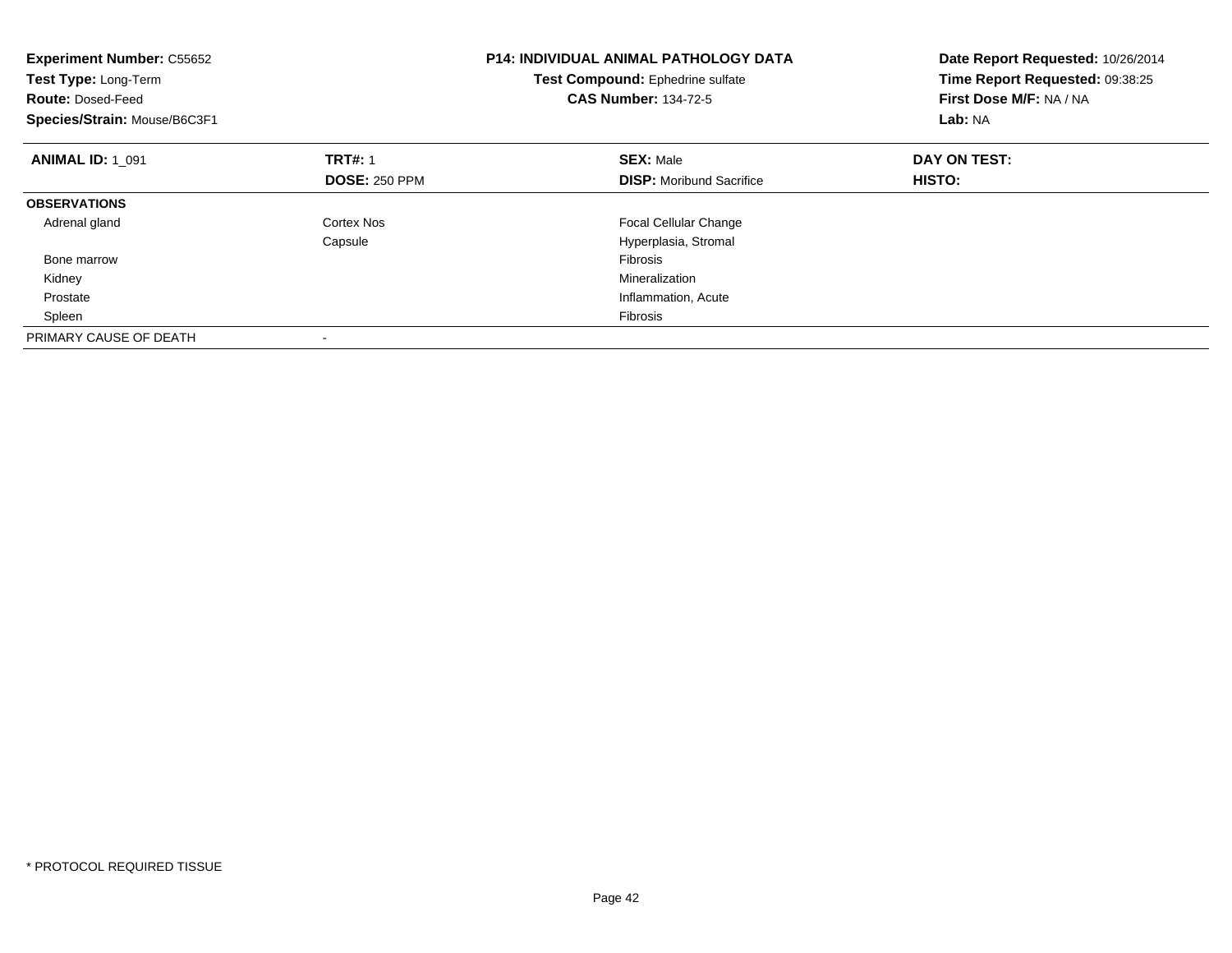| <b>Experiment Number: C55652</b><br>Test Type: Long-Term<br><b>Route: Dosed-Feed</b><br>Species/Strain: Mouse/B6C3F1 |                      | <b>P14: INDIVIDUAL ANIMAL PATHOLOGY DATA</b><br>Test Compound: Ephedrine sulfate<br><b>CAS Number: 134-72-5</b> | Date Report Requested: 10/26/2014<br>Time Report Requested: 09:38:25<br>First Dose M/F: NA / NA<br>Lab: NA |
|----------------------------------------------------------------------------------------------------------------------|----------------------|-----------------------------------------------------------------------------------------------------------------|------------------------------------------------------------------------------------------------------------|
| <b>ANIMAL ID: 1 092</b>                                                                                              | <b>TRT#: 1</b>       | <b>SEX: Male</b>                                                                                                | DAY ON TEST:                                                                                               |
|                                                                                                                      | <b>DOSE: 250 PPM</b> | <b>DISP:</b> Terminal Sacrifice                                                                                 | HISTO:                                                                                                     |
| <b>OBSERVATIONS</b>                                                                                                  |                      |                                                                                                                 |                                                                                                            |
| Adrenal gland                                                                                                        | Cortex Nos           | <b>Focal Cellular Change</b>                                                                                    |                                                                                                            |
|                                                                                                                      | Capsule              | Hyperplasia, Stromal                                                                                            |                                                                                                            |
| <b>Brain</b>                                                                                                         | Thalamus             | Calcification, Nos                                                                                              |                                                                                                            |
| Kidney                                                                                                               |                      | Mineralization                                                                                                  |                                                                                                            |
| Liver                                                                                                                |                      | Hepatocellular Adenoma                                                                                          |                                                                                                            |
| Preputial gland                                                                                                      |                      | Dilatation, Nos                                                                                                 |                                                                                                            |
| Salivary gland                                                                                                       |                      | Perivascular Cuffing                                                                                            |                                                                                                            |
| Thymus                                                                                                               |                      | Hyperplasia, Epithelial                                                                                         |                                                                                                            |
| PRIMARY CAUSE OF DEATH                                                                                               |                      |                                                                                                                 |                                                                                                            |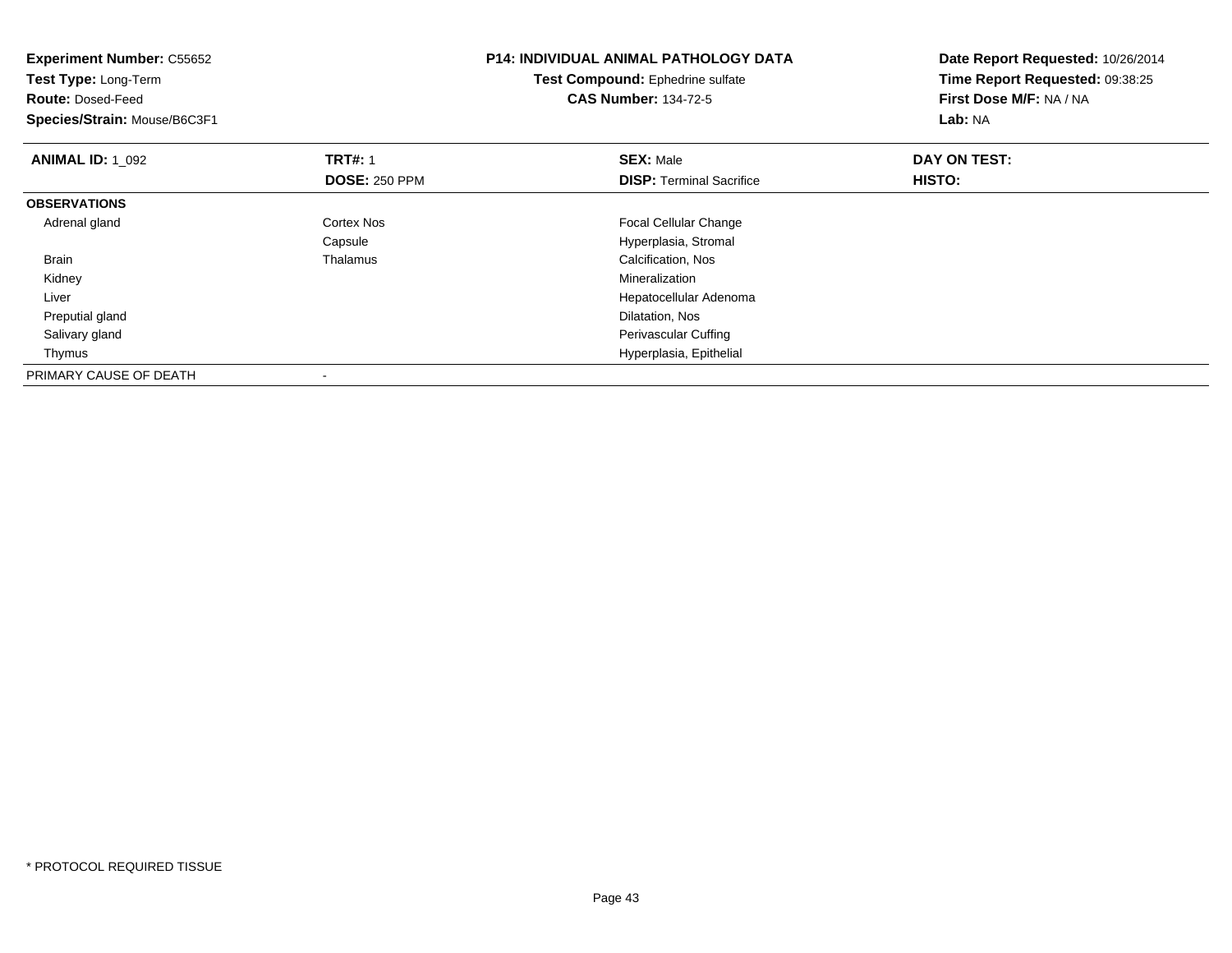**Test Type:** Long-Term

**Route:** Dosed-Feed

**Species/Strain:** Mouse/B6C3F1

## **P14: INDIVIDUAL ANIMAL PATHOLOGY DATA**

#### **Test Compound:** Ephedrine sulfate**CAS Number:** 134-72-5

| <b>ANIMAL ID: 1_093</b> | <b>TRT#: 1</b>       | <b>SEX: Male</b>                | DAY ON TEST: |  |
|-------------------------|----------------------|---------------------------------|--------------|--|
|                         | <b>DOSE: 250 PPM</b> | <b>DISP:</b> Moribund Sacrifice | HISTO:       |  |
| <b>OBSERVATIONS</b>     |                      |                                 |              |  |
| Adrenal gland           | Capsule              | Hyperplasia, Stromal            |              |  |
| Bone marrow             |                      | Fibrosis                        |              |  |
| Brain                   | Thalamus             | Calcification, Nos              |              |  |
| Kidney                  |                      | Perivascular Cuffing            |              |  |
| Liver                   |                      | <b>Focal Cellular Change</b>    |              |  |
|                         |                      | Hepatocellular Adenoma          |              |  |
|                         |                      | Hepatocellular Carcinoma        |              |  |
| Lymph node              | Renal Lymph Node     | Erythrophagocytosis             |              |  |
| Pancreas                | Acinus               | Cytoplasmic Vacuolization       |              |  |
|                         | Islets               | Hyperplasia, Nos                |              |  |
| Spleen                  |                      | Hematopoiesis                   |              |  |
| Unspecified             | Multiple Organs Nos  | Hemangiosarcoma                 |              |  |
| PRIMARY CAUSE OF DEATH  |                      |                                 |              |  |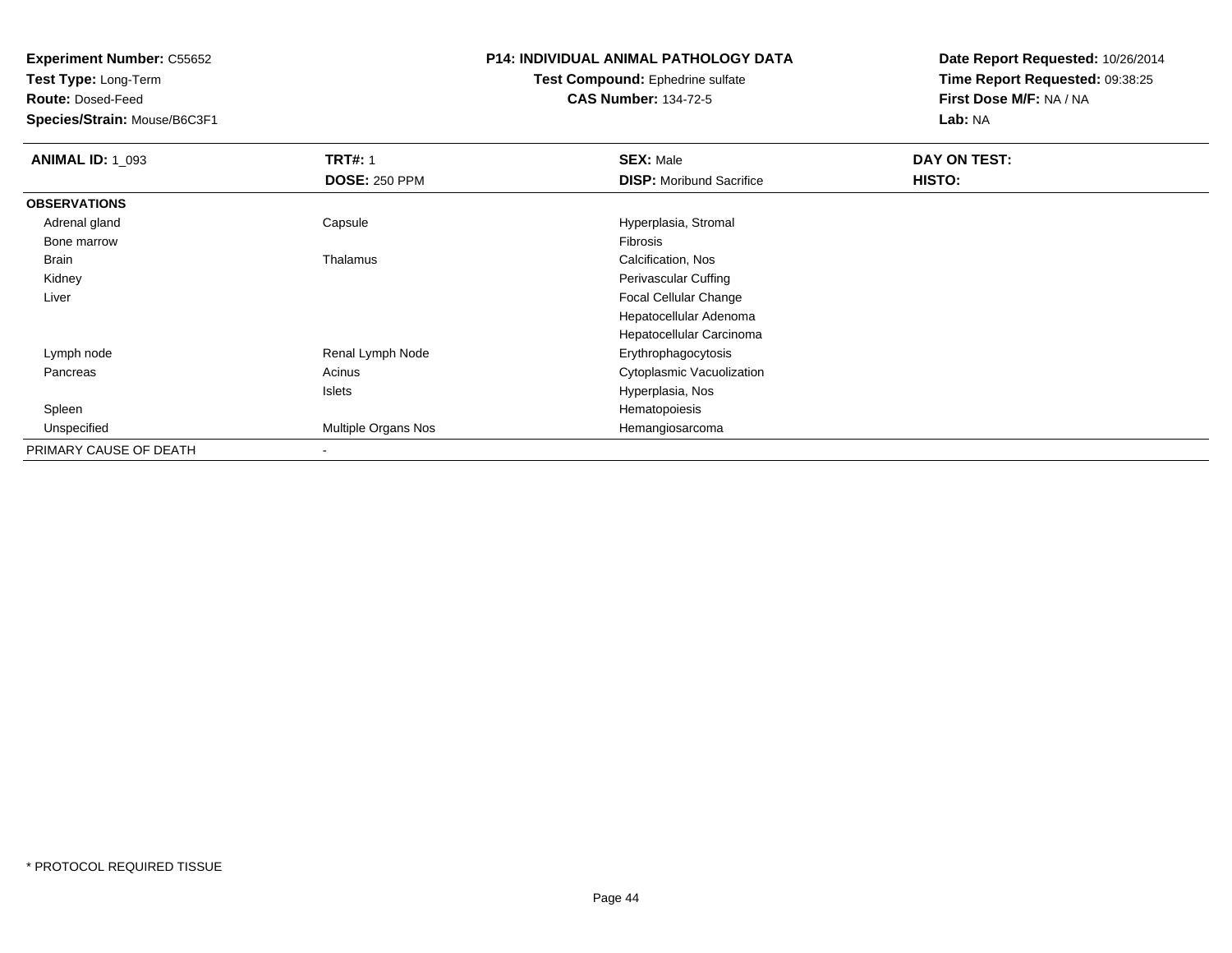| <b>Experiment Number: C55652</b><br>Test Type: Long-Term<br><b>Route: Dosed-Feed</b><br>Species/Strain: Mouse/B6C3F1 |                          | <b>P14: INDIVIDUAL ANIMAL PATHOLOGY DATA</b><br>Test Compound: Ephedrine sulfate<br><b>CAS Number: 134-72-5</b> | Date Report Requested: 10/26/2014<br>Time Report Requested: 09:38:25<br>First Dose M/F: NA / NA<br>Lab: NA |
|----------------------------------------------------------------------------------------------------------------------|--------------------------|-----------------------------------------------------------------------------------------------------------------|------------------------------------------------------------------------------------------------------------|
| <b>ANIMAL ID: 1_094</b>                                                                                              | <b>TRT#: 1</b>           | <b>SEX: Male</b>                                                                                                | DAY ON TEST:                                                                                               |
|                                                                                                                      | <b>DOSE: 250 PPM</b>     | <b>DISP:</b> Terminal Sacrifice                                                                                 | <b>HISTO:</b>                                                                                              |
| <b>OBSERVATIONS</b>                                                                                                  |                          |                                                                                                                 |                                                                                                            |
| Adrenal gland                                                                                                        | Capsule                  | Hyperplasia, Stromal                                                                                            |                                                                                                            |
| Bone marrow                                                                                                          |                          | Hyperplasia, Hematopoietic                                                                                      |                                                                                                            |
| Preputial gland                                                                                                      |                          | Dilatation, Nos                                                                                                 |                                                                                                            |
| Spleen                                                                                                               |                          | Hematopoiesis                                                                                                   |                                                                                                            |
| Stomach                                                                                                              | <b>Glandular Stomach</b> | Inflammation, Acute/Chronic                                                                                     |                                                                                                            |
| Unspecified                                                                                                          | Multiple Organs Nos      | Lymphoma, Mixed-Malignant Type                                                                                  |                                                                                                            |
| PRIMARY CAUSE OF DEATH                                                                                               |                          |                                                                                                                 |                                                                                                            |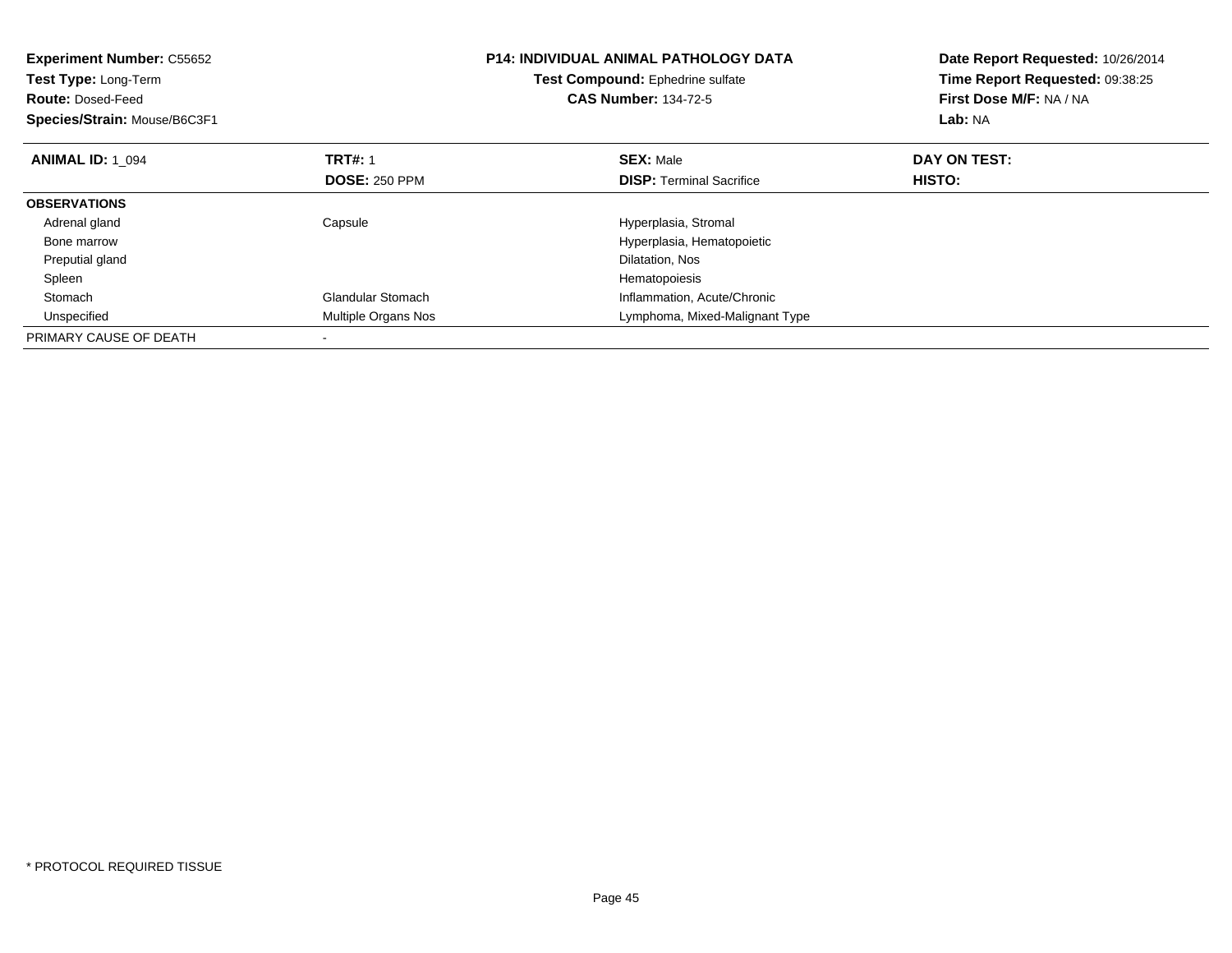| <b>Experiment Number: C55652</b> |                      | <b>P14: INDIVIDUAL ANIMAL PATHOLOGY DATA</b> | Date Report Requested: 10/26/2014 |  |
|----------------------------------|----------------------|----------------------------------------------|-----------------------------------|--|
| Test Type: Long-Term             |                      | Test Compound: Ephedrine sulfate             | Time Report Requested: 09:38:25   |  |
| <b>Route: Dosed-Feed</b>         |                      | <b>CAS Number: 134-72-5</b>                  | First Dose M/F: NA / NA           |  |
| Species/Strain: Mouse/B6C3F1     |                      |                                              | Lab: NA                           |  |
| <b>ANIMAL ID: 1_095</b>          | <b>TRT#: 1</b>       | <b>SEX: Male</b>                             | DAY ON TEST:                      |  |
|                                  | <b>DOSE: 250 PPM</b> | <b>DISP: Terminal Sacrifice</b>              | <b>HISTO:</b>                     |  |
| <b>OBSERVATIONS</b>              |                      |                                              |                                   |  |
| Adrenal gland                    | Medulla              | Hyperplasia, Focal                           |                                   |  |
|                                  | Capsule              | Hyperplasia, Stromal                         |                                   |  |
| Brain                            | Thalamus             | Calcification, Nos                           |                                   |  |
| Kidney                           |                      | Mineralization                               |                                   |  |
|                                  |                      | Nephropathy                                  |                                   |  |
| Lung                             |                      | Perivascular Cuffing                         |                                   |  |
| Preputial gland                  |                      | Dilatation, Nos                              |                                   |  |
| Salivary gland                   |                      | Perivascular Cuffing                         |                                   |  |
| Spleen                           |                      | Hyperplasia, Lymphoid                        |                                   |  |
|                                  |                      | Lymphoma, Nos-Malignant                      |                                   |  |
| PRIMARY CAUSE OF DEATH           |                      |                                              |                                   |  |

-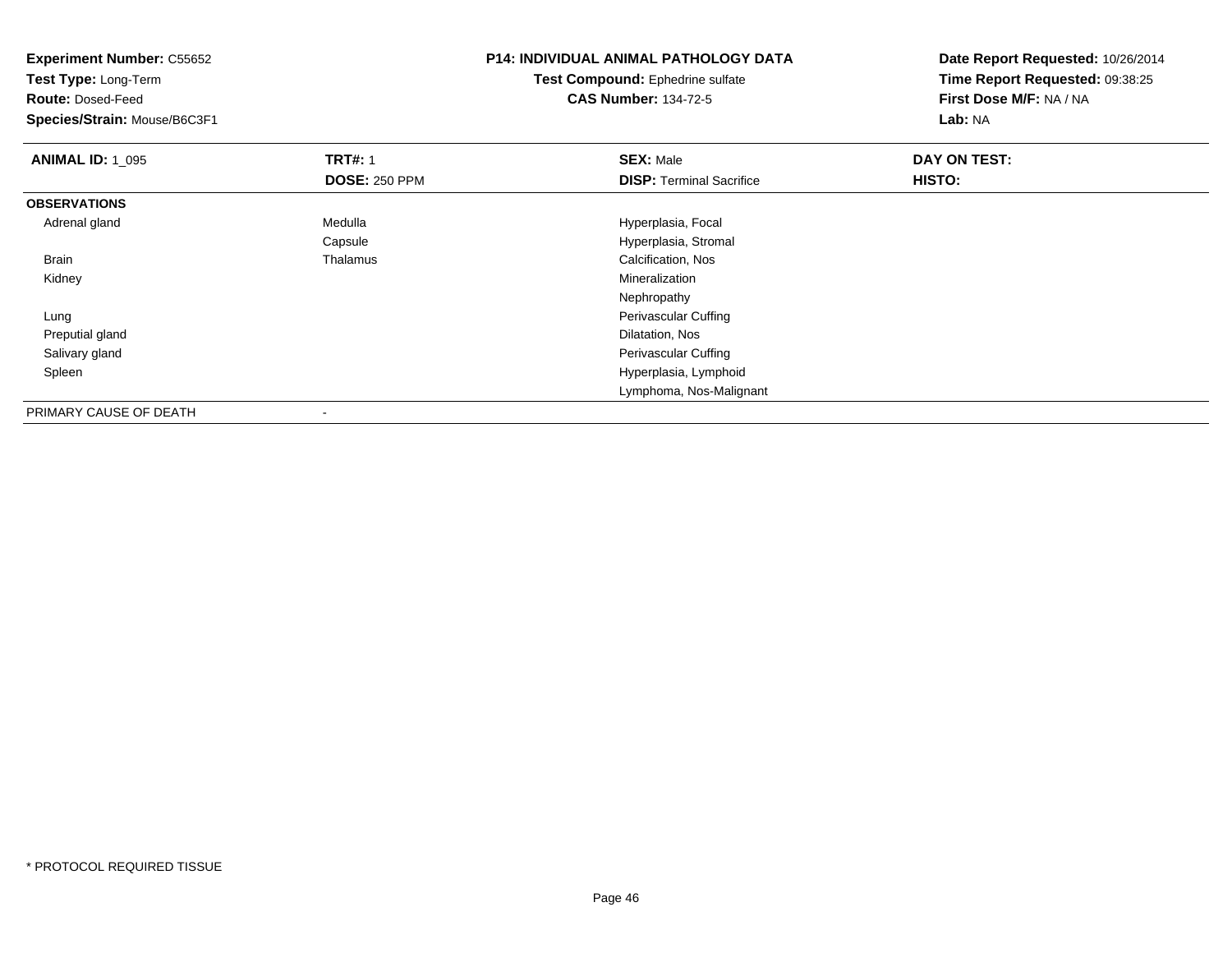**Experiment Number:** C55652**Test Type:** Long-Term**Route:** Dosed-Feed **Species/Strain:** Mouse/B6C3F1**P14: INDIVIDUAL ANIMAL PATHOLOGY DATATest Compound:** Ephedrine sulfate**CAS Number:** 134-72-5**Date Report Requested:** 10/26/2014**Time Report Requested:** 09:38:25**First Dose M/F:** NA / NA**Lab:** NA**ANIMAL ID: 1\_096 6 DAY ON TRT#:** 1 **SEX:** Male **SEX:** Male **DAY ON TEST: DOSE:** 250 PPM**DISP:** Terminal Sacrifice **HISTO: OBSERVATIONS** Adrenal glandd Cortex Nos **Ectopia** Cortex Nos Focal Cellular Changee external extension of the Hyperplasia, Stromal Capsule Bone marroww Angiectasis and the contract of the contract of the contract of the contract of the contract of the contract of the contract of the contract of the contract of the contract of the contract of the contract of the contract Kidneyy with the control of the control of the control of the control of the control of the control of the control of the control of the control of the control of the control of the control of the control of the control of the c Nephropathy Focal Cellular Change Liver Hepatocellular Carcinoma Preputial gland Dilatation, Nos Spleen Hyperplasia, Lymphoid UnspecifiedMultiple Organs Nos **Perivascular Cuffing** PRIMARY CAUSE OF DEATH-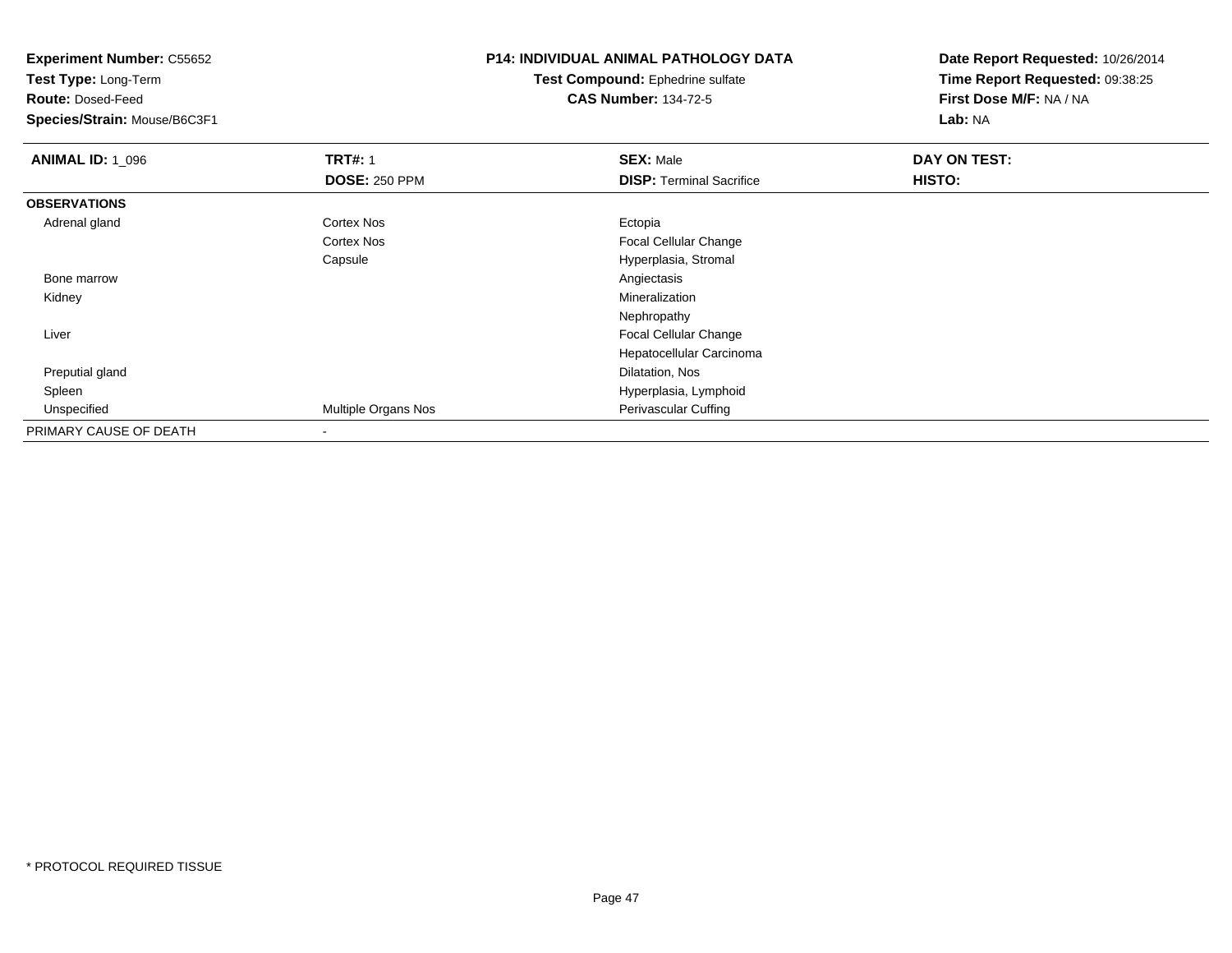| <b>Experiment Number: C55652</b><br>Test Type: Long-Term<br><b>Route: Dosed-Feed</b><br>Species/Strain: Mouse/B6C3F1 |                                        | <b>P14: INDIVIDUAL ANIMAL PATHOLOGY DATA</b><br>Test Compound: Ephedrine sulfate<br><b>CAS Number: 134-72-5</b> | Date Report Requested: 10/26/2014<br>Time Report Requested: 09:38:25<br>First Dose M/F: NA / NA<br>Lab: NA |  |
|----------------------------------------------------------------------------------------------------------------------|----------------------------------------|-----------------------------------------------------------------------------------------------------------------|------------------------------------------------------------------------------------------------------------|--|
| <b>ANIMAL ID: 1 097</b>                                                                                              | <b>TRT#: 1</b><br><b>DOSE: 250 PPM</b> | <b>SEX: Male</b><br><b>DISP:</b> Accidently Killed                                                              | DAY ON TEST:<br>HISTO:                                                                                     |  |
| <b>OBSERVATIONS</b>                                                                                                  |                                        |                                                                                                                 |                                                                                                            |  |
| Liver                                                                                                                |                                        | Hepatocellular Adenoma                                                                                          |                                                                                                            |  |
| Lung                                                                                                                 |                                        | Hemorrhage                                                                                                      |                                                                                                            |  |
| PRIMARY CAUSE OF DEATH                                                                                               |                                        |                                                                                                                 |                                                                                                            |  |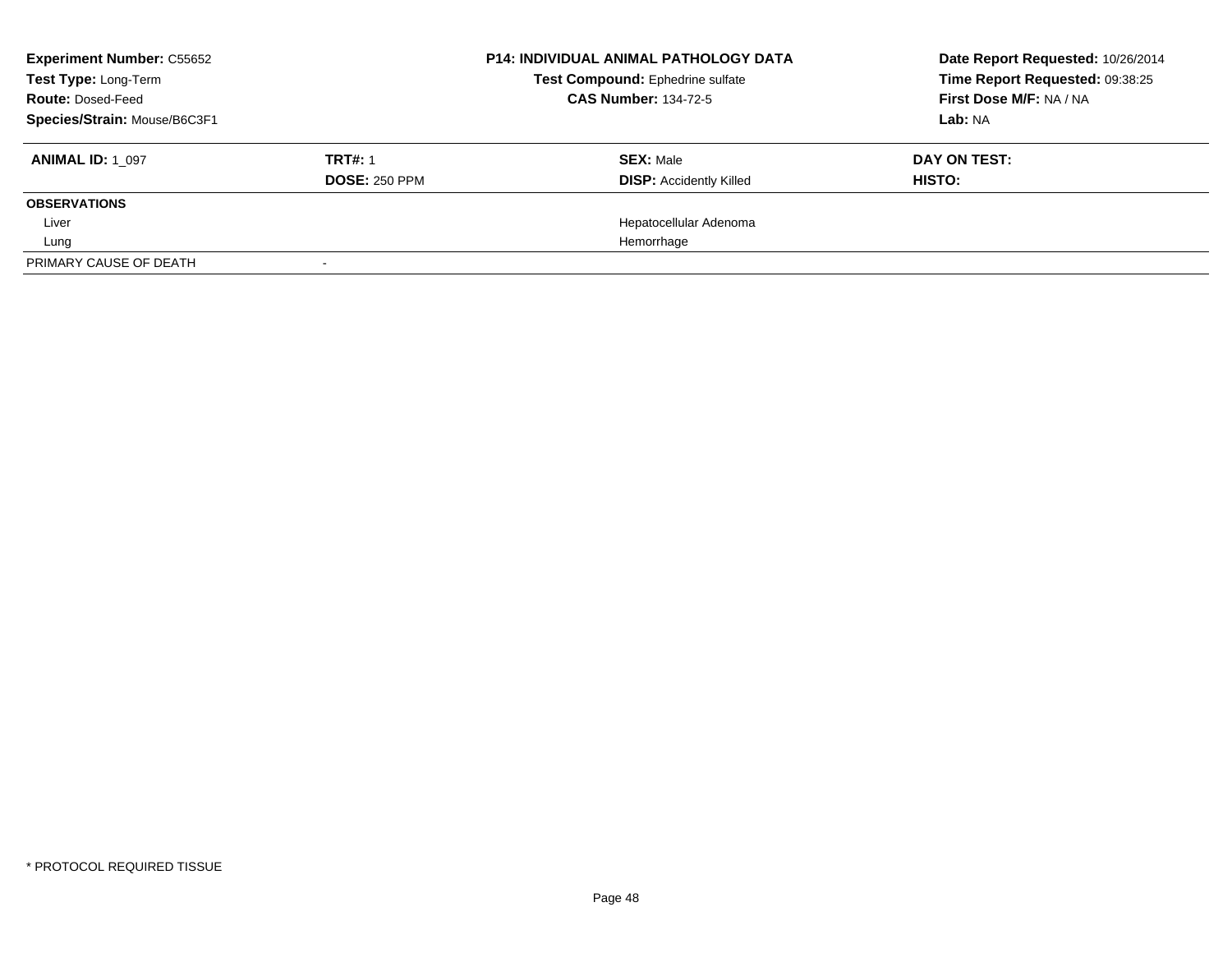**Test Type:** Long-Term

**Route:** Dosed-Feed

**Species/Strain:** Mouse/B6C3F1

# **P14: INDIVIDUAL ANIMAL PATHOLOGY DATA**

**Test Compound:** Ephedrine sulfate**CAS Number:** 134-72-5

| <b>ANIMAL ID: 1 098</b> | <b>TRT#: 1</b>       | <b>SEX: Male</b>                     | DAY ON TEST: |  |
|-------------------------|----------------------|--------------------------------------|--------------|--|
|                         | <b>DOSE: 250 PPM</b> | <b>DISP:</b> Moribund Sacrifice      | HISTO:       |  |
| <b>OBSERVATIONS</b>     |                      |                                      |              |  |
| Adrenal gland           | <b>Cortex Nos</b>    | <b>Focal Cellular Change</b>         |              |  |
|                         | Capsule              | Hyperplasia, Stromal                 |              |  |
| Brain                   | Thalamus             | Calcification, Nos                   |              |  |
| Kidney                  |                      | Nephropathy                          |              |  |
| Liver                   |                      | Hepatocellular Adenoma               |              |  |
| Pancreas                | Acinus               | Cytoplasmic Vacuolization            |              |  |
| Preputial gland         |                      | Dilatation, Nos                      |              |  |
| Testis                  |                      | Degeneration, Nos                    |              |  |
| Thymus                  |                      | Cyst, Nos                            |              |  |
| Unspecified             | Multiple Organs Nos  | Lymphoma, Histiocytic-Malignant Type |              |  |
| PRIMARY CAUSE OF DEATH  | $\,$                 |                                      |              |  |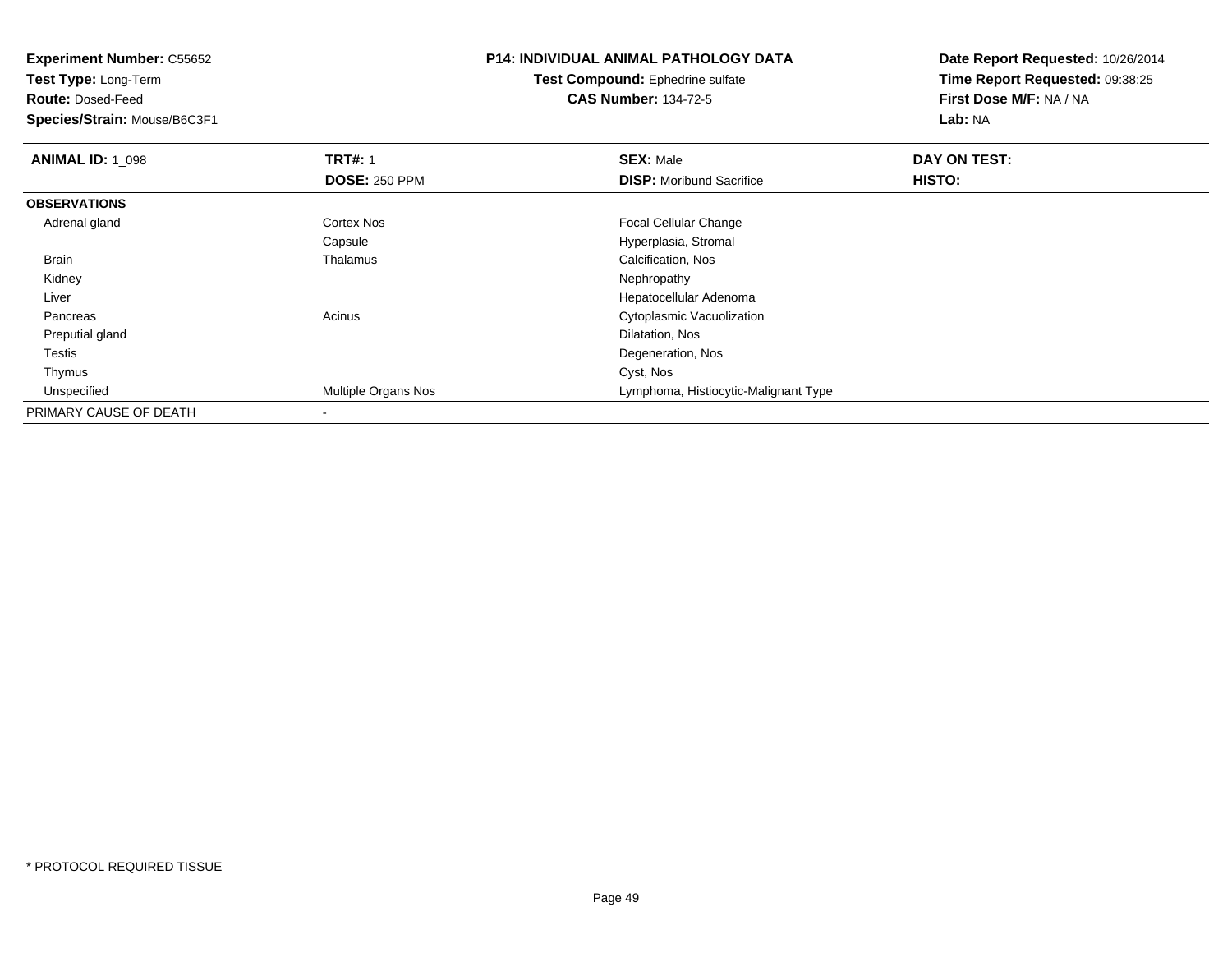| <b>Experiment Number: C55652</b><br>Test Type: Long-Term<br><b>Route: Dosed-Feed</b> |                           | <b>P14: INDIVIDUAL ANIMAL PATHOLOGY DATA</b>                    | Date Report Requested: 10/26/2014                          |
|--------------------------------------------------------------------------------------|---------------------------|-----------------------------------------------------------------|------------------------------------------------------------|
|                                                                                      |                           | Test Compound: Ephedrine sulfate<br><b>CAS Number: 134-72-5</b> | Time Report Requested: 09:38:25<br>First Dose M/F: NA / NA |
| Species/Strain: Mouse/B6C3F1                                                         |                           |                                                                 | Lab: NA                                                    |
| <b>ANIMAL ID: 1_099</b>                                                              | <b>TRT#: 1</b>            | <b>SEX: Male</b>                                                | DAY ON TEST:                                               |
|                                                                                      | <b>DOSE: 250 PPM</b>      | <b>DISP:</b> Moribund Sacrifice                                 | HISTO:                                                     |
| <b>OBSERVATIONS</b>                                                                  |                           |                                                                 |                                                            |
| Brain                                                                                | Thalamus                  | Calcification, Nos                                              |                                                            |
| Kidney                                                                               | <b>Convoluted Tubules</b> | Metamorphosis, Fatty                                            |                                                            |
| Pancreas                                                                             | Islets                    | Hyperplasia, Nos                                                |                                                            |
| Pituitary gland                                                                      | <b>Anterior Pituitary</b> | Cyst, Nos                                                       |                                                            |
| Spleen                                                                               |                           | Hematopoiesis                                                   |                                                            |
| Stomach                                                                              | Mucosa                    | Hyperkeratosis                                                  |                                                            |
| Thymus                                                                               |                           | Atrophy, Nos                                                    |                                                            |
|                                                                                      |                           | Cyst, Multiple                                                  |                                                            |
| PRIMARY CAUSE OF DEATH                                                               |                           |                                                                 |                                                            |

-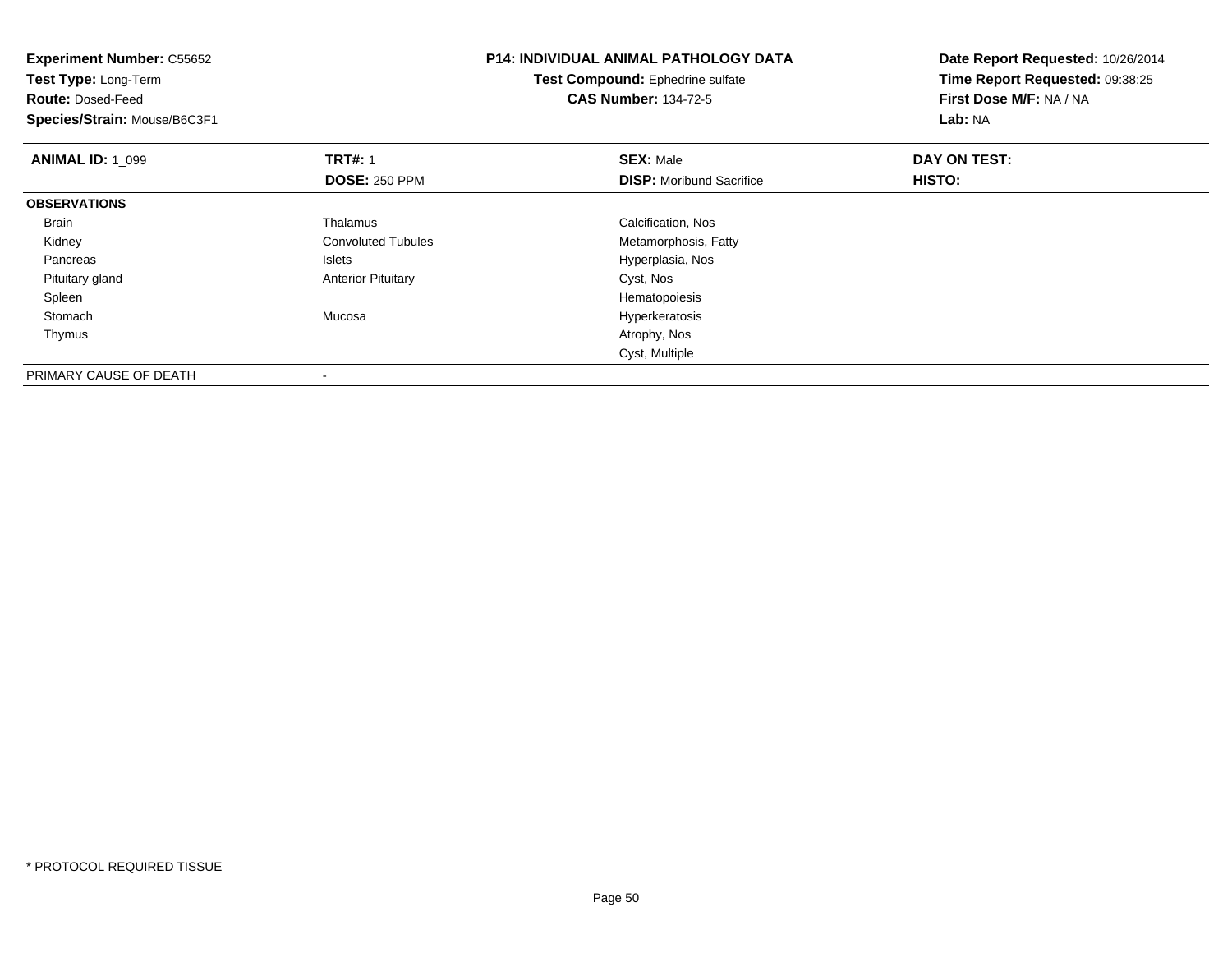| <b>Experiment Number: C55652</b><br>Test Type: Long-Term |                      | <b>P14: INDIVIDUAL ANIMAL PATHOLOGY DATA</b> | Date Report Requested: 10/26/2014 |
|----------------------------------------------------------|----------------------|----------------------------------------------|-----------------------------------|
|                                                          |                      | <b>Test Compound: Ephedrine sulfate</b>      | Time Report Requested: 09:38:25   |
| <b>Route: Dosed-Feed</b>                                 |                      | <b>CAS Number: 134-72-5</b>                  | First Dose M/F: NA / NA           |
| Species/Strain: Mouse/B6C3F1                             |                      |                                              | Lab: NA                           |
| <b>ANIMAL ID: 1_100</b>                                  | <b>TRT#: 1</b>       | <b>SEX: Male</b>                             | DAY ON TEST:                      |
|                                                          | <b>DOSE: 250 PPM</b> | <b>DISP: Terminal Sacrifice</b>              | HISTO:                            |
| <b>OBSERVATIONS</b>                                      |                      |                                              |                                   |
| Adrenal gland                                            | <b>Cortex Nos</b>    | Focal Cellular Change                        |                                   |
|                                                          | Capsule              | Hyperplasia, Stromal                         |                                   |
| Kidney                                                   |                      | Mineralization                               |                                   |
|                                                          |                      | Nephropathy                                  |                                   |
| Lung                                                     |                      | Alveolar/Bronchiolar Adenoma                 |                                   |
| Pancreas                                                 |                      | Atrophy, Focal                               |                                   |
| Preputial gland                                          |                      | Dilatation, Nos                              |                                   |
| Salivary gland                                           |                      | Perivascular Cuffing                         |                                   |
| Spleen                                                   |                      | Hemangiosarcoma                              |                                   |
| PRIMARY CAUSE OF DEATH                                   |                      |                                              |                                   |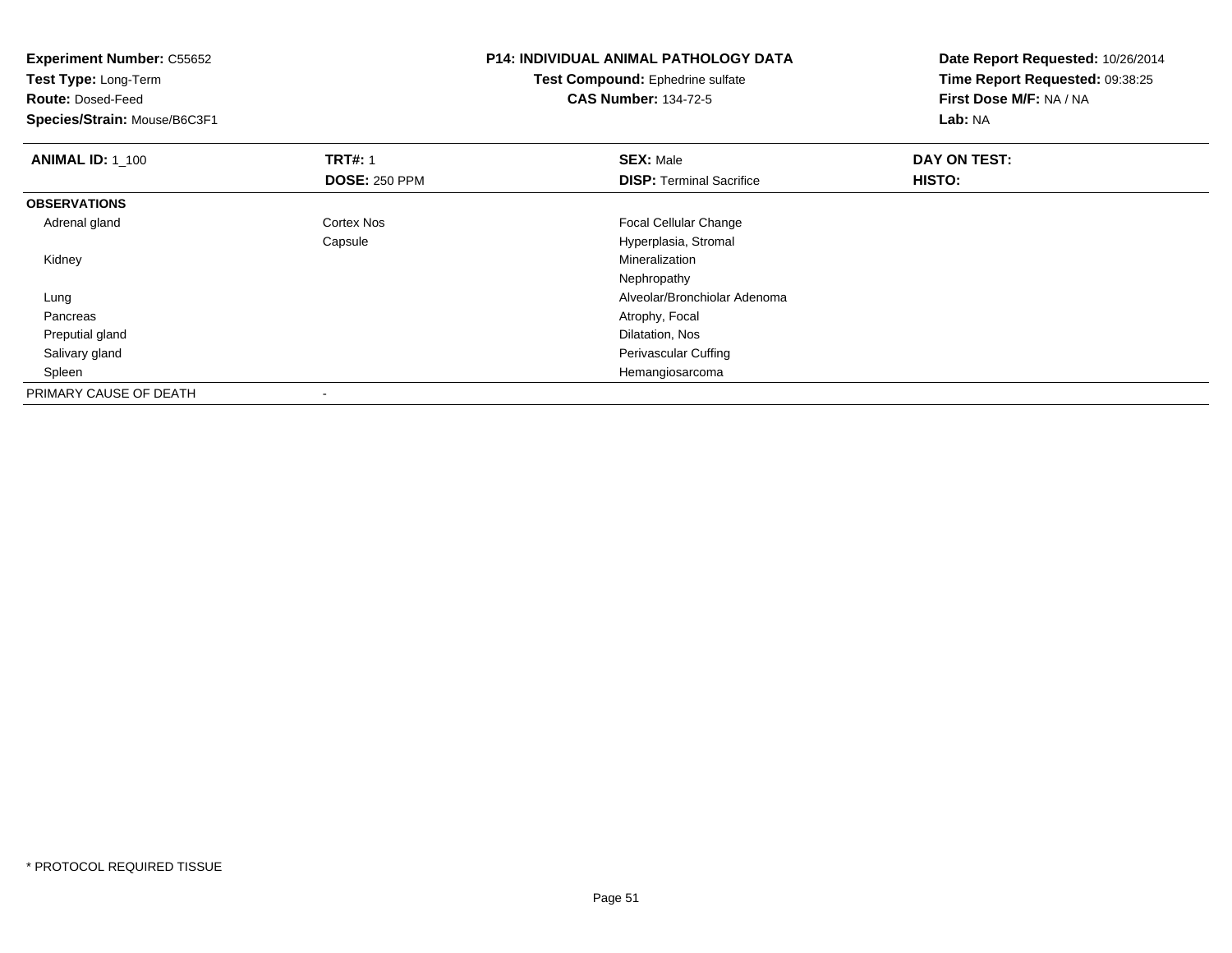| <b>Experiment Number: C55652</b><br>Test Type: Long-Term<br><b>Route: Dosed-Feed</b><br>Species/Strain: Mouse/B6C3F1 |                      | <b>P14: INDIVIDUAL ANIMAL PATHOLOGY DATA</b><br>Test Compound: Ephedrine sulfate<br><b>CAS Number: 134-72-5</b> | Date Report Requested: 10/26/2014<br>Time Report Requested: 09:38:25<br>First Dose M/F: NA / NA<br>Lab: NA |
|----------------------------------------------------------------------------------------------------------------------|----------------------|-----------------------------------------------------------------------------------------------------------------|------------------------------------------------------------------------------------------------------------|
| <b>ANIMAL ID: 2 001</b>                                                                                              | <b>TRT#:</b> 2       | <b>SEX: Male</b>                                                                                                | DAY ON TEST:                                                                                               |
|                                                                                                                      | <b>DOSE: 125 PPM</b> | <b>DISP:</b> Terminal Sacrifice                                                                                 | HISTO:                                                                                                     |
| <b>OBSERVATIONS</b>                                                                                                  |                      |                                                                                                                 |                                                                                                            |
| Adrenal gland                                                                                                        | Cortex Nos           | <b>Focal Cellular Change</b>                                                                                    |                                                                                                            |
| Brain                                                                                                                | Thalamus             | Calcification, Nos                                                                                              |                                                                                                            |
| Kidney                                                                                                               |                      | Mineralization                                                                                                  |                                                                                                            |
|                                                                                                                      |                      | Nephropathy                                                                                                     |                                                                                                            |
| Prostate                                                                                                             |                      | Perivascular Cuffing                                                                                            |                                                                                                            |
| Salivary gland                                                                                                       |                      | <b>Perivascular Cuffing</b>                                                                                     |                                                                                                            |
| PRIMARY CAUSE OF DEATH                                                                                               |                      |                                                                                                                 |                                                                                                            |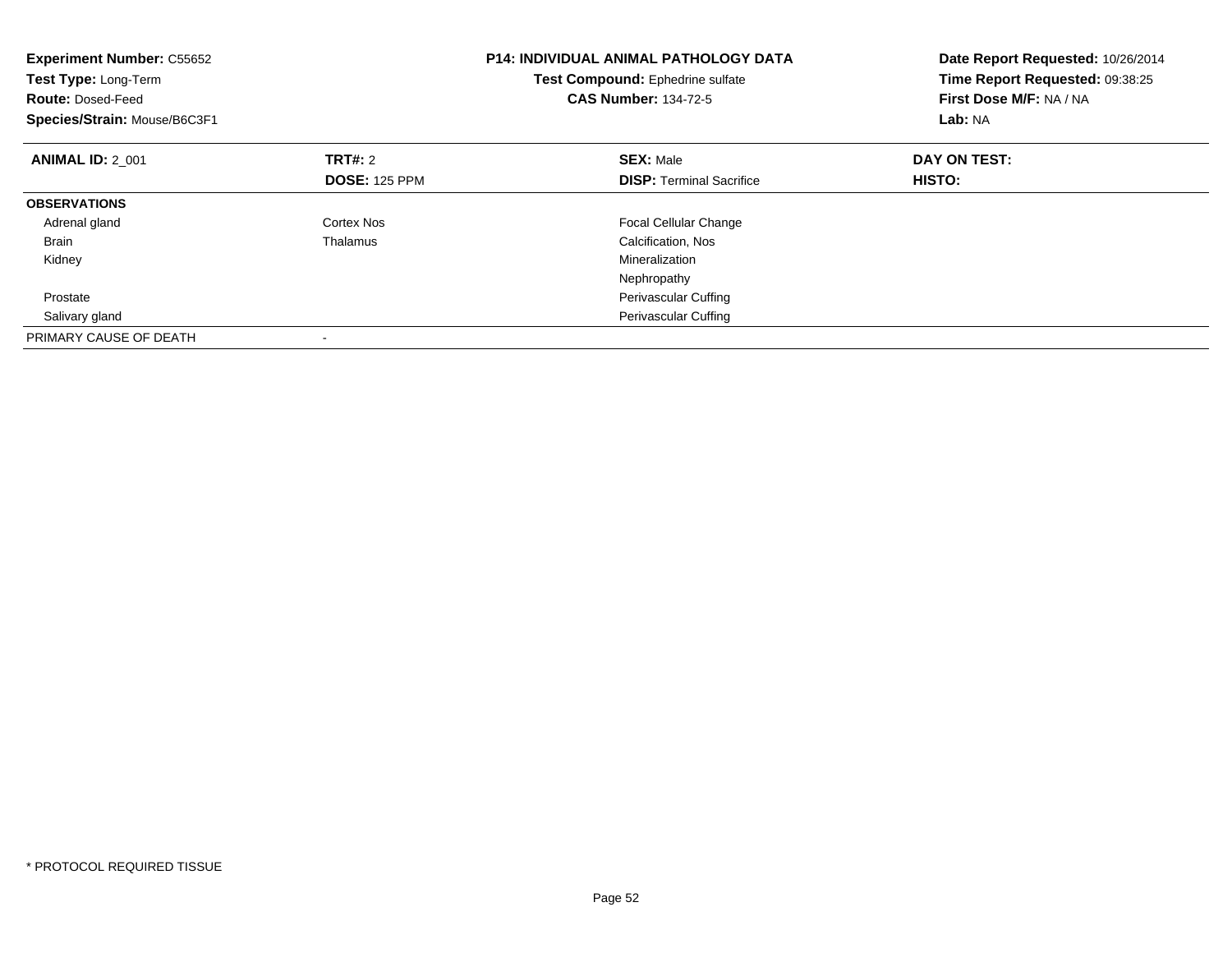| <b>Experiment Number: C55652</b><br>Test Type: Long-Term<br><b>Route: Dosed-Feed</b><br>Species/Strain: Mouse/B6C3F1 |                                 | <b>P14: INDIVIDUAL ANIMAL PATHOLOGY DATA</b><br>Test Compound: Ephedrine sulfate<br><b>CAS Number: 134-72-5</b> | Date Report Requested: 10/26/2014<br>Time Report Requested: 09:38:25<br>First Dose M/F: NA / NA<br>Lab: NA |
|----------------------------------------------------------------------------------------------------------------------|---------------------------------|-----------------------------------------------------------------------------------------------------------------|------------------------------------------------------------------------------------------------------------|
| <b>ANIMAL ID: 2 002</b>                                                                                              | TRT#: 2<br><b>DOSE: 125 PPM</b> | <b>SEX: Male</b><br><b>DISP:</b> Natural Death                                                                  | DAY ON TEST:<br>HISTO:                                                                                     |
| <b>OBSERVATIONS</b>                                                                                                  |                                 |                                                                                                                 |                                                                                                            |
| Bone marrow                                                                                                          |                                 | Angiectasis                                                                                                     |                                                                                                            |
| Liver                                                                                                                |                                 | Hepatocellular Carcinoma                                                                                        |                                                                                                            |
| Spleen                                                                                                               |                                 | Hematopoiesis                                                                                                   |                                                                                                            |
| PRIMARY CAUSE OF DEATH                                                                                               |                                 |                                                                                                                 |                                                                                                            |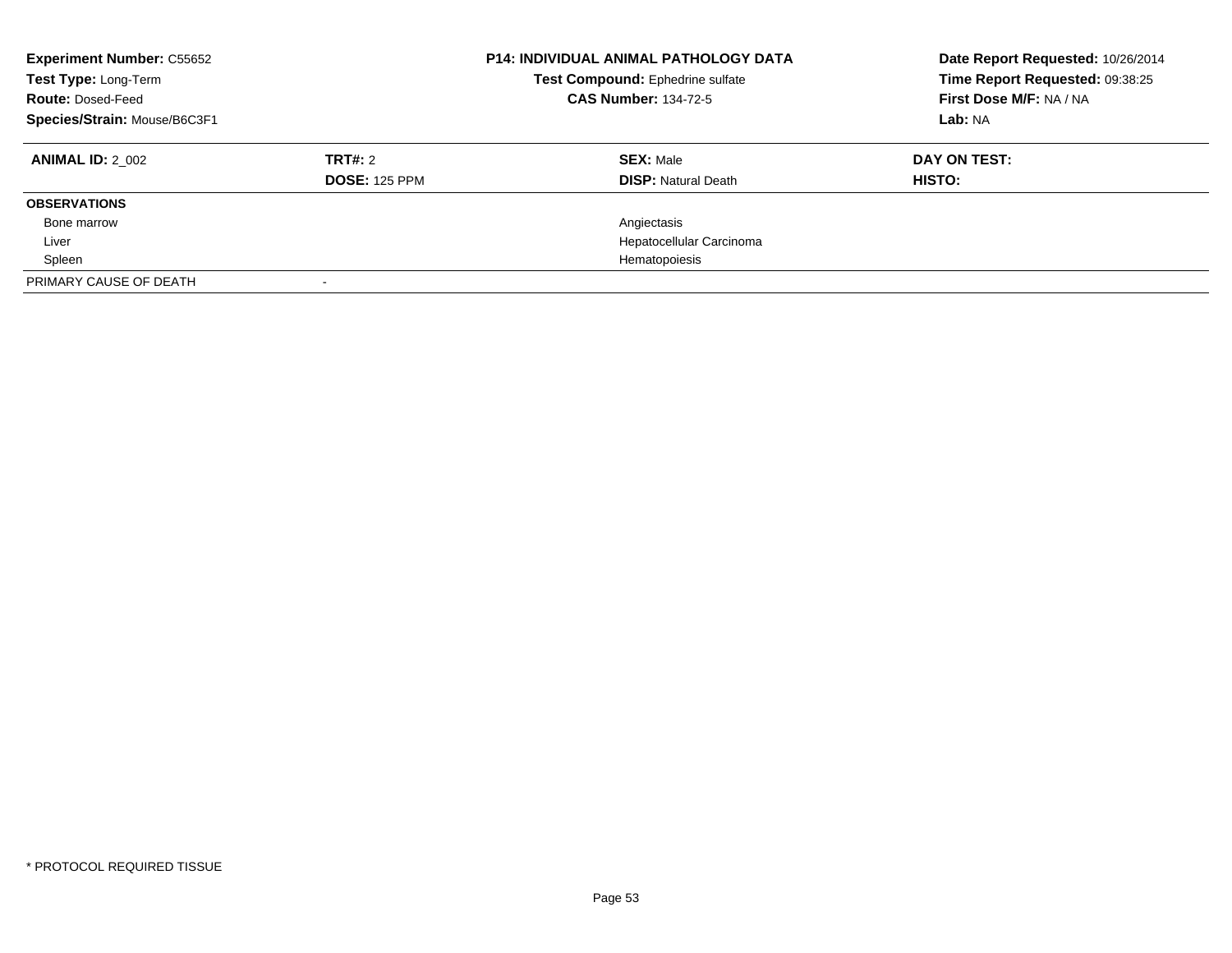| <b>Experiment Number: C55652</b><br>Test Type: Long-Term<br><b>Route: Dosed-Feed</b><br>Species/Strain: Mouse/B6C3F1 |                      | <b>P14: INDIVIDUAL ANIMAL PATHOLOGY DATA</b><br>Test Compound: Ephedrine sulfate<br><b>CAS Number: 134-72-5</b> | Date Report Requested: 10/26/2014<br>Time Report Requested: 09:38:25<br>First Dose M/F: NA / NA<br>Lab: NA |
|----------------------------------------------------------------------------------------------------------------------|----------------------|-----------------------------------------------------------------------------------------------------------------|------------------------------------------------------------------------------------------------------------|
| <b>ANIMAL ID: 2 003</b>                                                                                              | TRT#: 2              | <b>SEX: Male</b>                                                                                                | DAY ON TEST:                                                                                               |
|                                                                                                                      | <b>DOSE: 125 PPM</b> | <b>DISP:</b> Accidently Killed                                                                                  | HISTO:                                                                                                     |
| <b>OBSERVATIONS</b>                                                                                                  |                      |                                                                                                                 |                                                                                                            |
| Preputial gland                                                                                                      |                      | Cyst, Nos                                                                                                       |                                                                                                            |
| Spleen                                                                                                               |                      | Hyperplasia, Lymphoid                                                                                           |                                                                                                            |
| Thymus                                                                                                               |                      | Hemorrhage                                                                                                      |                                                                                                            |
| PRIMARY CAUSE OF DEATH                                                                                               |                      |                                                                                                                 |                                                                                                            |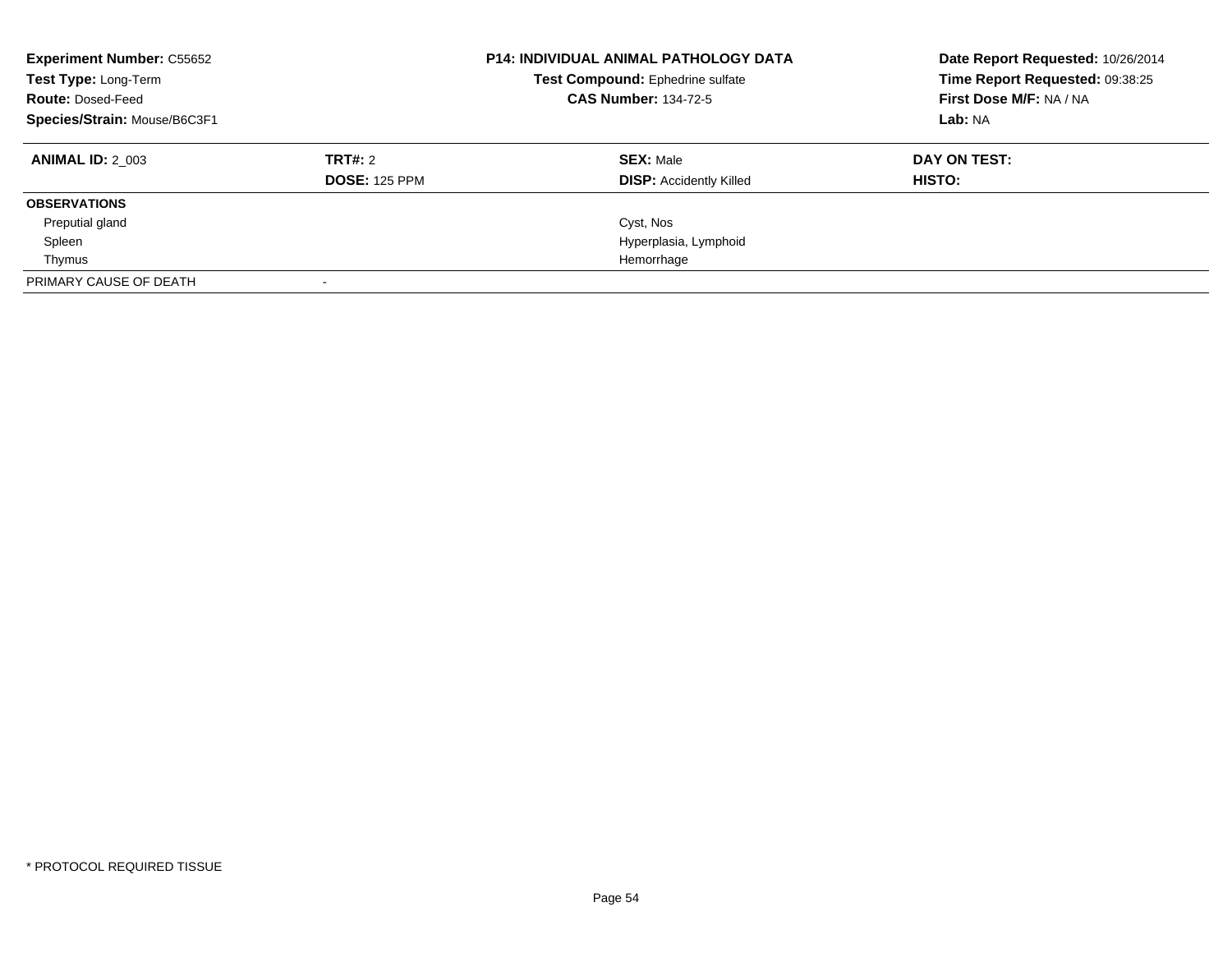**Test Type:** Long-Term

**Route:** Dosed-Feed

**Species/Strain:** Mouse/B6C3F1

# **P14: INDIVIDUAL ANIMAL PATHOLOGY DATA**

**Test Compound:** Ephedrine sulfate**CAS Number:** 134-72-5

| <b>ANIMAL ID: 2_004</b> | <b>TRT#: 2</b>       | <b>SEX: Male</b>                | DAY ON TEST: |  |
|-------------------------|----------------------|---------------------------------|--------------|--|
|                         | <b>DOSE: 125 PPM</b> | <b>DISP: Terminal Sacrifice</b> | HISTO:       |  |
| <b>OBSERVATIONS</b>     |                      |                                 |              |  |
| Adrenal gland           | <b>Cortex Nos</b>    | Cyst, Nos                       |              |  |
|                         | Capsule              | Hyperplasia, Stromal            |              |  |
| Brain                   | Thalamus             | Calcification, Nos              |              |  |
| Kidney                  |                      | Hyperplasia, Tubular Cell       |              |  |
|                         |                      | Mineralization                  |              |  |
| Liver                   |                      | Hepatocellular Carcinoma        |              |  |
| Pancreas                | <b>Islets</b>        | Hyperplasia, Nos                |              |  |
| Preputial gland         |                      | Dilatation, Nos                 |              |  |
| Unspecified             | Multiple Organs Nos  | Lymphoma, Nos-Malignant         |              |  |
| Urinary bladder         |                      | Perivascular Cuffing            |              |  |
| PRIMARY CAUSE OF DEATH  | $\,$                 |                                 |              |  |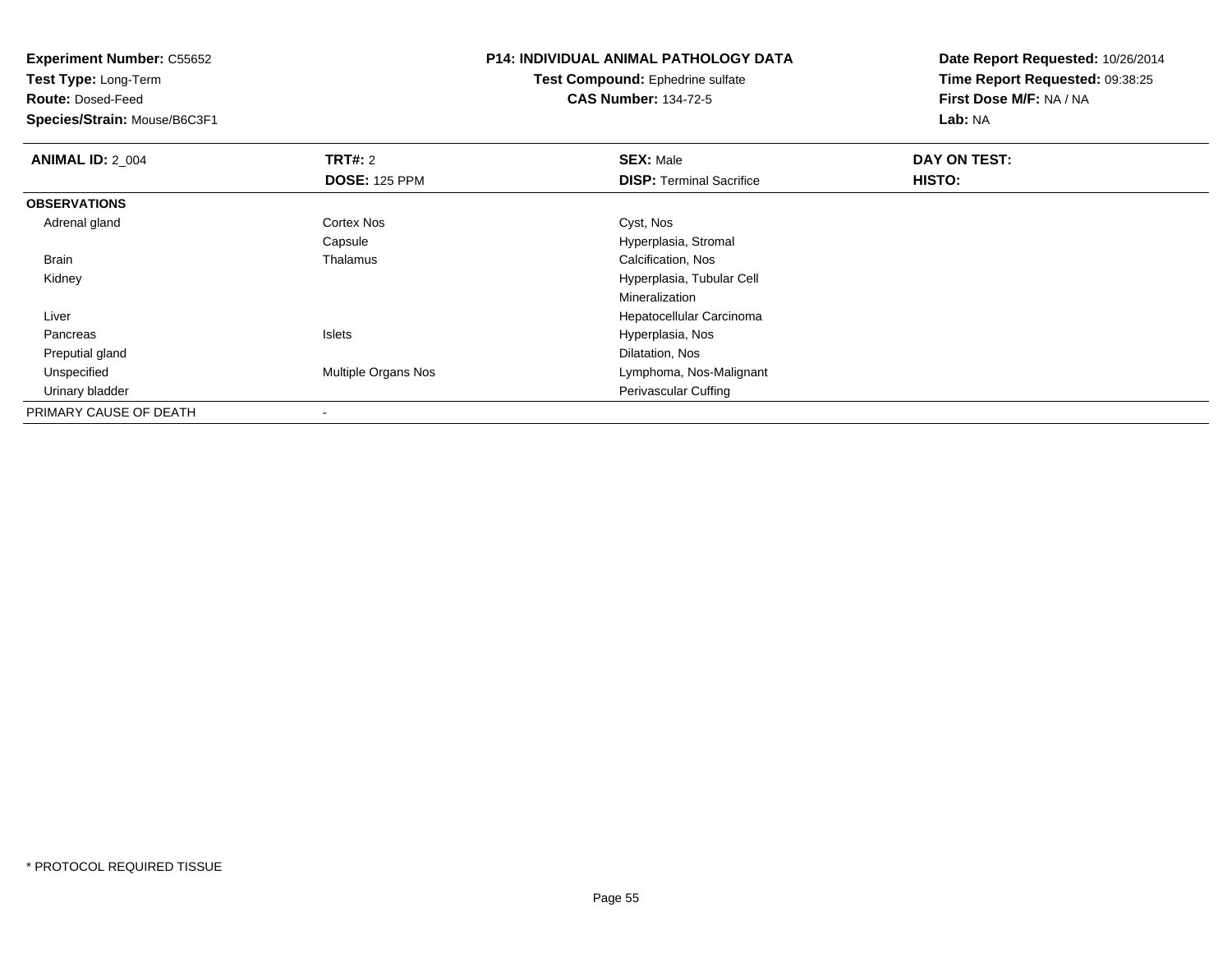**Test Type:** Long-Term

**Route:** Dosed-Feed

**Species/Strain:** Mouse/B6C3F1

### **P14: INDIVIDUAL ANIMAL PATHOLOGY DATA**

#### **Test Compound:** Ephedrine sulfate**CAS Number:** 134-72-5

| <b>ANIMAL ID: 2_005</b> | TRT#: 2                  | <b>SEX: Male</b>                | <b>DAY ON TEST:</b> |
|-------------------------|--------------------------|---------------------------------|---------------------|
|                         | <b>DOSE: 125 PPM</b>     | <b>DISP: Moribund Sacrifice</b> | HISTO:              |
| <b>OBSERVATIONS</b>     |                          |                                 |                     |
| Brain                   | Thalamus                 | Calcification, Nos              |                     |
| Kidney                  |                          | Nephropathy                     |                     |
|                         |                          | Perivascular Cuffing            |                     |
| Liver                   |                          | Hepatocellular Carcinoma        |                     |
| Lung                    |                          | Cyst, Multiple                  |                     |
|                         | Alveoli                  | Hemorrhage                      |                     |
|                         |                          | Perivascular Cuffing            |                     |
| Pancreas                | Islets                   | Hyperplasia, Nos                |                     |
| Preputial gland         |                          | Dilatation, Nos                 |                     |
| Salivary gland          |                          | Hemorrhage                      |                     |
|                         |                          | Perivascular Cuffing            |                     |
| Spleen                  |                          | Hematopoiesis                   |                     |
|                         |                          | Hyperplasia, Lymphoid           |                     |
| PRIMARY CAUSE OF DEATH  | $\overline{\phantom{a}}$ |                                 |                     |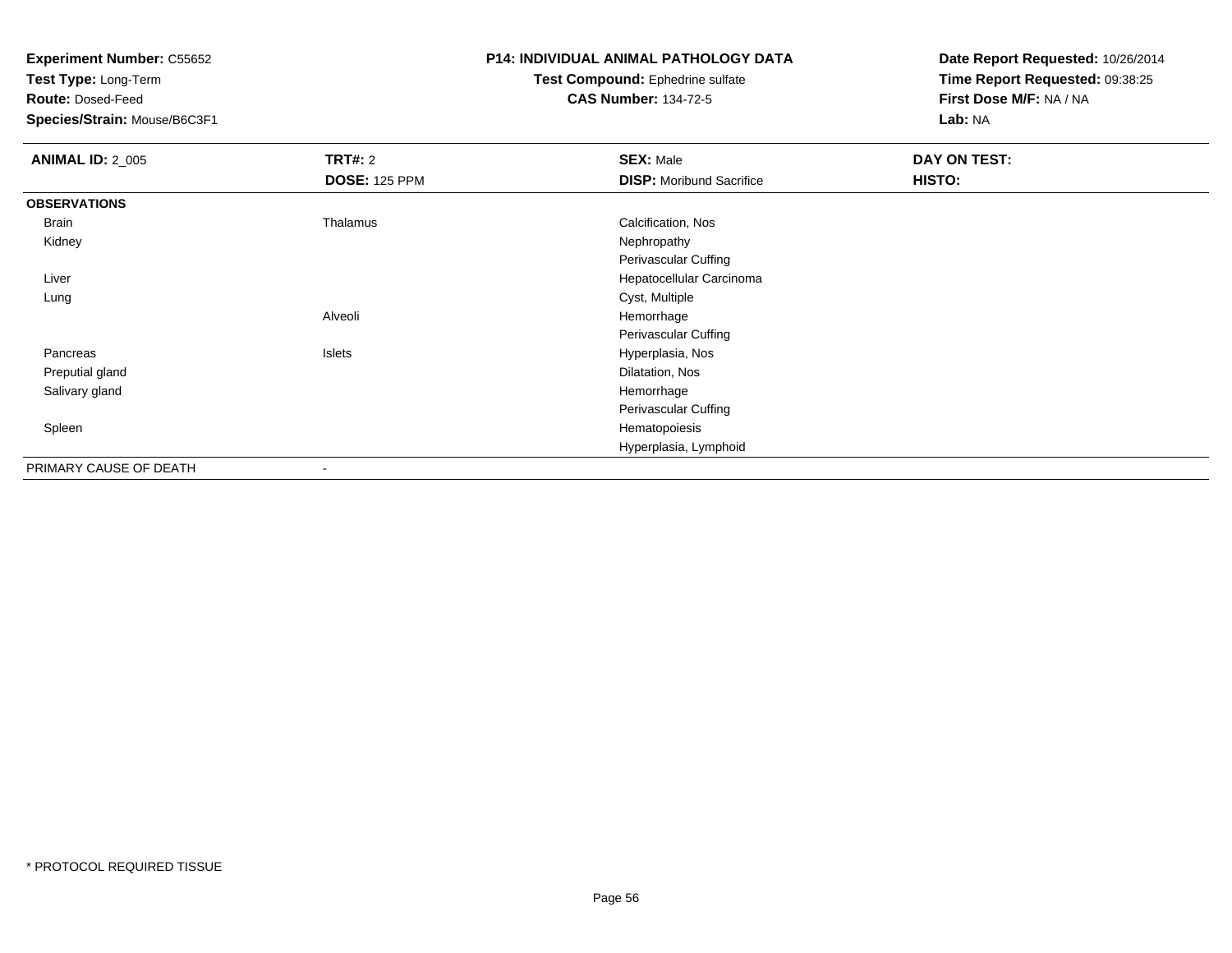**Test Type:** Long-Term

**Route:** Dosed-Feed

**Species/Strain:** Mouse/B6C3F1

# **P14: INDIVIDUAL ANIMAL PATHOLOGY DATA**

**Test Compound:** Ephedrine sulfate**CAS Number:** 134-72-5

| <b>ANIMAL ID: 2_006</b> | TRT#: 2               | <b>SEX: Male</b>                | DAY ON TEST: |  |
|-------------------------|-----------------------|---------------------------------|--------------|--|
|                         | <b>DOSE: 125 PPM</b>  | <b>DISP: Terminal Sacrifice</b> | HISTO:       |  |
| <b>OBSERVATIONS</b>     |                       |                                 |              |  |
| Adrenal gland           | <b>Cortex Nos</b>     | <b>Focal Cellular Change</b>    |              |  |
|                         | Capsule               | Hyperplasia, Stromal            |              |  |
| Bone marrow             |                       | Angiectasis                     |              |  |
| Brain                   | Thalamus              | Calcification, Nos              |              |  |
| Kidney                  |                       | Mineralization                  |              |  |
|                         |                       | Nephropathy                     |              |  |
|                         |                       | Tubular-Cell Adenoma            |              |  |
| Lung                    |                       | Alveolar/Bronchiolar Adenoma    |              |  |
| Lymph node              | Mandibular Lymph Node | Hemorrhage                      |              |  |
| Preputial gland         |                       | Dilatation, Nos                 |              |  |
| Spleen                  |                       | Hyperplasia, Lymphoid           |              |  |
| PRIMARY CAUSE OF DEATH  |                       |                                 |              |  |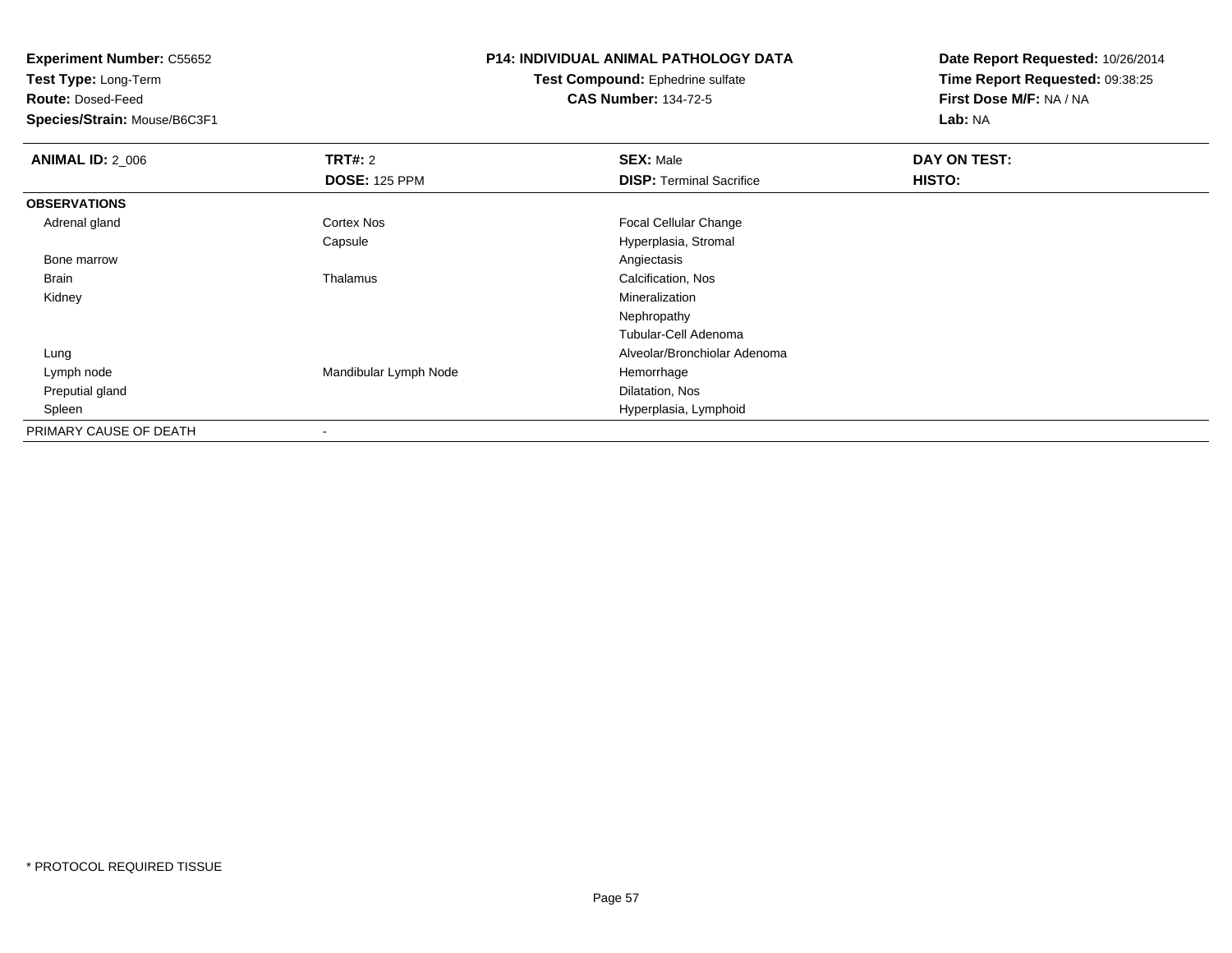**Test Type:** Long-Term

**Route:** Dosed-Feed

**Species/Strain:** Mouse/B6C3F1

## **P14: INDIVIDUAL ANIMAL PATHOLOGY DATA**

**Test Compound:** Ephedrine sulfate**CAS Number:** 134-72-5

| <b>ANIMAL ID: 2_007</b> | <b>TRT#: 2</b>            | <b>SEX: Male</b>                | DAY ON TEST: |  |
|-------------------------|---------------------------|---------------------------------|--------------|--|
|                         | <b>DOSE: 125 PPM</b>      | <b>DISP: Terminal Sacrifice</b> | HISTO:       |  |
| <b>OBSERVATIONS</b>     |                           |                                 |              |  |
| Adrenal gland           | Capsule                   | Hyperplasia, Stromal            |              |  |
| Brain                   | Thalamus                  | Calcification, Nos              |              |  |
| Kidney                  |                           | Nephropathy                     |              |  |
| Liver                   |                           | Hemangiosarcoma                 |              |  |
|                         |                           | Hepatocellular Adenoma          |              |  |
| Lung                    | Alveoli                   | Hemorrhage                      |              |  |
| Pancreas                | Islets                    | Hyperplasia, Nos                |              |  |
| Pituitary gland         | <b>Anterior Pituitary</b> | Cyst, Nos                       |              |  |
| Prostate                |                           | Perivascular Cuffing            |              |  |
| Salivary gland          |                           | Perivascular Cuffing            |              |  |
| Spleen                  |                           | Hematopoiesis                   |              |  |
| PRIMARY CAUSE OF DEATH  | $\overline{\phantom{a}}$  |                                 |              |  |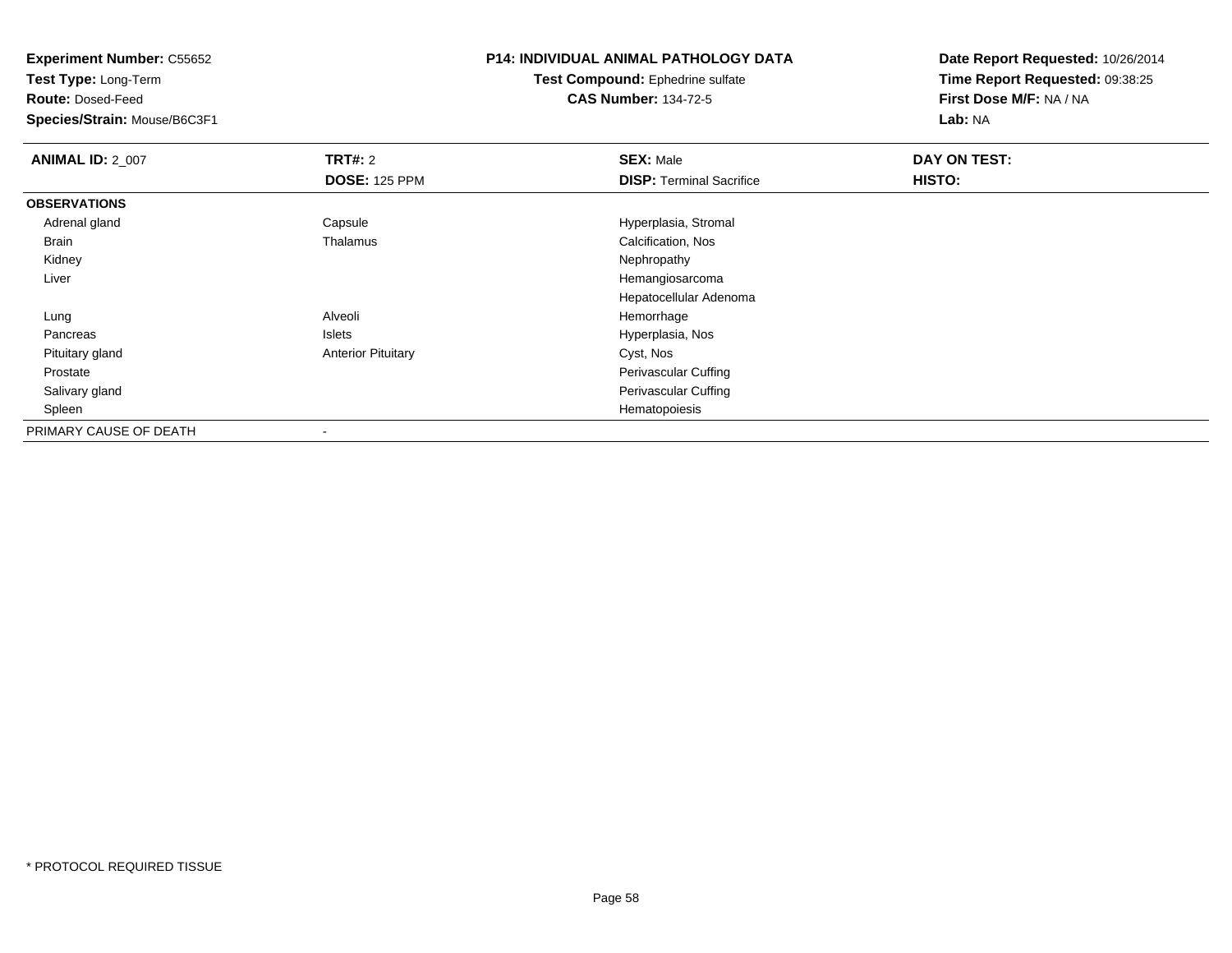**Experiment Number:** C55652**Test Type:** Long-Term**Route:** Dosed-Feed **Species/Strain:** Mouse/B6C3F1**P14: INDIVIDUAL ANIMAL PATHOLOGY DATATest Compound:** Ephedrine sulfate**CAS Number:** 134-72-5**Date Report Requested:** 10/26/2014**Time Report Requested:** 09:38:25**First Dose M/F:** NA / NA**Lab:** NA**ANIMAL ID: 2 008 REX:** Male **DAY ON TEST: CONSIST: SEX:** Male **DOSE:** 125 PPM**DISP:** Moribund Sacrifice **HISTO: OBSERVATIONS** Bone marrowHyperplasia, Granulocytic<br>
Calcification, Nos<br>
Calcification, Nos BrainCalcification, Nos Liver Hepatocellular Carcinoma Preputial gland Inflammation, Chronic Metaplasia, Squamous Salivary glandd and the control of the control of the control of the control of the control of the control of the control of the control of the control of the control of the control of the control of the control of the control of the co Perivascular Cuffing Spleenn and the state of the state of the state of the state of the state of the state of the state of the state of the state of the state of the state of the state of the state of the state of the state of the state of the stat Unspecifiedd **Necrosis, Fature 2018 Necrosis, Fature 2018 Necrosis, Fature 2019 Necrosis, Fature 2019** PRIMARY CAUSE OF DEATH-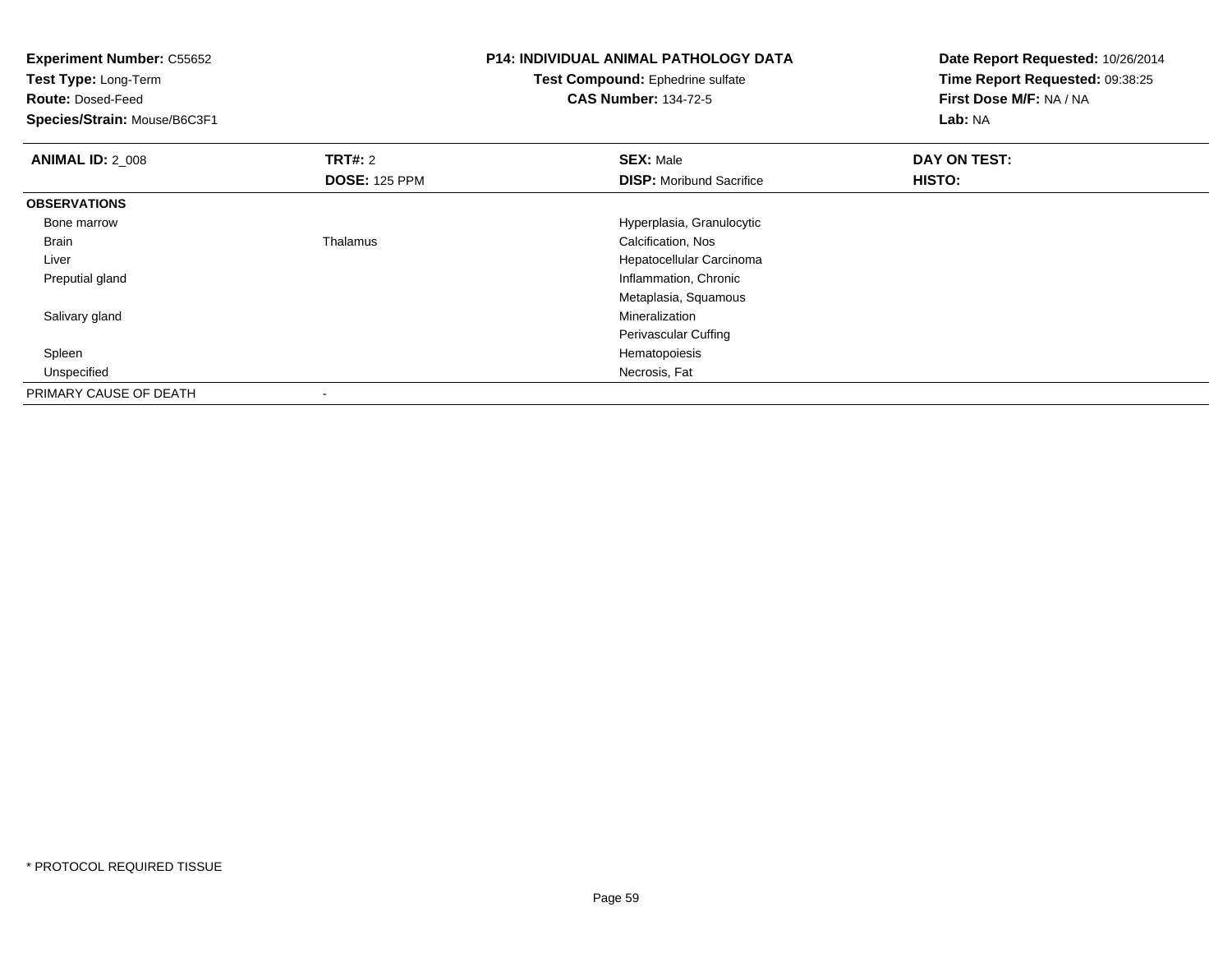**Test Type:** Long-Term

**Route:** Dosed-Feed

**Species/Strain:** Mouse/B6C3F1

### **P14: INDIVIDUAL ANIMAL PATHOLOGY DATA**

#### **Test Compound:** Ephedrine sulfate**CAS Number:** 134-72-5

| <b>ANIMAL ID: 2_009</b> | <b>TRT#: 2</b>        | <b>SEX: Male</b>                | DAY ON TEST: |  |
|-------------------------|-----------------------|---------------------------------|--------------|--|
|                         | <b>DOSE: 125 PPM</b>  | <b>DISP: Terminal Sacrifice</b> | HISTO:       |  |
| <b>OBSERVATIONS</b>     |                       |                                 |              |  |
| Adrenal gland           | Cortex Nos            | <b>Focal Cellular Change</b>    |              |  |
|                         | Capsule               | Hyperplasia, Stromal            |              |  |
| Kidney                  |                       | Hyperplasia, Lymphoid           |              |  |
|                         |                       | Mineralization                  |              |  |
|                         |                       | Nephropathy                     |              |  |
|                         |                       | Perivascular Cuffing            |              |  |
| Lung                    |                       | Alveolar Macrophages            |              |  |
|                         |                       | Alveolar/Bronchiolar Carcinoma  |              |  |
| Lymph node              | Mandibular Lymph Node | Hemorrhage                      |              |  |
| Pancreas                | Islets                | Hyperplasia, Nos                |              |  |
| Prostate                |                       | Perivascular Cuffing            |              |  |
| Salivary gland          |                       | Perivascular Cuffing            |              |  |
| Thyroid                 | Follicle              | Hyperplasia, Cystic             |              |  |
| PRIMARY CAUSE OF DEATH  |                       |                                 |              |  |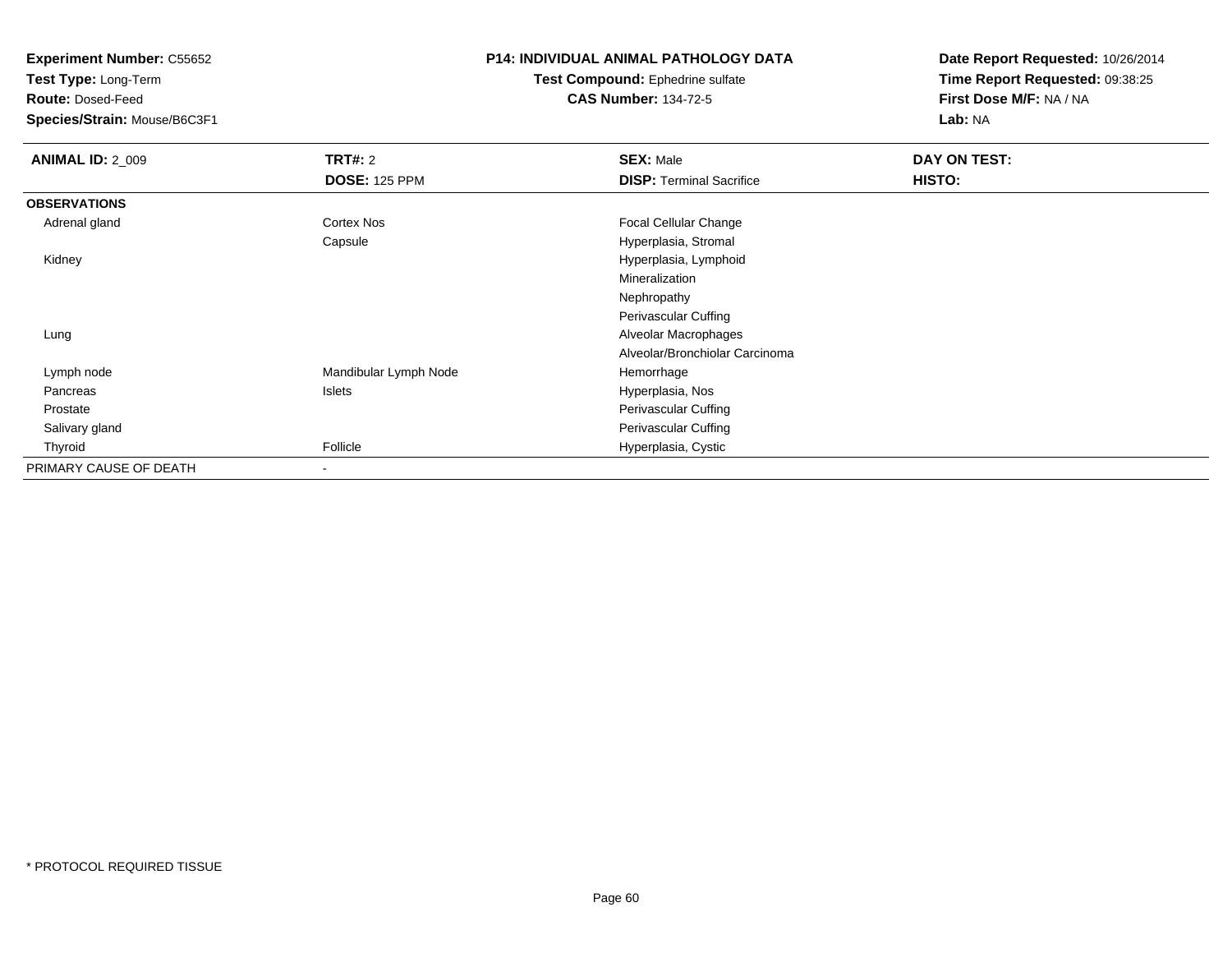| <b>Experiment Number: C55652</b><br>Test Type: Long-Term<br><b>Route: Dosed-Feed</b><br>Species/Strain: Mouse/B6C3F1 |                      | <b>P14: INDIVIDUAL ANIMAL PATHOLOGY DATA</b><br>Test Compound: Ephedrine sulfate<br><b>CAS Number: 134-72-5</b> | Date Report Requested: 10/26/2014<br>Time Report Requested: 09:38:25<br>First Dose M/F: NA / NA<br>Lab: NA |
|----------------------------------------------------------------------------------------------------------------------|----------------------|-----------------------------------------------------------------------------------------------------------------|------------------------------------------------------------------------------------------------------------|
| <b>ANIMAL ID: 2 010</b>                                                                                              | <b>TRT#:</b> 2       | <b>SEX: Male</b>                                                                                                | DAY ON TEST:                                                                                               |
|                                                                                                                      | <b>DOSE: 125 PPM</b> | <b>DISP:</b> Terminal Sacrifice                                                                                 | HISTO:                                                                                                     |
| <b>OBSERVATIONS</b>                                                                                                  |                      |                                                                                                                 |                                                                                                            |
| Adrenal gland                                                                                                        | Cortex Nos           | <b>Focal Cellular Change</b>                                                                                    |                                                                                                            |
|                                                                                                                      | Capsule              | Hyperplasia, Stromal                                                                                            |                                                                                                            |
| <b>Brain</b>                                                                                                         | Thalamus             | Calcification, Nos                                                                                              |                                                                                                            |
| Kidney                                                                                                               |                      | Nephropathy                                                                                                     |                                                                                                            |
| Pancreas                                                                                                             | Acinus               | Cytoplasmic Vacuolization                                                                                       |                                                                                                            |
| Thymus                                                                                                               |                      | Hyperplasia, Epithelial                                                                                         |                                                                                                            |
| PRIMARY CAUSE OF DEATH                                                                                               |                      |                                                                                                                 |                                                                                                            |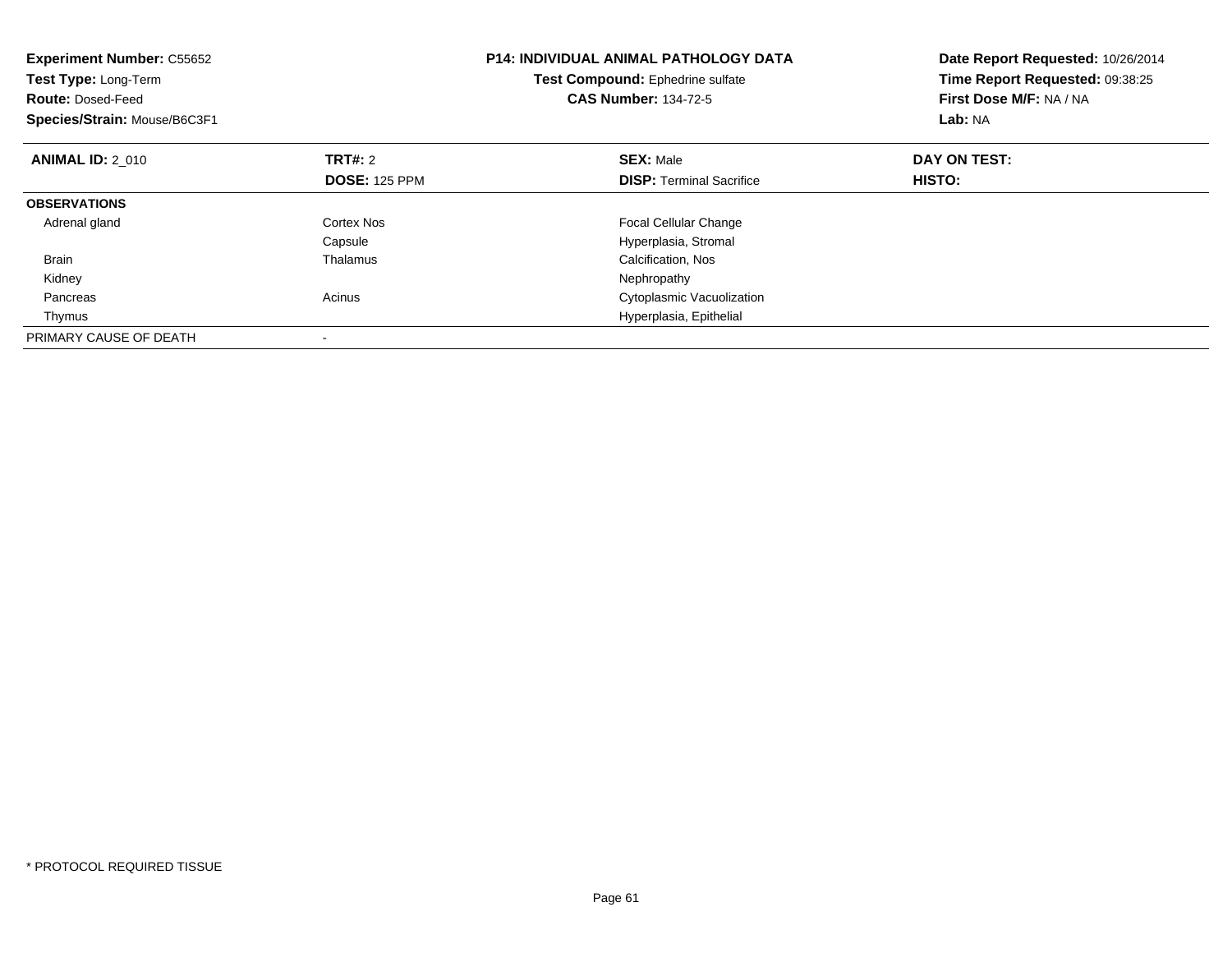| <b>Experiment Number: C55652</b><br>Test Type: Long-Term<br><b>Route: Dosed-Feed</b><br>Species/Strain: Mouse/B6C3F1 |                                 | <b>P14: INDIVIDUAL ANIMAL PATHOLOGY DATA</b><br>Test Compound: Ephedrine sulfate<br><b>CAS Number: 134-72-5</b> | Date Report Requested: 10/26/2014<br>Time Report Requested: 09:38:25<br>First Dose M/F: NA / NA<br>Lab: NA |
|----------------------------------------------------------------------------------------------------------------------|---------------------------------|-----------------------------------------------------------------------------------------------------------------|------------------------------------------------------------------------------------------------------------|
| <b>ANIMAL ID: 2 011</b>                                                                                              | TRT#: 2<br><b>DOSE: 125 PPM</b> | <b>SEX: Male</b><br><b>DISP:</b> Natural Death                                                                  | DAY ON TEST:<br>HISTO:                                                                                     |
| <b>OBSERVATIONS</b>                                                                                                  |                                 |                                                                                                                 |                                                                                                            |
| <b>Brain</b>                                                                                                         | Thalamus                        | Calcification, Nos                                                                                              |                                                                                                            |
| Liver                                                                                                                |                                 | Hepatocellular Carcinoma                                                                                        |                                                                                                            |
| Preputial gland                                                                                                      |                                 | Dilatation, Nos                                                                                                 |                                                                                                            |
| Spleen                                                                                                               |                                 | Hyperplasia, Lymphoid                                                                                           |                                                                                                            |
| PRIMARY CAUSE OF DEATH                                                                                               |                                 |                                                                                                                 |                                                                                                            |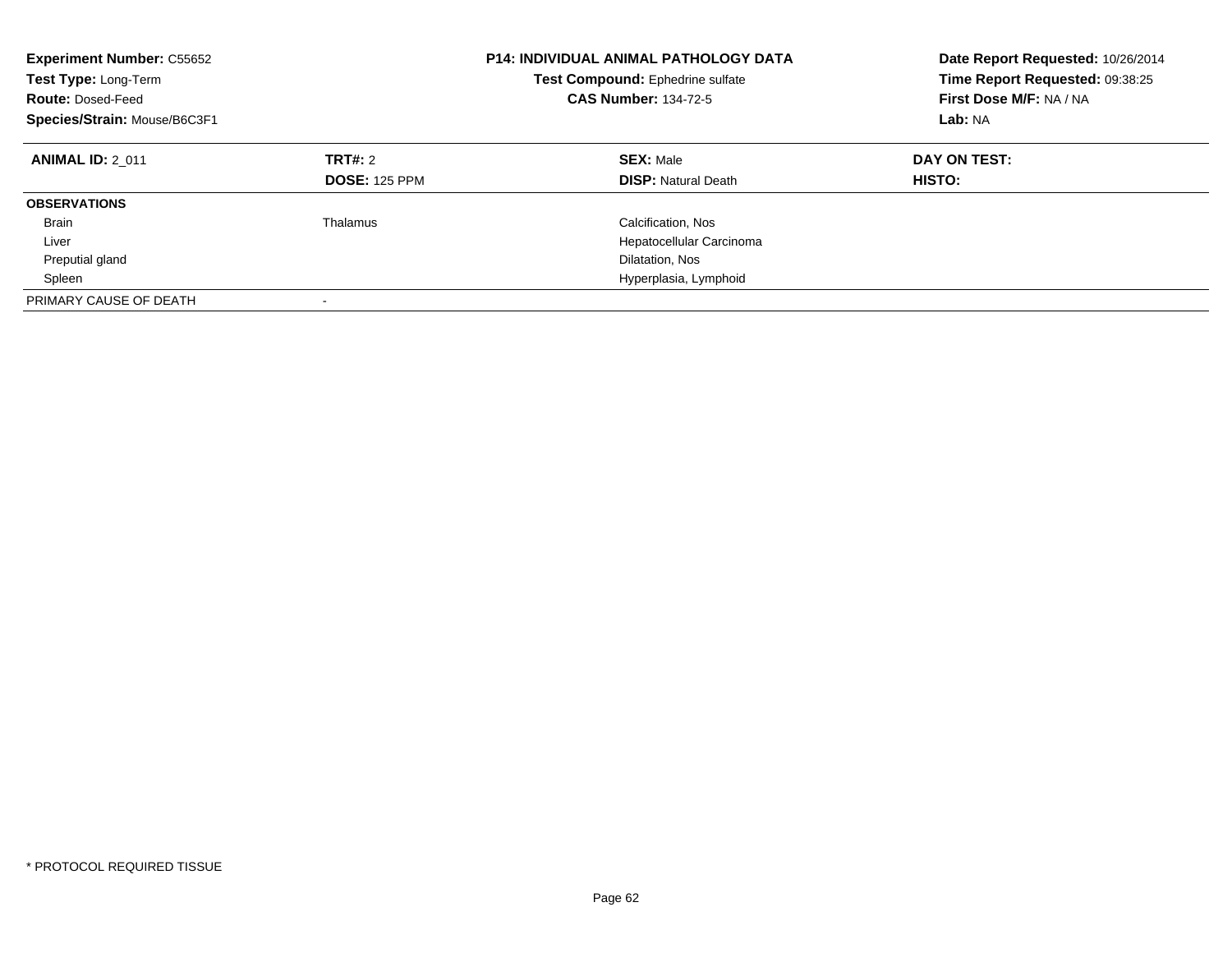| <b>Experiment Number: C55652</b><br>Test Type: Long-Term<br><b>Route: Dosed-Feed</b><br>Species/Strain: Mouse/B6C3F1 |                                 | <b>P14: INDIVIDUAL ANIMAL PATHOLOGY DATA</b><br>Test Compound: Ephedrine sulfate<br><b>CAS Number: 134-72-5</b> | Date Report Requested: 10/26/2014<br>Time Report Requested: 09:38:25<br>First Dose M/F: NA / NA<br>Lab: NA |  |
|----------------------------------------------------------------------------------------------------------------------|---------------------------------|-----------------------------------------------------------------------------------------------------------------|------------------------------------------------------------------------------------------------------------|--|
| <b>ANIMAL ID: 2_012</b>                                                                                              | TRT#: 2<br><b>DOSE: 125 PPM</b> | <b>SEX: Male</b><br><b>DISP:</b> Terminal Sacrifice                                                             | DAY ON TEST:<br>HISTO:                                                                                     |  |
| <b>OBSERVATIONS</b>                                                                                                  |                                 |                                                                                                                 |                                                                                                            |  |
| Adrenal gland                                                                                                        | Cortex Nos<br>Capsule           | <b>Focal Cellular Change</b><br>Hyperplasia, Stromal                                                            |                                                                                                            |  |
| Kidney                                                                                                               |                                 | Nephropathy                                                                                                     |                                                                                                            |  |
| Liver                                                                                                                |                                 | <b>Focal Cellular Change</b>                                                                                    |                                                                                                            |  |
| Pancreas                                                                                                             | <b>Islets</b>                   | Hyperplasia, Nos                                                                                                |                                                                                                            |  |
| Preputial gland                                                                                                      |                                 | Dilatation, Nos                                                                                                 |                                                                                                            |  |
| Thymus                                                                                                               |                                 | Cyst, Nos                                                                                                       |                                                                                                            |  |
| PRIMARY CAUSE OF DEATH                                                                                               |                                 |                                                                                                                 |                                                                                                            |  |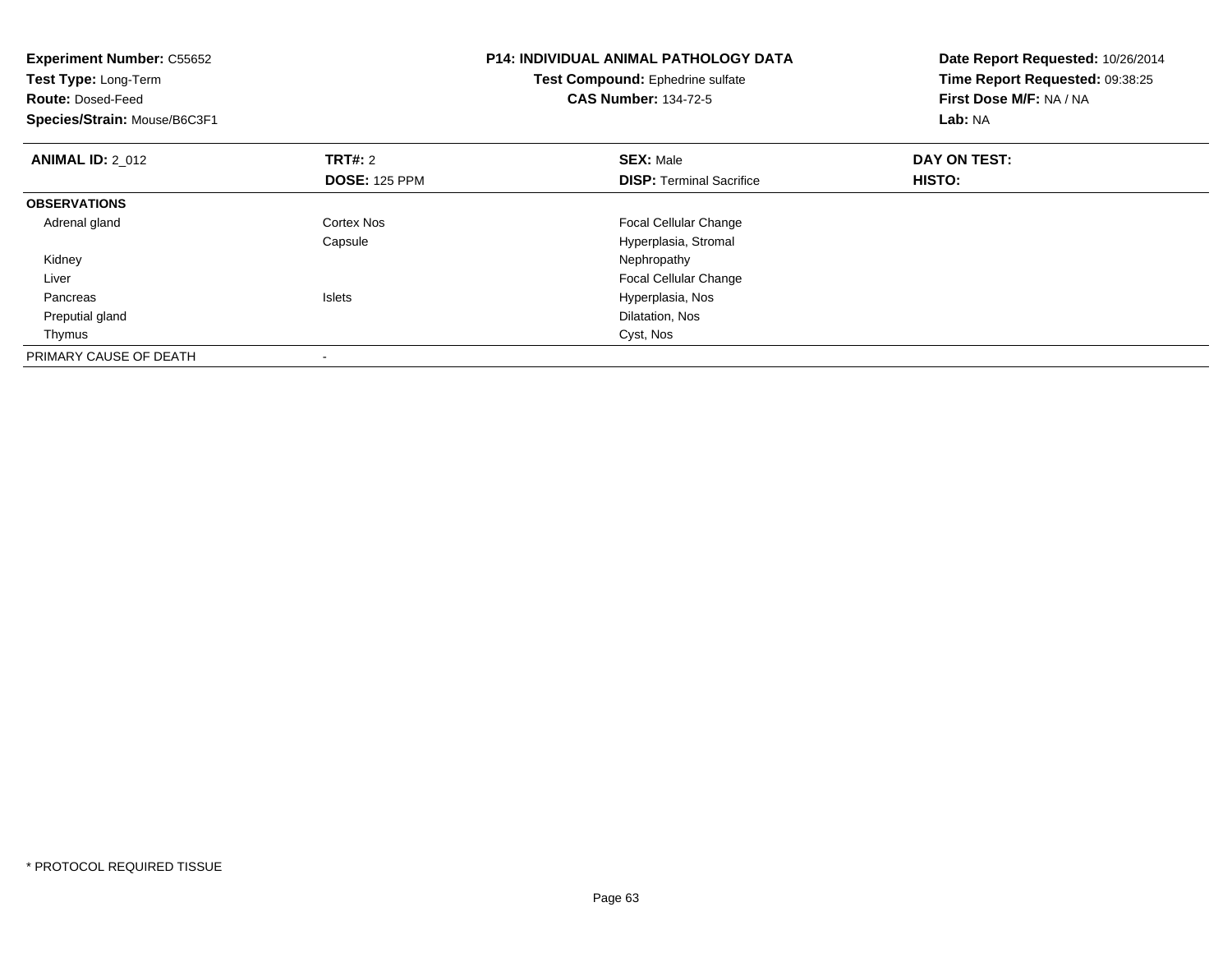| <b>Experiment Number: C55652</b><br>Test Type: Long-Term |                      | <b>P14: INDIVIDUAL ANIMAL PATHOLOGY DATA</b> | Date Report Requested: 10/26/2014 |
|----------------------------------------------------------|----------------------|----------------------------------------------|-----------------------------------|
|                                                          |                      | Test Compound: Ephedrine sulfate             | Time Report Requested: 09:38:25   |
| <b>Route: Dosed-Feed</b>                                 |                      | <b>CAS Number: 134-72-5</b>                  | First Dose M/F: NA / NA           |
| Species/Strain: Mouse/B6C3F1                             |                      |                                              | Lab: NA                           |
| <b>ANIMAL ID: 2 013</b>                                  | <b>TRT#: 2</b>       | <b>SEX: Male</b>                             | DAY ON TEST:                      |
|                                                          | <b>DOSE: 125 PPM</b> | <b>DISP:</b> Terminal Sacrifice              | HISTO:                            |
| <b>OBSERVATIONS</b>                                      |                      |                                              |                                   |
| Adrenal gland                                            | Capsule              | Hyperplasia, Stromal                         |                                   |
| Kidney                                                   |                      | Mineralization                               |                                   |
|                                                          |                      | Nephropathy                                  |                                   |
| Lung                                                     |                      | Hyperplasia, Alveolar Epithelium             |                                   |
| Preputial gland                                          |                      | Dilatation, Nos                              |                                   |
| Prostate                                                 |                      | Perivascular Cuffing                         |                                   |
| Spleen                                                   |                      | Hyperplasia, Lymphoid                        |                                   |
| Thymus                                                   |                      | Cyst, Multiple                               |                                   |
| PRIMARY CAUSE OF DEATH                                   |                      |                                              |                                   |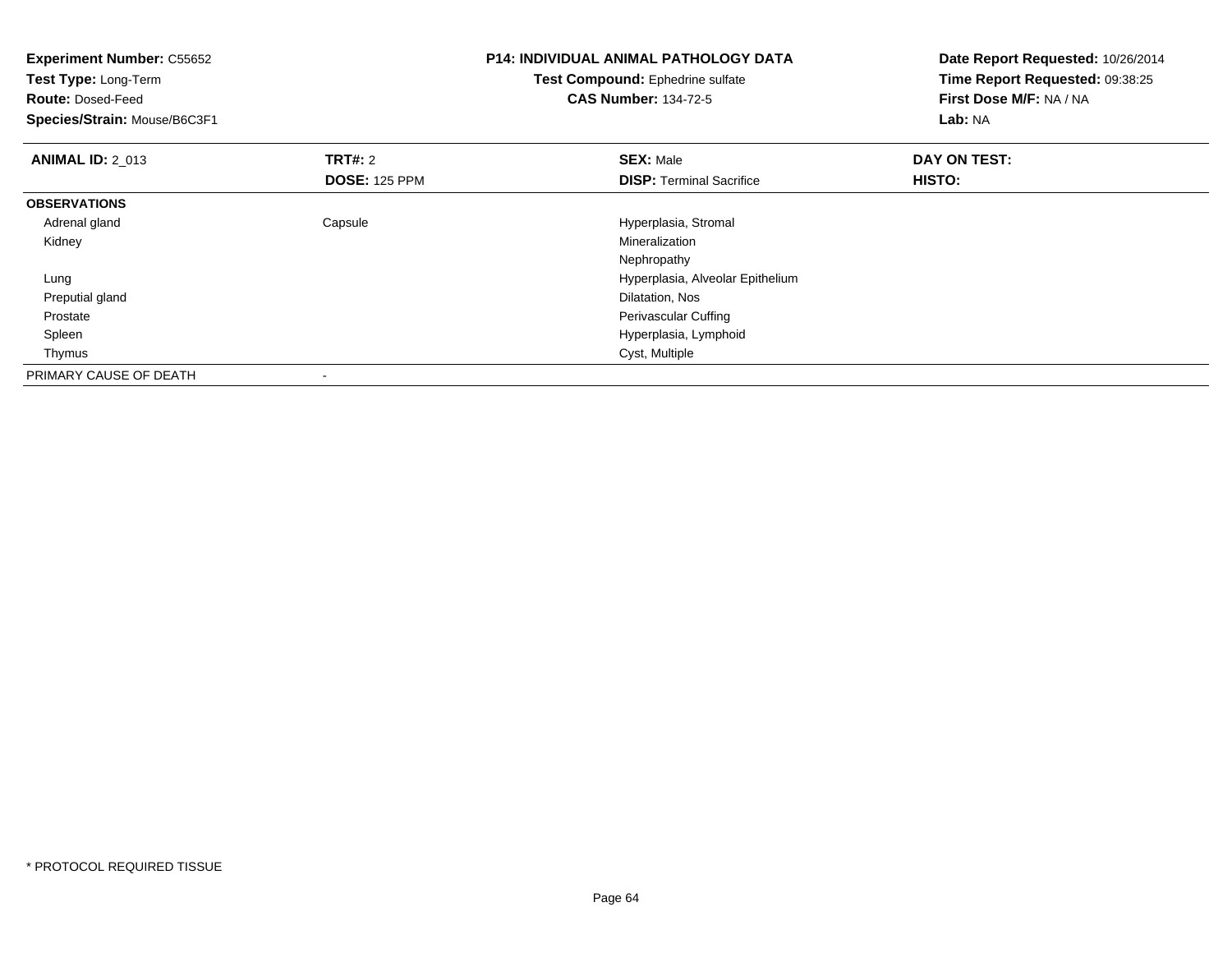| <b>Experiment Number: C55652</b><br>Test Type: Long-Term<br><b>Route: Dosed-Feed</b><br>Species/Strain: Mouse/B6C3F1 |                      | <b>P14: INDIVIDUAL ANIMAL PATHOLOGY DATA</b><br>Test Compound: Ephedrine sulfate<br><b>CAS Number: 134-72-5</b> | Date Report Requested: 10/26/2014<br>Time Report Requested: 09:38:25<br>First Dose M/F: NA / NA<br>Lab: NA |
|----------------------------------------------------------------------------------------------------------------------|----------------------|-----------------------------------------------------------------------------------------------------------------|------------------------------------------------------------------------------------------------------------|
| <b>ANIMAL ID: 2 014</b>                                                                                              | <b>TRT#: 2</b>       | <b>SEX: Male</b>                                                                                                | DAY ON TEST:                                                                                               |
|                                                                                                                      | <b>DOSE: 125 PPM</b> | <b>DISP:</b> Terminal Sacrifice                                                                                 | HISTO:                                                                                                     |
| <b>OBSERVATIONS</b>                                                                                                  |                      |                                                                                                                 |                                                                                                            |
| Brain                                                                                                                | Thalamus             | Calcification, Nos                                                                                              |                                                                                                            |
| Liver                                                                                                                |                      | Hepatocellular Adenoma                                                                                          |                                                                                                            |
|                                                                                                                      |                      | Hepatocellular Carcinoma                                                                                        |                                                                                                            |
|                                                                                                                      |                      | Hepatocytomegaly                                                                                                |                                                                                                            |
| Lung                                                                                                                 |                      | Perivascular Cuffing                                                                                            |                                                                                                            |
| Preputial gland                                                                                                      |                      | Dilatation, Nos                                                                                                 |                                                                                                            |
| Prostate                                                                                                             |                      | Perivascular Cuffing                                                                                            |                                                                                                            |
| Spleen                                                                                                               |                      | Hyperplasia, Lymphoid                                                                                           |                                                                                                            |
| PRIMARY CAUSE OF DEATH                                                                                               |                      |                                                                                                                 |                                                                                                            |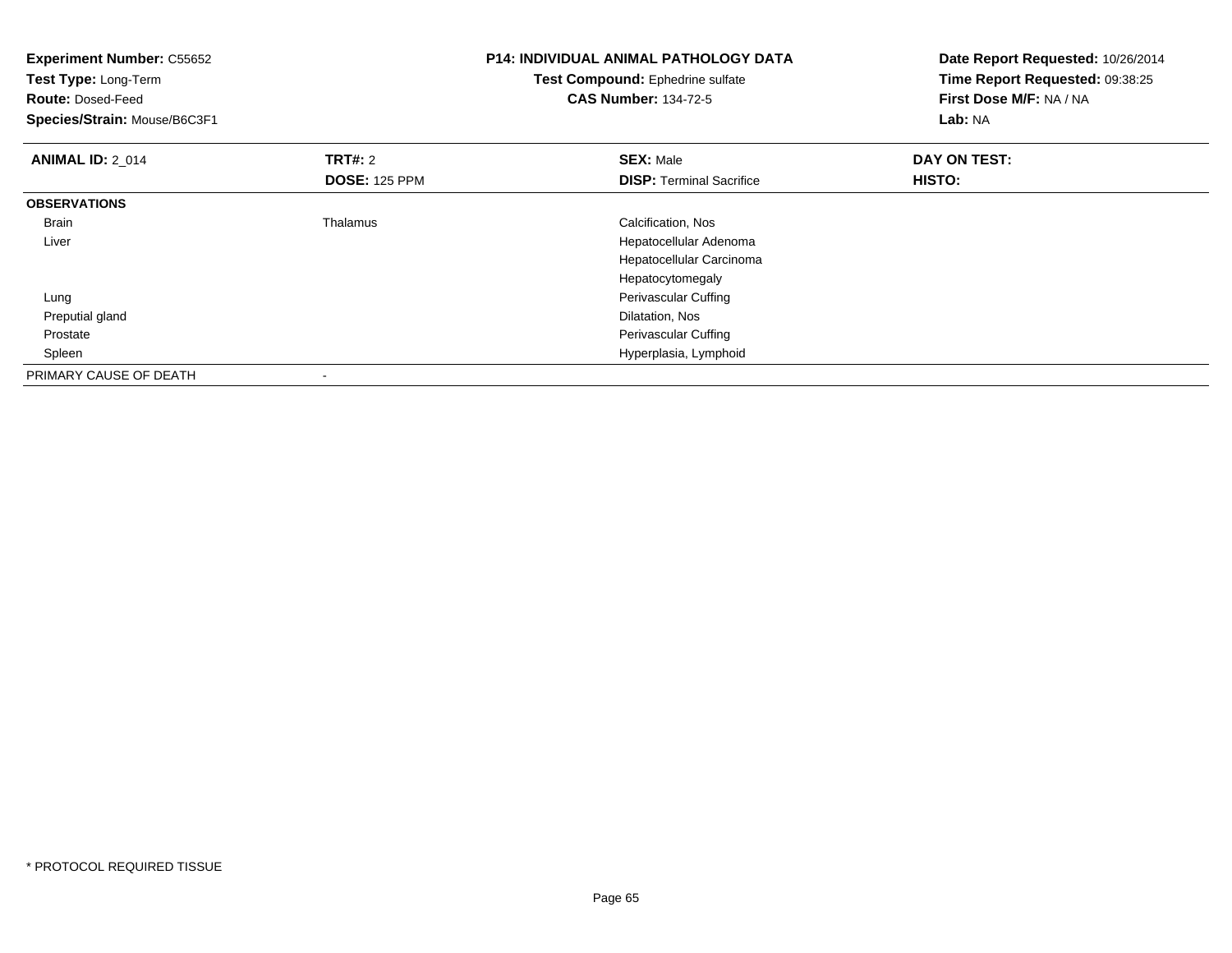| <b>Experiment Number: C55652</b> |                      | <b>P14: INDIVIDUAL ANIMAL PATHOLOGY DATA</b> | Date Report Requested: 10/26/2014 |  |
|----------------------------------|----------------------|----------------------------------------------|-----------------------------------|--|
| Test Type: Long-Term             |                      | Test Compound: Ephedrine sulfate             | Time Report Requested: 09:38:25   |  |
| <b>Route: Dosed-Feed</b>         |                      | <b>CAS Number: 134-72-5</b>                  | First Dose M/F: NA / NA           |  |
| Species/Strain: Mouse/B6C3F1     |                      |                                              | Lab: NA                           |  |
| <b>ANIMAL ID: 2 015</b>          | <b>TRT#: 2</b>       | <b>SEX: Male</b>                             | DAY ON TEST:                      |  |
|                                  | <b>DOSE: 125 PPM</b> | <b>DISP: Terminal Sacrifice</b>              | HISTO:                            |  |
| <b>OBSERVATIONS</b>              |                      |                                              |                                   |  |
| Adrenal gland                    | Cortex Nos           | Focal Cellular Change                        |                                   |  |
|                                  | Capsule              | Hyperplasia, Stromal                         |                                   |  |
| Kidney                           |                      | Lymphocytic Inflammatory Infiltrate          |                                   |  |
|                                  |                      | Nephropathy                                  |                                   |  |
| Liver                            |                      | Hepatocellular Adenoma                       |                                   |  |
| Lung                             |                      | Alveolar/Bronchiolar Adenoma                 |                                   |  |
| Preputial gland                  |                      | Dilatation, Nos                              |                                   |  |
| Salivary gland                   |                      | Perivascular Cuffing                         |                                   |  |
| Unspecified                      |                      | Fibrous Histiocytoma                         |                                   |  |
| PRIMARY CAUSE OF DEATH           |                      |                                              |                                   |  |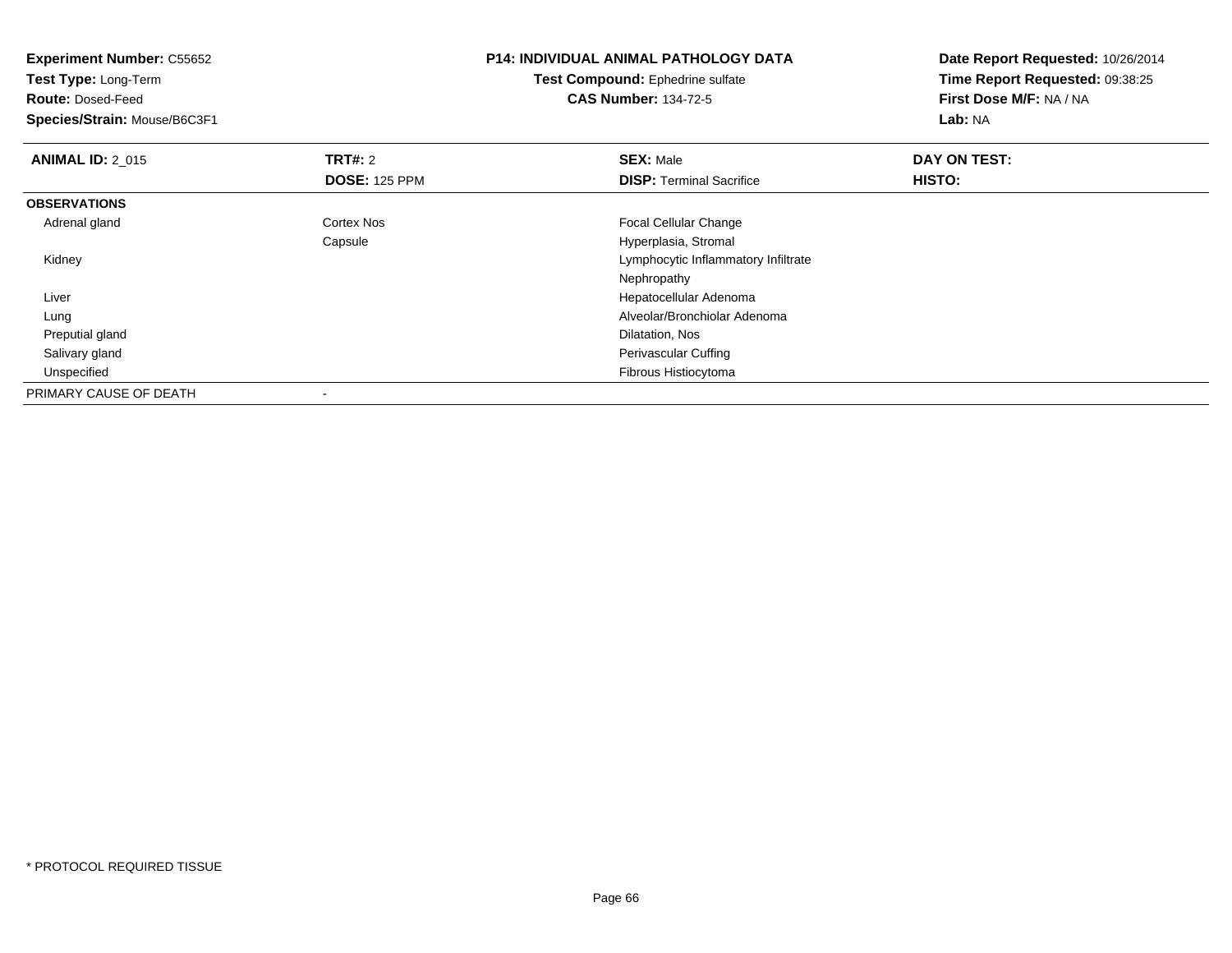| <b>Experiment Number: C55652</b><br>Test Type: Long-Term<br><b>Route: Dosed-Feed</b><br>Species/Strain: Mouse/B6C3F1 |                      | <b>P14: INDIVIDUAL ANIMAL PATHOLOGY DATA</b><br>Test Compound: Ephedrine sulfate<br><b>CAS Number: 134-72-5</b> | Date Report Requested: 10/26/2014<br>Time Report Requested: 09:38:25<br>First Dose M/F: NA / NA<br>Lab: NA |  |
|----------------------------------------------------------------------------------------------------------------------|----------------------|-----------------------------------------------------------------------------------------------------------------|------------------------------------------------------------------------------------------------------------|--|
| <b>ANIMAL ID: 2_016</b>                                                                                              | <b>TRT#: 2</b>       | <b>SEX: Male</b>                                                                                                | DAY ON TEST:                                                                                               |  |
|                                                                                                                      | <b>DOSE: 125 PPM</b> | <b>DISP: Terminal Sacrifice</b>                                                                                 | HISTO:                                                                                                     |  |
| <b>OBSERVATIONS</b>                                                                                                  |                      |                                                                                                                 |                                                                                                            |  |
| Adrenal gland                                                                                                        | Cortex Nos           | Focal Cellular Change                                                                                           |                                                                                                            |  |
|                                                                                                                      | Capsule              | Hyperplasia, Stromal                                                                                            |                                                                                                            |  |
| <b>Intestine Small</b>                                                                                               | Peyers Patch         | Hyperplasia, Lymphoid                                                                                           |                                                                                                            |  |
| Kidney                                                                                                               |                      | Nephropathy                                                                                                     |                                                                                                            |  |
|                                                                                                                      |                      | Perivascular Cuffing                                                                                            |                                                                                                            |  |
| Lung                                                                                                                 |                      | Perivascular Cuffing                                                                                            |                                                                                                            |  |
| Pancreas                                                                                                             | Islets               | Hyperplasia, Nos                                                                                                |                                                                                                            |  |
| PRIMARY CAUSE OF DEATH                                                                                               |                      |                                                                                                                 |                                                                                                            |  |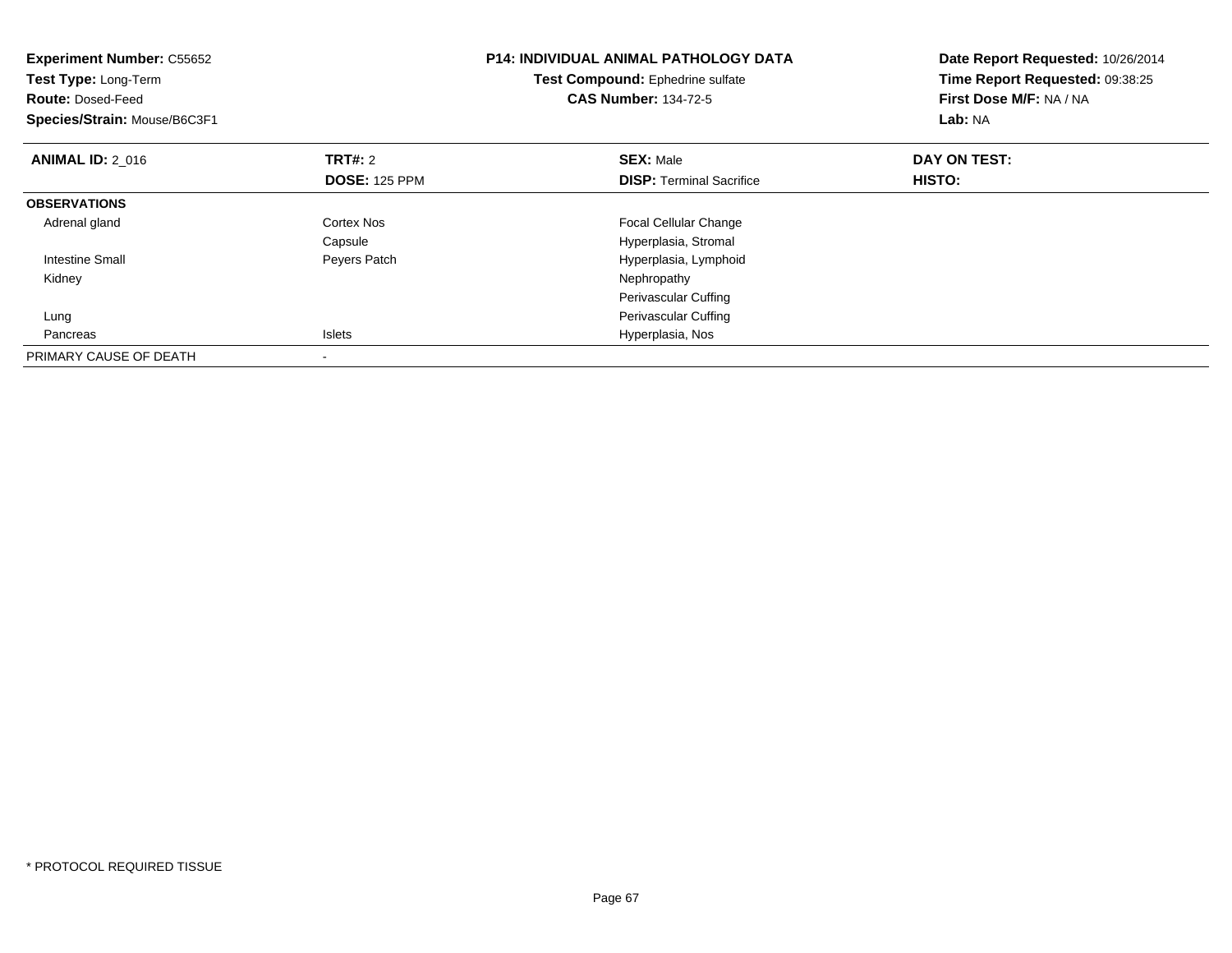**Test Type:** Long-Term

**Route:** Dosed-Feed

**Species/Strain:** Mouse/B6C3F1

### **P14: INDIVIDUAL ANIMAL PATHOLOGY DATA**

**Test Compound:** Ephedrine sulfate**CAS Number:** 134-72-5

| <b>ANIMAL ID: 2_017</b> | TRT#: 2              | <b>SEX: Male</b>                | DAY ON TEST: |  |
|-------------------------|----------------------|---------------------------------|--------------|--|
|                         | <b>DOSE: 125 PPM</b> | <b>DISP: Terminal Sacrifice</b> | HISTO:       |  |
| <b>OBSERVATIONS</b>     |                      |                                 |              |  |
| Adrenal gland           | <b>Cortex Nos</b>    | <b>Focal Cellular Change</b>    |              |  |
|                         | Cortex Nos           | Hyperplasia, Focal              |              |  |
|                         | Capsule              | Hyperplasia, Stromal            |              |  |
| <b>Brain</b>            | Thalamus             | Calcification, Nos              |              |  |
| Liver                   |                      | Hepatocellular Adenoma          |              |  |
| Lung                    |                      | Alveolar/Bronchiolar Carcinoma  |              |  |
|                         |                      | Perivascular Cuffing            |              |  |
| Preputial gland         |                      | Dilatation, Nos                 |              |  |
| Salivary gland          |                      | Perivascular Cuffing            |              |  |
| Thyroid                 |                      | Hyperplasia, Follicular Cell    |              |  |
| Urinary bladder         |                      | Perivascular Cuffing            |              |  |
| PRIMARY CAUSE OF DEATH  |                      |                                 |              |  |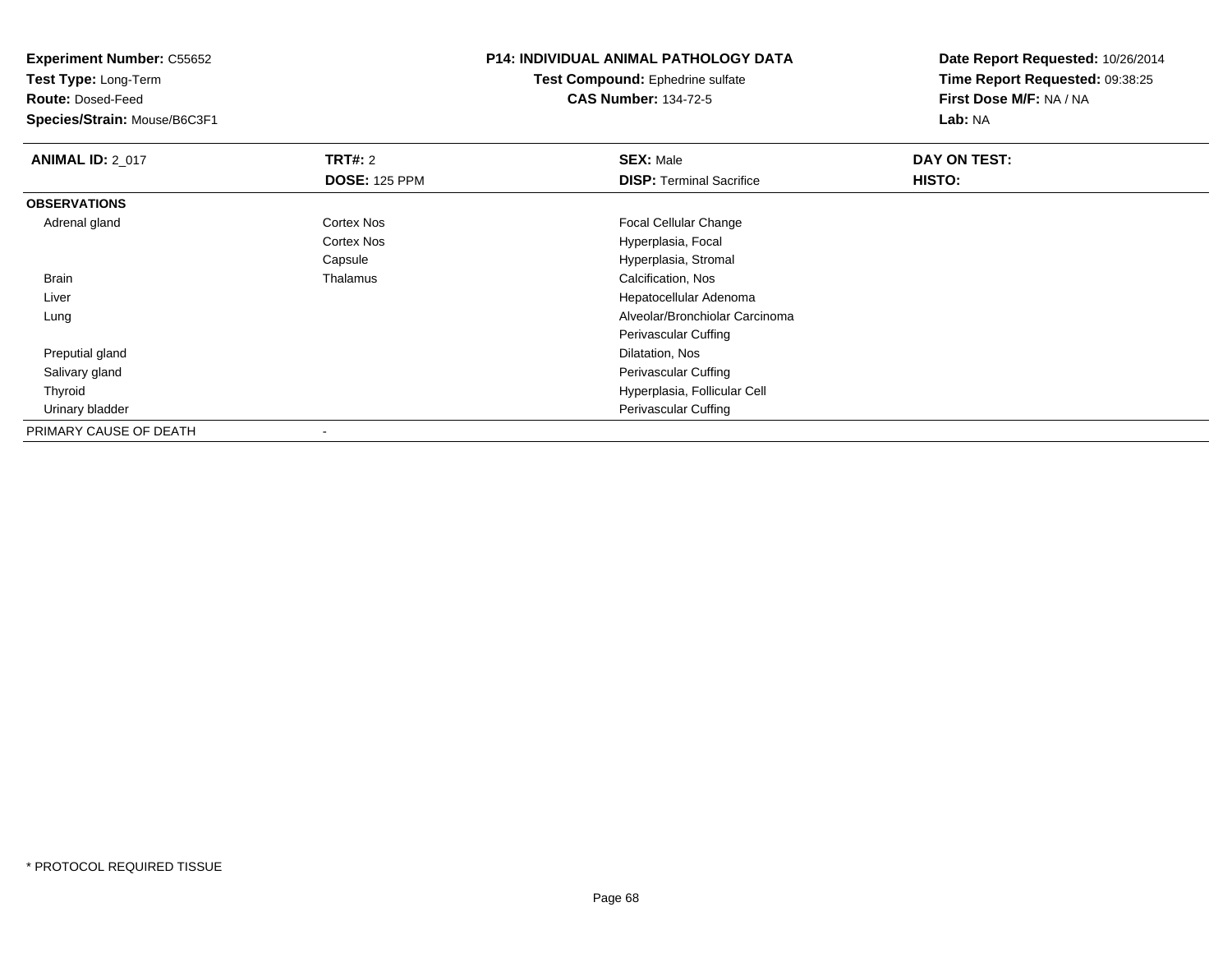| <b>Experiment Number: C55652</b><br>Test Type: Long-Term<br><b>Route: Dosed-Feed</b><br>Species/Strain: Mouse/B6C3F1 |                      | P14: INDIVIDUAL ANIMAL PATHOLOGY DATA<br>Test Compound: Ephedrine sulfate<br><b>CAS Number: 134-72-5</b> | Date Report Requested: 10/26/2014<br>Time Report Requested: 09:38:25<br>First Dose M/F: NA / NA<br>Lab: NA |
|----------------------------------------------------------------------------------------------------------------------|----------------------|----------------------------------------------------------------------------------------------------------|------------------------------------------------------------------------------------------------------------|
| <b>ANIMAL ID: 2_018</b>                                                                                              | <b>TRT#: 2</b>       | <b>SEX: Male</b>                                                                                         | DAY ON TEST:                                                                                               |
|                                                                                                                      | <b>DOSE: 125 PPM</b> | <b>DISP:</b> Terminal Sacrifice                                                                          | HISTO:                                                                                                     |
| <b>OBSERVATIONS</b>                                                                                                  |                      |                                                                                                          |                                                                                                            |
| Brain                                                                                                                | Thalamus             | Calcification, Nos                                                                                       |                                                                                                            |
| Esophagus                                                                                                            |                      | Perivascular Cuffing                                                                                     |                                                                                                            |
| Kidney                                                                                                               |                      | Mineralization                                                                                           |                                                                                                            |
|                                                                                                                      |                      | Nephropathy                                                                                              |                                                                                                            |
|                                                                                                                      |                      | Perivascular Cuffing                                                                                     |                                                                                                            |
| Liver                                                                                                                |                      | Hepatocellular Adenoma                                                                                   |                                                                                                            |
| Pancreas                                                                                                             | <b>Islets</b>        | Hyperplasia, Nos                                                                                         |                                                                                                            |
| Salivary gland                                                                                                       |                      | Perivascular Cuffing                                                                                     |                                                                                                            |
| PRIMARY CAUSE OF DEATH                                                                                               |                      |                                                                                                          |                                                                                                            |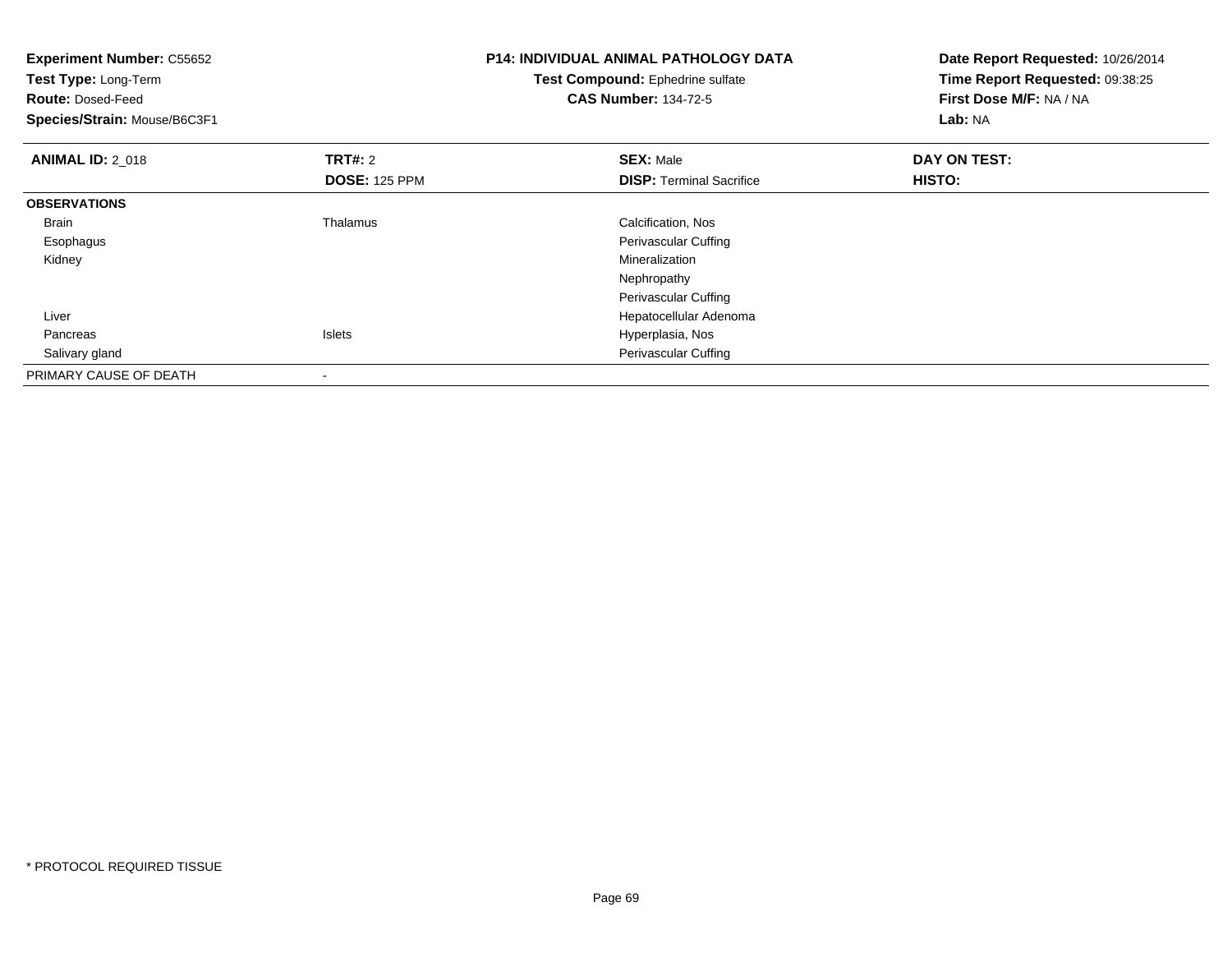| <b>Experiment Number: C55652</b><br>Test Type: Long-Term<br><b>Route: Dosed-Feed</b><br>Species/Strain: Mouse/B6C3F1 |                                        | <b>P14: INDIVIDUAL ANIMAL PATHOLOGY DATA</b><br>Test Compound: Ephedrine sulfate<br><b>CAS Number: 134-72-5</b> | Date Report Requested: 10/26/2014<br>Time Report Requested: 09:38:25<br>First Dose M/F: NA / NA<br>Lab: NA |  |
|----------------------------------------------------------------------------------------------------------------------|----------------------------------------|-----------------------------------------------------------------------------------------------------------------|------------------------------------------------------------------------------------------------------------|--|
| <b>ANIMAL ID: 2 019</b>                                                                                              | <b>TRT#: 2</b><br><b>DOSE: 125 PPM</b> | <b>SEX: Male</b><br><b>DISP: Terminal Sacrifice</b>                                                             | DAY ON TEST:<br>HISTO:                                                                                     |  |
| <b>OBSERVATIONS</b>                                                                                                  |                                        |                                                                                                                 |                                                                                                            |  |
| Adrenal gland                                                                                                        | Cortex Nos                             | Focal Cellular Change                                                                                           |                                                                                                            |  |
|                                                                                                                      | Capsule                                | Hyperplasia, Stromal                                                                                            |                                                                                                            |  |
| Brain                                                                                                                | Thalamus                               | Calcification, Nos                                                                                              |                                                                                                            |  |
| Kidney                                                                                                               |                                        | Nephropathy                                                                                                     |                                                                                                            |  |
| Liver                                                                                                                |                                        | Cytoplasmic Change, Basophilic                                                                                  |                                                                                                            |  |
| Lung                                                                                                                 |                                        | Perivascular Cuffing                                                                                            |                                                                                                            |  |
| Preputial gland                                                                                                      |                                        | Inflammation, Chronic                                                                                           |                                                                                                            |  |
|                                                                                                                      |                                        | Metaplasia, Squamous                                                                                            |                                                                                                            |  |
| Spleen                                                                                                               |                                        | Ectopia                                                                                                         |                                                                                                            |  |
| PRIMARY CAUSE OF DEATH                                                                                               |                                        |                                                                                                                 |                                                                                                            |  |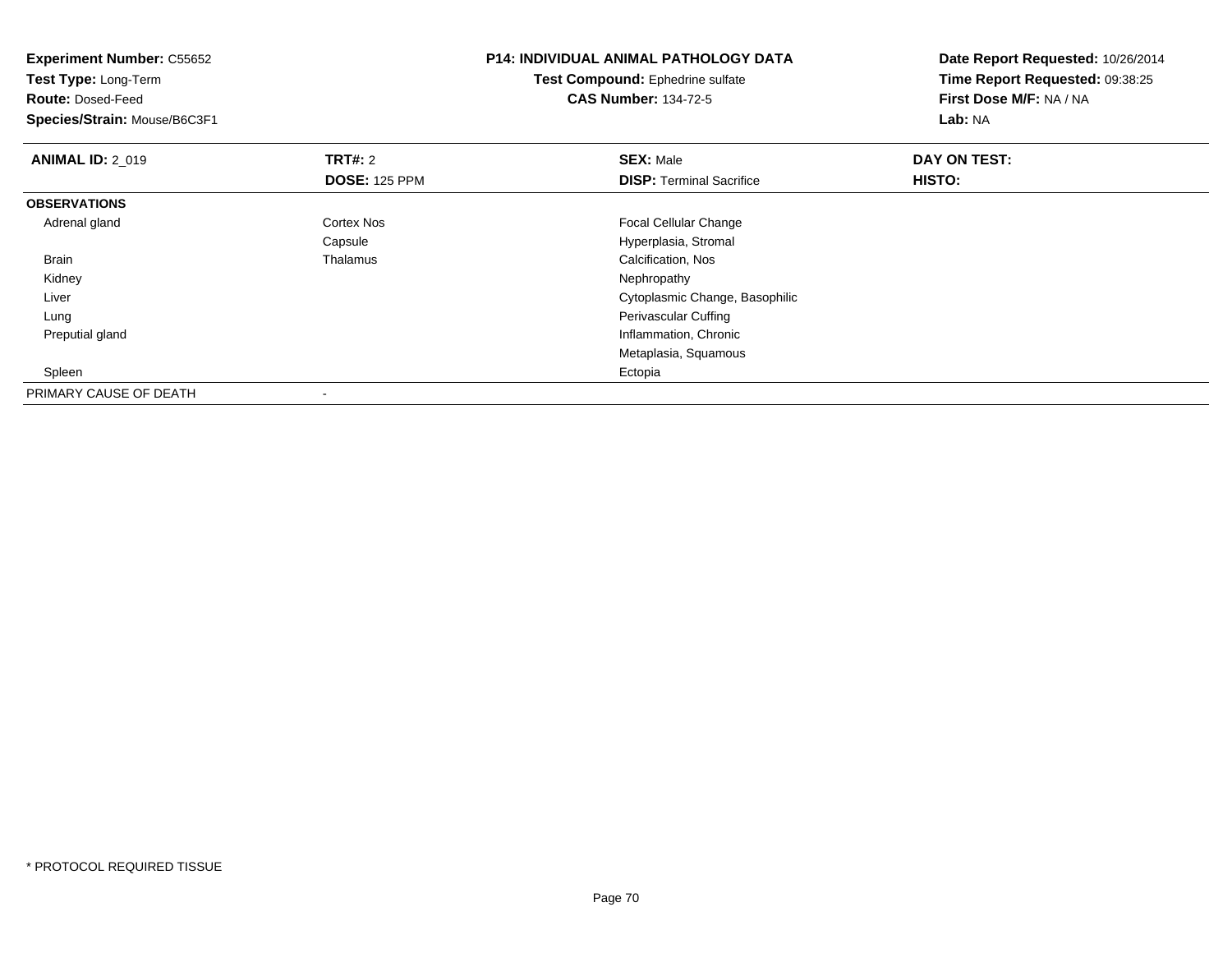**Test Type:** Long-Term

**Route:** Dosed-Feed

**Species/Strain:** Mouse/B6C3F1

## **P14: INDIVIDUAL ANIMAL PATHOLOGY DATA**

**Test Compound:** Ephedrine sulfate**CAS Number:** 134-72-5

| <b>ANIMAL ID: 2_020</b> | TRT#: 2                  | <b>SEX: Male</b>                | DAY ON TEST: |  |
|-------------------------|--------------------------|---------------------------------|--------------|--|
|                         | <b>DOSE: 125 PPM</b>     | <b>DISP: Terminal Sacrifice</b> | HISTO:       |  |
| <b>OBSERVATIONS</b>     |                          |                                 |              |  |
| Adrenal gland           | Cortex Nos               | <b>Focal Cellular Change</b>    |              |  |
|                         | Capsule                  | Hyperplasia, Stromal            |              |  |
| Bone marrow             |                          | Angiectasis                     |              |  |
| <b>Brain</b>            | Thalamus                 | Calcification, Nos              |              |  |
| Kidney                  |                          | Nephropathy                     |              |  |
| Liver                   |                          | Inflammation, Chronic Focal     |              |  |
| Pancreas                | Acinus                   | Cytoplasmic Vacuolization       |              |  |
|                         | Acinus                   | Degeneration, Nos               |              |  |
|                         | Islets                   | Hyperplasia, Nos                |              |  |
| Preputial gland         |                          | Dilatation, Nos                 |              |  |
| Spleen                  |                          | Hyperplasia, Lymphoid           |              |  |
| PRIMARY CAUSE OF DEATH  | $\overline{\phantom{a}}$ |                                 |              |  |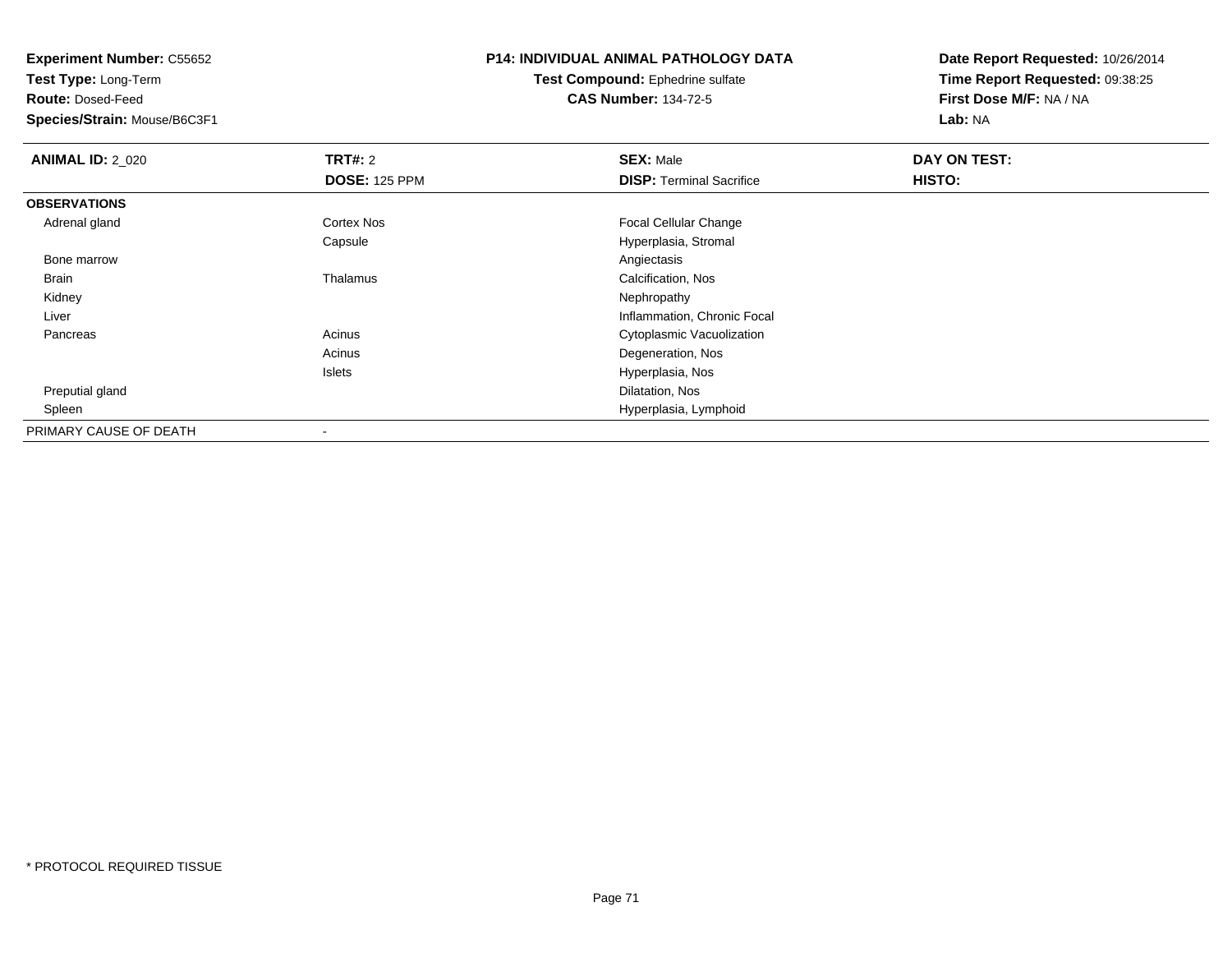**Test Type:** Long-Term

**Route:** Dosed-Feed

**Species/Strain:** Mouse/B6C3F1

## **P14: INDIVIDUAL ANIMAL PATHOLOGY DATA**

#### **Test Compound:** Ephedrine sulfate**CAS Number:** 134-72-5

| <b>ANIMAL ID: 2_021</b> | <b>TRT#: 2</b>       | <b>SEX: Male</b>                | DAY ON TEST: |  |
|-------------------------|----------------------|---------------------------------|--------------|--|
|                         | <b>DOSE: 125 PPM</b> | <b>DISP: Terminal Sacrifice</b> | HISTO:       |  |
| <b>OBSERVATIONS</b>     |                      |                                 |              |  |
| Adrenal gland           | Cortex Nos           | Hyperplasia, Focal              |              |  |
|                         | Capsule              | Hyperplasia, Stromal            |              |  |
| Kidney                  | Tubule               | Cyst, Multiple                  |              |  |
|                         |                      | Hyperplasia, Tubular Cell       |              |  |
|                         |                      | Metaplasia, Osseous             |              |  |
|                         |                      | Mineralization                  |              |  |
| Lung                    |                      | Alveolar/Bronchiolar Carcinoma  |              |  |
|                         |                      | Hemorrhage                      |              |  |
| Pancreas                | Islets               | Hyperplasia, Nos                |              |  |
| Testis                  |                      | Atrophy, Nos                    |              |  |
| Unspecified             | Adipose Tissue       | Necrosis, Fat                   |              |  |
| PRIMARY CAUSE OF DEATH  |                      |                                 |              |  |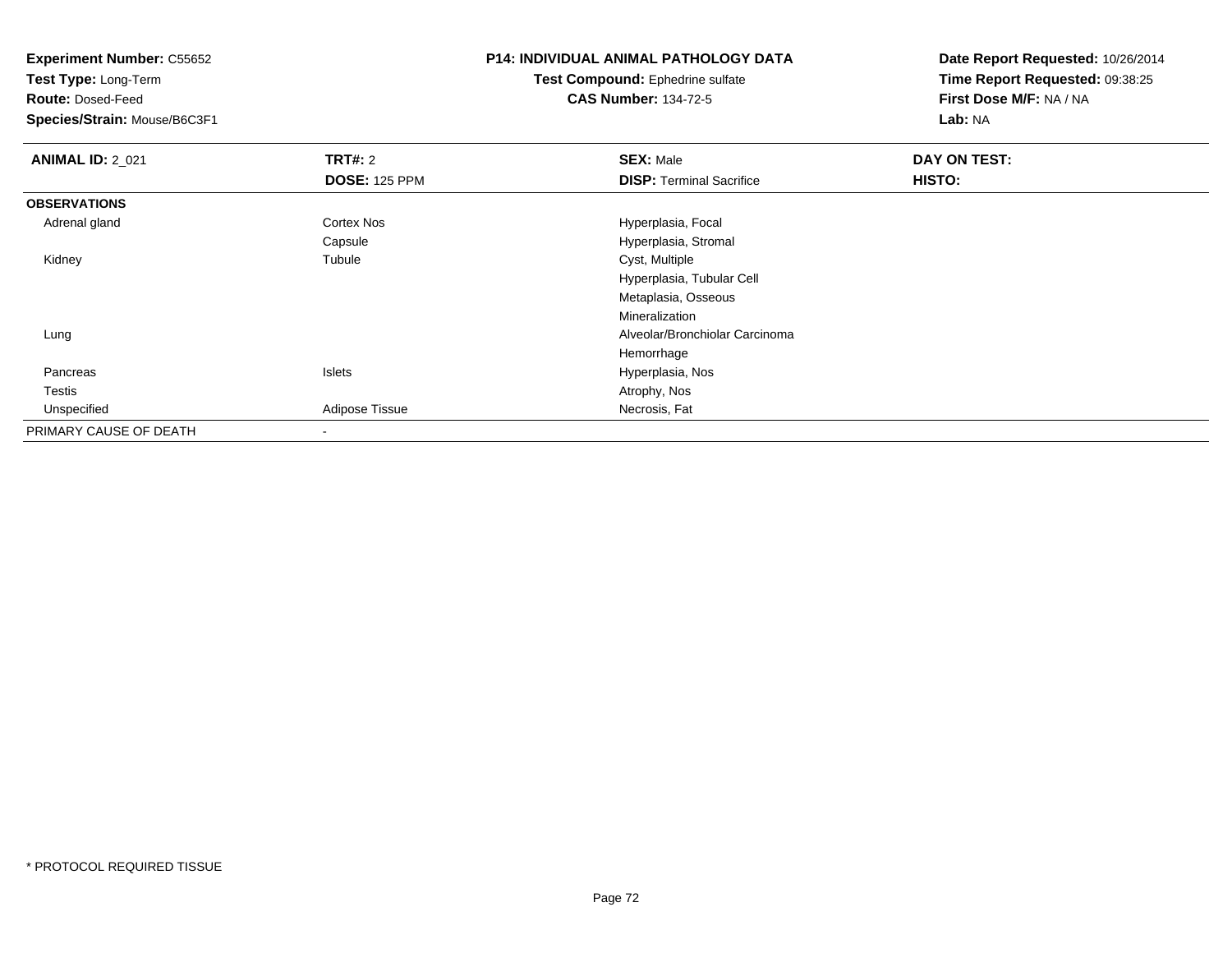| <b>Experiment Number: C55652</b><br><b>Test Type: Long-Term</b><br><b>Route: Dosed-Feed</b><br>Species/Strain: Mouse/B6C3F1 |                                 | <b>P14: INDIVIDUAL ANIMAL PATHOLOGY DATA</b><br>Test Compound: Ephedrine sulfate<br><b>CAS Number: 134-72-5</b> | Date Report Requested: 10/26/2014<br>Time Report Requested: 09:38:25<br>First Dose M/F: NA / NA<br>Lab: NA |
|-----------------------------------------------------------------------------------------------------------------------------|---------------------------------|-----------------------------------------------------------------------------------------------------------------|------------------------------------------------------------------------------------------------------------|
| <b>ANIMAL ID: 2 022</b>                                                                                                     | TRT#: 2<br><b>DOSE: 125 PPM</b> | <b>SEX: Male</b><br><b>DISP:</b> Terminal Sacrifice                                                             | DAY ON TEST:<br>HISTO:                                                                                     |
| <b>OBSERVATIONS</b>                                                                                                         |                                 |                                                                                                                 |                                                                                                            |
| <b>Brain</b>                                                                                                                | Thalamus                        | Calcification, Nos                                                                                              |                                                                                                            |
| Liver                                                                                                                       |                                 | Hepatocellular Carcinoma                                                                                        |                                                                                                            |
| Lung                                                                                                                        |                                 | Perivascular Cuffing                                                                                            |                                                                                                            |
| Pancreas                                                                                                                    | <b>Islets</b>                   | Hyperplasia, Nos                                                                                                |                                                                                                            |
| Preputial gland                                                                                                             |                                 | Dilatation, Nos                                                                                                 |                                                                                                            |
|                                                                                                                             |                                 | Necrosis, Nos                                                                                                   |                                                                                                            |
| Salivary gland                                                                                                              |                                 | Perivascular Cuffing                                                                                            |                                                                                                            |
| PRIMARY CAUSE OF DEATH                                                                                                      |                                 |                                                                                                                 |                                                                                                            |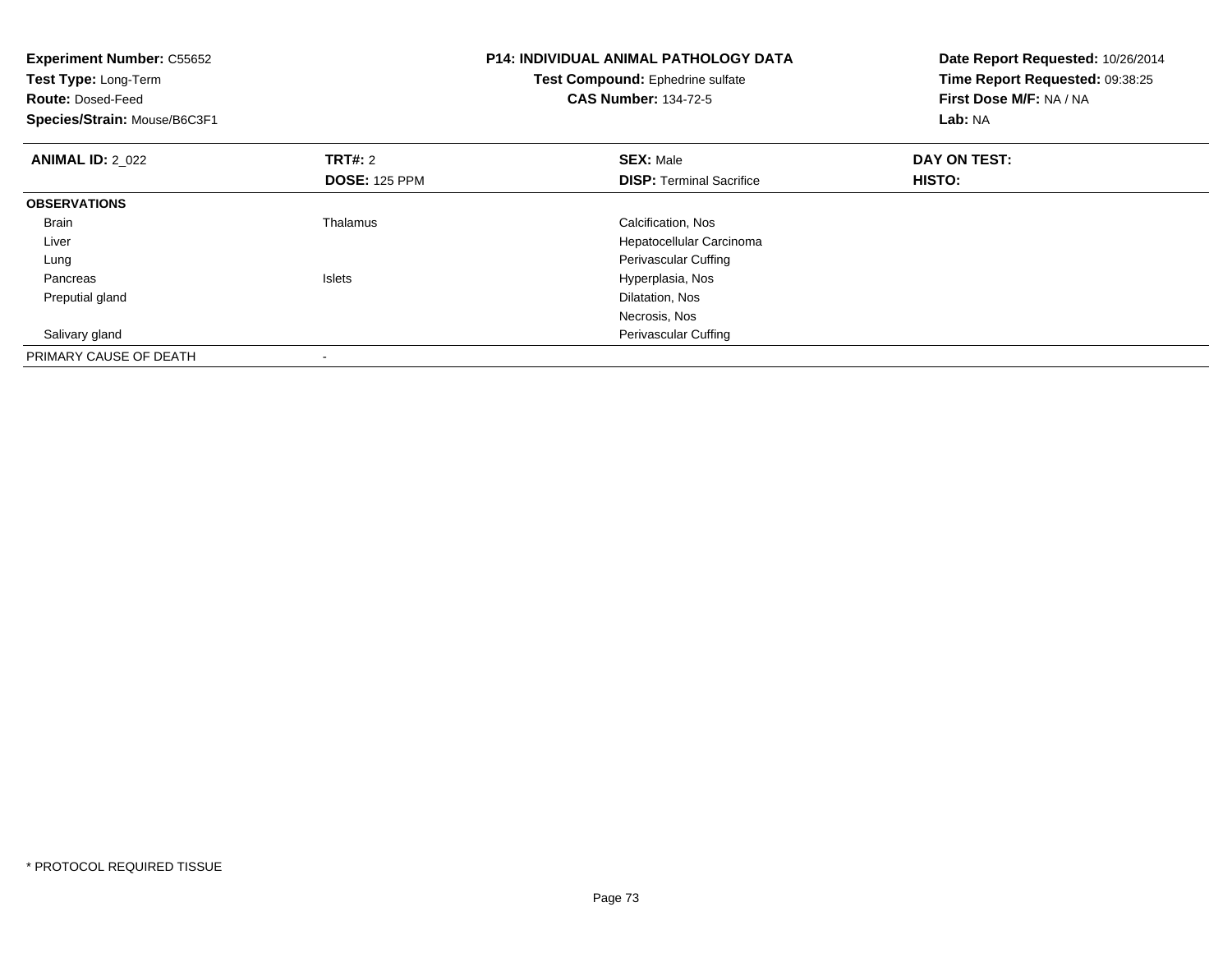**Test Type:** Long-Term

**Route:** Dosed-Feed

**Species/Strain:** Mouse/B6C3F1

## **P14: INDIVIDUAL ANIMAL PATHOLOGY DATA**

**Test Compound:** Ephedrine sulfate**CAS Number:** 134-72-5

| <b>ANIMAL ID: 2_023</b> | TRT#: 2                   | <b>SEX: Male</b>                    | DAY ON TEST: |  |
|-------------------------|---------------------------|-------------------------------------|--------------|--|
|                         | <b>DOSE: 125 PPM</b>      | <b>DISP:</b> Terminal Sacrifice     | HISTO:       |  |
| <b>OBSERVATIONS</b>     |                           |                                     |              |  |
| Adrenal gland           | <b>Cortex Nos</b>         | Hyperplasia, Focal                  |              |  |
|                         | Capsule                   | Hyperplasia, Stromal                |              |  |
| Brain                   | Thalamus                  | Calcification, Nos                  |              |  |
| Kidney                  |                           | Hyperplasia, Tubular Cell           |              |  |
|                         |                           | Mineralization                      |              |  |
| Liver                   |                           | Lymphocytic Inflammatory Infiltrate |              |  |
| Lung                    |                           | Alveolar/Bronchiolar Adenoma        |              |  |
| Pancreas                | Islets                    | Hyperplasia, Nos                    |              |  |
| Pituitary gland         | <b>Anterior Pituitary</b> | Cyst, Nos                           |              |  |
| Preputial gland         |                           | Dilatation, Nos                     |              |  |
| Prostate                |                           | Perivascular Cuffing                |              |  |
| Urinary bladder         |                           | Perivascular Cuffing                |              |  |
| PRIMARY CAUSE OF DEATH  |                           |                                     |              |  |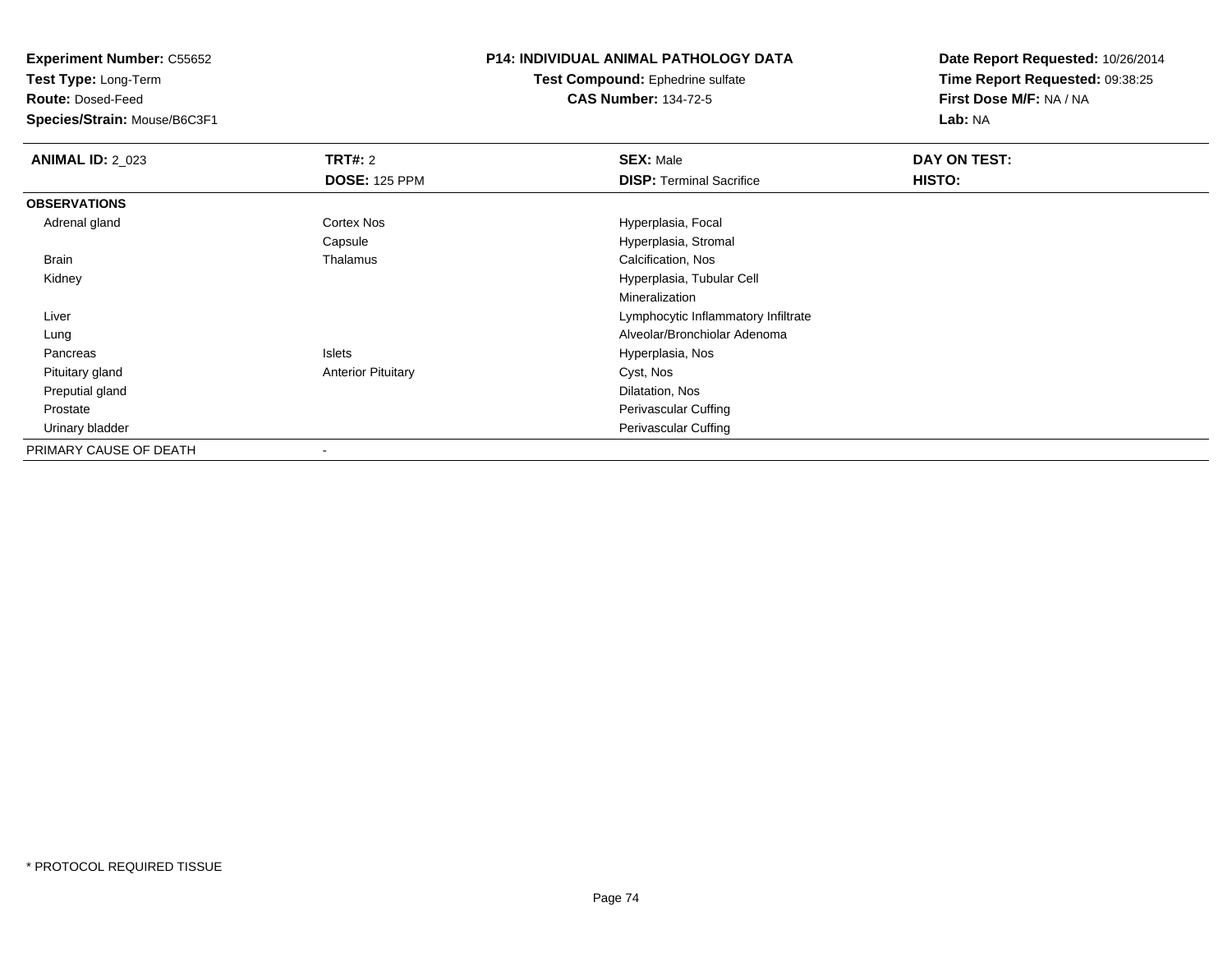| <b>Experiment Number: C55652</b> |                      | <b>P14: INDIVIDUAL ANIMAL PATHOLOGY DATA</b> | Date Report Requested: 10/26/2014 |  |
|----------------------------------|----------------------|----------------------------------------------|-----------------------------------|--|
| <b>Test Type: Long-Term</b>      |                      | Test Compound: Ephedrine sulfate             | Time Report Requested: 09:38:25   |  |
| <b>Route: Dosed-Feed</b>         |                      | <b>CAS Number: 134-72-5</b>                  | First Dose M/F: NA / NA           |  |
| Species/Strain: Mouse/B6C3F1     |                      |                                              | Lab: NA                           |  |
| <b>ANIMAL ID: 2 024</b>          | <b>TRT#: 2</b>       | <b>SEX: Male</b>                             | DAY ON TEST:                      |  |
|                                  | <b>DOSE: 125 PPM</b> | <b>DISP: Terminal Sacrifice</b>              | <b>HISTO:</b>                     |  |
| <b>OBSERVATIONS</b>              |                      |                                              |                                   |  |
| Adrenal gland                    | Capsule              | Hyperplasia, Stromal                         |                                   |  |
| Brain                            | Thalamus             | Calcification, Nos                           |                                   |  |
| Kidney                           |                      | Mineralization                               |                                   |  |
|                                  |                      | Nephropathy                                  |                                   |  |
| Lung                             |                      | Alveolar/Bronchiolar Adenoma                 |                                   |  |
|                                  |                      | Hyperplasia, Alveolar Epithelium             |                                   |  |
| Pituitary gland                  | Intermedia           | <b>Focal Cellular Change</b>                 |                                   |  |
| Preputial gland                  |                      | Metaplasia, Squamous                         |                                   |  |
| Salivary gland                   |                      | Perivascular Cuffing                         |                                   |  |
| PRIMARY CAUSE OF DEATH           | ٠                    |                                              |                                   |  |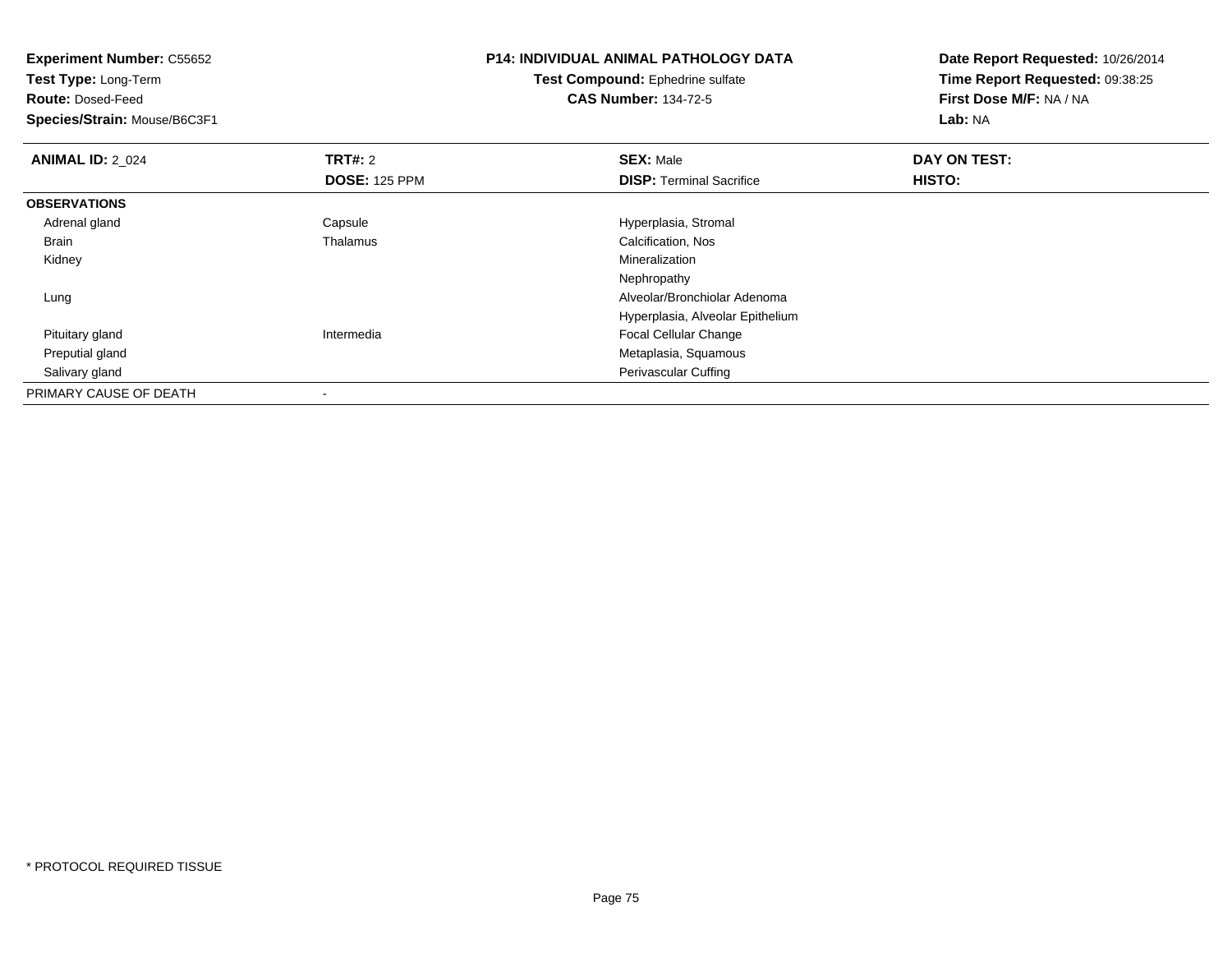**Test Type:** Long-Term

**Route:** Dosed-Feed

**Species/Strain:** Mouse/B6C3F1

## **P14: INDIVIDUAL ANIMAL PATHOLOGY DATA**

#### **Test Compound:** Ephedrine sulfate**CAS Number:** 134-72-5

| <b>ANIMAL ID: 2_025</b> | <b>TRT#: 2</b>       | <b>SEX: Male</b>                     | DAY ON TEST: |  |
|-------------------------|----------------------|--------------------------------------|--------------|--|
|                         | <b>DOSE: 125 PPM</b> | <b>DISP: Terminal Sacrifice</b>      | HISTO:       |  |
| <b>OBSERVATIONS</b>     |                      |                                      |              |  |
| Brain                   | Thalamus             | Calcification, Nos                   |              |  |
| Kidney                  | Cortex               | Cyst, Nos                            |              |  |
|                         |                      | Hyperplasia, Tubular Cell            |              |  |
|                         |                      | Mineralization                       |              |  |
| Liver                   |                      | Hepatocellular Adenoma               |              |  |
|                         |                      | Hepatocellular Carcinoma             |              |  |
|                         |                      | Necrosis, Focal                      |              |  |
| Lung                    |                      | Hepatocellular Carcinoma, Metastatic |              |  |
| Preputial gland         |                      | Dilatation, Nos                      |              |  |
| Spleen                  |                      | Hyperplasia, Lymphoid                |              |  |
|                         |                      | Lymphoma, Nos-Malignant              |              |  |
| Unspecified             | Multiple Organs Nos  | Perivascular Cuffing                 |              |  |
| PRIMARY CAUSE OF DEATH  |                      |                                      |              |  |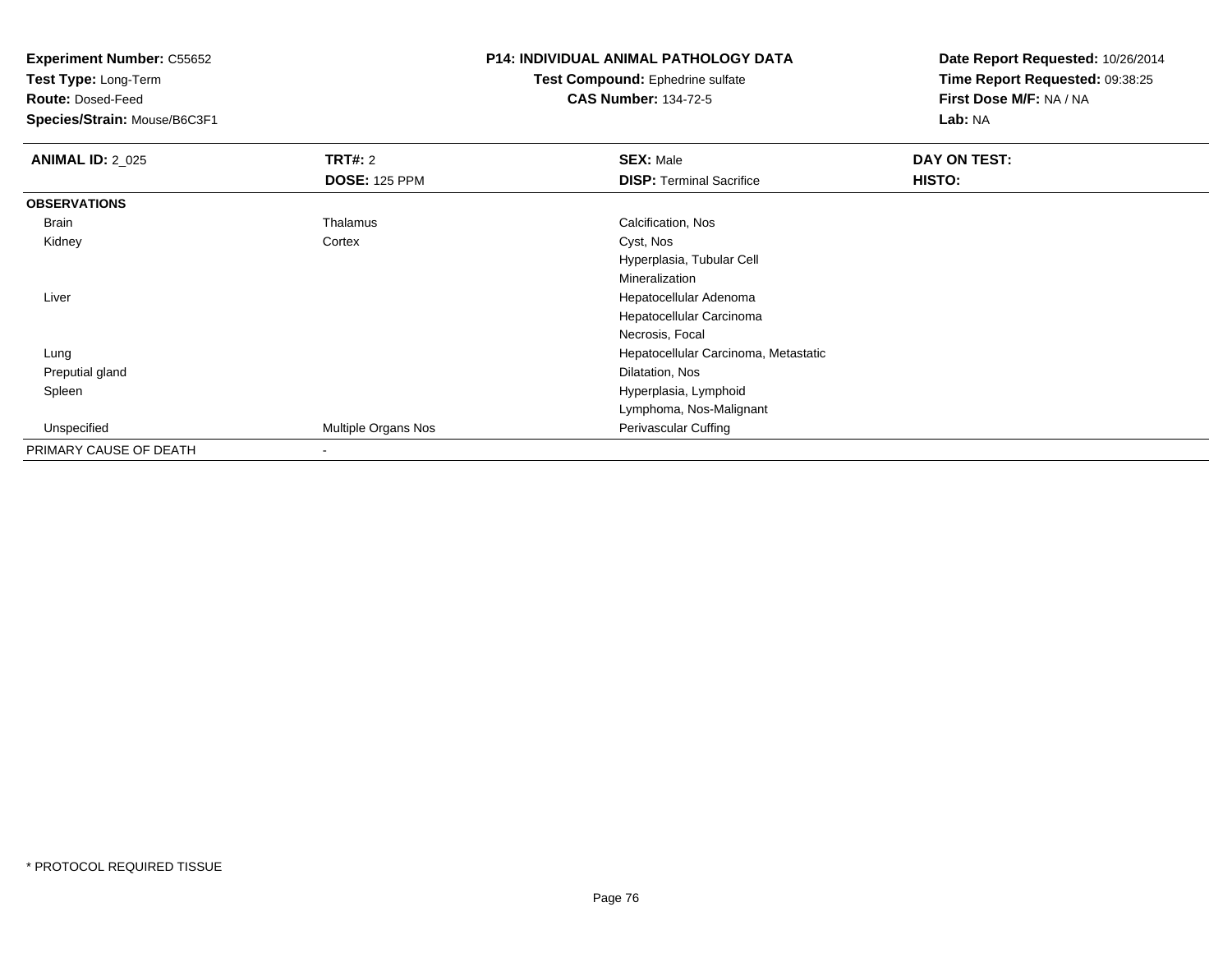**Test Type:** Long-Term

**Route:** Dosed-Feed

**Species/Strain:** Mouse/B6C3F1

#### **P14: INDIVIDUAL ANIMAL PATHOLOGY DATA**

**Test Compound:** Ephedrine sulfate**CAS Number:** 134-72-5

| <b>ANIMAL ID: 2_026</b> | TRT#: 2               | <b>SEX: Male</b>                | DAY ON TEST: |  |
|-------------------------|-----------------------|---------------------------------|--------------|--|
|                         | <b>DOSE: 125 PPM</b>  | <b>DISP: Terminal Sacrifice</b> | HISTO:       |  |
| <b>OBSERVATIONS</b>     |                       |                                 |              |  |
| Bone marrow             |                       | Angiectasis                     |              |  |
| Kidney                  |                       | Mineralization                  |              |  |
|                         |                       | Nephropathy                     |              |  |
| Lymph node              | Pancreatic Lymph Node | Angiectasis                     |              |  |
|                         | Pancreatic Lymph Node | Depletion, Lymphoid             |              |  |
| Preputial gland         |                       | Dilatation, Nos                 |              |  |
| Prostate                |                       | Perivascular Cuffing            |              |  |
| Spleen                  |                       | Hyperplasia, Lymphoid           |              |  |
| Thymus                  |                       | Cyst, Nos                       |              |  |
| Thyroid                 | Follicle              | Crystals, Nos                   |              |  |
|                         |                       | Cyst, Nos                       |              |  |
|                         |                       | Inflammation, Chronic Focal     |              |  |
| PRIMARY CAUSE OF DEATH  | ٠                     |                                 |              |  |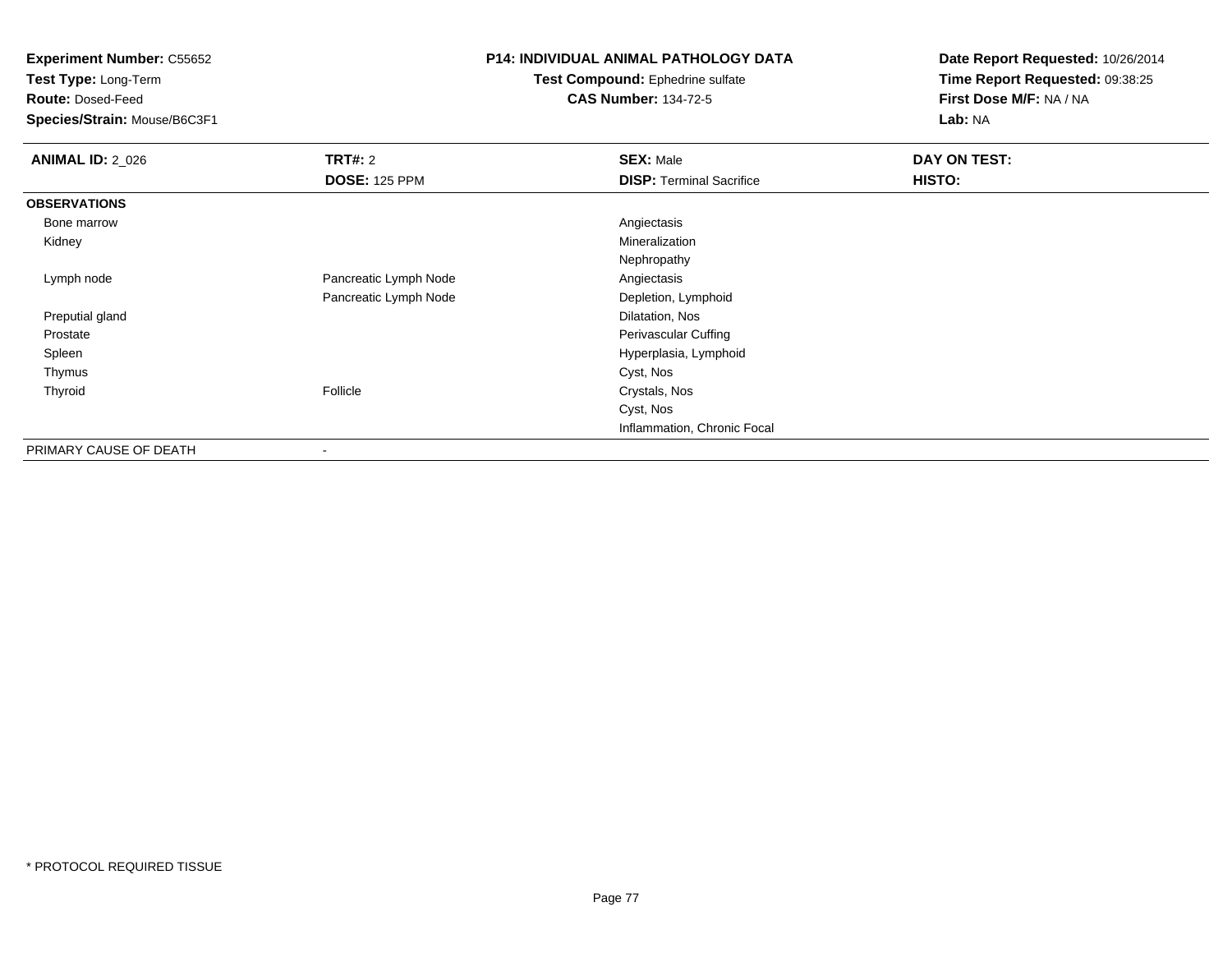| <b>Experiment Number: C55652</b><br>Test Type: Long-Term<br><b>Route: Dosed-Feed</b><br>Species/Strain: Mouse/B6C3F1 |                      | P14: INDIVIDUAL ANIMAL PATHOLOGY DATA<br>Test Compound: Ephedrine sulfate<br><b>CAS Number: 134-72-5</b> | Date Report Requested: 10/26/2014<br>Time Report Requested: 09:38:25<br>First Dose M/F: NA / NA<br>Lab: NA |
|----------------------------------------------------------------------------------------------------------------------|----------------------|----------------------------------------------------------------------------------------------------------|------------------------------------------------------------------------------------------------------------|
| <b>ANIMAL ID: 2 027</b>                                                                                              | <b>TRT#:</b> 2       | <b>SEX: Male</b>                                                                                         | DAY ON TEST:                                                                                               |
|                                                                                                                      | <b>DOSE: 125 PPM</b> | <b>DISP:</b> Terminal Sacrifice                                                                          | HISTO:                                                                                                     |
| <b>OBSERVATIONS</b>                                                                                                  |                      |                                                                                                          |                                                                                                            |
| Adrenal gland                                                                                                        | Cortex Nos           | <b>Focal Cellular Change</b>                                                                             |                                                                                                            |
| <b>Brain</b>                                                                                                         | Thalamus             | Calcification, Nos                                                                                       |                                                                                                            |
| Gall bladder                                                                                                         |                      | Hyperplasia, Papillary                                                                                   |                                                                                                            |
| Kidney                                                                                                               |                      | Nephropathy                                                                                              |                                                                                                            |
| Liver                                                                                                                |                      | <b>Focal Cellular Change</b>                                                                             |                                                                                                            |
| Thymus                                                                                                               |                      | Cyst, Multiple                                                                                           |                                                                                                            |
| PRIMARY CAUSE OF DEATH                                                                                               |                      |                                                                                                          |                                                                                                            |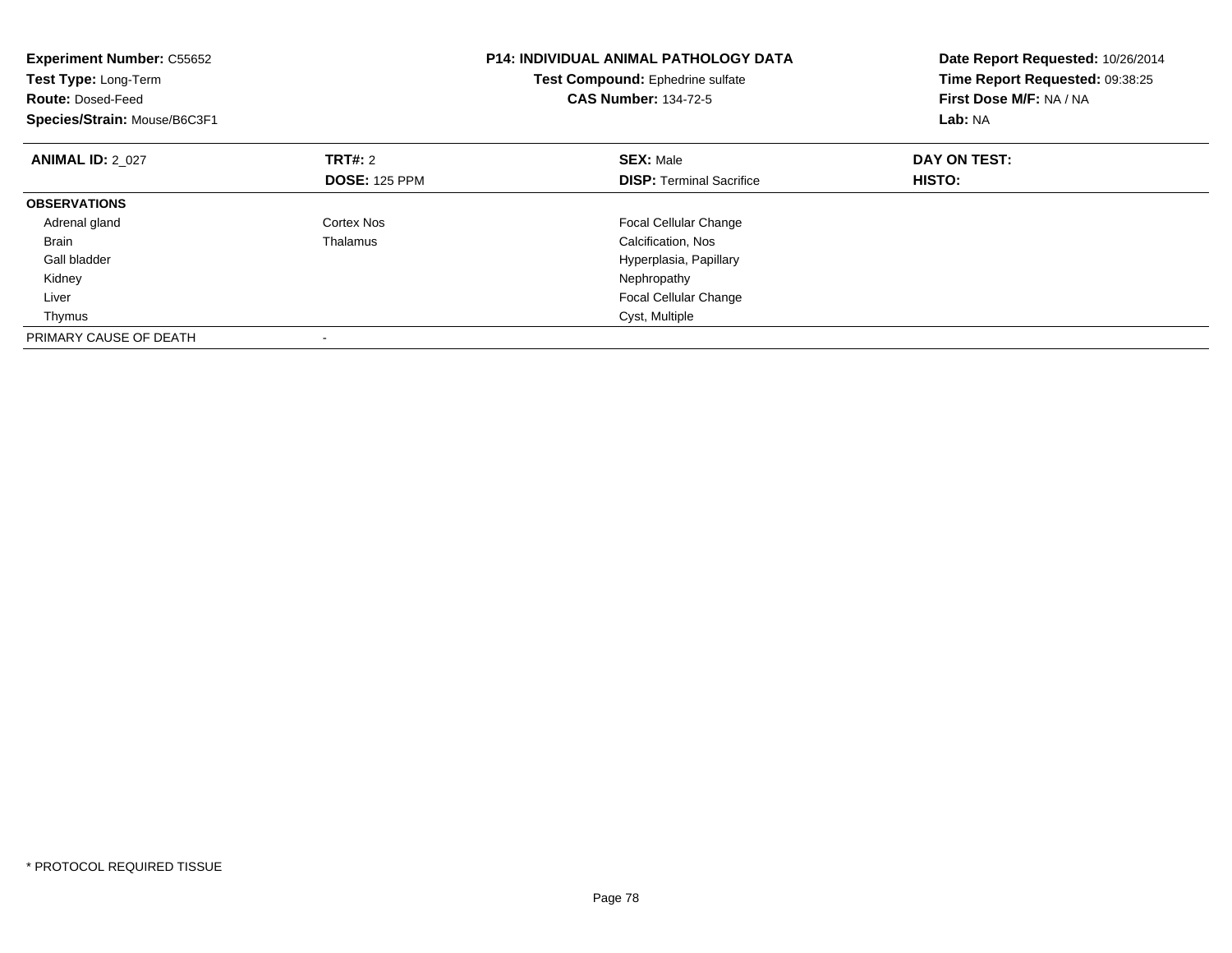| <b>Experiment Number: C55652</b><br>Test Type: Long-Term<br><b>Route: Dosed-Feed</b> |                      | <b>P14: INDIVIDUAL ANIMAL PATHOLOGY DATA</b><br>Test Compound: Ephedrine sulfate<br><b>CAS Number: 134-72-5</b> | Date Report Requested: 10/26/2014<br>Time Report Requested: 09:38:25<br>First Dose M/F: NA / NA |
|--------------------------------------------------------------------------------------|----------------------|-----------------------------------------------------------------------------------------------------------------|-------------------------------------------------------------------------------------------------|
| Species/Strain: Mouse/B6C3F1                                                         |                      |                                                                                                                 | Lab: NA                                                                                         |
| <b>ANIMAL ID: 2 028</b>                                                              | <b>TRT#: 2</b>       | <b>SEX: Male</b>                                                                                                | DAY ON TEST:                                                                                    |
|                                                                                      | <b>DOSE: 125 PPM</b> | <b>DISP: Terminal Sacrifice</b>                                                                                 | HISTO:                                                                                          |
| <b>OBSERVATIONS</b>                                                                  |                      |                                                                                                                 |                                                                                                 |
| Adrenal gland                                                                        | Capsule              | Hyperplasia, Stromal                                                                                            |                                                                                                 |
| Kidney                                                                               |                      | Mineralization                                                                                                  |                                                                                                 |
|                                                                                      |                      | Nephropathy                                                                                                     |                                                                                                 |
| Liver                                                                                |                      | Inflammation, Necrotizing                                                                                       |                                                                                                 |
| Preputial gland                                                                      |                      | Dilatation, Nos                                                                                                 |                                                                                                 |
| Prostate                                                                             |                      | Perivascular Cuffing                                                                                            |                                                                                                 |
| Thymus                                                                               |                      | Cyst, Multiple                                                                                                  |                                                                                                 |
| Trachea                                                                              | Gland                | Cyst, Nos                                                                                                       |                                                                                                 |
| PRIMARY CAUSE OF DEATH                                                               |                      |                                                                                                                 |                                                                                                 |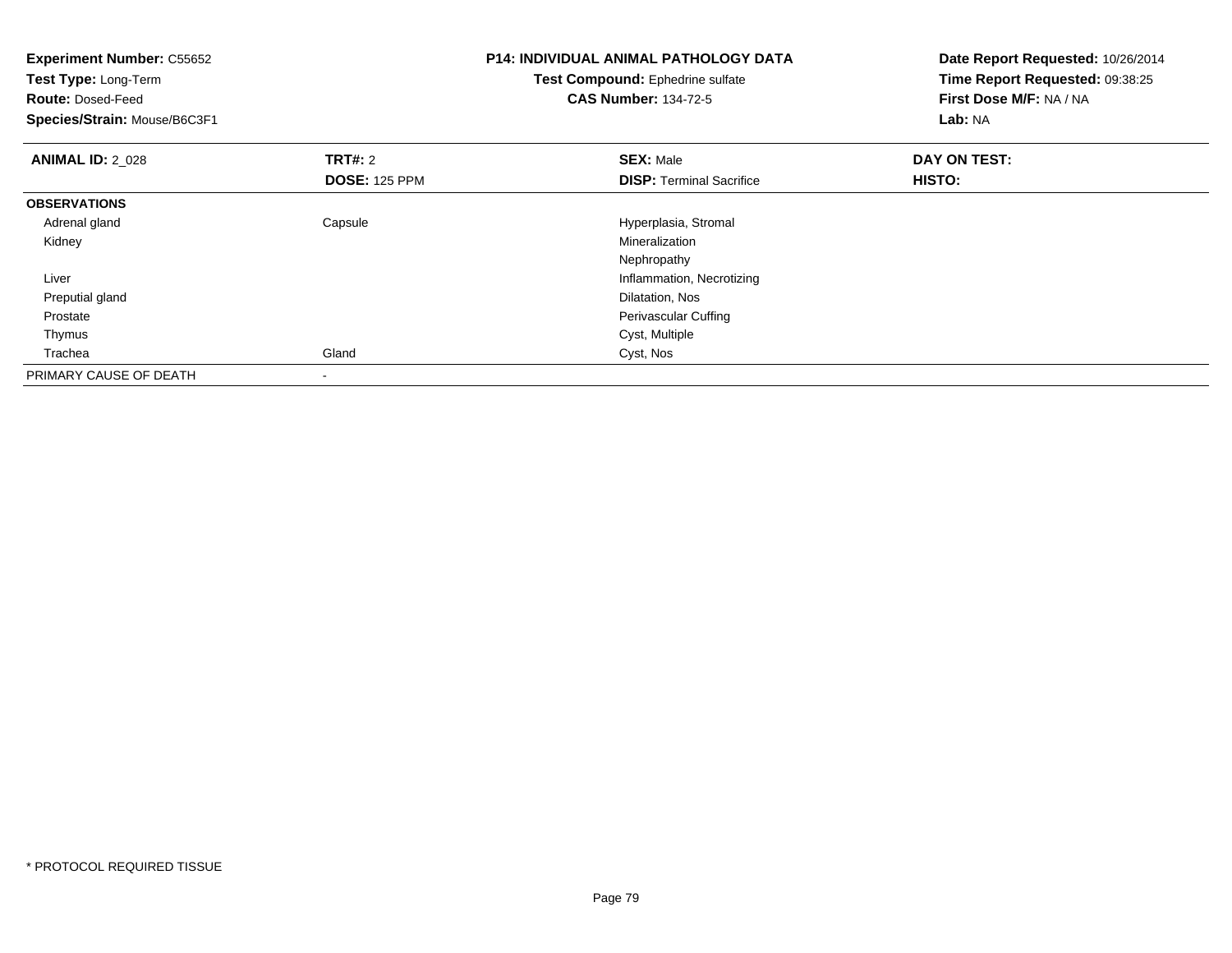| <b>Experiment Number: C55652</b><br>Test Type: Long-Term<br><b>Route: Dosed-Feed</b><br>Species/Strain: Mouse/B6C3F1 |                      | <b>P14: INDIVIDUAL ANIMAL PATHOLOGY DATA</b><br>Test Compound: Ephedrine sulfate<br><b>CAS Number: 134-72-5</b> | Date Report Requested: 10/26/2014<br>Time Report Requested: 09:38:25<br>First Dose M/F: NA / NA<br>Lab: NA |
|----------------------------------------------------------------------------------------------------------------------|----------------------|-----------------------------------------------------------------------------------------------------------------|------------------------------------------------------------------------------------------------------------|
| <b>ANIMAL ID: 2 029</b>                                                                                              | <b>TRT#: 2</b>       | <b>SEX: Male</b>                                                                                                | DAY ON TEST:                                                                                               |
|                                                                                                                      | <b>DOSE: 125 PPM</b> | <b>DISP:</b> Terminal Sacrifice                                                                                 | <b>HISTO:</b>                                                                                              |
| <b>OBSERVATIONS</b>                                                                                                  |                      |                                                                                                                 |                                                                                                            |
| Adrenal gland                                                                                                        | Cortex Nos           | <b>Focal Cellular Change</b>                                                                                    |                                                                                                            |
|                                                                                                                      | <b>Cortex Nos</b>    | Hyperplasia, Focal                                                                                              |                                                                                                            |
| <b>Brain</b>                                                                                                         | Thalamus             | Calcification, Nos                                                                                              |                                                                                                            |
| Preputial gland                                                                                                      |                      | Dilatation, Nos                                                                                                 |                                                                                                            |
| Salivary gland                                                                                                       |                      | Perivascular Cuffing                                                                                            |                                                                                                            |
| Spleen                                                                                                               |                      | Hyperplasia, Lymphoid                                                                                           |                                                                                                            |
| Thymus                                                                                                               |                      | Cyst, Nos                                                                                                       |                                                                                                            |
| Urinary bladder                                                                                                      |                      | Congestion, Nos                                                                                                 |                                                                                                            |
| PRIMARY CAUSE OF DEATH                                                                                               |                      |                                                                                                                 |                                                                                                            |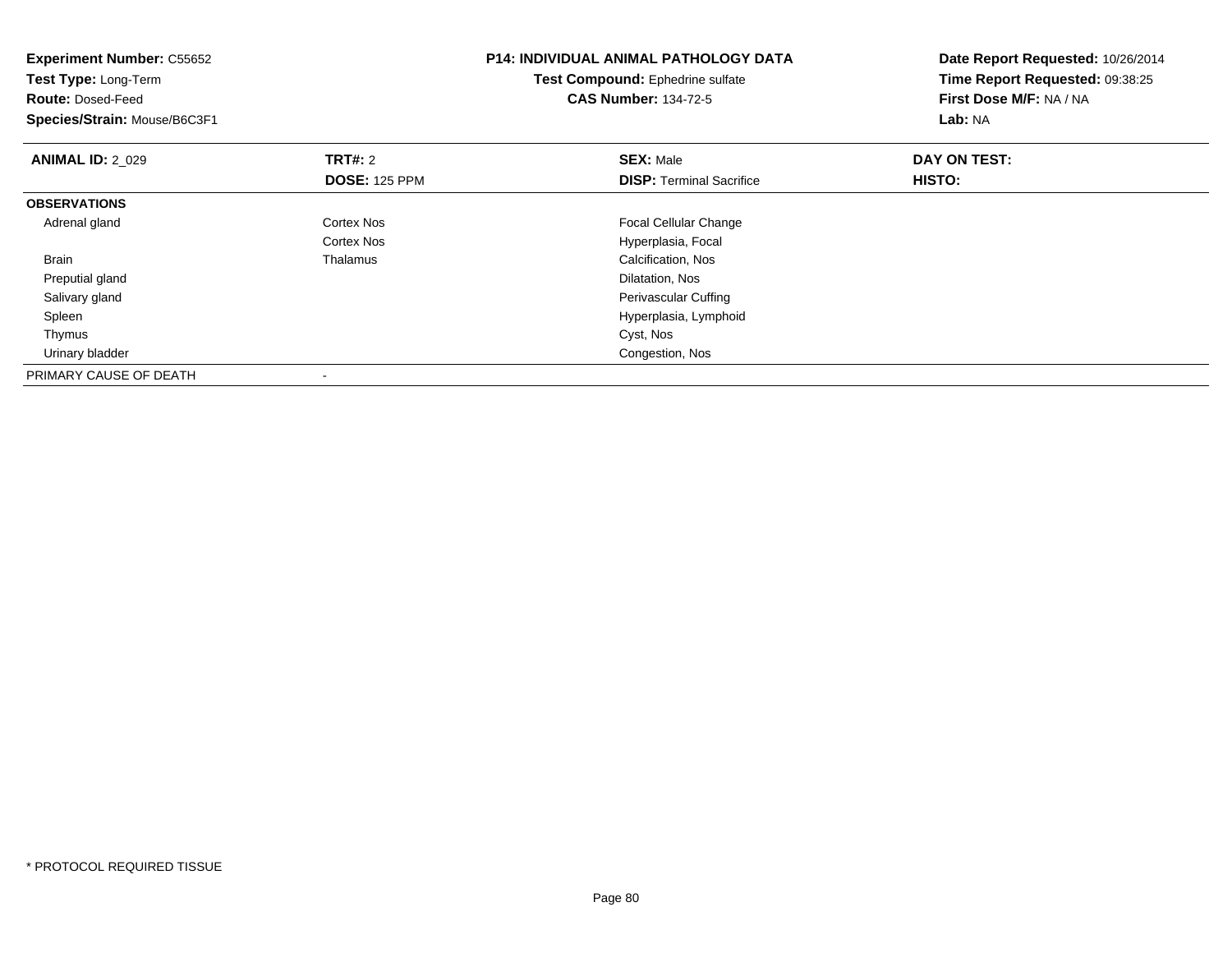| <b>Experiment Number: C55652</b><br>Test Type: Long-Term<br><b>Route: Dosed-Feed</b><br>Species/Strain: Mouse/B6C3F1 |                      | <b>P14: INDIVIDUAL ANIMAL PATHOLOGY DATA</b><br>Test Compound: Ephedrine sulfate<br><b>CAS Number: 134-72-5</b> | Date Report Requested: 10/26/2014<br>Time Report Requested: 09:38:25<br>First Dose M/F: NA / NA<br>Lab: NA |
|----------------------------------------------------------------------------------------------------------------------|----------------------|-----------------------------------------------------------------------------------------------------------------|------------------------------------------------------------------------------------------------------------|
| <b>ANIMAL ID: 2_030</b>                                                                                              | <b>TRT#: 2</b>       | <b>SEX: Male</b>                                                                                                | DAY ON TEST:                                                                                               |
|                                                                                                                      | <b>DOSE: 125 PPM</b> | <b>DISP:</b> Terminal Sacrifice                                                                                 | HISTO:                                                                                                     |
| <b>OBSERVATIONS</b>                                                                                                  |                      |                                                                                                                 |                                                                                                            |
| Adrenal gland                                                                                                        |                      | Cortical Adenoma                                                                                                |                                                                                                            |
|                                                                                                                      | Capsule              | Hyperplasia, Stromal                                                                                            |                                                                                                            |
| <b>Brain</b>                                                                                                         |                      | Perivascular Cuffing                                                                                            |                                                                                                            |
| Intestine Small                                                                                                      | Mesentery Nos        | Perivascular Cuffing                                                                                            |                                                                                                            |
| Liver                                                                                                                |                      | Hepatocellular Adenoma                                                                                          |                                                                                                            |
| Lung                                                                                                                 |                      | Perivascular Cuffing                                                                                            |                                                                                                            |
| Salivary gland                                                                                                       |                      | Perivascular Cuffing                                                                                            |                                                                                                            |
| Spleen                                                                                                               |                      | Hyperplasia, Lymphoid                                                                                           |                                                                                                            |
| PRIMARY CAUSE OF DEATH                                                                                               |                      |                                                                                                                 |                                                                                                            |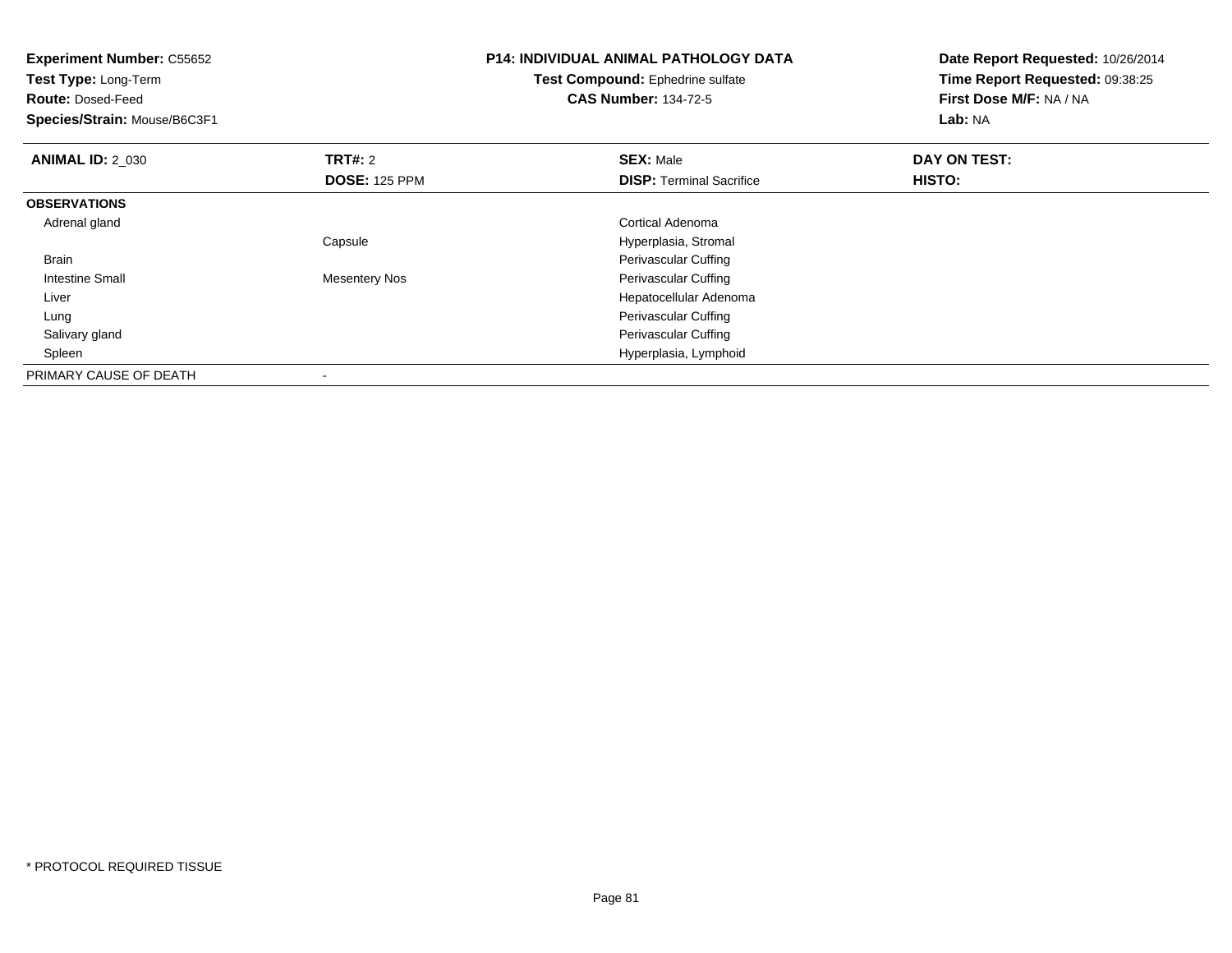| <b>Experiment Number: C55652</b><br>Test Type: Long-Term<br><b>Route: Dosed-Feed</b><br>Species/Strain: Mouse/B6C3F1 |                       | <b>P14: INDIVIDUAL ANIMAL PATHOLOGY DATA</b><br>Test Compound: Ephedrine sulfate<br><b>CAS Number: 134-72-5</b> | Date Report Requested: 10/26/2014<br>Time Report Requested: 09:38:25<br>First Dose M/F: NA / NA<br>Lab: NA |
|----------------------------------------------------------------------------------------------------------------------|-----------------------|-----------------------------------------------------------------------------------------------------------------|------------------------------------------------------------------------------------------------------------|
| <b>ANIMAL ID: 2 031</b>                                                                                              | TRT#: 2               | <b>SEX: Male</b>                                                                                                | DAY ON TEST:                                                                                               |
|                                                                                                                      | <b>DOSE: 125 PPM</b>  | <b>DISP:</b> Terminal Sacrifice                                                                                 | HISTO:                                                                                                     |
| <b>OBSERVATIONS</b>                                                                                                  |                       |                                                                                                                 |                                                                                                            |
| Adrenal gland                                                                                                        | Cortex Nos            | <b>Focal Cellular Change</b>                                                                                    |                                                                                                            |
|                                                                                                                      | Capsule               | Hyperplasia, Stromal                                                                                            |                                                                                                            |
| <b>Brain</b>                                                                                                         | Thalamus              | Calcification, Nos                                                                                              |                                                                                                            |
| Kidney                                                                                                               |                       | Mineralization                                                                                                  |                                                                                                            |
|                                                                                                                      |                       | Perivascular Cuffing                                                                                            |                                                                                                            |
| Lymph node                                                                                                           | Mandibular Lymph Node | Hyperplasia, Lymphoid                                                                                           |                                                                                                            |
| Preputial gland                                                                                                      |                       | Dilatation, Nos                                                                                                 |                                                                                                            |
| PRIMARY CAUSE OF DEATH                                                                                               | $\,$                  |                                                                                                                 |                                                                                                            |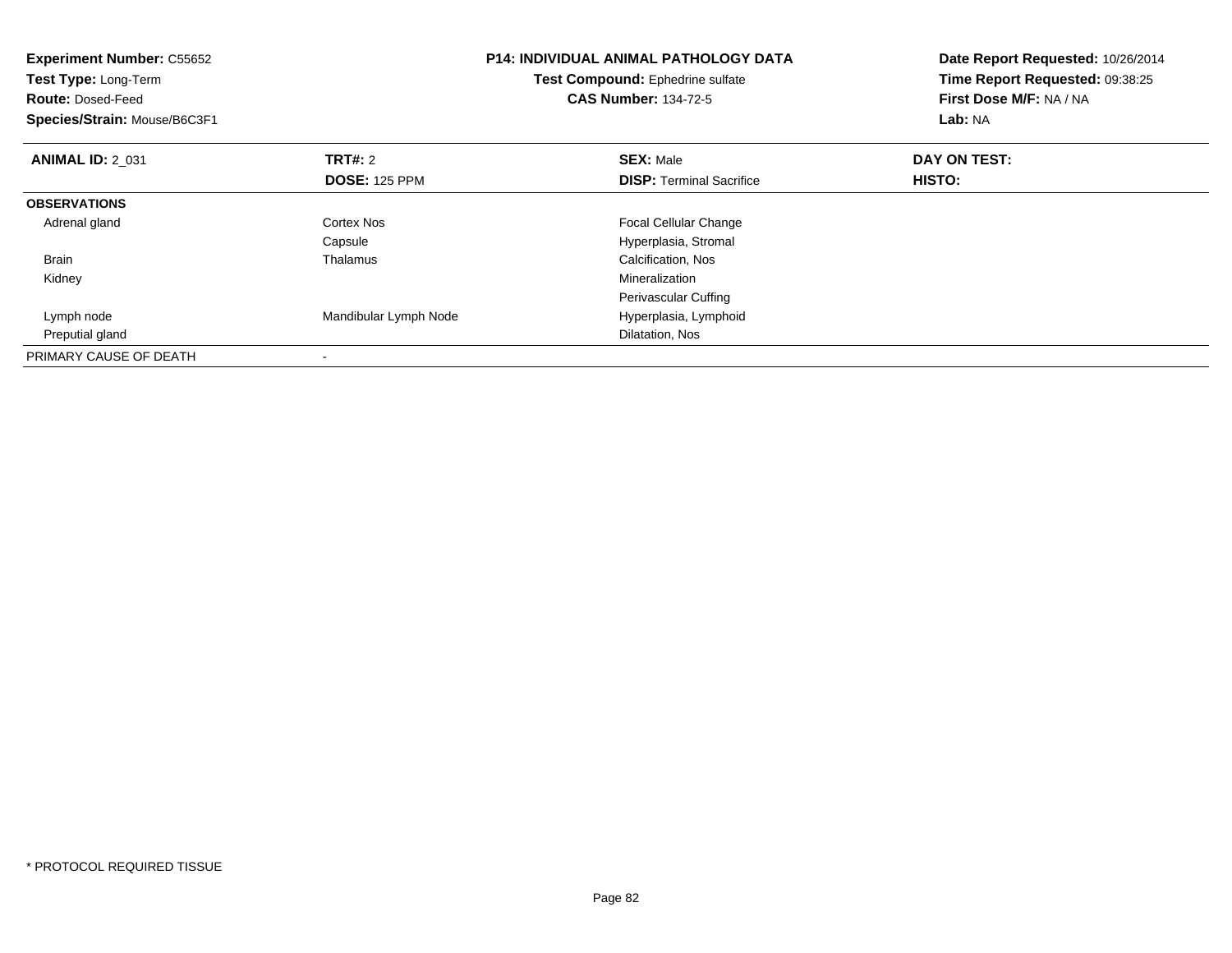| <b>Experiment Number: C55652</b><br>Test Type: Long-Term<br><b>Route: Dosed-Feed</b><br>Species/Strain: Mouse/B6C3F1 |                                 | <b>P14: INDIVIDUAL ANIMAL PATHOLOGY DATA</b><br>Test Compound: Ephedrine sulfate<br><b>CAS Number: 134-72-5</b> | Date Report Requested: 10/26/2014<br>Time Report Requested: 09:38:25<br>First Dose M/F: NA / NA<br>Lab: NA |
|----------------------------------------------------------------------------------------------------------------------|---------------------------------|-----------------------------------------------------------------------------------------------------------------|------------------------------------------------------------------------------------------------------------|
| <b>ANIMAL ID: 2 032</b>                                                                                              | TRT#: 2<br><b>DOSE: 125 PPM</b> | <b>SEX: Male</b><br><b>DISP:</b> Natural Death                                                                  | DAY ON TEST:<br>HISTO:                                                                                     |
| <b>OBSERVATIONS</b>                                                                                                  |                                 |                                                                                                                 |                                                                                                            |
| <b>Brain</b>                                                                                                         | Thalamus                        | Hemorrhage                                                                                                      |                                                                                                            |
| Lung                                                                                                                 |                                 | Congestion, Nos                                                                                                 |                                                                                                            |
| Preputial gland                                                                                                      |                                 | Inflammation, Acute                                                                                             |                                                                                                            |
| Spleen                                                                                                               |                                 | Hyperplasia, Lymphoid                                                                                           |                                                                                                            |
| PRIMARY CAUSE OF DEATH                                                                                               |                                 |                                                                                                                 |                                                                                                            |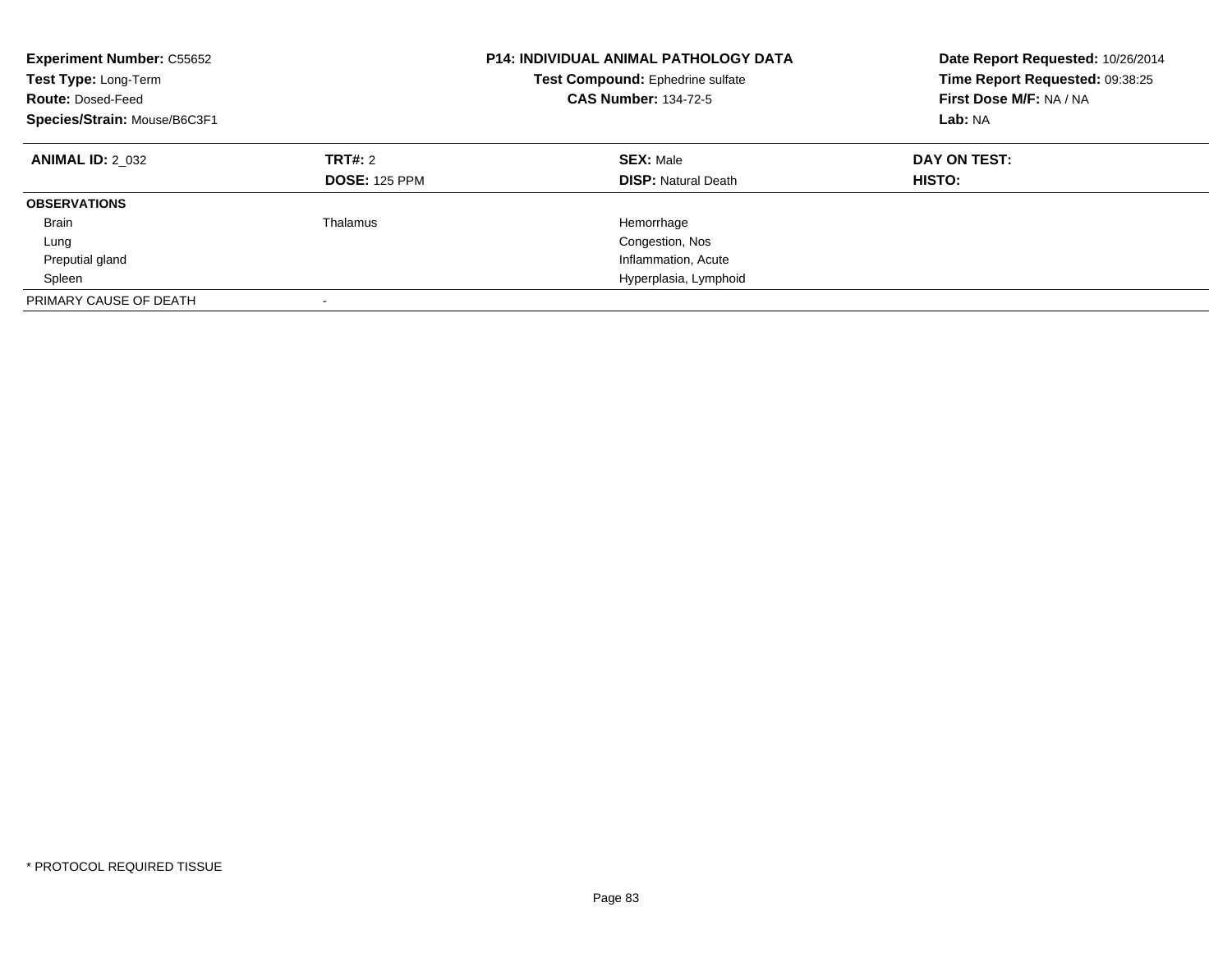| <b>Experiment Number: C55652</b><br><b>Test Type: Long-Term</b> |                      | <b>P14: INDIVIDUAL ANIMAL PATHOLOGY DATA</b> | Date Report Requested: 10/26/2014 |
|-----------------------------------------------------------------|----------------------|----------------------------------------------|-----------------------------------|
|                                                                 |                      | Test Compound: Ephedrine sulfate             | Time Report Requested: 09:38:25   |
| <b>Route: Dosed-Feed</b>                                        |                      | <b>CAS Number: 134-72-5</b>                  | First Dose M/F: NA / NA           |
| Species/Strain: Mouse/B6C3F1                                    |                      |                                              | Lab: NA                           |
| <b>ANIMAL ID: 2_033</b>                                         | <b>TRT#: 2</b>       | <b>SEX: Male</b>                             | DAY ON TEST:                      |
|                                                                 | <b>DOSE: 125 PPM</b> | <b>DISP: Terminal Sacrifice</b>              | HISTO:                            |
| <b>OBSERVATIONS</b>                                             |                      |                                              |                                   |
| Adrenal gland                                                   | Cortex Nos           | Degeneration, Lipoid                         |                                   |
|                                                                 | Cortex Nos           | Hyperplasia, Focal                           |                                   |
|                                                                 | Capsule              | Hyperplasia, Stromal                         |                                   |
| Brain                                                           | Thalamus             | Calcification, Nos                           |                                   |
| Kidney                                                          |                      | Hyperplasia, Tubular Cell                    |                                   |
| Liver                                                           |                      | Hepatocytomegaly                             |                                   |
| Preputial gland                                                 |                      | Dilatation, Nos                              |                                   |
| Prostate                                                        |                      | Perivascular Cuffing                         |                                   |
| Urinary bladder                                                 |                      | Perivascular Cuffing                         |                                   |
| PRIMARY CAUSE OF DEATH                                          |                      |                                              |                                   |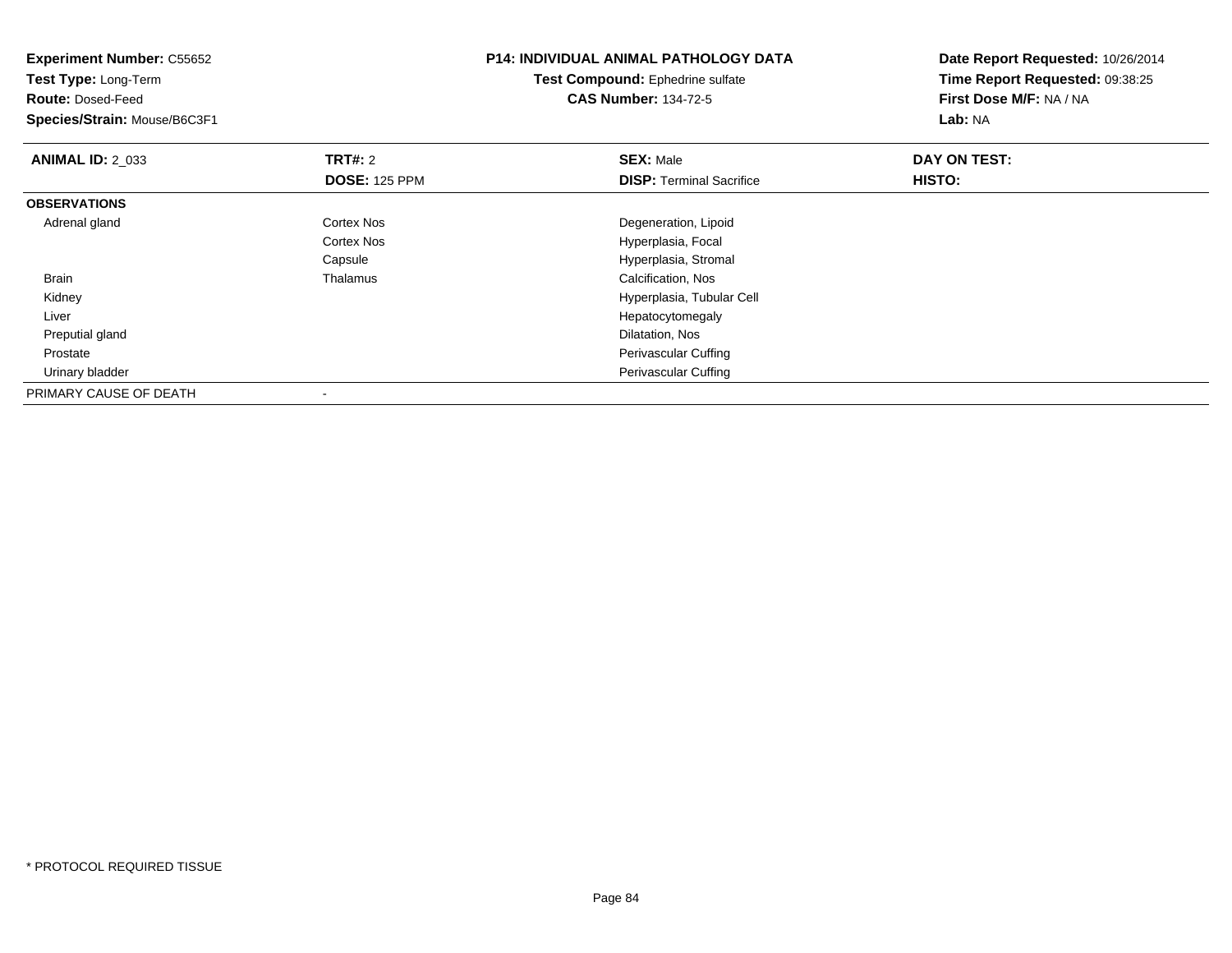**Test Type:** Long-Term

**Route:** Dosed-Feed

**Species/Strain:** Mouse/B6C3F1

#### **P14: INDIVIDUAL ANIMAL PATHOLOGY DATA**

**Test Compound:** Ephedrine sulfate**CAS Number:** 134-72-5

| <b>ANIMAL ID: 2_034</b> | <b>TRT#: 2</b>       | <b>SEX: Male</b>                | DAY ON TEST: |  |
|-------------------------|----------------------|---------------------------------|--------------|--|
|                         | <b>DOSE: 125 PPM</b> | <b>DISP: Terminal Sacrifice</b> | HISTO:       |  |
| <b>OBSERVATIONS</b>     |                      |                                 |              |  |
| Adrenal gland           | Cortex Nos           | Focal Cellular Change           |              |  |
|                         | Capsule              | Hyperplasia, Stromal            |              |  |
|                         | Medulla              | Pheochromocytoma                |              |  |
| <b>Brain</b>            | Thalamus             | Calcification, Nos              |              |  |
| Harderian gland         | Hardarian Gland      | Adenoma, Nos                    |              |  |
| Kidney                  |                      | Nephropathy                     |              |  |
|                         |                      | Perivascular Cuffing            |              |  |
| Lung                    |                      | Alveolar/Bronchiolar Adenoma    |              |  |
|                         |                      | Fibrosis, Focal                 |              |  |
|                         | Alveoli              | Hemorrhage                      |              |  |
| Prostate                |                      | Perivascular Cuffing            |              |  |
| Salivary gland          |                      | Perivascular Cuffing            |              |  |
| Spleen                  |                      | Hyperplasia, Lymphoid           |              |  |
| PRIMARY CAUSE OF DEATH  |                      |                                 |              |  |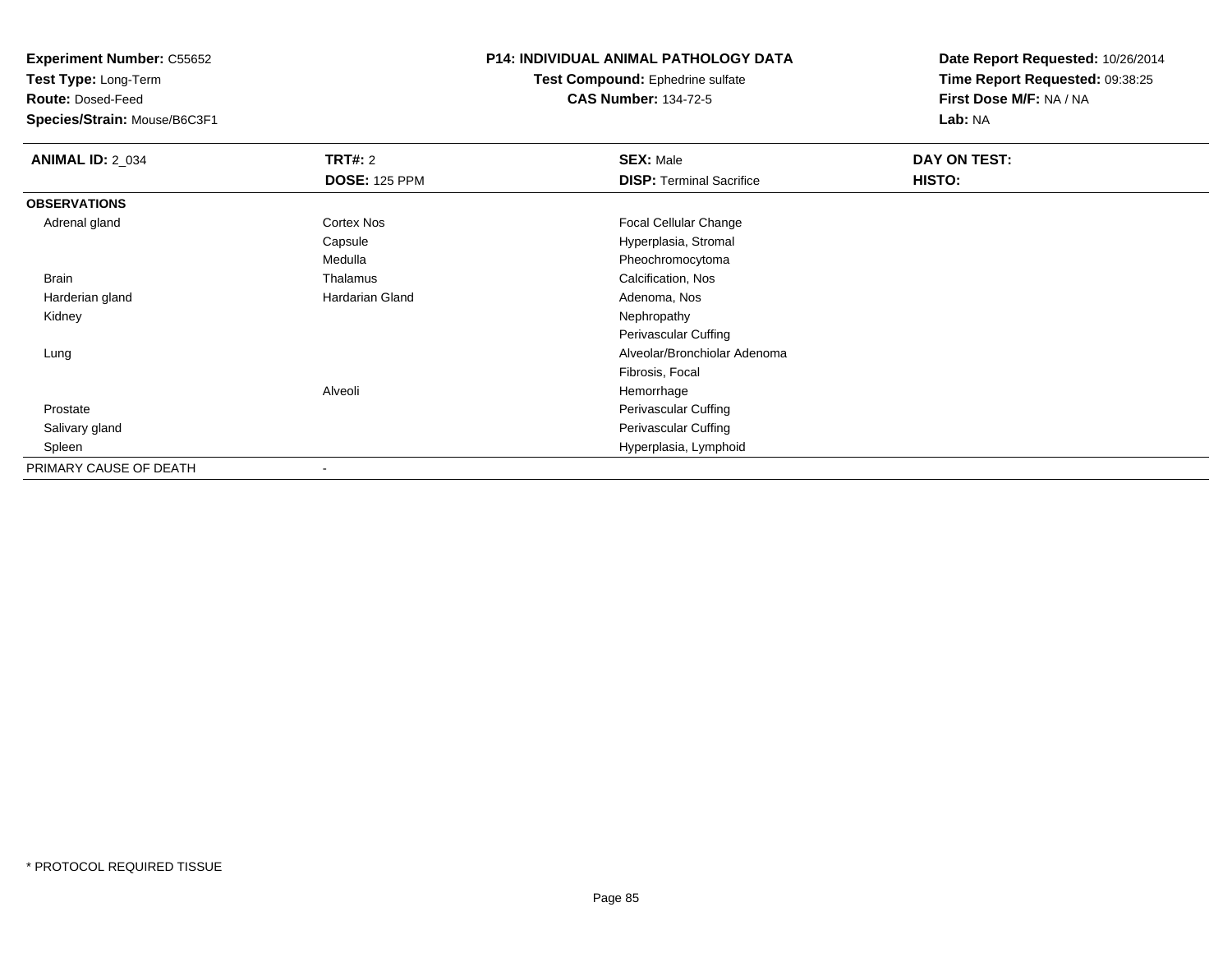| <b>Experiment Number: C55652</b><br><b>Test Type: Long-Term</b><br><b>Route: Dosed-Feed</b><br>Species/Strain: Mouse/B6C3F1 |                                 | <b>P14: INDIVIDUAL ANIMAL PATHOLOGY DATA</b><br>Test Compound: Ephedrine sulfate<br><b>CAS Number: 134-72-5</b> | Date Report Requested: 10/26/2014<br>Time Report Requested: 09:38:25<br>First Dose M/F: NA / NA<br>Lab: NA |
|-----------------------------------------------------------------------------------------------------------------------------|---------------------------------|-----------------------------------------------------------------------------------------------------------------|------------------------------------------------------------------------------------------------------------|
| <b>ANIMAL ID: 2 035</b>                                                                                                     | TRT#: 2<br><b>DOSE: 125 PPM</b> | <b>SEX: Male</b><br><b>DISP:</b> Terminal Sacrifice                                                             | DAY ON TEST:<br>HISTO:                                                                                     |
| <b>OBSERVATIONS</b>                                                                                                         |                                 |                                                                                                                 |                                                                                                            |
| Adrenal gland                                                                                                               | Cortex Nos<br>Capsule           | Focal Cellular Change<br>Hyperplasia, Stromal                                                                   |                                                                                                            |
| Brain                                                                                                                       | Thalamus                        | Calcification, Nos                                                                                              |                                                                                                            |
| Heart                                                                                                                       |                                 | Inflammation, Chronic Focal                                                                                     |                                                                                                            |
| Preputial gland                                                                                                             |                                 | Dilatation, Nos                                                                                                 |                                                                                                            |
| Spleen                                                                                                                      |                                 | Hyperplasia, Lymphoid                                                                                           |                                                                                                            |
| Thymus                                                                                                                      |                                 | Cyst, Multiple                                                                                                  |                                                                                                            |
| PRIMARY CAUSE OF DEATH                                                                                                      |                                 |                                                                                                                 |                                                                                                            |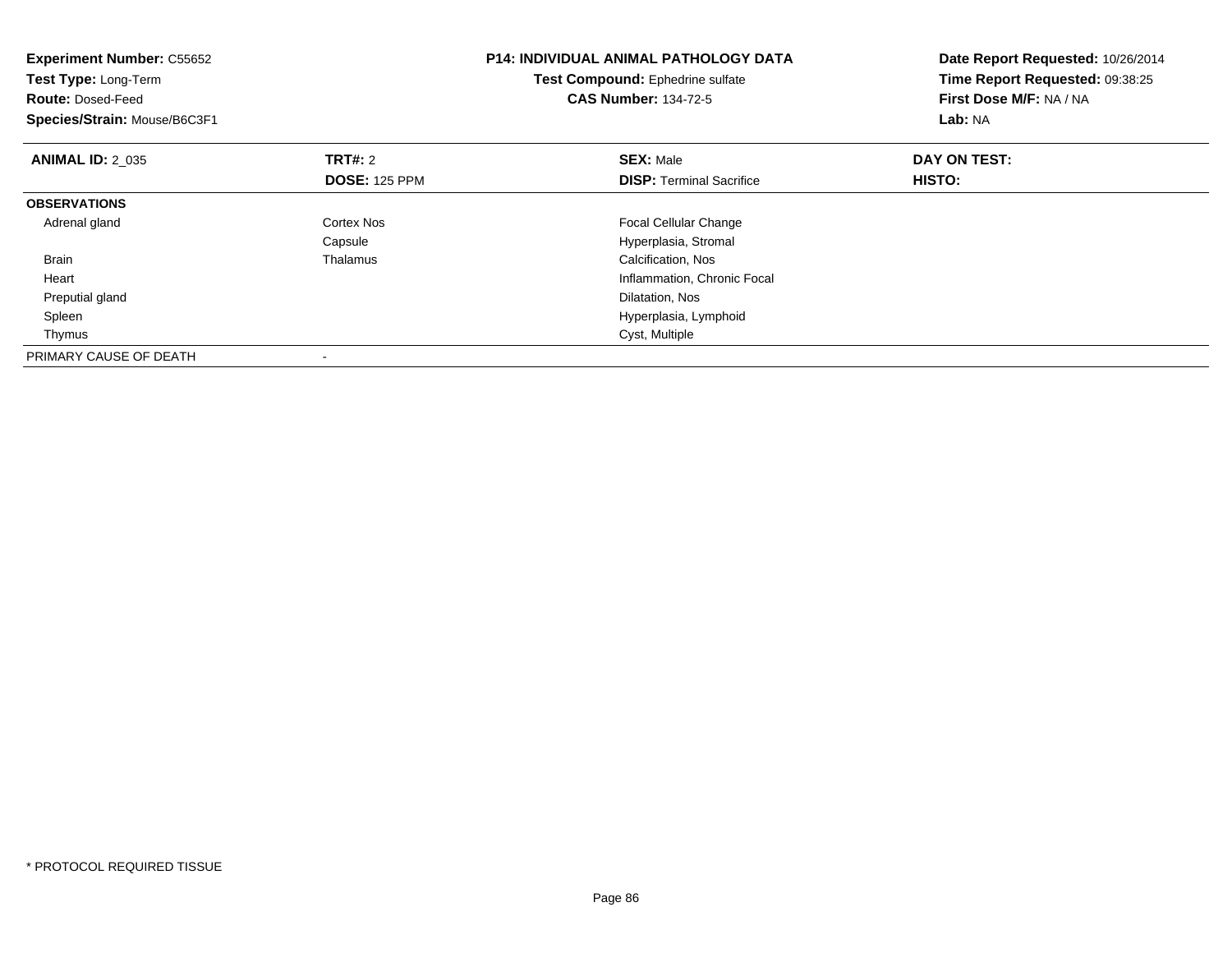| <b>Experiment Number: C55652</b><br>Test Type: Long-Term<br><b>Route: Dosed-Feed</b><br>Species/Strain: Mouse/B6C3F1 |                                        | <b>P14: INDIVIDUAL ANIMAL PATHOLOGY DATA</b><br>Test Compound: Ephedrine sulfate<br><b>CAS Number: 134-72-5</b> | Date Report Requested: 10/26/2014<br>Time Report Requested: 09:38:25<br>First Dose M/F: NA / NA<br>Lab: NA |
|----------------------------------------------------------------------------------------------------------------------|----------------------------------------|-----------------------------------------------------------------------------------------------------------------|------------------------------------------------------------------------------------------------------------|
| <b>ANIMAL ID: 2_036</b>                                                                                              | <b>TRT#: 2</b><br><b>DOSE: 125 PPM</b> | <b>SEX: Male</b><br><b>DISP:</b> Terminal Sacrifice                                                             | DAY ON TEST:<br>HISTO:                                                                                     |
| <b>OBSERVATIONS</b>                                                                                                  |                                        |                                                                                                                 |                                                                                                            |
| Adrenal gland                                                                                                        | Cortex Nos<br>Capsule                  | <b>Focal Cellular Change</b><br>Hyperplasia, Stromal                                                            |                                                                                                            |
| Lung                                                                                                                 |                                        | Alveolar/Bronchiolar Carcinoma                                                                                  |                                                                                                            |
| Preputial gland                                                                                                      |                                        | Dilatation, Nos                                                                                                 |                                                                                                            |
| Prostate                                                                                                             |                                        | <b>Perivascular Cuffing</b>                                                                                     |                                                                                                            |
| Spleen                                                                                                               |                                        | Hyperplasia, Lymphoid                                                                                           |                                                                                                            |
| Testis                                                                                                               |                                        | Atrophy, Nos                                                                                                    |                                                                                                            |
| PRIMARY CAUSE OF DEATH                                                                                               |                                        |                                                                                                                 |                                                                                                            |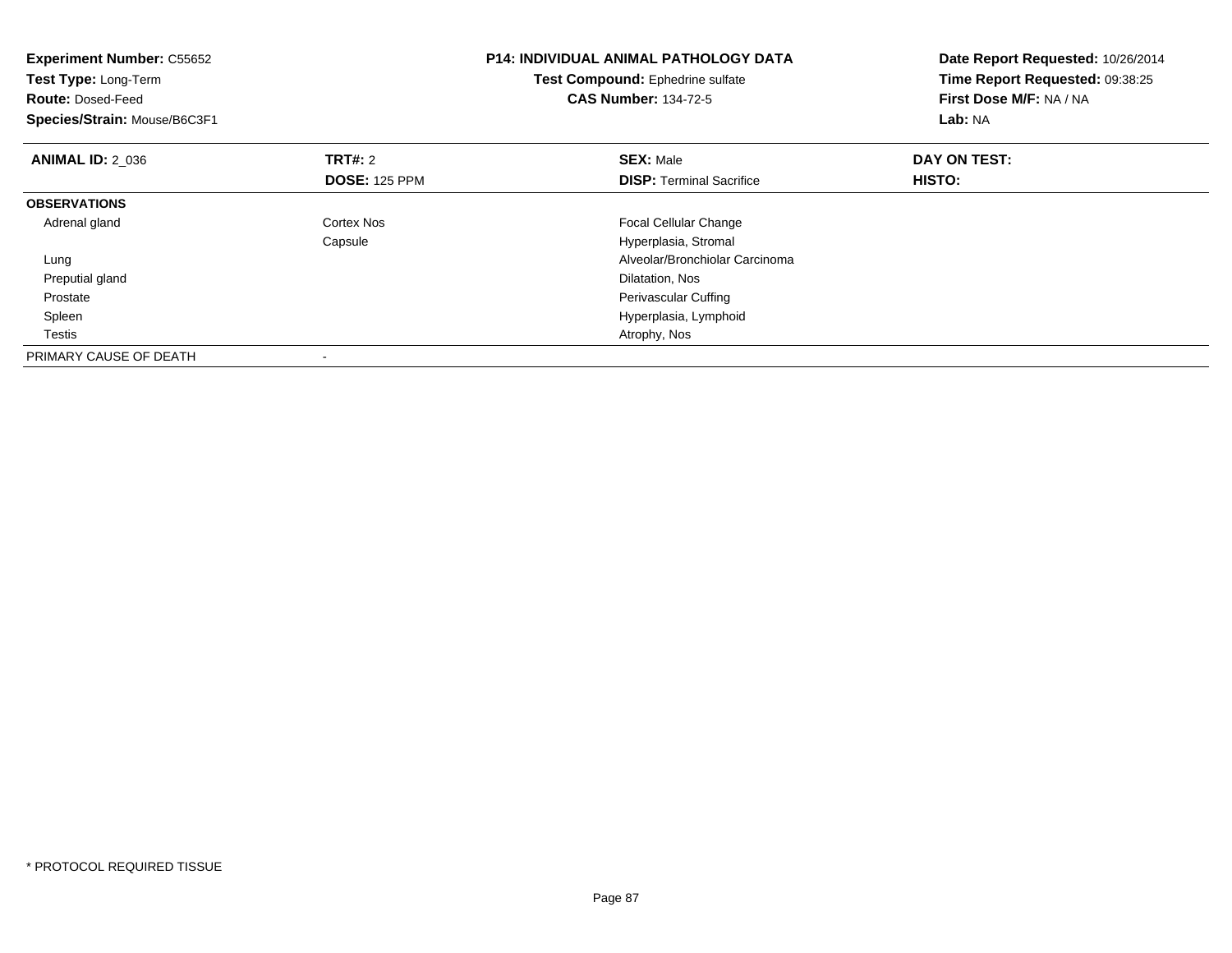| <b>Experiment Number: C55652</b><br>Test Type: Long-Term<br><b>Route: Dosed-Feed</b><br>Species/Strain: Mouse/B6C3F1 |                          | <b>P14: INDIVIDUAL ANIMAL PATHOLOGY DATA</b><br>Test Compound: Ephedrine sulfate<br><b>CAS Number: 134-72-5</b> | Date Report Requested: 10/26/2014<br>Time Report Requested: 09:38:25<br>First Dose M/F: NA / NA<br>Lab: NA |
|----------------------------------------------------------------------------------------------------------------------|--------------------------|-----------------------------------------------------------------------------------------------------------------|------------------------------------------------------------------------------------------------------------|
| <b>ANIMAL ID: 2_037</b>                                                                                              | <b>TRT#: 2</b>           | <b>SEX: Male</b>                                                                                                | DAY ON TEST:                                                                                               |
|                                                                                                                      | <b>DOSE: 125 PPM</b>     | <b>DISP: Terminal Sacrifice</b>                                                                                 | <b>HISTO:</b>                                                                                              |
| <b>OBSERVATIONS</b>                                                                                                  |                          |                                                                                                                 |                                                                                                            |
| Adrenal gland                                                                                                        | Capsule                  | Adenoma, Nos                                                                                                    |                                                                                                            |
|                                                                                                                      | Cortex Nos               | <b>Focal Cellular Change</b>                                                                                    |                                                                                                            |
|                                                                                                                      | Capsule                  | Hyperplasia, Stromal                                                                                            |                                                                                                            |
| <b>Brain</b>                                                                                                         | Thalamus                 | Mineralization                                                                                                  |                                                                                                            |
| Kidney                                                                                                               |                          | Mineralization                                                                                                  |                                                                                                            |
|                                                                                                                      |                          | Nephropathy                                                                                                     |                                                                                                            |
| Preputial gland                                                                                                      |                          | Dilatation, Nos                                                                                                 |                                                                                                            |
| Spleen                                                                                                               |                          | Hyperplasia, Lymphoid                                                                                           |                                                                                                            |
| PRIMARY CAUSE OF DEATH                                                                                               | $\overline{\phantom{a}}$ |                                                                                                                 |                                                                                                            |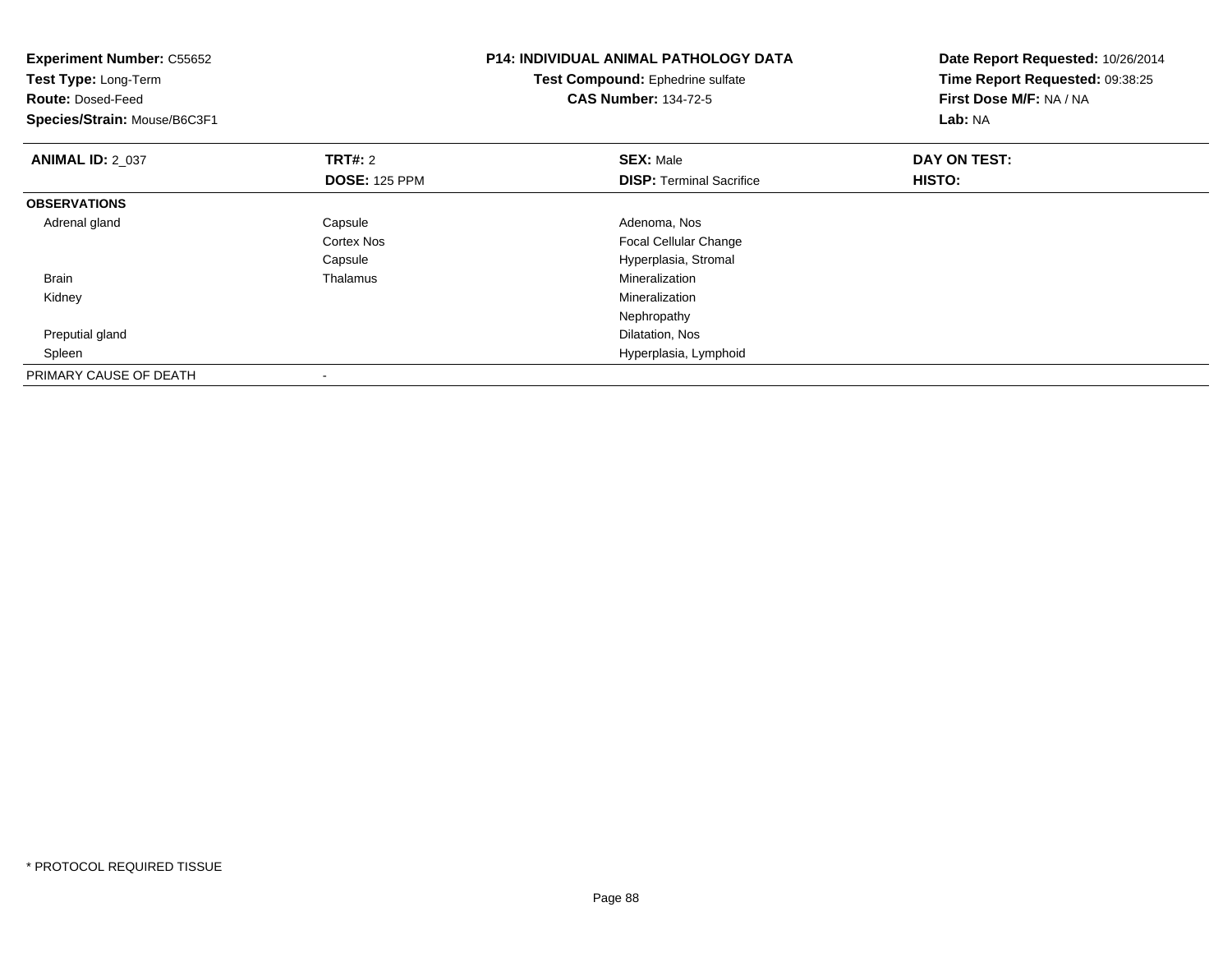**Test Type:** Long-Term

**Route:** Dosed-Feed

**Species/Strain:** Mouse/B6C3F1

#### **P14: INDIVIDUAL ANIMAL PATHOLOGY DATA**

**Test Compound:** Ephedrine sulfate**CAS Number:** 134-72-5

| <b>ANIMAL ID: 2_038</b> | <b>TRT#: 2</b>           | <b>SEX: Male</b>                    | DAY ON TEST: |
|-------------------------|--------------------------|-------------------------------------|--------------|
|                         | <b>DOSE: 125 PPM</b>     | <b>DISP: Terminal Sacrifice</b>     | HISTO:       |
| <b>OBSERVATIONS</b>     |                          |                                     |              |
| Adrenal gland           | <b>Cortex Nos</b>        | Focal Cellular Change               |              |
|                         | Capsule                  | Hyperplasia, Stromal                |              |
|                         | Medulla                  | Pheochromocytoma                    |              |
| <b>Brain</b>            | Thalamus                 | Calcification, Nos                  |              |
| Heart                   |                          | Perivasculitis                      |              |
| Kidney                  |                          | Lymphocytic Inflammatory Infiltrate |              |
|                         |                          | Nephropathy                         |              |
| Liver                   |                          | Hepatocellular Carcinoma            |              |
| Lymph node              | Mandibular Lymph Node    | Hyperplasia, Reticulum Cell         |              |
| Preputial gland         |                          | Dilatation, Nos                     |              |
| Prostate                |                          | Inflammation, Chronic               |              |
| Salivary gland          |                          | Perivascular Cuffing                |              |
| Spleen                  |                          | Hematopoiesis                       |              |
|                         |                          | Hyperplasia, Lymphoid               |              |
| Stomach                 | Glandular Stomach        | Cyst, Multiple                      |              |
|                         |                          | Perivasculitis                      |              |
| Thymus                  |                          | Cyst, Nos                           |              |
| Urinary bladder         |                          | Congestion, Nos                     |              |
| PRIMARY CAUSE OF DEATH  | $\overline{\phantom{a}}$ |                                     |              |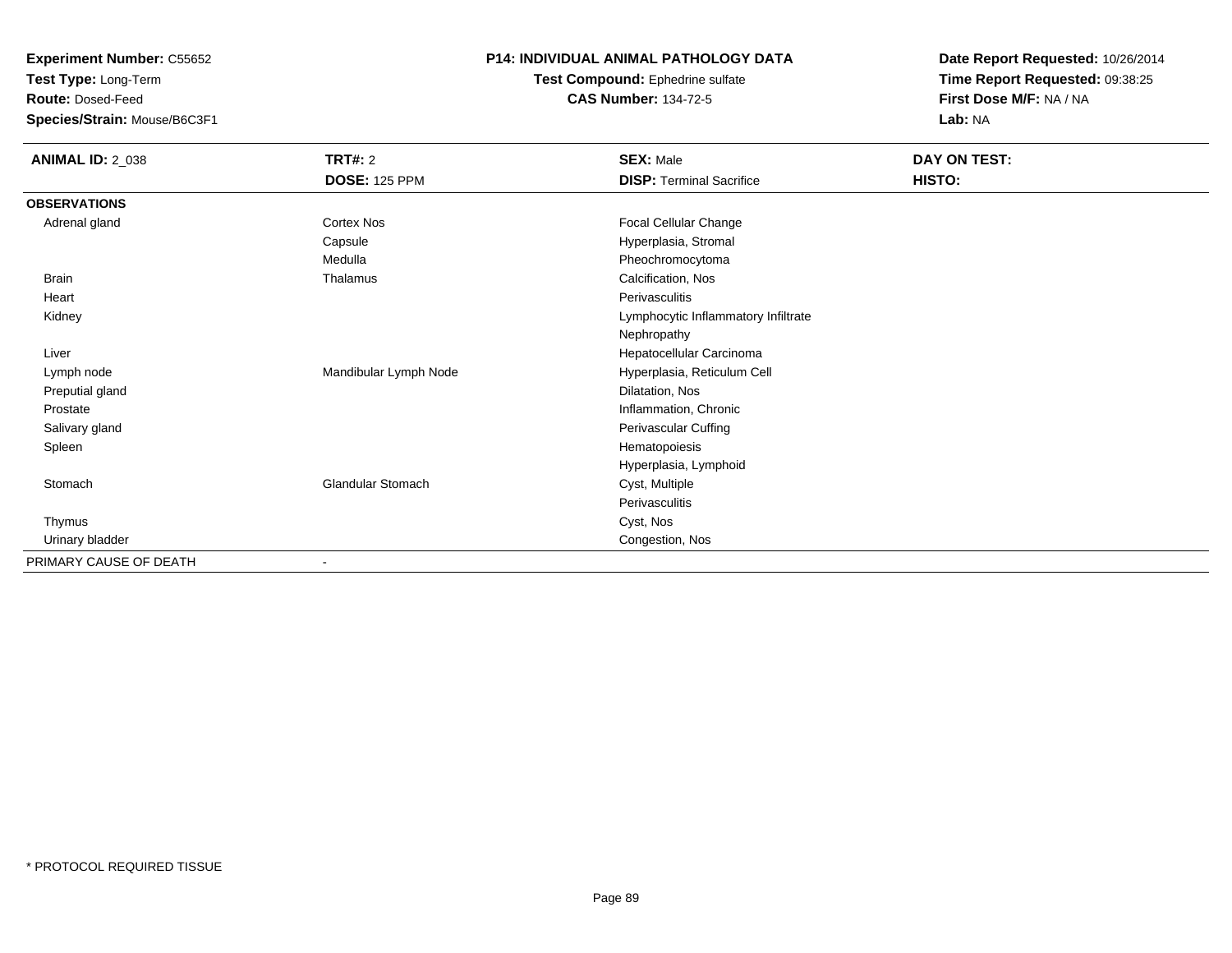| <b>Experiment Number: C55652</b><br>Test Type: Long-Term<br><b>Route: Dosed-Feed</b><br>Species/Strain: Mouse/B6C3F1 |                      | <b>P14: INDIVIDUAL ANIMAL PATHOLOGY DATA</b><br>Test Compound: Ephedrine sulfate<br><b>CAS Number: 134-72-5</b> | Date Report Requested: 10/26/2014<br>Time Report Requested: 09:38:25<br>First Dose M/F: NA / NA<br>Lab: NA |
|----------------------------------------------------------------------------------------------------------------------|----------------------|-----------------------------------------------------------------------------------------------------------------|------------------------------------------------------------------------------------------------------------|
| <b>ANIMAL ID: 2 039</b>                                                                                              | <b>TRT#: 2</b>       | <b>SEX: Male</b>                                                                                                | DAY ON TEST:                                                                                               |
|                                                                                                                      | <b>DOSE: 125 PPM</b> | <b>DISP:</b> Terminal Sacrifice                                                                                 | HISTO:                                                                                                     |
| <b>OBSERVATIONS</b>                                                                                                  |                      |                                                                                                                 |                                                                                                            |
| Adrenal gland                                                                                                        |                      | Cortical Adenoma                                                                                                |                                                                                                            |
|                                                                                                                      | Capsule              | Hyperplasia, Stromal                                                                                            |                                                                                                            |
| Liver                                                                                                                |                      | Hepatocellular Adenoma                                                                                          |                                                                                                            |
| Lung                                                                                                                 |                      | Alveolar/Bronchiolar Carcinoma                                                                                  |                                                                                                            |
| Preputial gland                                                                                                      |                      | Dilatation, Nos                                                                                                 |                                                                                                            |
| Spleen                                                                                                               |                      | Lymphoma, Mixed-Malignant Type                                                                                  |                                                                                                            |
| PRIMARY CAUSE OF DEATH                                                                                               |                      |                                                                                                                 |                                                                                                            |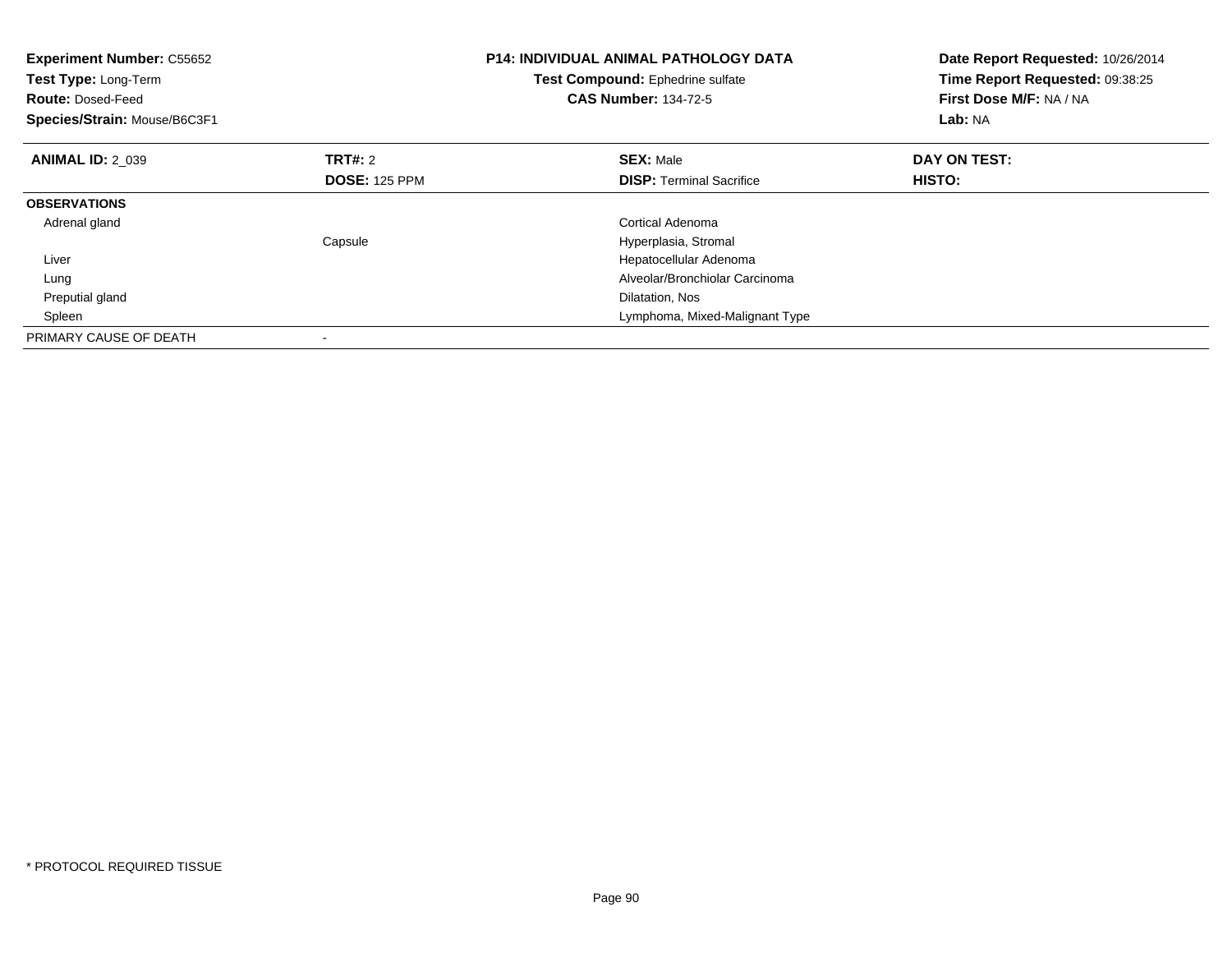**Test Type:** Long-Term

**Route:** Dosed-Feed

**Species/Strain:** Mouse/B6C3F1

### **P14: INDIVIDUAL ANIMAL PATHOLOGY DATA**

**Test Compound:** Ephedrine sulfate**CAS Number:** 134-72-5

| <b>ANIMAL ID: 2_040</b> | <b>TRT#: 2</b>       | <b>SEX: Male</b>                | DAY ON TEST: |  |
|-------------------------|----------------------|---------------------------------|--------------|--|
|                         | <b>DOSE: 125 PPM</b> | <b>DISP: Terminal Sacrifice</b> | HISTO:       |  |
| <b>OBSERVATIONS</b>     |                      |                                 |              |  |
| Adrenal gland           |                      | Cortical Adenoma                |              |  |
|                         | Capsule              | Hyperplasia, Stromal            |              |  |
| Brain                   | Thalamus             | Calcification, Nos              |              |  |
| Kidney                  | Cortex               | Cyst, Nos                       |              |  |
|                         |                      | Hyperplasia, Tubular Cell       |              |  |
|                         |                      | Mineralization                  |              |  |
| Lung                    |                      | Hemorrhage                      |              |  |
| Preputial gland         |                      | Hyperkeratosis                  |              |  |
| Salivary gland          |                      | Perivascular Cuffing            |              |  |
| Stomach                 | Glandular Stomach    | Hyperplasia, Focal              |              |  |
| Thymus                  |                      | Cyst, Multiple                  |              |  |
| Urinary bladder         |                      | <b>Perivascular Cuffing</b>     |              |  |
| PRIMARY CAUSE OF DEATH  |                      |                                 |              |  |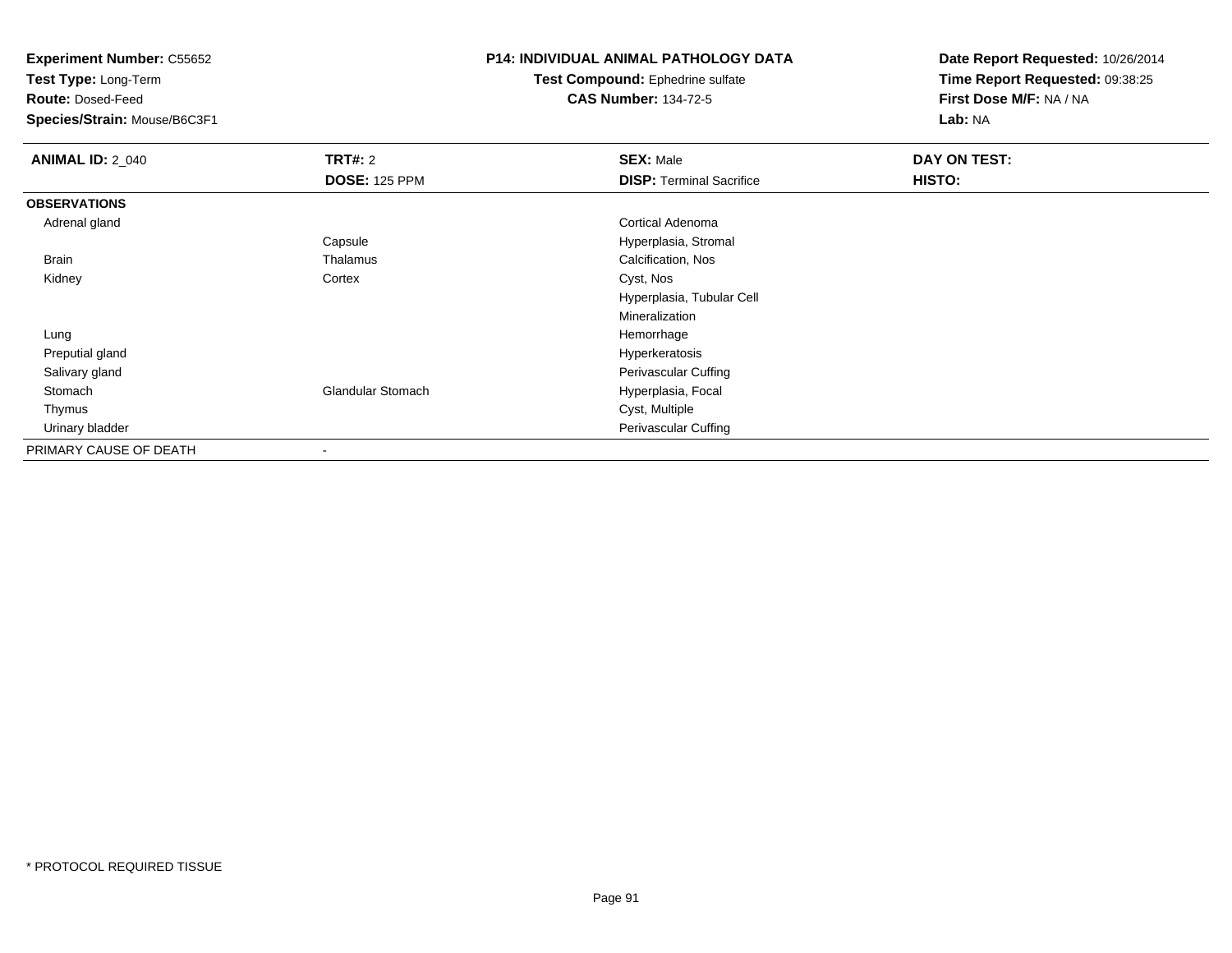| <b>Experiment Number: C55652</b><br>Test Type: Long-Term<br><b>Route: Dosed-Feed</b><br>Species/Strain: Mouse/B6C3F1 |                       | <b>P14: INDIVIDUAL ANIMAL PATHOLOGY DATA</b><br>Test Compound: Ephedrine sulfate<br><b>CAS Number: 134-72-5</b> | Date Report Requested: 10/26/2014<br>Time Report Requested: 09:38:25<br>First Dose M/F: NA / NA<br>Lab: NA |
|----------------------------------------------------------------------------------------------------------------------|-----------------------|-----------------------------------------------------------------------------------------------------------------|------------------------------------------------------------------------------------------------------------|
| <b>ANIMAL ID: 2 041</b>                                                                                              | TRT#: 2               | <b>SEX: Male</b>                                                                                                | DAY ON TEST:                                                                                               |
|                                                                                                                      | <b>DOSE: 125 PPM</b>  | <b>DISP: Natural Death</b>                                                                                      | HISTO:                                                                                                     |
| <b>OBSERVATIONS</b>                                                                                                  |                       |                                                                                                                 |                                                                                                            |
| Bone marrow                                                                                                          |                       | Atrophy, Nos                                                                                                    |                                                                                                            |
| Heart                                                                                                                | Myocardium Nos        | Degeneration, Nos                                                                                               |                                                                                                            |
| Lymph node                                                                                                           | Mesenteric Lymph Node | Hemorrhage                                                                                                      |                                                                                                            |
| Spleen                                                                                                               | <b>Follicles</b>      | Atrophy, Nos                                                                                                    |                                                                                                            |
| Thymus                                                                                                               |                       | Atrophy, Nos                                                                                                    |                                                                                                            |
| PRIMARY CAUSE OF DEATH                                                                                               |                       |                                                                                                                 |                                                                                                            |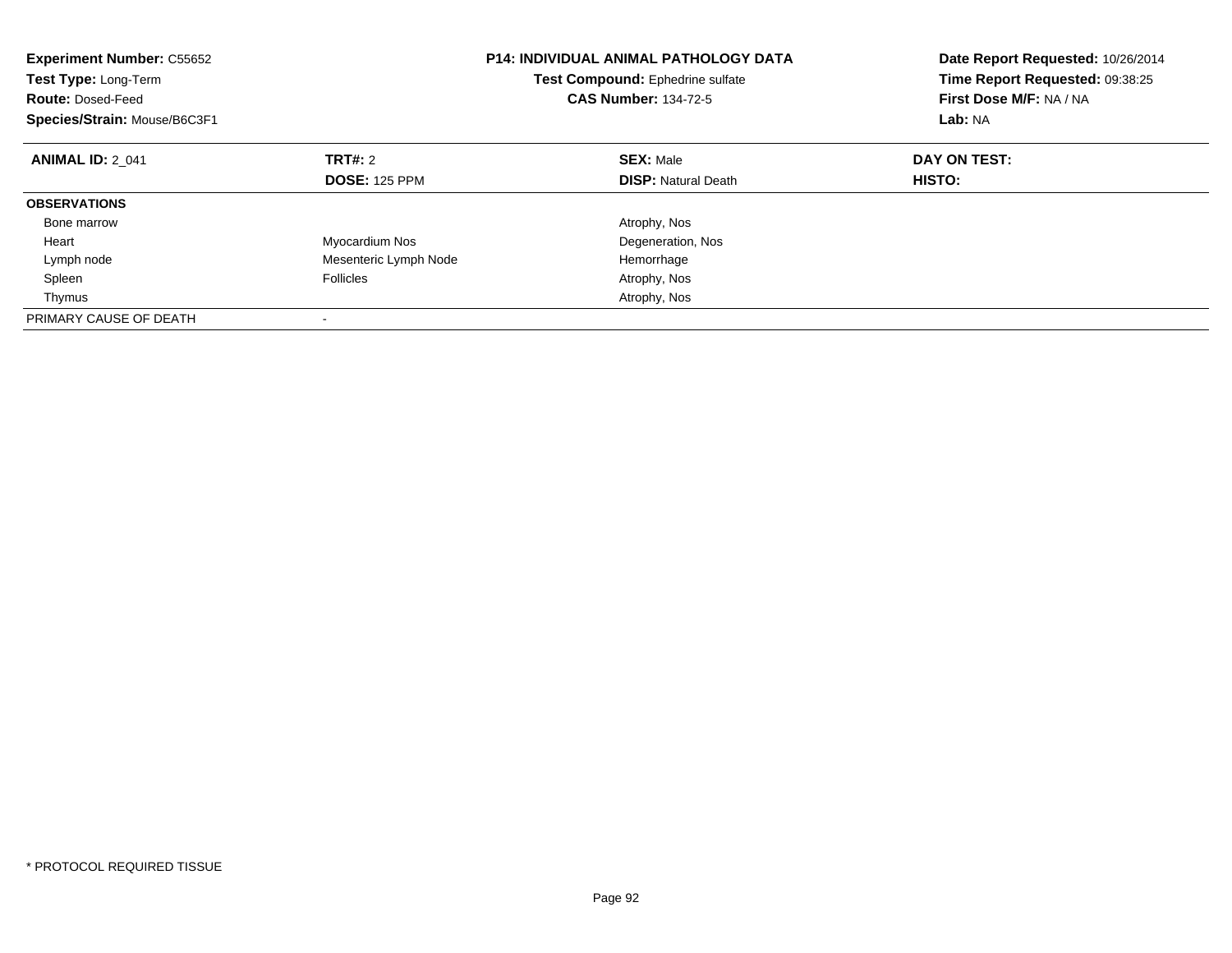**Test Type:** Long-Term

**Route:** Dosed-Feed

**Species/Strain:** Mouse/B6C3F1

## **P14: INDIVIDUAL ANIMAL PATHOLOGY DATA**

**Test Compound:** Ephedrine sulfate**CAS Number:** 134-72-5

| <b>ANIMAL ID: 2_042</b> | TRT#: 2                  | <b>SEX: Male</b>                | DAY ON TEST: |  |
|-------------------------|--------------------------|---------------------------------|--------------|--|
|                         | <b>DOSE: 125 PPM</b>     | <b>DISP: Terminal Sacrifice</b> | HISTO:       |  |
| <b>OBSERVATIONS</b>     |                          |                                 |              |  |
| Adrenal gland           | Cortex Nos               | Focal Cellular Change           |              |  |
|                         | Capsule                  | Hyperplasia, Stromal            |              |  |
| Brain                   | Thalamus                 | Calcification, Nos              |              |  |
| Kidney                  |                          | Mineralization                  |              |  |
|                         |                          | Nephropathy                     |              |  |
| Lung                    | Alveoli                  | Hemorrhage                      |              |  |
| Preputial gland         |                          | Dilatation, Nos                 |              |  |
| Prostate                |                          | Perivascular Cuffing            |              |  |
| Salivary gland          |                          | Perivascular Cuffing            |              |  |
| Spleen                  |                          | Hyperplasia, Lymphoid           |              |  |
| Thymus                  |                          | Cyst, Multiple                  |              |  |
| Urinary bladder         |                          | Perivascular Cuffing            |              |  |
| PRIMARY CAUSE OF DEATH  | $\overline{\phantom{a}}$ |                                 |              |  |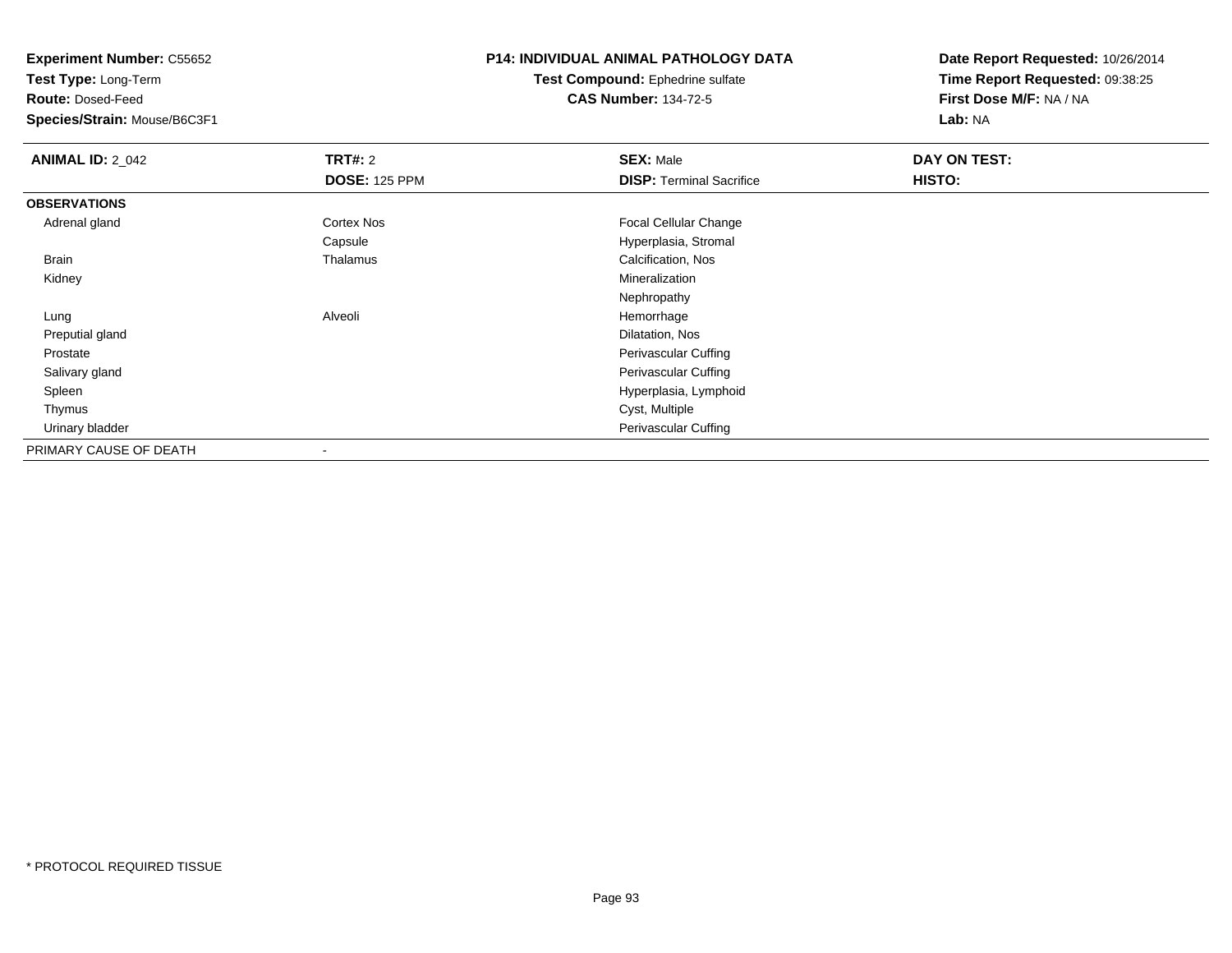**Test Type:** Long-Term

**Route:** Dosed-Feed

**Species/Strain:** Mouse/B6C3F1

# **P14: INDIVIDUAL ANIMAL PATHOLOGY DATA**

**Test Compound:** Ephedrine sulfate**CAS Number:** 134-72-5

| <b>ANIMAL ID: 2 043</b> | <b>TRT#: 2</b>       | <b>SEX: Male</b>                | DAY ON TEST: |  |
|-------------------------|----------------------|---------------------------------|--------------|--|
|                         | <b>DOSE: 125 PPM</b> | <b>DISP:</b> Terminal Sacrifice | HISTO:       |  |
| <b>OBSERVATIONS</b>     |                      |                                 |              |  |
| Adrenal gland           | Capsule              | Hyperplasia, Stromal            |              |  |
| Kidney                  |                      | Mineralization                  |              |  |
| Lung                    |                      | Alveolar/Bronchiolar Adenoma    |              |  |
| Pancreas                | Islets               | Hyperplasia, Nos                |              |  |
| Preputial gland         |                      | Dilatation, Nos                 |              |  |
| Prostate                |                      | <b>Perivascular Cuffing</b>     |              |  |
| Thymus                  |                      | Cyst, Multiple                  |              |  |
| Unspecified             | Adipose Tissue       | Necrosis, Fat                   |              |  |
| Urinary bladder         |                      | <b>Perivascular Cuffing</b>     |              |  |
| PRIMARY CAUSE OF DEATH  |                      |                                 |              |  |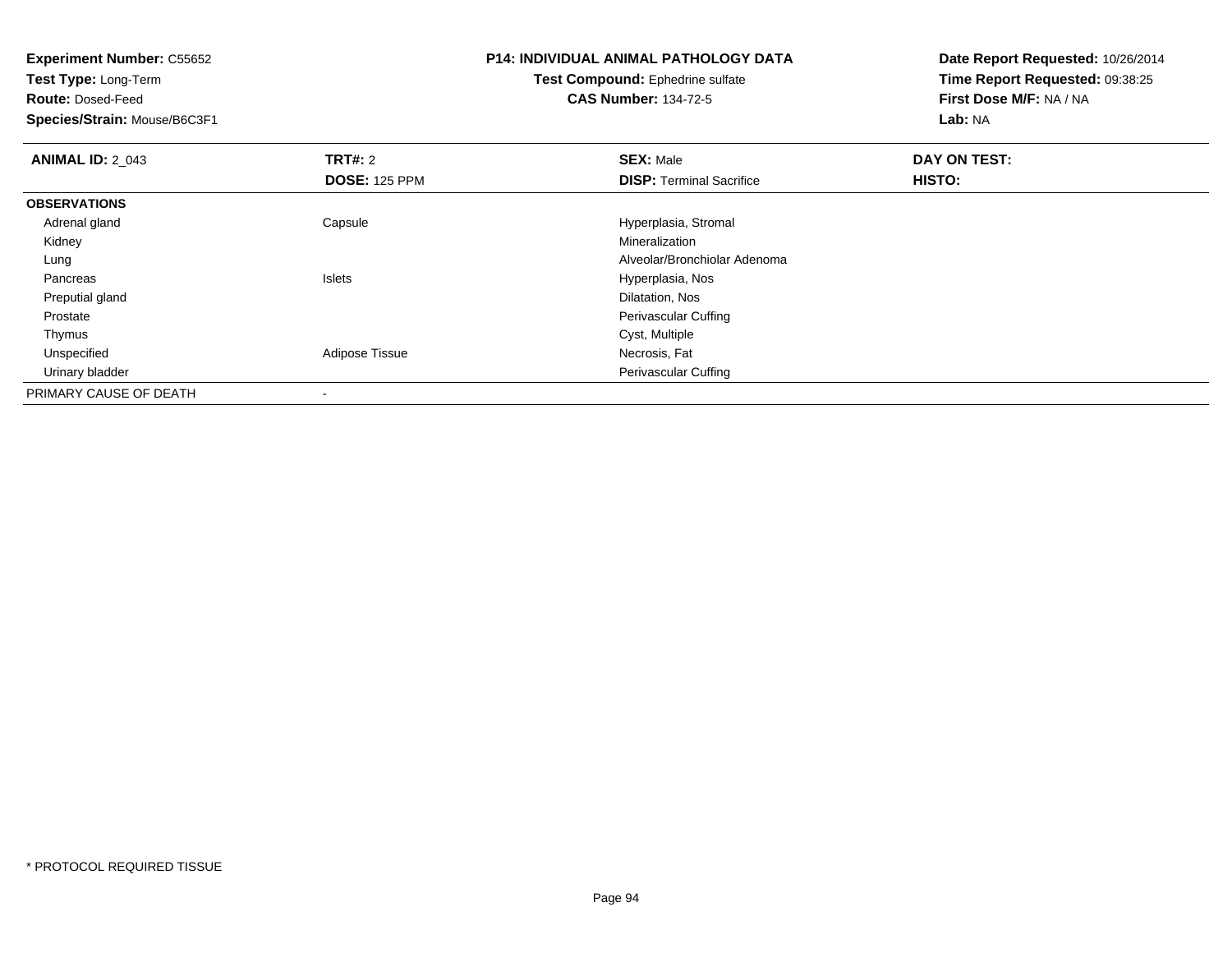| <b>Experiment Number: C55652</b><br>Test Type: Long-Term<br><b>Route: Dosed-Feed</b><br>Species/Strain: Mouse/B6C3F1 |                          | <b>P14: INDIVIDUAL ANIMAL PATHOLOGY DATA</b><br>Test Compound: Ephedrine sulfate<br><b>CAS Number: 134-72-5</b> | Date Report Requested: 10/26/2014<br>Time Report Requested: 09:38:25<br>First Dose M/F: NA / NA<br>Lab: NA |
|----------------------------------------------------------------------------------------------------------------------|--------------------------|-----------------------------------------------------------------------------------------------------------------|------------------------------------------------------------------------------------------------------------|
| <b>ANIMAL ID: 2 044</b>                                                                                              | TRT#: 2                  | <b>SEX: Male</b>                                                                                                | DAY ON TEST:                                                                                               |
|                                                                                                                      | <b>DOSE: 125 PPM</b>     | <b>DISP:</b> Terminal Sacrifice                                                                                 | HISTO:                                                                                                     |
| <b>OBSERVATIONS</b>                                                                                                  |                          |                                                                                                                 |                                                                                                            |
| Adrenal gland                                                                                                        | Capsule                  | Hyperplasia, Stromal                                                                                            |                                                                                                            |
| Liver                                                                                                                |                          | Hepatocellular Adenoma                                                                                          |                                                                                                            |
| Preputial gland                                                                                                      |                          | Dilatation, Nos                                                                                                 |                                                                                                            |
| Salivary gland                                                                                                       |                          | <b>Perivascular Cuffing</b>                                                                                     |                                                                                                            |
| Stomach                                                                                                              | <b>Glandular Stomach</b> | Cyst, Multiple                                                                                                  |                                                                                                            |
| PRIMARY CAUSE OF DEATH                                                                                               |                          |                                                                                                                 |                                                                                                            |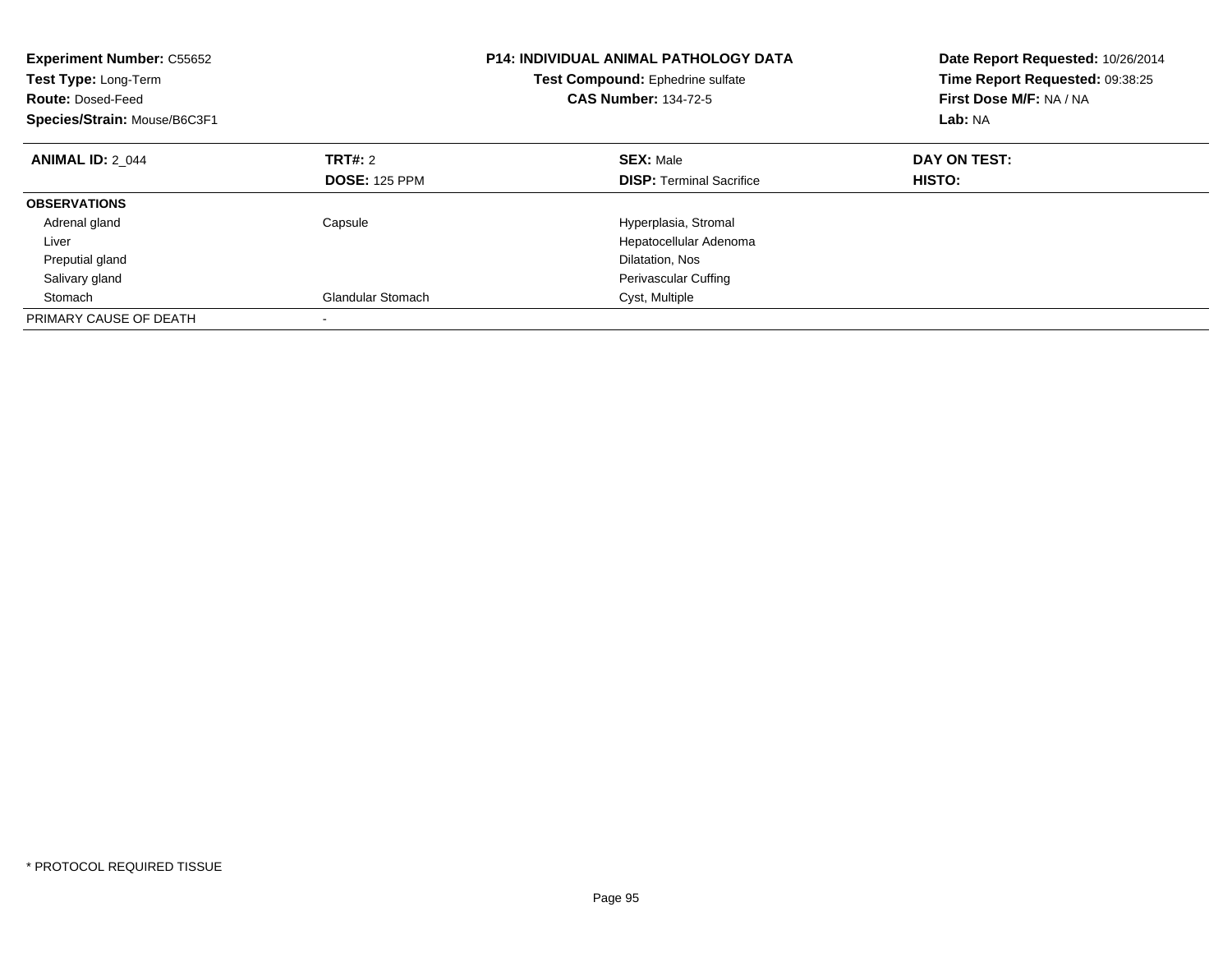**Test Type:** Long-Term

**Route:** Dosed-Feed

**Species/Strain:** Mouse/B6C3F1

## **P14: INDIVIDUAL ANIMAL PATHOLOGY DATA**

**Test Compound:** Ephedrine sulfate**CAS Number:** 134-72-5

| <b>ANIMAL ID: 2 045</b> | TRT#: 2              | <b>SEX: Male</b>                | DAY ON TEST: |  |
|-------------------------|----------------------|---------------------------------|--------------|--|
|                         | <b>DOSE: 125 PPM</b> | <b>DISP: Terminal Sacrifice</b> | HISTO:       |  |
| <b>OBSERVATIONS</b>     |                      |                                 |              |  |
| Adrenal gland           | Cortex Nos           | <b>Focal Cellular Change</b>    |              |  |
|                         | Capsule              | Hyperplasia, Stromal            |              |  |
| Kidney                  |                      | Hyperplasia, Tubular Cell       |              |  |
| Liver                   | Hepatocytes          | Cytoplasmic Vacuolization       |              |  |
|                         |                      | <b>Focal Cellular Change</b>    |              |  |
|                         |                      | Inflammation, Chronic Focal     |              |  |
| Lung                    |                      | Perivascular Cuffing            |              |  |
| Preputial gland         |                      | Dilatation, Nos                 |              |  |
| Prostate                |                      | Perivascular Cuffing            |              |  |
| Salivary gland          |                      | Perivascular Cuffing            |              |  |
| PRIMARY CAUSE OF DEATH  |                      |                                 |              |  |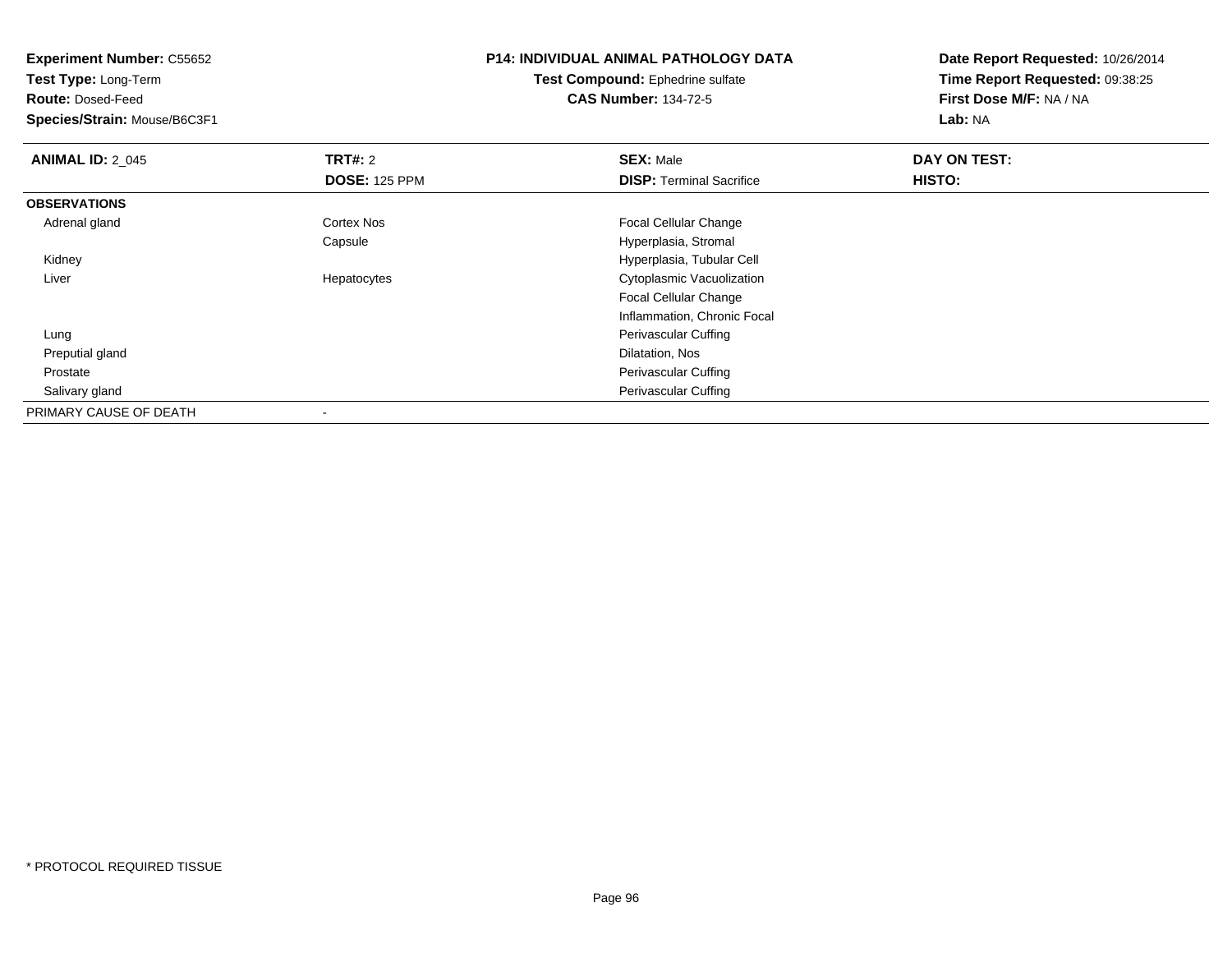| <b>Experiment Number: C55652</b><br>Test Type: Long-Term<br><b>Route: Dosed-Feed</b><br>Species/Strain: Mouse/B6C3F1 |                      | <b>P14: INDIVIDUAL ANIMAL PATHOLOGY DATA</b><br>Test Compound: Ephedrine sulfate<br><b>CAS Number: 134-72-5</b> | Date Report Requested: 10/26/2014<br>Time Report Requested: 09:38:25<br>First Dose M/F: NA / NA<br>Lab: NA |
|----------------------------------------------------------------------------------------------------------------------|----------------------|-----------------------------------------------------------------------------------------------------------------|------------------------------------------------------------------------------------------------------------|
| <b>ANIMAL ID: 2 046</b>                                                                                              | <b>TRT#:</b> 2       | <b>SEX: Male</b>                                                                                                | DAY ON TEST:                                                                                               |
|                                                                                                                      | <b>DOSE: 125 PPM</b> | <b>DISP:</b> Moribund Sacrifice                                                                                 | <b>HISTO:</b>                                                                                              |
| <b>OBSERVATIONS</b>                                                                                                  |                      |                                                                                                                 |                                                                                                            |
| <b>Blood vessel</b>                                                                                                  | Pulmonary Vein Nos   | Mineralization                                                                                                  |                                                                                                            |
| <b>Brain</b>                                                                                                         | Thalamus             | Calcification, Nos                                                                                              |                                                                                                            |
| Kidney                                                                                                               |                      | Nephropathy                                                                                                     |                                                                                                            |
|                                                                                                                      |                      | Perivascular Cuffing                                                                                            |                                                                                                            |
| Liver                                                                                                                |                      | Hepatocellular Carcinoma                                                                                        |                                                                                                            |
| Spleen                                                                                                               |                      | Hematopoiesis                                                                                                   |                                                                                                            |
| PRIMARY CAUSE OF DEATH                                                                                               |                      |                                                                                                                 |                                                                                                            |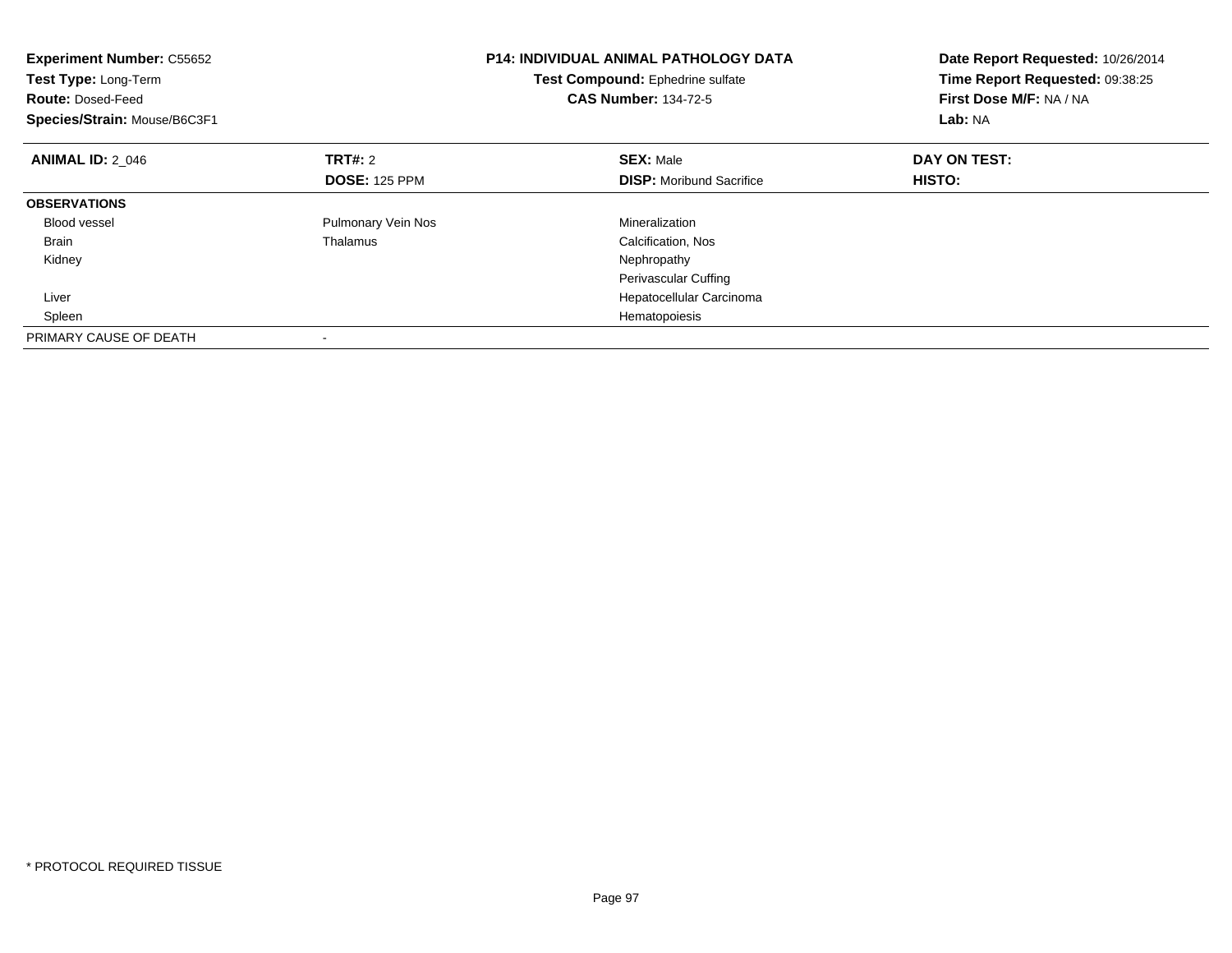| <b>Experiment Number: C55652</b><br>Test Type: Long-Term<br><b>Route: Dosed-Feed</b><br>Species/Strain: Mouse/B6C3F1 |                      | <b>P14: INDIVIDUAL ANIMAL PATHOLOGY DATA</b><br>Test Compound: Ephedrine sulfate<br><b>CAS Number: 134-72-5</b> | Date Report Requested: 10/26/2014<br>Time Report Requested: 09:38:25<br>First Dose M/F: NA / NA<br>Lab: NA |  |
|----------------------------------------------------------------------------------------------------------------------|----------------------|-----------------------------------------------------------------------------------------------------------------|------------------------------------------------------------------------------------------------------------|--|
| <b>ANIMAL ID: 2 047</b>                                                                                              | <b>TRT#: 2</b>       | <b>SEX: Male</b>                                                                                                | DAY ON TEST:                                                                                               |  |
|                                                                                                                      | <b>DOSE: 125 PPM</b> | <b>DISP:</b> Terminal Sacrifice                                                                                 | HISTO:                                                                                                     |  |
| <b>OBSERVATIONS</b>                                                                                                  |                      |                                                                                                                 |                                                                                                            |  |
| Adrenal gland                                                                                                        | Cortex Nos           | <b>Focal Cellular Change</b>                                                                                    |                                                                                                            |  |
| Preputial gland                                                                                                      |                      | Dilatation, Nos                                                                                                 |                                                                                                            |  |
| Unspecified                                                                                                          | Multiple Organs Nos  | Lymphoma, Mixed-Malignant Type                                                                                  |                                                                                                            |  |
| PRIMARY CAUSE OF DEATH                                                                                               |                      |                                                                                                                 |                                                                                                            |  |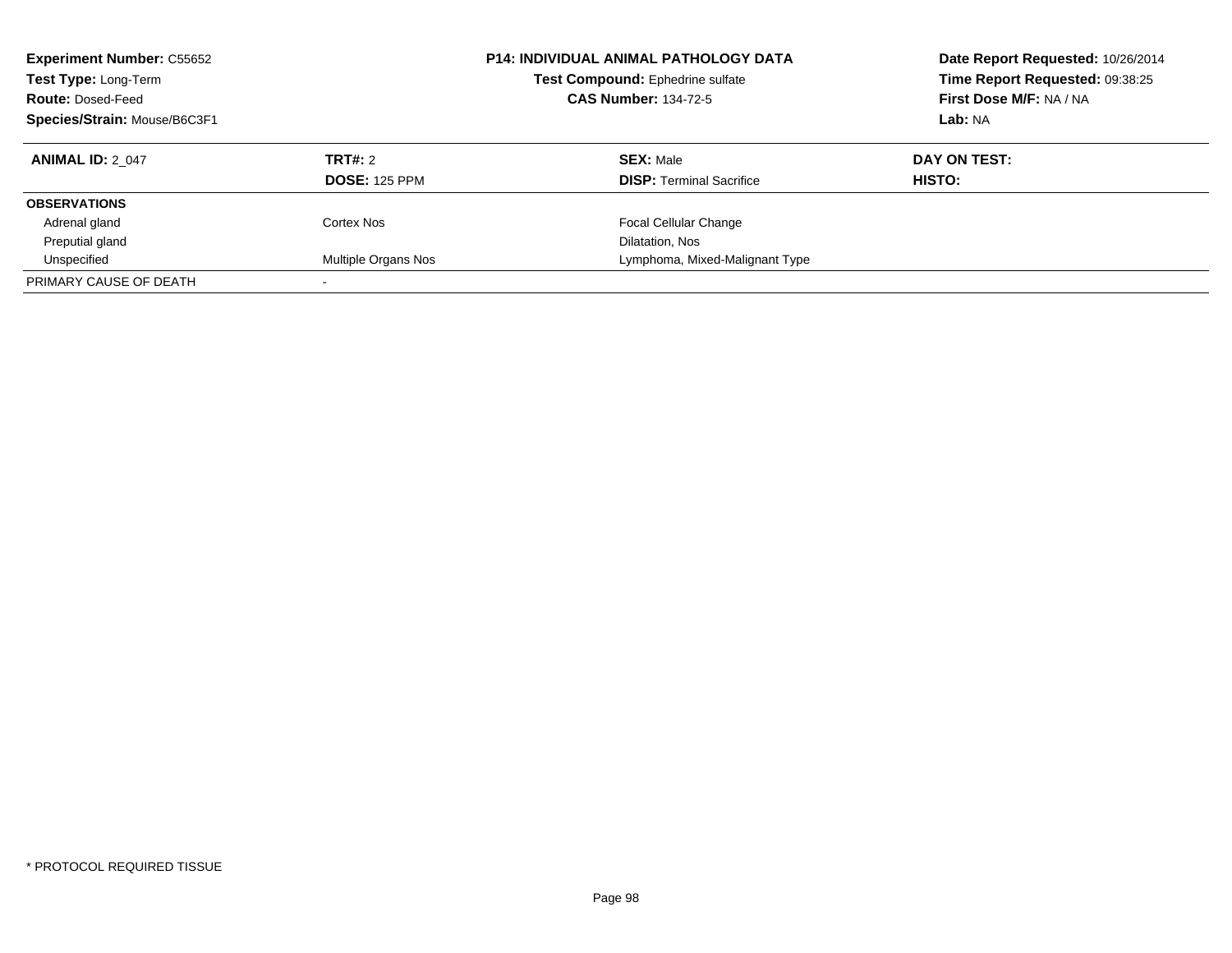**Experiment Number:** C55652**Test Type:** Long-Term**Route:** Dosed-Feed **Species/Strain:** Mouse/B6C3F1**P14: INDIVIDUAL ANIMAL PATHOLOGY DATATest Compound:** Ephedrine sulfate**CAS Number:** 134-72-5**Date Report Requested:** 10/26/2014**Time Report Requested:** 09:38:25**First Dose M/F:** NA / NA**Lab:** NA**ANIMAL ID: 2 048 REX:** Male **DAY ON TEST: CONSIST: SEX:** Male **DOSE:** 125 PPM**DISP:** Terminal Sacrifice **HISTO: OBSERVATIONS** Adrenal glandCortex Nos **Focal Cellular Change** Capsule Hyperplasia, Stromal Kidney Hyperplasia, LymphoidNephropathy**Cytoplasmic Vacuolization** Control of the Control of the Control of Cytoplasmic Vacuolization Liver Hepatocellular Carcinoma LungPerivascular Cuffing<br>Dilatation, Nos Preputial glandd and the control of the control of the control of the control of the control of the control of the control of the control of the control of the control of the control of the control of the control of the control of the co Salivary glandPerivascular Cuffing<br>Hematopoiesis Spleenn and the control of the control of the control of the control of the control of the control of the control of the control of the control of the control of the control of the control of the control of the control of the co PRIMARY CAUSE OF DEATH-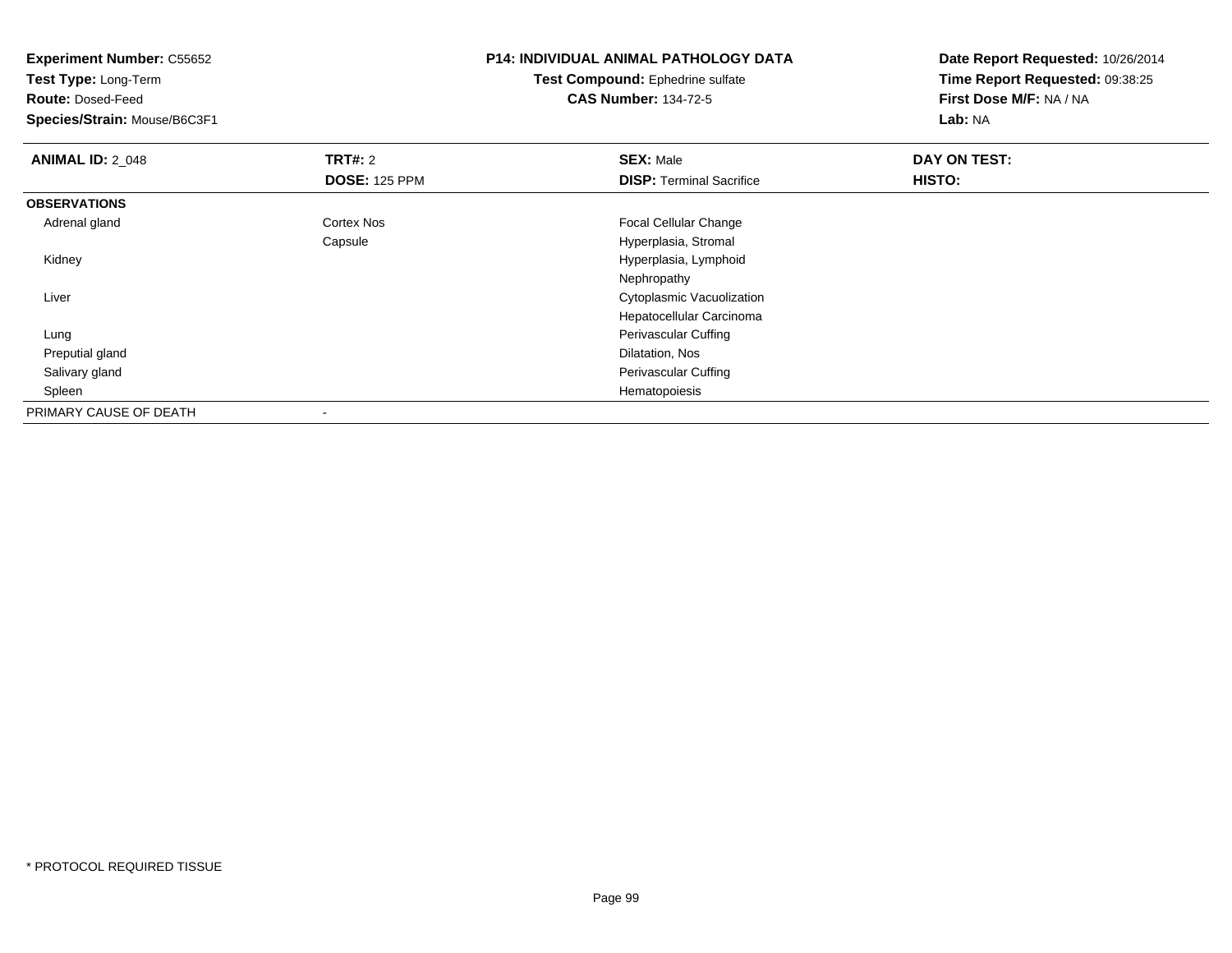**Test Type:** Long-Term

**Route:** Dosed-Feed

**Species/Strain:** Mouse/B6C3F1

#### **P14: INDIVIDUAL ANIMAL PATHOLOGY DATA**

**Test Compound:** Ephedrine sulfate**CAS Number:** 134-72-5

| <b>ANIMAL ID: 2_049</b> | <b>TRT#: 2</b>           | <b>SEX: Male</b>                | DAY ON TEST: |  |
|-------------------------|--------------------------|---------------------------------|--------------|--|
|                         | <b>DOSE: 125 PPM</b>     | <b>DISP: Terminal Sacrifice</b> | HISTO:       |  |
| <b>OBSERVATIONS</b>     |                          |                                 |              |  |
| Adrenal gland           | Cortex Nos               | Focal Cellular Change           |              |  |
|                         | Capsule                  | Hyperplasia, Stromal            |              |  |
| Brain                   | Thalamus                 | Calcification, Nos              |              |  |
| Eye                     | <b>Lacrimal Gland</b>    | Hyperplasia, Nos                |              |  |
| Kidney                  |                          | Nephropathy                     |              |  |
| Lung                    |                          | Perivascular Cuffing            |              |  |
| Pancreas                | Islets                   | Hyperplasia, Nos                |              |  |
| Preputial gland         |                          | Dilatation, Nos                 |              |  |
| Salivary gland          |                          | Perivascular Cuffing            |              |  |
| Spleen                  |                          | Hyperplasia, Lymphoid           |              |  |
| Stomach                 | <b>Glandular Stomach</b> | Inflammation, Acute/Chronic     |              |  |
| Thymus                  |                          | Cyst, Nos                       |              |  |
| Thyroid                 |                          | Follicular-Cell Adenoma         |              |  |
| PRIMARY CAUSE OF DEATH  |                          |                                 |              |  |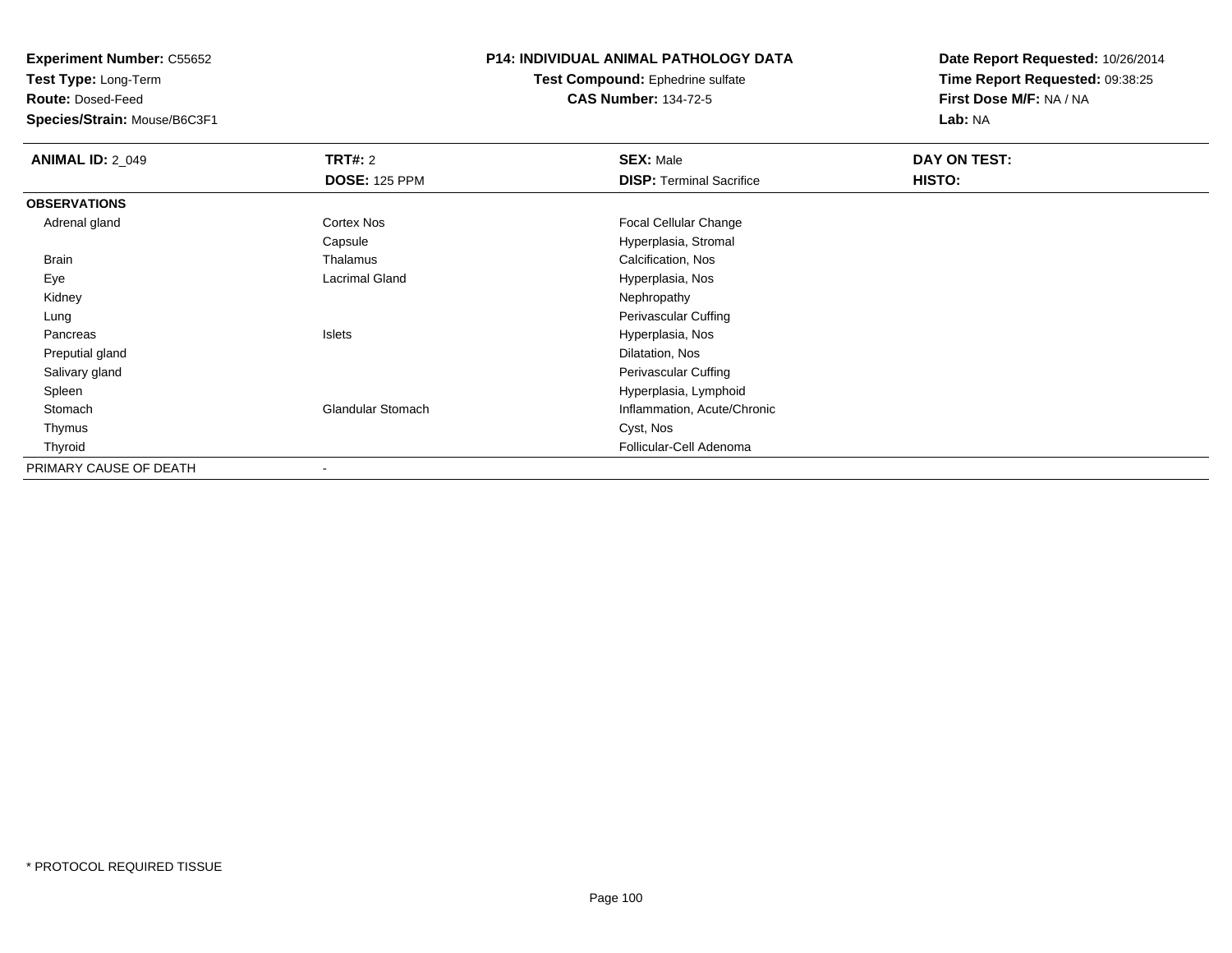| <b>Experiment Number: C55652</b><br>Test Type: Long-Term<br><b>Route: Dosed-Feed</b><br>Species/Strain: Mouse/B6C3F1 |                      | <b>P14: INDIVIDUAL ANIMAL PATHOLOGY DATA</b><br>Test Compound: Ephedrine sulfate<br><b>CAS Number: 134-72-5</b> | Date Report Requested: 10/26/2014<br>Time Report Requested: 09:38:25<br>First Dose M/F: NA / NA<br>Lab: NA |
|----------------------------------------------------------------------------------------------------------------------|----------------------|-----------------------------------------------------------------------------------------------------------------|------------------------------------------------------------------------------------------------------------|
| <b>ANIMAL ID: 2 050</b>                                                                                              | <b>TRT#: 2</b>       | <b>SEX: Male</b>                                                                                                | DAY ON TEST:                                                                                               |
|                                                                                                                      | <b>DOSE: 125 PPM</b> | <b>DISP:</b> Moribund Sacrifice                                                                                 | HISTO:                                                                                                     |
| <b>OBSERVATIONS</b>                                                                                                  |                      |                                                                                                                 |                                                                                                            |
| Adrenal gland                                                                                                        | Capsule              | Hyperplasia, Stromal                                                                                            |                                                                                                            |
| Kidney                                                                                                               |                      | Nephropathy                                                                                                     |                                                                                                            |
| Pancreas                                                                                                             | <b>Islets</b>        | Islet-Cell Adenoma                                                                                              |                                                                                                            |
| Salivary gland                                                                                                       |                      | <b>Perivascular Cuffing</b>                                                                                     |                                                                                                            |
| Testis                                                                                                               |                      | Atrophy, Nos                                                                                                    |                                                                                                            |
| PRIMARY CAUSE OF DEATH                                                                                               |                      |                                                                                                                 |                                                                                                            |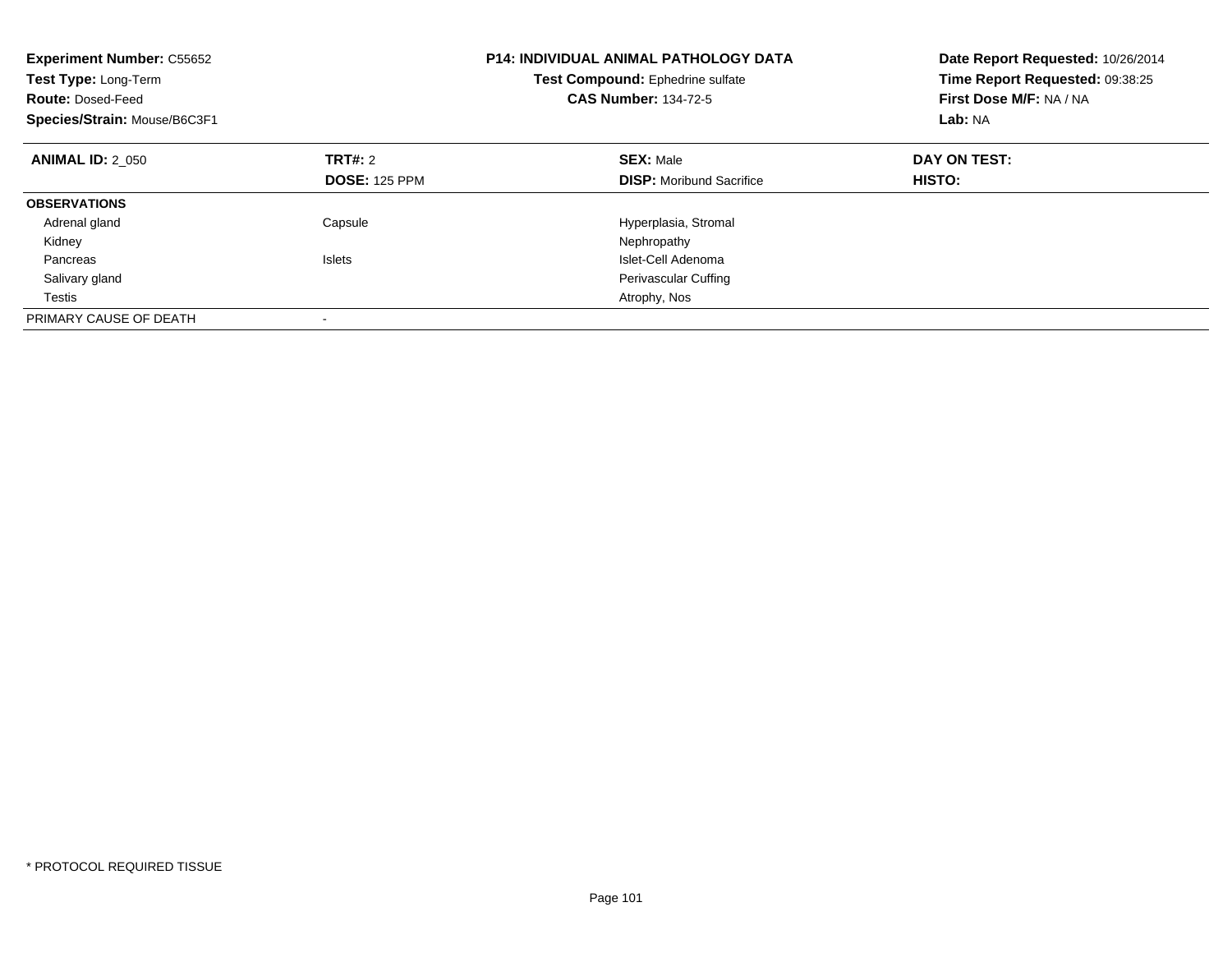**Test Type:** Long-Term

**Route:** Dosed-Feed

**Species/Strain:** Mouse/B6C3F1

#### **P14: INDIVIDUAL ANIMAL PATHOLOGY DATA**

**Test Compound:** Ephedrine sulfate**CAS Number:** 134-72-5

| <b>ANIMAL ID: 3_101</b> | <b>TRT#: 3</b> | <b>SEX: Male</b>                | DAY ON TEST: |  |
|-------------------------|----------------|---------------------------------|--------------|--|
|                         | DOSE: 0        | <b>DISP: Terminal Sacrifice</b> | HISTO:       |  |
| <b>OBSERVATIONS</b>     |                |                                 |              |  |
| Adrenal gland           | Cortex Nos     | Focal Cellular Change           |              |  |
|                         | Capsule        | Hyperplasia, Stromal            |              |  |
| <b>Brain</b>            | Thalamus       | Calcification, Nos              |              |  |
| Heart                   |                | Perivasculitis                  |              |  |
| Kidney                  |                | Calcification, Nos              |              |  |
|                         |                | Nephropathy                     |              |  |
| Lung                    |                | Alveolar/Bronchiolar Carcinoma  |              |  |
| Preputial gland         |                | Dilatation, Nos                 |              |  |
|                         |                | Metaplasia, Squamous            |              |  |
| Prostate                |                | Perivascular Cuffing            |              |  |
|                         |                | Perivasculitis                  |              |  |
| Salivary gland          |                | Perivascular Cuffing            |              |  |
| Spleen                  |                | Angiectasis                     |              |  |
| Thyroid                 |                | Hyperplasia, Follicular Cell    |              |  |
|                         |                | Perivasculitis                  |              |  |
| PRIMARY CAUSE OF DEATH  |                |                                 |              |  |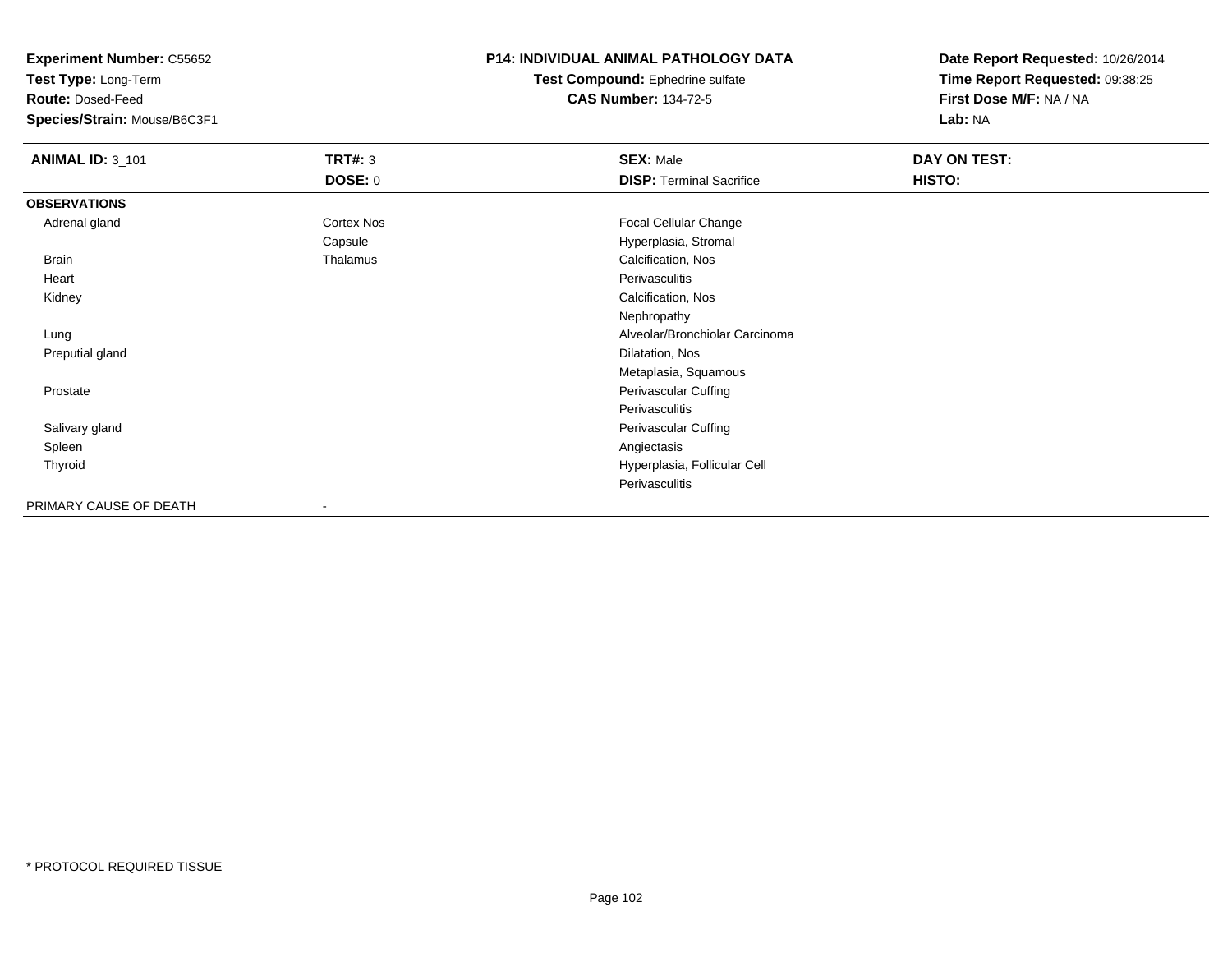| <b>Experiment Number: C55652</b><br>Test Type: Long-Term<br><b>Route: Dosed-Feed</b><br>Species/Strain: Mouse/B6C3F1 |                | <b>P14: INDIVIDUAL ANIMAL PATHOLOGY DATA</b><br>Test Compound: Ephedrine sulfate<br><b>CAS Number: 134-72-5</b> | Date Report Requested: 10/26/2014<br>Time Report Requested: 09:38:25<br>First Dose M/F: NA / NA<br>Lab: NA |
|----------------------------------------------------------------------------------------------------------------------|----------------|-----------------------------------------------------------------------------------------------------------------|------------------------------------------------------------------------------------------------------------|
| <b>ANIMAL ID: 3 102</b>                                                                                              | <b>TRT#: 3</b> | <b>SEX: Male</b>                                                                                                | DAY ON TEST:                                                                                               |
|                                                                                                                      | <b>DOSE: 0</b> | <b>DISP:</b> Terminal Sacrifice                                                                                 | HISTO:                                                                                                     |
| <b>OBSERVATIONS</b>                                                                                                  |                |                                                                                                                 |                                                                                                            |
| Adrenal gland                                                                                                        |                | Cortical Adenoma                                                                                                |                                                                                                            |
| <b>Brain</b>                                                                                                         | Thalamus       | Calcification, Nos                                                                                              |                                                                                                            |
| Kidney                                                                                                               |                | Nephropathy                                                                                                     |                                                                                                            |
| Liver                                                                                                                |                | Hepatocellular Adenoma                                                                                          |                                                                                                            |
|                                                                                                                      |                | Hepatocellular Carcinoma                                                                                        |                                                                                                            |
| Lung                                                                                                                 |                | Hyperplasia, Lymphoid                                                                                           |                                                                                                            |
| Salivary gland                                                                                                       |                | <b>Perivascular Cuffing</b>                                                                                     |                                                                                                            |
| PRIMARY CAUSE OF DEATH                                                                                               |                |                                                                                                                 |                                                                                                            |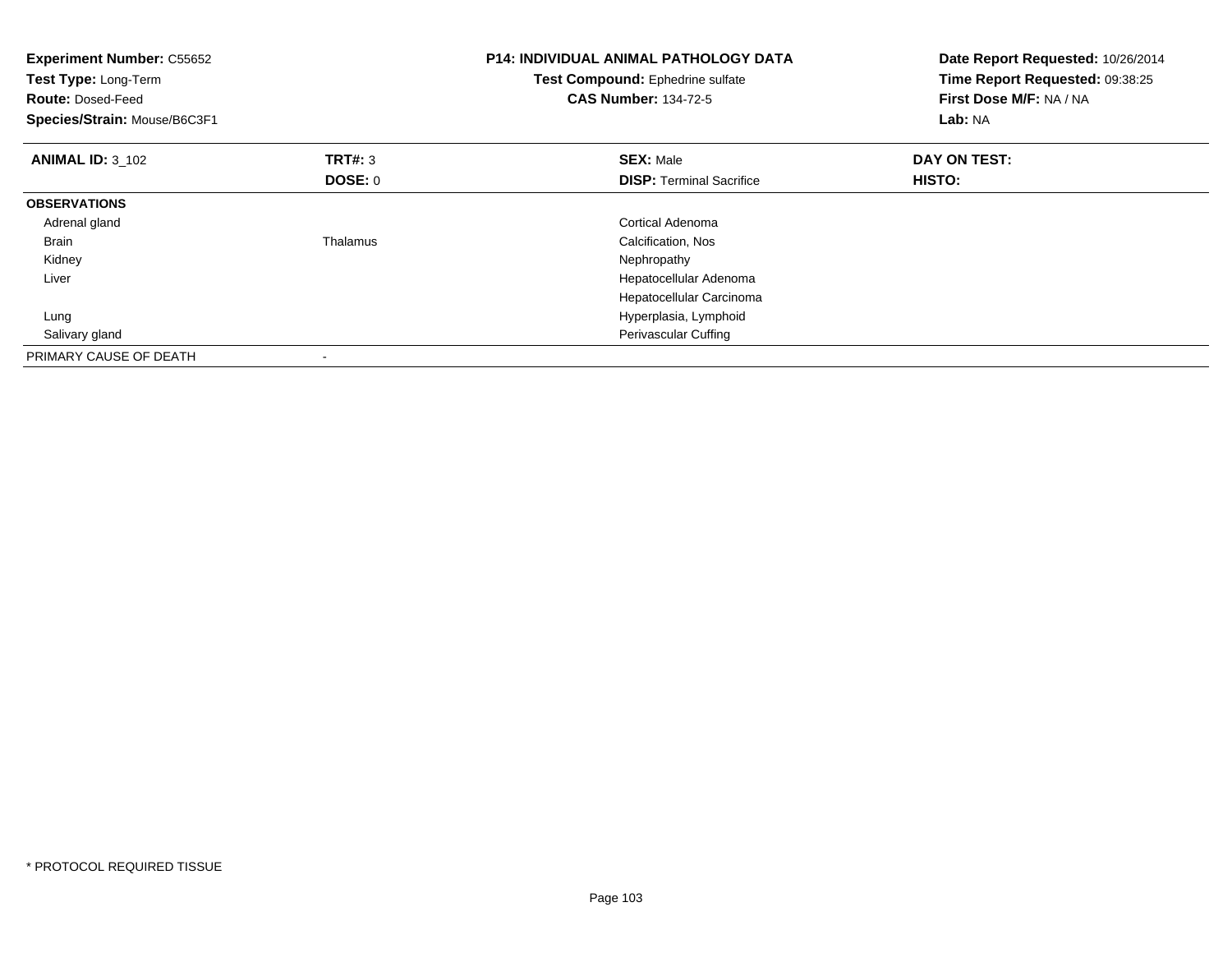| <b>Experiment Number: C55652</b><br>Test Type: Long-Term<br><b>Route: Dosed-Feed</b><br>Species/Strain: Mouse/B6C3F1 |                     | <b>P14: INDIVIDUAL ANIMAL PATHOLOGY DATA</b><br>Test Compound: Ephedrine sulfate<br><b>CAS Number: 134-72-5</b> | Date Report Requested: 10/26/2014<br>Time Report Requested: 09:38:25<br>First Dose M/F: NA / NA<br>Lab: NA |
|----------------------------------------------------------------------------------------------------------------------|---------------------|-----------------------------------------------------------------------------------------------------------------|------------------------------------------------------------------------------------------------------------|
| <b>ANIMAL ID: 3_103</b>                                                                                              | <b>TRT#:</b> 3      | <b>SEX: Male</b>                                                                                                | DAY ON TEST:                                                                                               |
|                                                                                                                      | DOSE: 0             | <b>DISP:</b> Terminal Sacrifice                                                                                 | HISTO:                                                                                                     |
| <b>OBSERVATIONS</b>                                                                                                  |                     |                                                                                                                 |                                                                                                            |
| Adrenal gland                                                                                                        | Capsule             | Hyperplasia, Stromal                                                                                            |                                                                                                            |
| <b>Brain</b>                                                                                                         | Thalamus            | Calcification, Nos                                                                                              |                                                                                                            |
| Kidney                                                                                                               |                     | <b>Mineralization</b>                                                                                           |                                                                                                            |
|                                                                                                                      |                     | Nephropathy                                                                                                     |                                                                                                            |
| Preputial gland                                                                                                      |                     | Dilatation, Nos                                                                                                 |                                                                                                            |
| Salivary gland                                                                                                       |                     | Perivascular Cuffing                                                                                            |                                                                                                            |
| Thyroid                                                                                                              |                     | Cyst, Follicular Nos                                                                                            |                                                                                                            |
| Unspecified                                                                                                          | Multiple Organs Nos | Lymphoma, Nos-Malignant                                                                                         |                                                                                                            |
| PRIMARY CAUSE OF DEATH                                                                                               |                     |                                                                                                                 |                                                                                                            |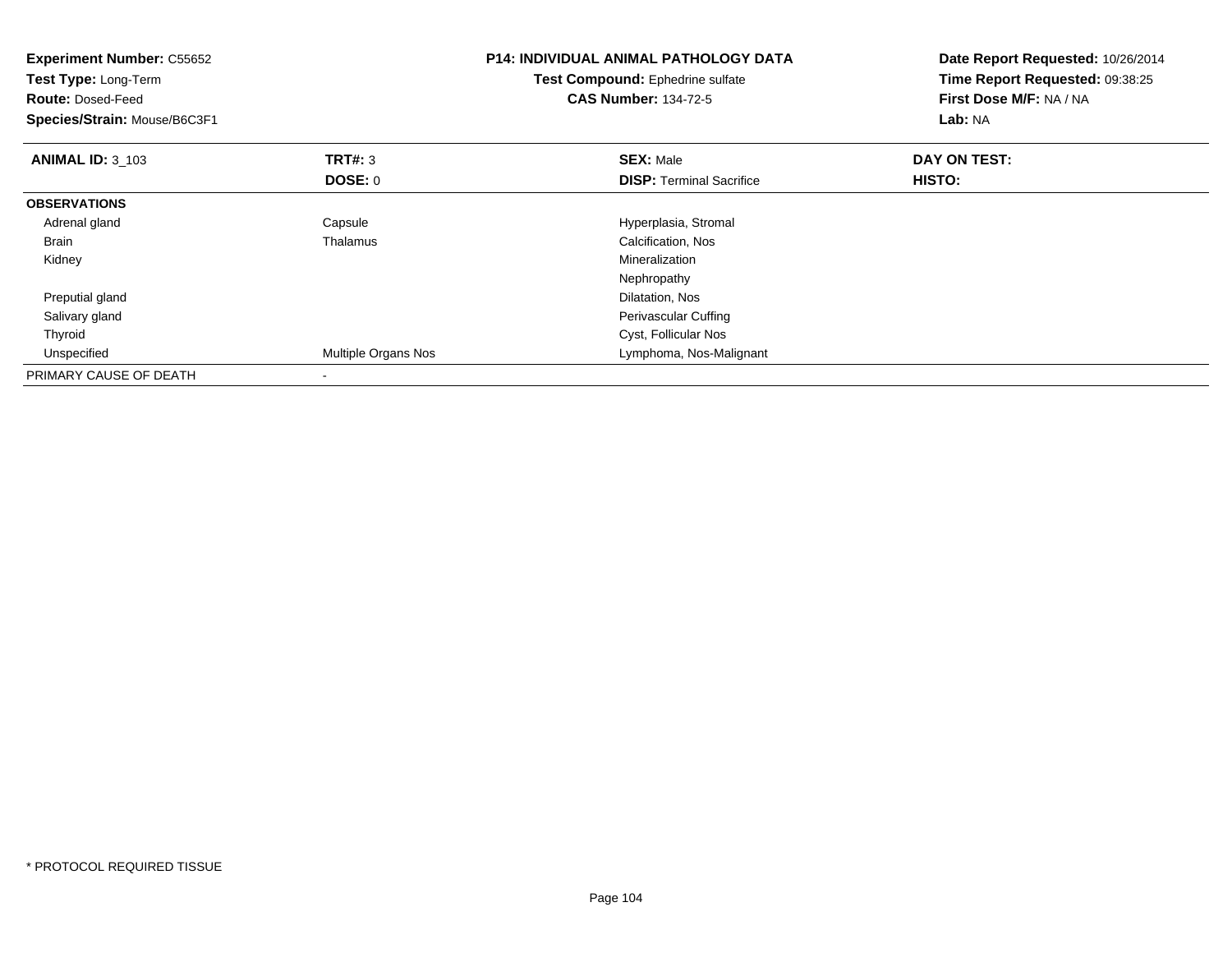**Test Type:** Long-Term

**Route:** Dosed-Feed

**Species/Strain:** Mouse/B6C3F1

## **P14: INDIVIDUAL ANIMAL PATHOLOGY DATA**

**Test Compound:** Ephedrine sulfate**CAS Number:** 134-72-5

| <b>ANIMAL ID: 3_104</b> | TRT#: 3                   | <b>SEX: Male</b>                | DAY ON TEST: |  |
|-------------------------|---------------------------|---------------------------------|--------------|--|
|                         | <b>DOSE: 0</b>            | <b>DISP: Terminal Sacrifice</b> | HISTO:       |  |
| <b>OBSERVATIONS</b>     |                           |                                 |              |  |
| Adrenal gland           | Medulla                   | Degeneration, Nos               |              |  |
|                         | Capsule                   | Hyperplasia, Stromal            |              |  |
| Brain                   | Thalamus                  | Calcification, Nos              |              |  |
| Kidney                  |                           | Mineralization                  |              |  |
|                         |                           | Nephropathy                     |              |  |
|                         |                           | <b>Perivascular Cuffing</b>     |              |  |
| Liver                   |                           | <b>Focal Cellular Change</b>    |              |  |
| Pituitary gland         | <b>Anterior Pituitary</b> | Cyst, Nos                       |              |  |
| Preputial gland         |                           | Dilatation, Nos                 |              |  |
| Salivary gland          |                           | <b>Perivascular Cuffing</b>     |              |  |
| Spleen                  |                           | Hyperplasia, Lymphoid           |              |  |
| PRIMARY CAUSE OF DEATH  |                           |                                 |              |  |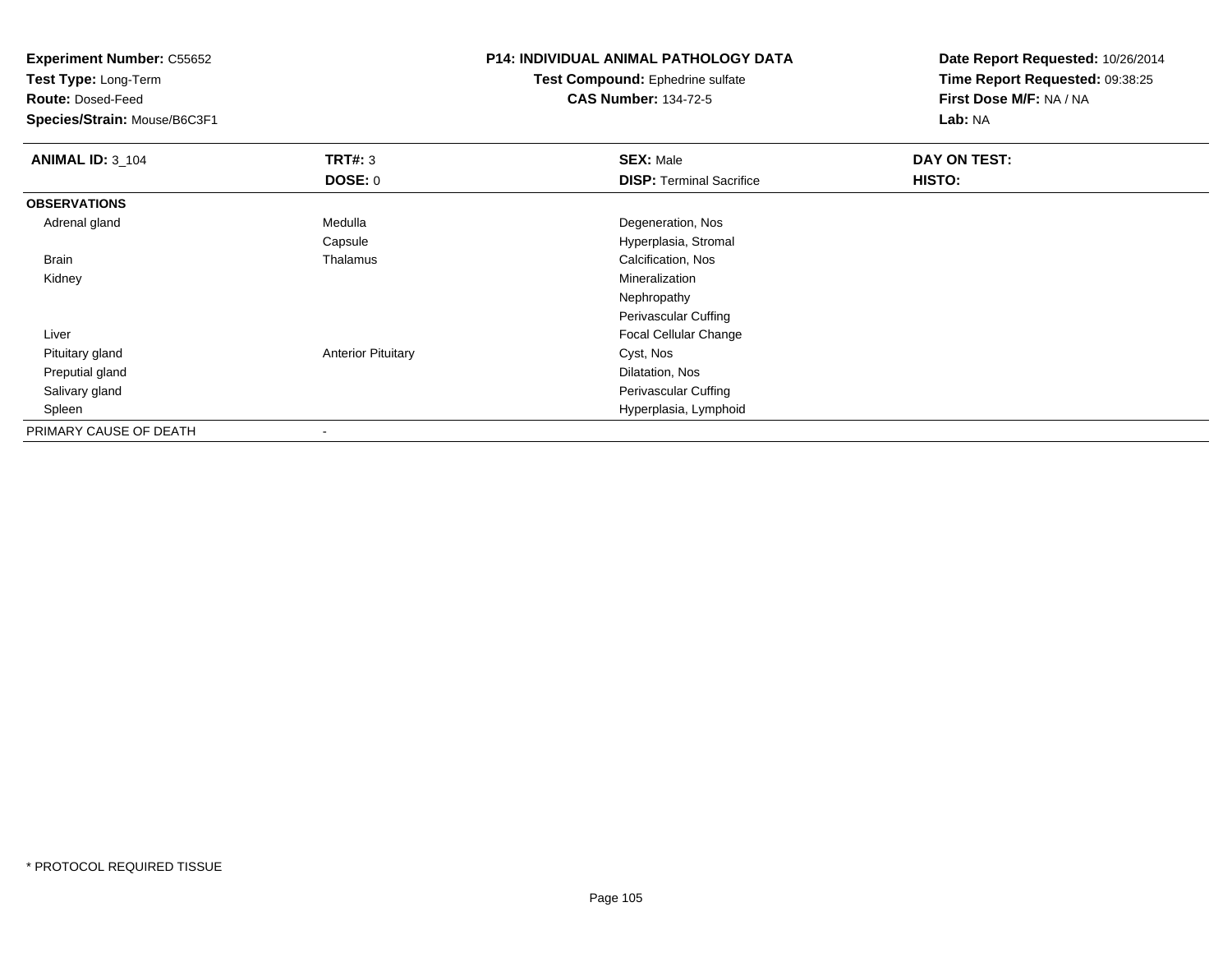| <b>Experiment Number: C55652</b><br>Test Type: Long-Term<br><b>Route: Dosed-Feed</b><br>Species/Strain: Mouse/B6C3F1 |                           | <b>P14: INDIVIDUAL ANIMAL PATHOLOGY DATA</b><br>Test Compound: Ephedrine sulfate<br><b>CAS Number: 134-72-5</b> | Date Report Requested: 10/26/2014<br>Time Report Requested: 09:38:25<br>First Dose M/F: NA / NA<br>Lab: NA |
|----------------------------------------------------------------------------------------------------------------------|---------------------------|-----------------------------------------------------------------------------------------------------------------|------------------------------------------------------------------------------------------------------------|
| <b>ANIMAL ID: 3 105</b>                                                                                              | TRT#: 3<br>DOSE: 0        | <b>SEX: Male</b><br><b>DISP:</b> Moribund Sacrifice                                                             | DAY ON TEST:<br>HISTO:                                                                                     |
| <b>OBSERVATIONS</b>                                                                                                  |                           |                                                                                                                 |                                                                                                            |
| <b>Brain</b>                                                                                                         | Thalamus                  | Calcification, Nos                                                                                              |                                                                                                            |
| Kidney                                                                                                               | <b>Convoluted Tubules</b> | Metamorphosis, Fatty                                                                                            |                                                                                                            |
| Prostate                                                                                                             |                           | Perivascular Cuffing                                                                                            |                                                                                                            |
| Thymus                                                                                                               |                           | Atrophy, Nos                                                                                                    |                                                                                                            |
| PRIMARY CAUSE OF DEATH                                                                                               |                           |                                                                                                                 |                                                                                                            |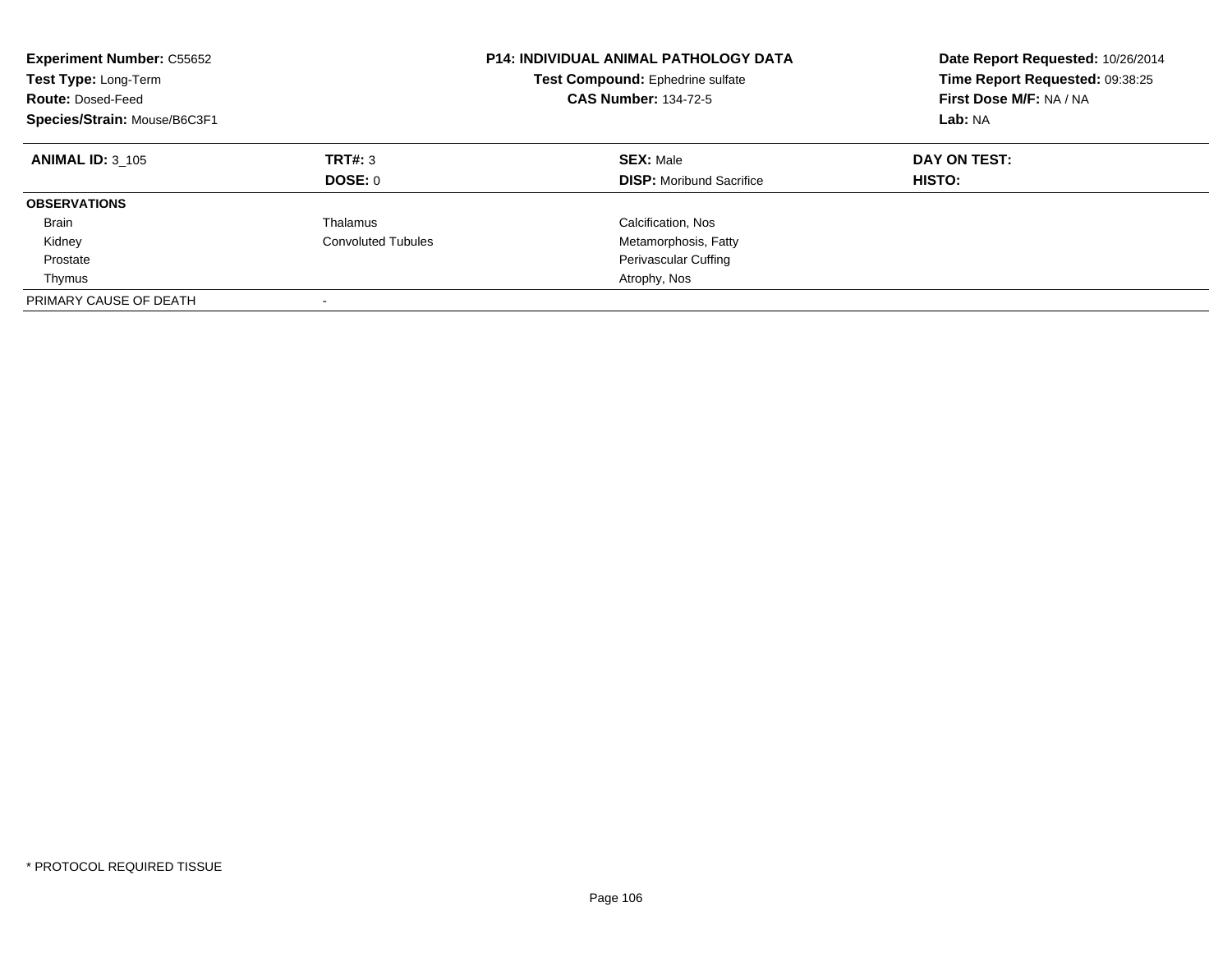| <b>Experiment Number: C55652</b><br>Test Type: Long-Term<br><b>Route: Dosed-Feed</b> |                           | <b>P14: INDIVIDUAL ANIMAL PATHOLOGY DATA</b><br>Test Compound: Ephedrine sulfate<br><b>CAS Number: 134-72-5</b> | Date Report Requested: 10/26/2014<br>Time Report Requested: 09:38:25<br>First Dose M/F: NA / NA |
|--------------------------------------------------------------------------------------|---------------------------|-----------------------------------------------------------------------------------------------------------------|-------------------------------------------------------------------------------------------------|
| Species/Strain: Mouse/B6C3F1                                                         |                           |                                                                                                                 | Lab: NA                                                                                         |
| <b>ANIMAL ID: 3_106</b>                                                              | TRT#: 3                   | <b>SEX: Male</b>                                                                                                | DAY ON TEST:                                                                                    |
|                                                                                      | DOSE: 0                   | <b>DISP: Terminal Sacrifice</b>                                                                                 | HISTO:                                                                                          |
| <b>OBSERVATIONS</b>                                                                  |                           |                                                                                                                 |                                                                                                 |
| Eye                                                                                  | Cornea                    | Vascularization                                                                                                 |                                                                                                 |
| Harderian gland                                                                      | Hardarian Gland           | Adenoma, Nos                                                                                                    |                                                                                                 |
| Kidney                                                                               |                           | Mineralization                                                                                                  |                                                                                                 |
|                                                                                      |                           | Nephrosis, Nos                                                                                                  |                                                                                                 |
| Lung                                                                                 |                           | Alveolar Macrophages                                                                                            |                                                                                                 |
|                                                                                      |                           | Alveolar/Bronchiolar Adenoma                                                                                    |                                                                                                 |
| Pituitary gland                                                                      | <b>Anterior Pituitary</b> | Hyperplasia, Focal                                                                                              |                                                                                                 |
| Preputial gland                                                                      |                           | Dilatation, Nos                                                                                                 |                                                                                                 |
| Unspecified                                                                          | Multiple Organs Nos       | Perivascular Cuffing                                                                                            |                                                                                                 |
| PRIMARY CAUSE OF DEATH                                                               |                           |                                                                                                                 |                                                                                                 |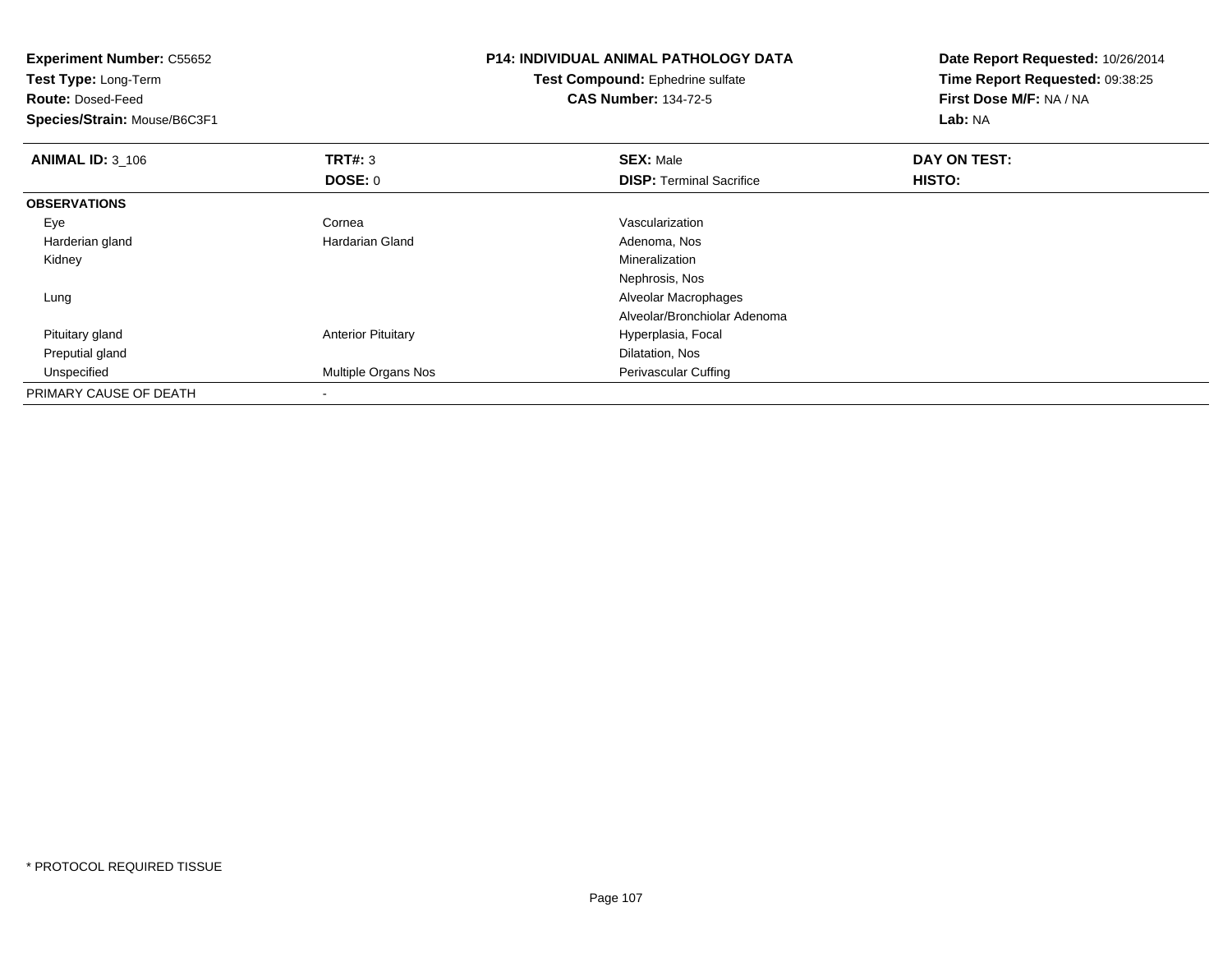**Test Type:** Long-Term

**Route:** Dosed-Feed

**Species/Strain:** Mouse/B6C3F1

### **P14: INDIVIDUAL ANIMAL PATHOLOGY DATA**

**Test Compound:** Ephedrine sulfate**CAS Number:** 134-72-5

| <b>ANIMAL ID: 3_107</b> | TRT#: 3           | <b>SEX: Male</b>                | DAY ON TEST: |  |
|-------------------------|-------------------|---------------------------------|--------------|--|
|                         | <b>DOSE: 0</b>    | <b>DISP: Terminal Sacrifice</b> | HISTO:       |  |
| <b>OBSERVATIONS</b>     |                   |                                 |              |  |
| Adrenal gland           | <b>Cortex Nos</b> | <b>Focal Cellular Change</b>    |              |  |
|                         | <b>Cortex Nos</b> | Hyperplasia, Focal              |              |  |
|                         | Capsule           | Hyperplasia, Stromal            |              |  |
| Brain                   | Thalamus          | Calcification, Nos              |              |  |
| Kidney                  |                   | Nephropathy                     |              |  |
| Liver                   |                   | Fibrosis, Cholangio             |              |  |
|                         |                   | Hepatocellular Adenoma          |              |  |
| Preputial gland         |                   | Dilatation, Nos                 |              |  |
| Prostate                |                   | Perivascular Cuffing            |              |  |
| Spleen                  |                   | Hemangiosarcoma                 |              |  |
| Urinary bladder         |                   | Perivascular Cuffing            |              |  |
| PRIMARY CAUSE OF DEATH  |                   |                                 |              |  |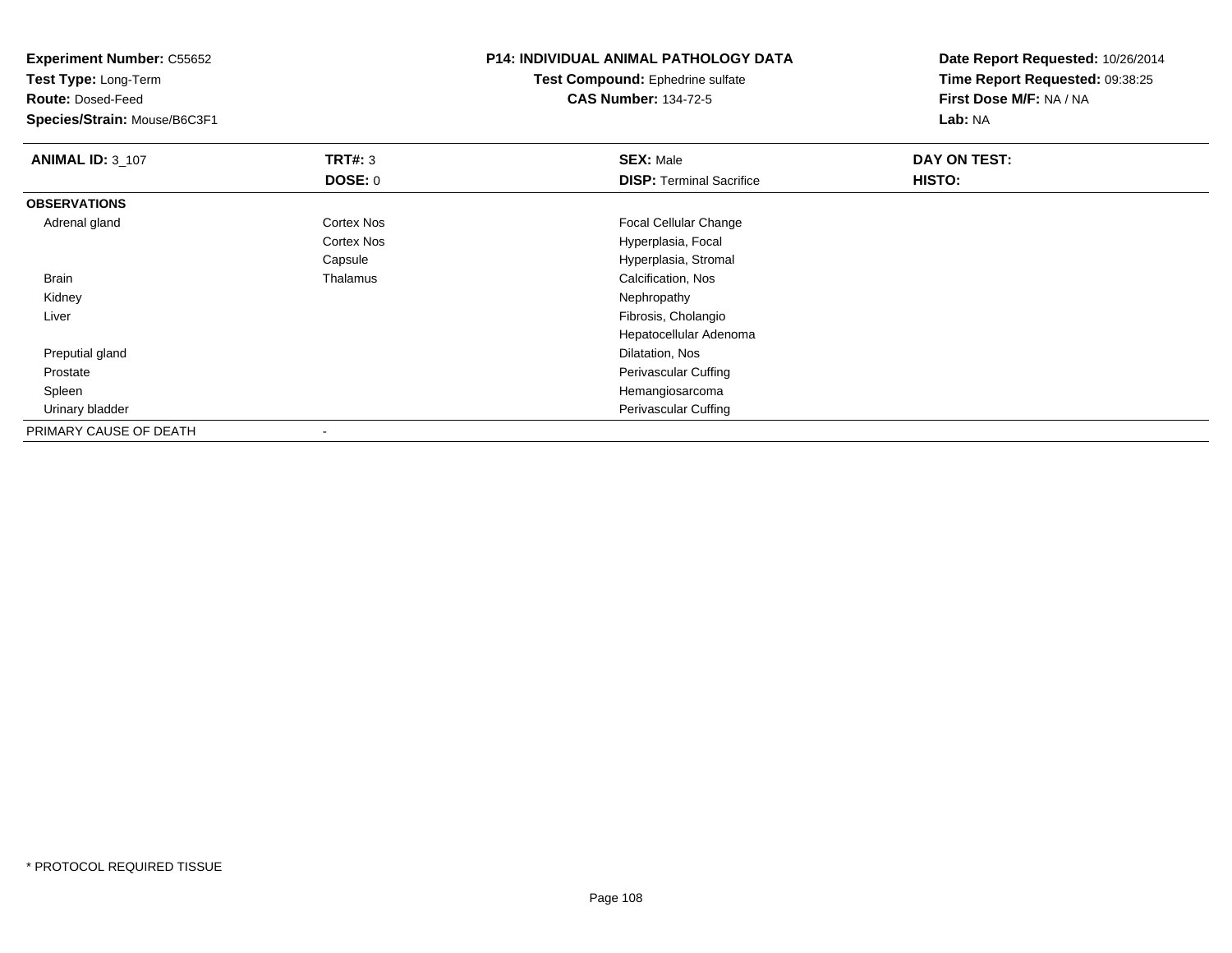| <b>Experiment Number: C55652</b><br>Test Type: Long-Term<br><b>Route: Dosed-Feed</b><br>Species/Strain: Mouse/B6C3F1 |                          | <b>P14: INDIVIDUAL ANIMAL PATHOLOGY DATA</b><br>Test Compound: Ephedrine sulfate<br><b>CAS Number: 134-72-5</b> | Date Report Requested: 10/26/2014<br>Time Report Requested: 09:38:25<br>First Dose M/F: NA / NA<br>Lab: NA |
|----------------------------------------------------------------------------------------------------------------------|--------------------------|-----------------------------------------------------------------------------------------------------------------|------------------------------------------------------------------------------------------------------------|
| <b>ANIMAL ID: 3 108</b>                                                                                              | TRT#: 3                  | <b>SEX: Male</b>                                                                                                | DAY ON TEST:                                                                                               |
|                                                                                                                      | DOSE: 0                  | <b>DISP: Terminal Sacrifice</b>                                                                                 | HISTO:                                                                                                     |
| <b>OBSERVATIONS</b>                                                                                                  |                          |                                                                                                                 |                                                                                                            |
| Adrenal gland                                                                                                        | <b>Cortex Nos</b>        | Focal Cellular Change                                                                                           |                                                                                                            |
|                                                                                                                      | Capsule                  | Hyperplasia, Stromal                                                                                            |                                                                                                            |
| Kidney                                                                                                               |                          | Mineralization                                                                                                  |                                                                                                            |
|                                                                                                                      |                          | Nephropathy                                                                                                     |                                                                                                            |
| Liver                                                                                                                |                          | Hepatocellular Adenoma                                                                                          |                                                                                                            |
|                                                                                                                      |                          | Hepatocellular Carcinoma                                                                                        |                                                                                                            |
| Stomach                                                                                                              | <b>Glandular Stomach</b> | Hyperplasia, Focal                                                                                              |                                                                                                            |
| Unspecified                                                                                                          | Adipose Tissue           | Necrosis, Fat                                                                                                   |                                                                                                            |
| PRIMARY CAUSE OF DEATH                                                                                               |                          |                                                                                                                 |                                                                                                            |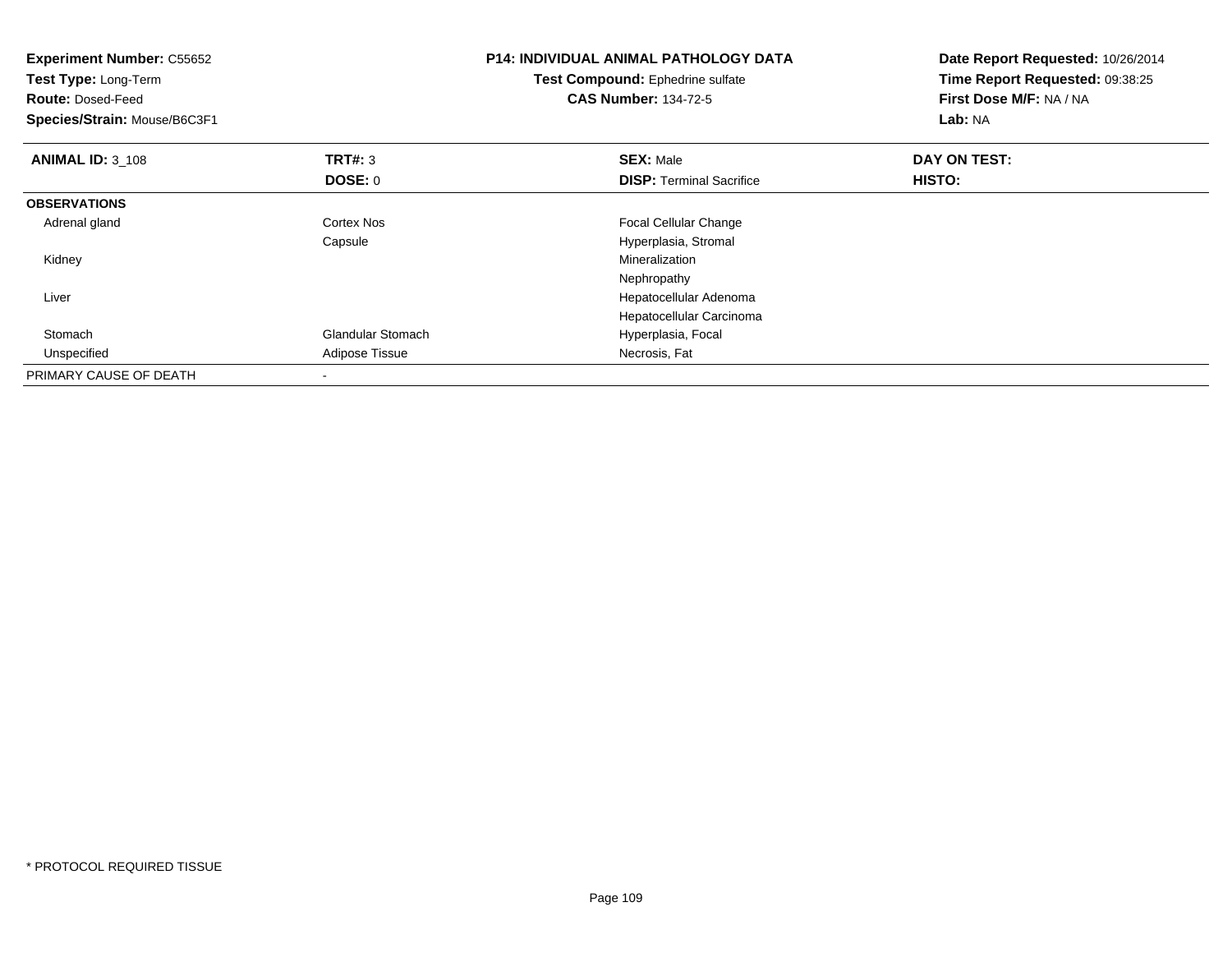| <b>Experiment Number: C55652</b><br>Test Type: Long-Term<br><b>Route: Dosed-Feed</b><br>Species/Strain: Mouse/B6C3F1 |                 | <b>P14: INDIVIDUAL ANIMAL PATHOLOGY DATA</b><br>Test Compound: Ephedrine sulfate<br><b>CAS Number: 134-72-5</b> | Date Report Requested: 10/26/2014<br>Time Report Requested: 09:38:25<br>First Dose M/F: NA / NA<br>Lab: NA |
|----------------------------------------------------------------------------------------------------------------------|-----------------|-----------------------------------------------------------------------------------------------------------------|------------------------------------------------------------------------------------------------------------|
| <b>ANIMAL ID: 3 109</b>                                                                                              | TRT#: 3         | <b>SEX: Male</b>                                                                                                | DAY ON TEST:                                                                                               |
|                                                                                                                      | DOSE: 0         | <b>DISP:</b> Terminal Sacrifice                                                                                 | HISTO:                                                                                                     |
| <b>OBSERVATIONS</b>                                                                                                  |                 |                                                                                                                 |                                                                                                            |
| Adrenal gland                                                                                                        |                 | Cortical Adenoma                                                                                                |                                                                                                            |
|                                                                                                                      | Capsule         | Hyperplasia, Stromal                                                                                            |                                                                                                            |
| Harderian gland                                                                                                      | Hardarian Gland | Adenoma, Nos                                                                                                    |                                                                                                            |
| Kidney                                                                                                               |                 | Mineralization                                                                                                  |                                                                                                            |
|                                                                                                                      |                 | Nephropathy                                                                                                     |                                                                                                            |
| Preputial gland                                                                                                      |                 | Abscess, Nos                                                                                                    |                                                                                                            |
| PRIMARY CAUSE OF DEATH                                                                                               |                 |                                                                                                                 |                                                                                                            |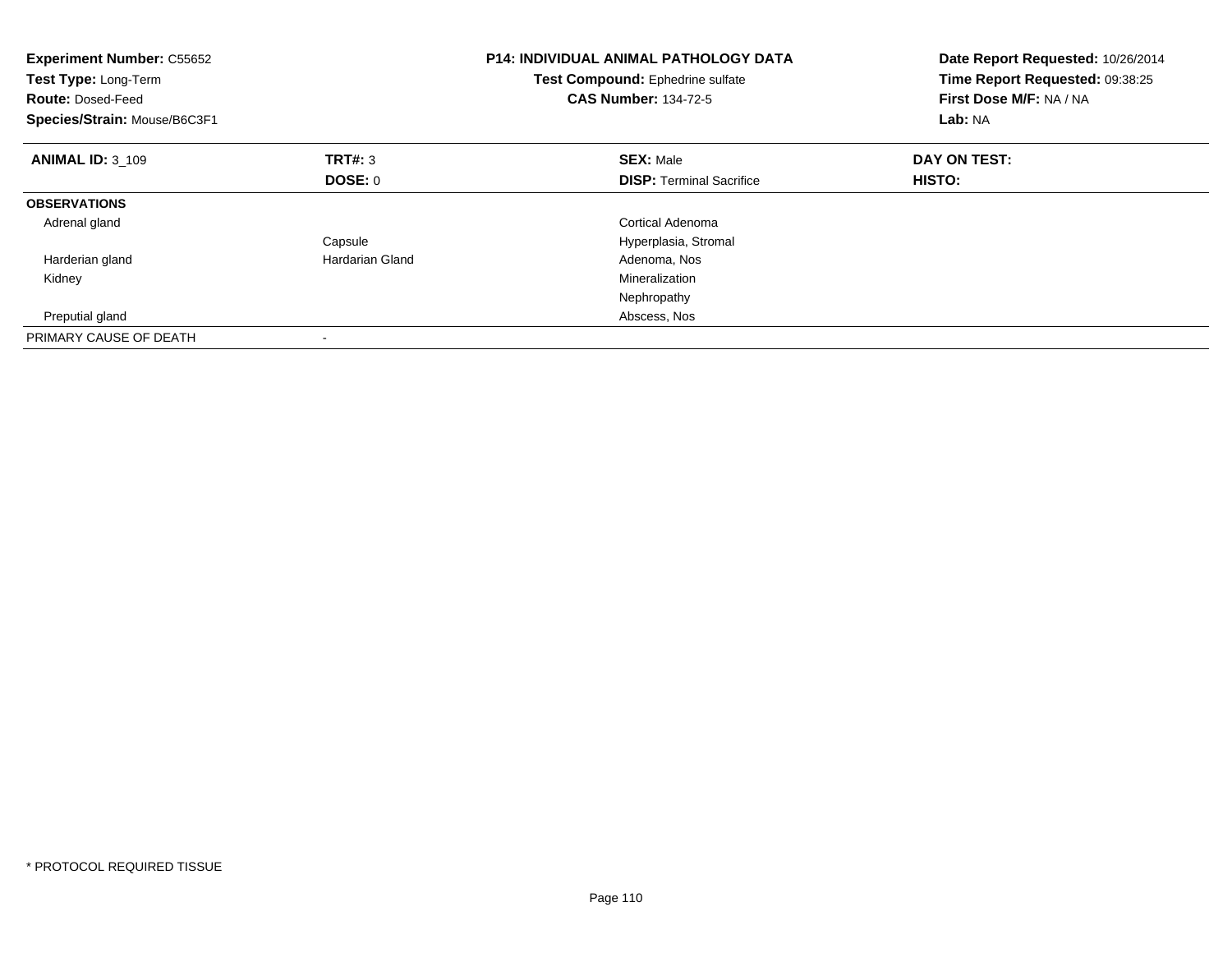| <b>Experiment Number: C55652</b><br>Test Type: Long-Term<br><b>Route: Dosed-Feed</b><br>Species/Strain: Mouse/B6C3F1 |                           | <b>P14: INDIVIDUAL ANIMAL PATHOLOGY DATA</b><br>Test Compound: Ephedrine sulfate<br><b>CAS Number: 134-72-5</b> | Date Report Requested: 10/26/2014<br>Time Report Requested: 09:38:25<br>First Dose M/F: NA / NA<br>Lab: NA |
|----------------------------------------------------------------------------------------------------------------------|---------------------------|-----------------------------------------------------------------------------------------------------------------|------------------------------------------------------------------------------------------------------------|
| <b>ANIMAL ID: 3 110</b>                                                                                              | <b>TRT#: 3</b><br>DOSE: 0 | <b>SEX: Male</b><br><b>DISP:</b> Moribund Sacrifice                                                             | DAY ON TEST:<br>HISTO:                                                                                     |
| <b>OBSERVATIONS</b>                                                                                                  |                           |                                                                                                                 |                                                                                                            |
| <b>Brain</b>                                                                                                         | Thalamus                  | Calcification, Nos<br>Hemorrhage                                                                                |                                                                                                            |
| Liver                                                                                                                | Centrilobular             | Metamorphosis, Fatty                                                                                            |                                                                                                            |
| Unspecified                                                                                                          | Multiple Organs Nos       | Lymphoma, Undifferentiated-Malignant Type                                                                       |                                                                                                            |
| PRIMARY CAUSE OF DEATH                                                                                               |                           |                                                                                                                 |                                                                                                            |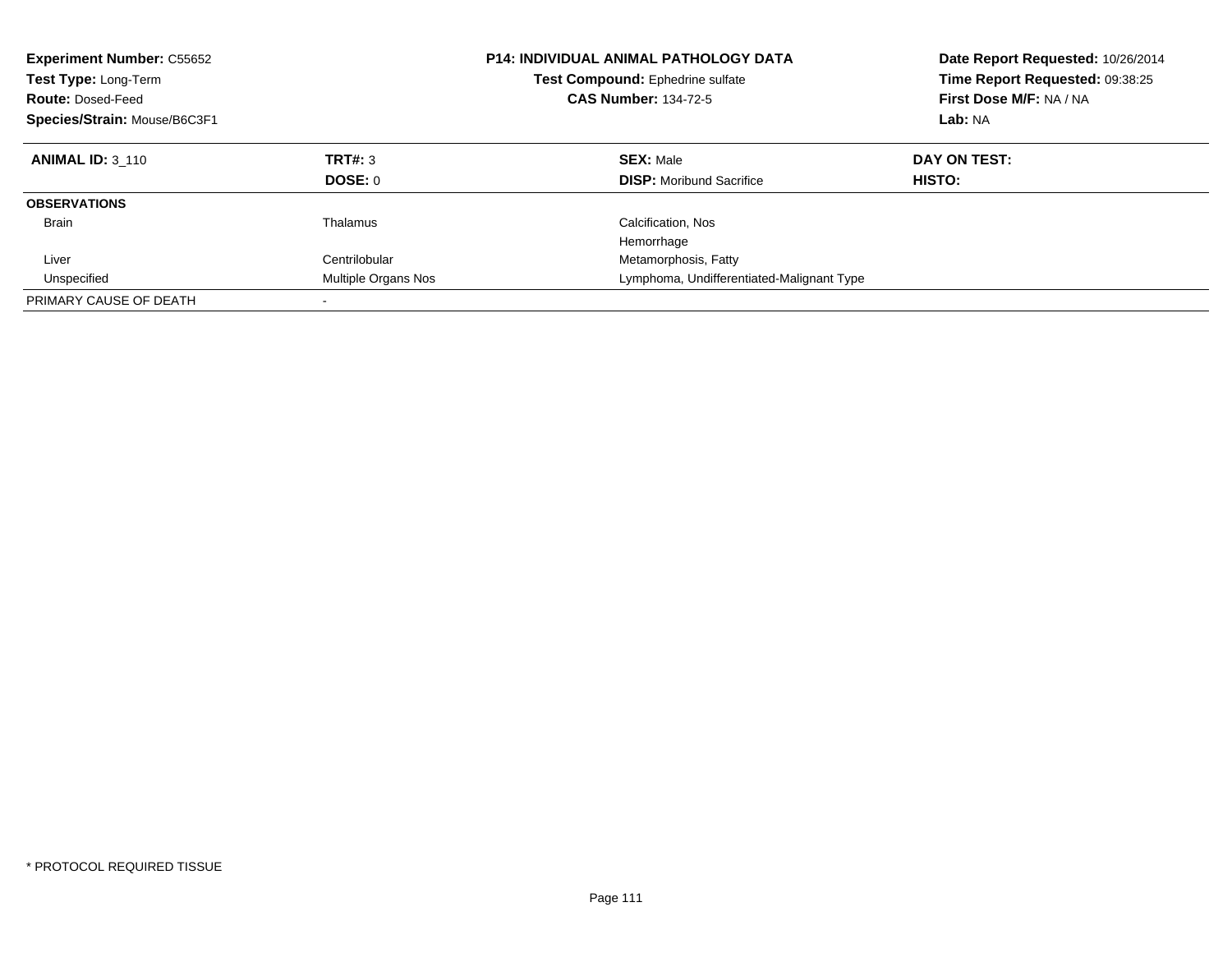| <b>Experiment Number: C55652</b><br>Test Type: Long-Term<br><b>Route: Dosed-Feed</b><br>Species/Strain: Mouse/B6C3F1 |             | <b>P14: INDIVIDUAL ANIMAL PATHOLOGY DATA</b><br>Test Compound: Ephedrine sulfate<br><b>CAS Number: 134-72-5</b> | Date Report Requested: 10/26/2014<br>Time Report Requested: 09:38:25<br>First Dose M/F: NA / NA<br>Lab: NA |
|----------------------------------------------------------------------------------------------------------------------|-------------|-----------------------------------------------------------------------------------------------------------------|------------------------------------------------------------------------------------------------------------|
| <b>ANIMAL ID: 3 111</b>                                                                                              | TRT#: 3     | <b>SEX: Male</b>                                                                                                | DAY ON TEST:                                                                                               |
|                                                                                                                      | DOSE: 0     | <b>DISP: Natural Death</b>                                                                                      | <b>HISTO:</b>                                                                                              |
| <b>OBSERVATIONS</b>                                                                                                  |             |                                                                                                                 |                                                                                                            |
| Brain                                                                                                                |             | Mineralization                                                                                                  |                                                                                                            |
| Liver                                                                                                                |             | Angiectasis                                                                                                     |                                                                                                            |
|                                                                                                                      |             | Hemangiosarcoma, Metastatic                                                                                     |                                                                                                            |
|                                                                                                                      | Hepatocytes | Metamorphosis, Fatty                                                                                            |                                                                                                            |
|                                                                                                                      |             | Necrosis, Nos                                                                                                   |                                                                                                            |
| Spleen                                                                                                               |             | Hemangiosarcoma                                                                                                 |                                                                                                            |
| PRIMARY CAUSE OF DEATH                                                                                               |             |                                                                                                                 |                                                                                                            |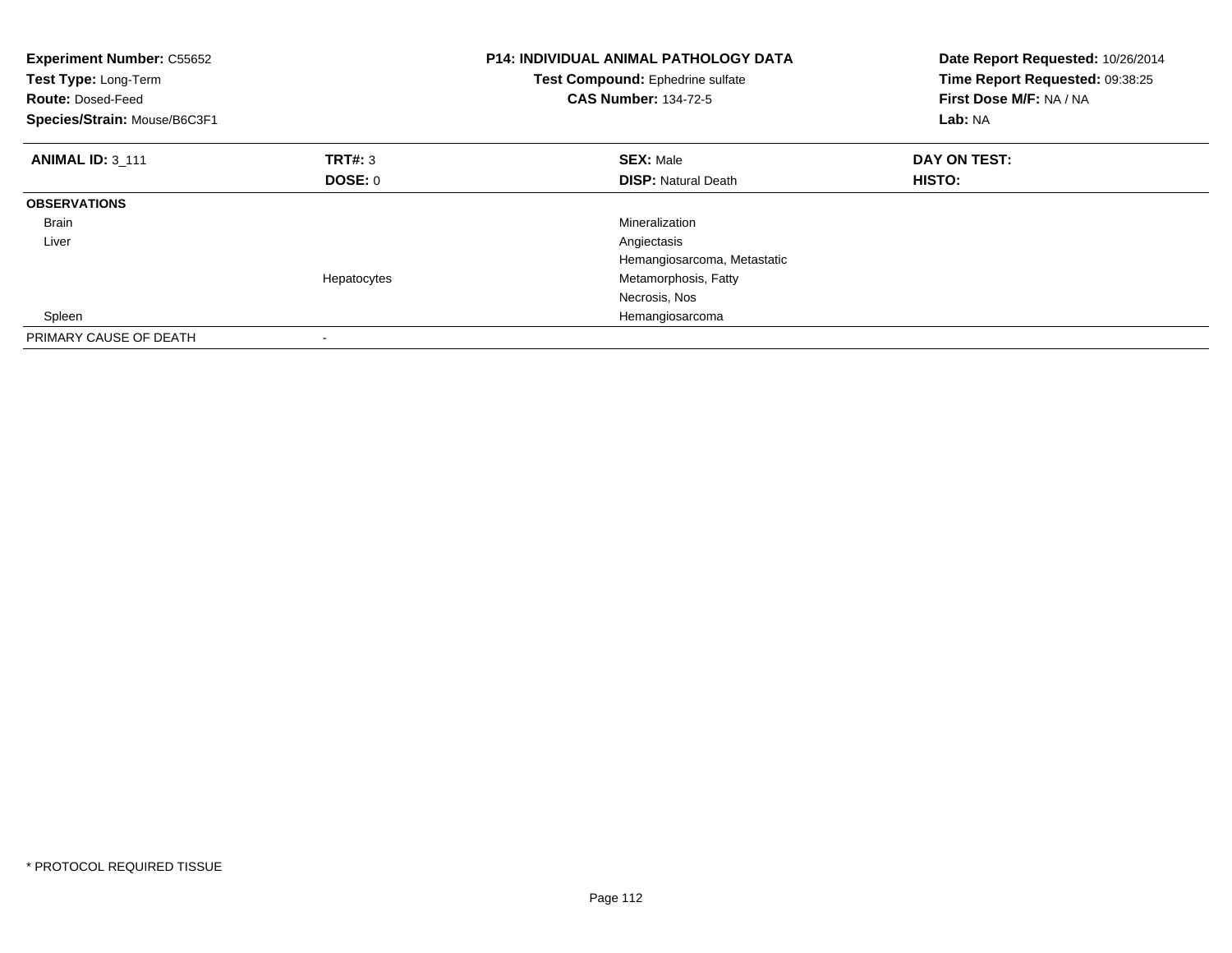**Test Type:** Long-Term

**Route:** Dosed-Feed

**Species/Strain:** Mouse/B6C3F1

### **P14: INDIVIDUAL ANIMAL PATHOLOGY DATA**

**Test Compound:** Ephedrine sulfate**CAS Number:** 134-72-5

| <b>ANIMAL ID: 3_112</b> | <b>TRT#: 3</b>       | <b>SEX: Male</b>                     | DAY ON TEST:  |
|-------------------------|----------------------|--------------------------------------|---------------|
|                         | <b>DOSE: 0</b>       | <b>DISP:</b> Moribund Sacrifice      | <b>HISTO:</b> |
| <b>OBSERVATIONS</b>     |                      |                                      |               |
| Adrenal gland           | Capsule              | Hyperplasia, Stromal                 |               |
| Brain                   | Thalamus             | Calcification, Nos                   |               |
| <b>Intestine Small</b>  | <b>Mesentery Nos</b> | <b>Steatitis</b>                     |               |
| Kidney                  |                      | Hyperplasia, Lymphoid                |               |
|                         |                      | Nephropathy                          |               |
| Liver                   |                      | Hepatocellular Carcinoma             |               |
|                         |                      | Necrosis, Focal                      |               |
| Lung                    |                      | Hepatocellular Carcinoma, Metastatic |               |
|                         |                      | Hyperplasia, Lymphoid                |               |
| Preputial gland         |                      | Dilatation, Nos                      |               |
| Salivary gland          |                      | Perivascular Cuffing                 |               |
| Spleen                  |                      | Hematopoiesis                        |               |
| Thymus                  |                      | Atrophy, Nos                         |               |
| PRIMARY CAUSE OF DEATH  |                      |                                      |               |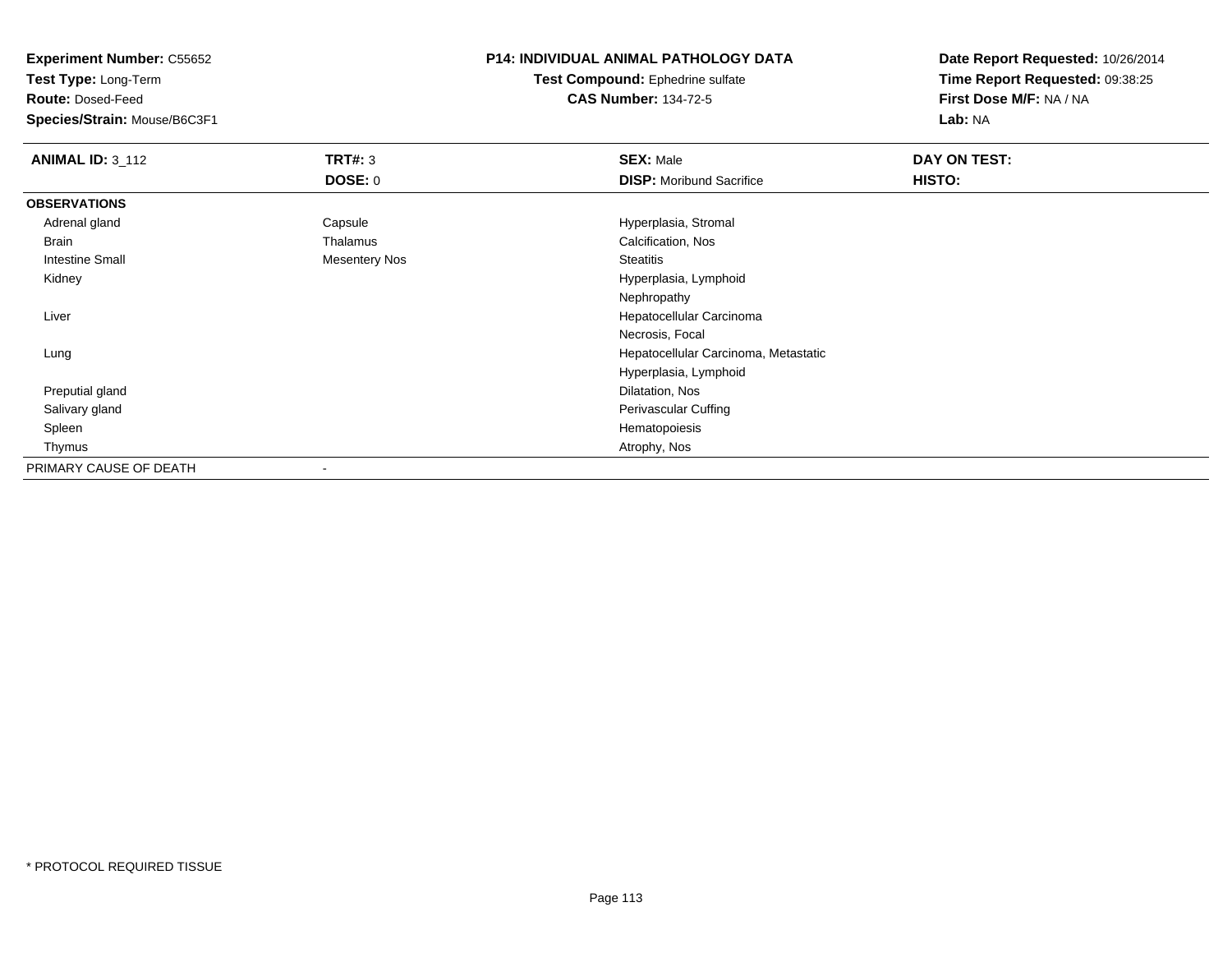**Test Type:** Long-Term

**Route:** Dosed-Feed

**Species/Strain:** Mouse/B6C3F1

# **P14: INDIVIDUAL ANIMAL PATHOLOGY DATA**

**Test Compound:** Ephedrine sulfate**CAS Number:** 134-72-5

| <b>ANIMAL ID: 3_113</b> | TRT#: 3           | <b>SEX: Male</b>                    | DAY ON TEST: |  |
|-------------------------|-------------------|-------------------------------------|--------------|--|
|                         | <b>DOSE: 0</b>    | <b>DISP: Terminal Sacrifice</b>     | HISTO:       |  |
| <b>OBSERVATIONS</b>     |                   |                                     |              |  |
| Adrenal gland           | <b>Cortex Nos</b> | <b>Focal Cellular Change</b>        |              |  |
|                         | <b>Cortex Nos</b> | Hypertrophy, Focal                  |              |  |
| Brain                   | Thalamus          | Calcification, Nos                  |              |  |
| Kidney                  |                   | Lymphocytic Inflammatory Infiltrate |              |  |
|                         |                   | Nephropathy                         |              |  |
| Liver                   |                   | Necrosis, Nos                       |              |  |
| Lung                    |                   | Alveolar/Bronchiolar Adenoma        |              |  |
| Pancreas                | Islets            | Hyperplasia, Nos                    |              |  |
| Preputial gland         |                   | Inflammation, Chronic               |              |  |
|                         |                   | Metaplasia, Squamous                |              |  |
| Salivary gland          |                   | Perivascular Cuffing                |              |  |
| Urinary bladder         |                   | Perivascular Cuffing                |              |  |
| PRIMARY CAUSE OF DEATH  |                   |                                     |              |  |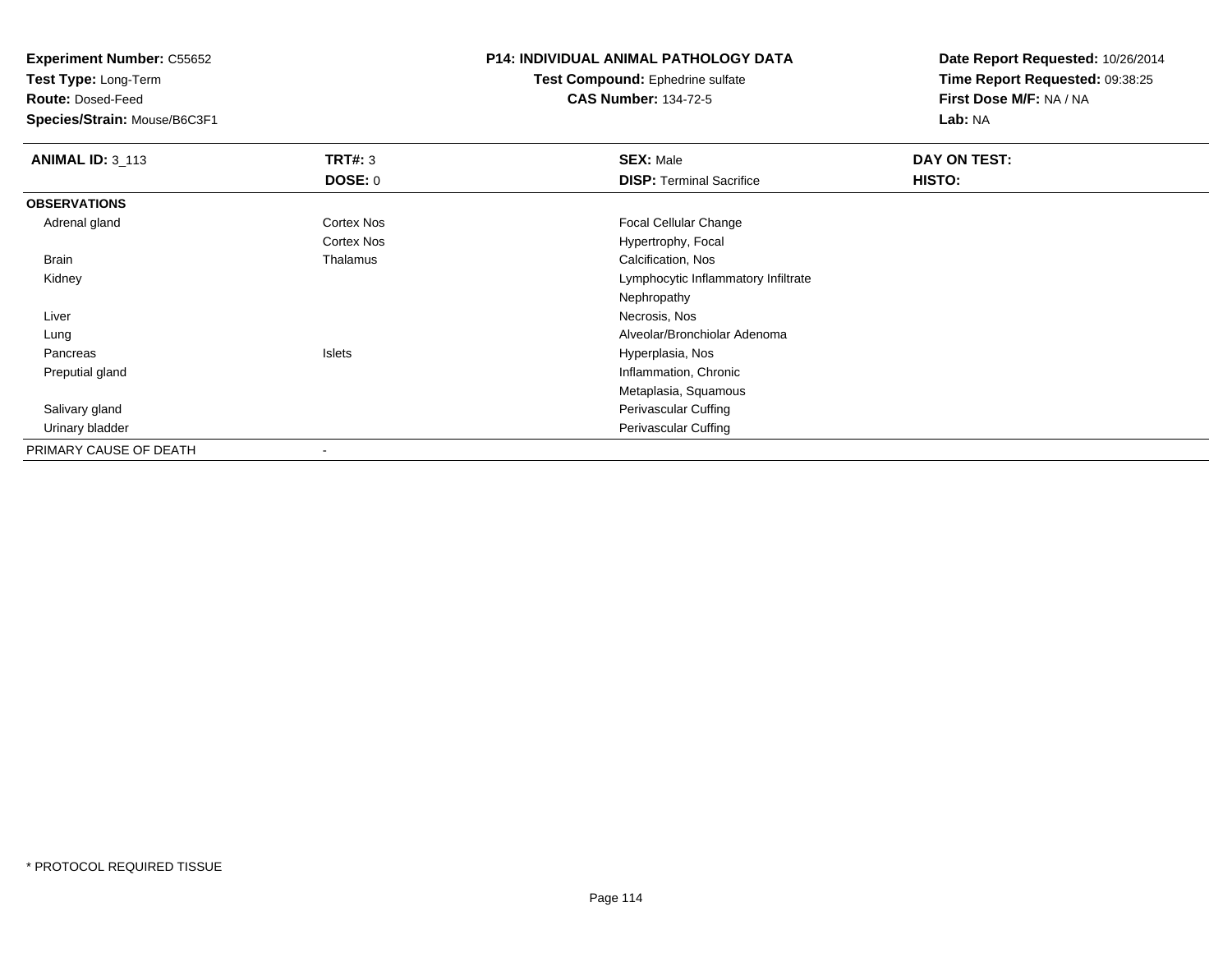| <b>Experiment Number: C55652</b><br>Test Type: Long-Term<br><b>Route: Dosed-Feed</b><br>Species/Strain: Mouse/B6C3F1 |                     | <b>P14: INDIVIDUAL ANIMAL PATHOLOGY DATA</b><br>Test Compound: Ephedrine sulfate<br><b>CAS Number: 134-72-5</b> | Date Report Requested: 10/26/2014<br>Time Report Requested: 09:38:25<br>First Dose M/F: NA / NA<br>Lab: NA |
|----------------------------------------------------------------------------------------------------------------------|---------------------|-----------------------------------------------------------------------------------------------------------------|------------------------------------------------------------------------------------------------------------|
| <b>ANIMAL ID: 3 114</b>                                                                                              | <b>TRT#: 3</b>      | <b>SEX: Male</b>                                                                                                | DAY ON TEST:                                                                                               |
|                                                                                                                      | DOSE: 0             | <b>DISP:</b> Terminal Sacrifice                                                                                 | <b>HISTO:</b>                                                                                              |
| <b>OBSERVATIONS</b>                                                                                                  |                     |                                                                                                                 |                                                                                                            |
| Adrenal gland                                                                                                        | Cortex Nos          | <b>Focal Cellular Change</b>                                                                                    |                                                                                                            |
| Kidney                                                                                                               |                     | Cyst, Multiple                                                                                                  |                                                                                                            |
| Liver                                                                                                                |                     | <b>Focal Cellular Change</b>                                                                                    |                                                                                                            |
|                                                                                                                      |                     | Hepatocellular Carcinoma                                                                                        |                                                                                                            |
| Preputial gland                                                                                                      |                     | Metaplasia, Squamous                                                                                            |                                                                                                            |
| Spleen                                                                                                               |                     | Hematopoiesis                                                                                                   |                                                                                                            |
| Unspecified                                                                                                          | Multiple Organs Nos | Lymphoma, Histiocytic-Malignant Type                                                                            |                                                                                                            |
| PRIMARY CAUSE OF DEATH                                                                                               |                     |                                                                                                                 |                                                                                                            |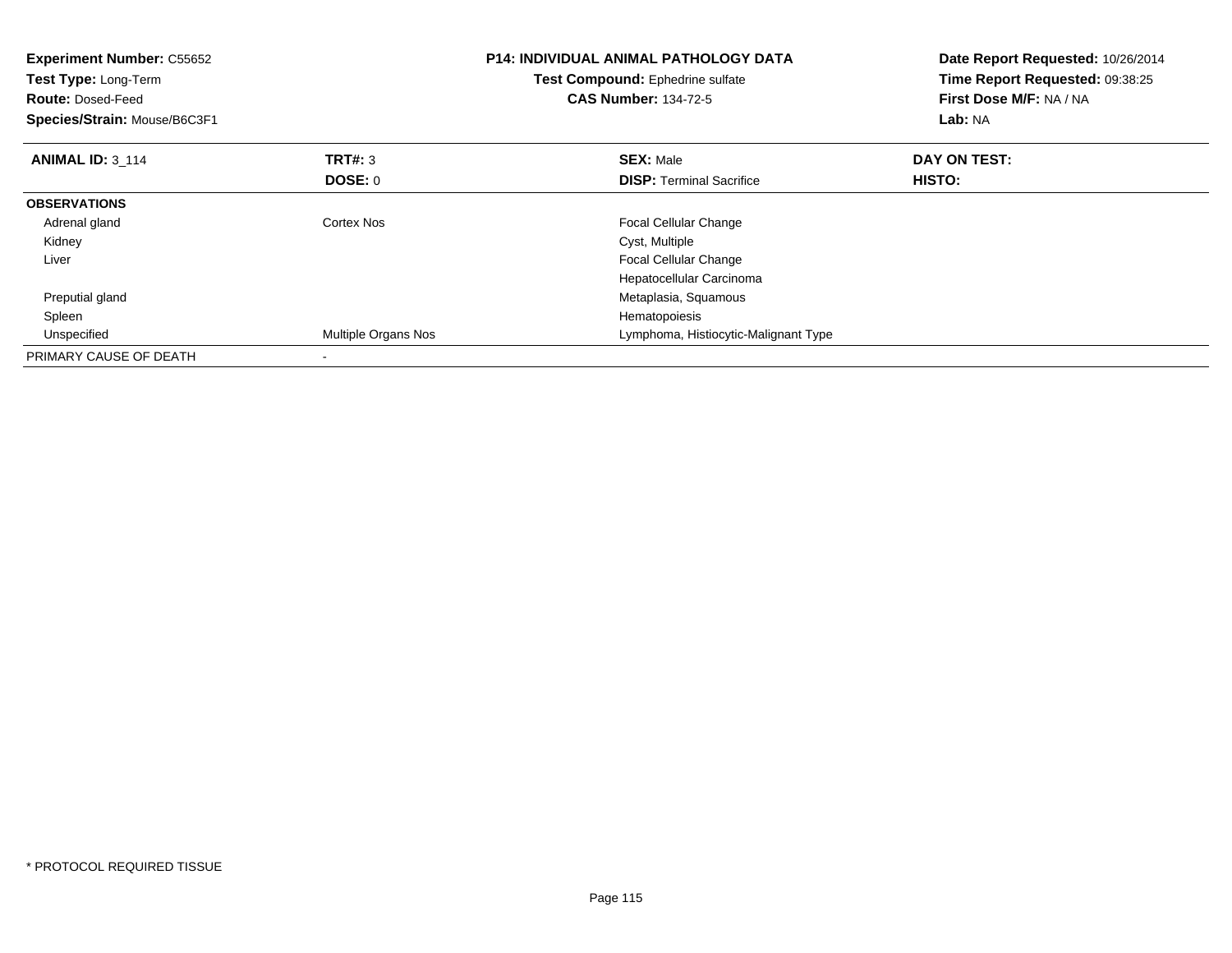| <b>Experiment Number: C55652</b><br>Test Type: Long-Term<br><b>Route: Dosed-Feed</b><br>Species/Strain: Mouse/B6C3F1 |          | <b>P14: INDIVIDUAL ANIMAL PATHOLOGY DATA</b><br><b>Test Compound: Ephedrine sulfate</b><br><b>CAS Number: 134-72-5</b> | Date Report Requested: 10/26/2014<br>Time Report Requested: 09:38:25<br>First Dose M/F: NA / NA<br>Lab: NA |
|----------------------------------------------------------------------------------------------------------------------|----------|------------------------------------------------------------------------------------------------------------------------|------------------------------------------------------------------------------------------------------------|
| <b>ANIMAL ID: 3_115</b>                                                                                              | TRT#: 3  | <b>SEX: Male</b>                                                                                                       | DAY ON TEST:                                                                                               |
|                                                                                                                      | DOSE: 0  | <b>DISP:</b> Terminal Sacrifice                                                                                        | HISTO:                                                                                                     |
| <b>OBSERVATIONS</b>                                                                                                  |          |                                                                                                                        |                                                                                                            |
| Adrenal gland                                                                                                        |          | Cortical Adenoma                                                                                                       |                                                                                                            |
|                                                                                                                      | Capsule  | Hyperplasia, Stromal                                                                                                   |                                                                                                            |
| Brain                                                                                                                | Thalamus | Calcification, Nos                                                                                                     |                                                                                                            |
| Kidney                                                                                                               |          | Inflammation, Chronic Focal                                                                                            |                                                                                                            |
| Preputial gland                                                                                                      |          | Dilatation, Nos                                                                                                        |                                                                                                            |
| Prostate                                                                                                             |          | Perivascular Cuffing                                                                                                   |                                                                                                            |
| Salivary gland                                                                                                       |          | Perivascular Cuffing                                                                                                   |                                                                                                            |
| Spleen                                                                                                               |          | Hyperplasia, Lymphoid                                                                                                  |                                                                                                            |
| Thymus                                                                                                               |          | Hyperplasia, Lymphoid                                                                                                  |                                                                                                            |
| PRIMARY CAUSE OF DEATH                                                                                               |          |                                                                                                                        |                                                                                                            |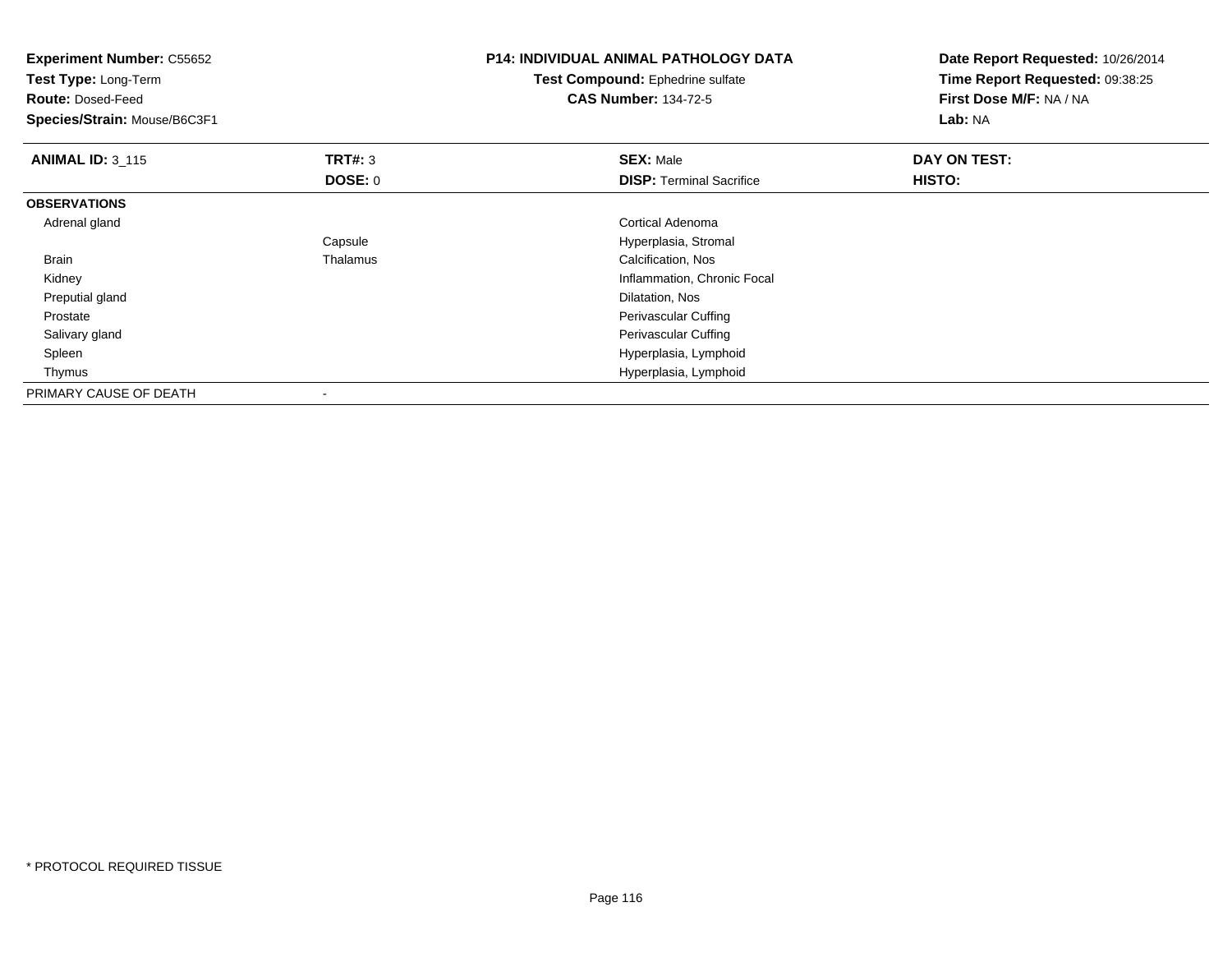| <b>Experiment Number: C55652</b><br>Test Type: Long-Term<br><b>Route: Dosed-Feed</b><br>Species/Strain: Mouse/B6C3F1 |                | <b>P14: INDIVIDUAL ANIMAL PATHOLOGY DATA</b><br>Test Compound: Ephedrine sulfate<br><b>CAS Number: 134-72-5</b> | Date Report Requested: 10/26/2014<br>Time Report Requested: 09:38:25<br>First Dose M/F: NA / NA<br>Lab: NA |
|----------------------------------------------------------------------------------------------------------------------|----------------|-----------------------------------------------------------------------------------------------------------------|------------------------------------------------------------------------------------------------------------|
| <b>ANIMAL ID: 3 116</b>                                                                                              | <b>TRT#: 3</b> | <b>SEX: Male</b>                                                                                                | DAY ON TEST:                                                                                               |
|                                                                                                                      | DOSE: 0        | <b>DISP:</b> Terminal Sacrifice                                                                                 | <b>HISTO:</b>                                                                                              |
| <b>OBSERVATIONS</b>                                                                                                  |                |                                                                                                                 |                                                                                                            |
| Adrenal gland                                                                                                        | Capsule        | Hyperplasia, Stromal                                                                                            |                                                                                                            |
| Kidney                                                                                                               |                | Mineralization                                                                                                  |                                                                                                            |
|                                                                                                                      |                | Nephropathy                                                                                                     |                                                                                                            |
| Preputial gland                                                                                                      |                | Hyperkeratosis                                                                                                  |                                                                                                            |
| Prostate                                                                                                             |                | <b>Perivascular Cuffing</b>                                                                                     |                                                                                                            |
| Salivary gland                                                                                                       |                | Perivascular Cuffing                                                                                            |                                                                                                            |
| PRIMARY CAUSE OF DEATH                                                                                               |                |                                                                                                                 |                                                                                                            |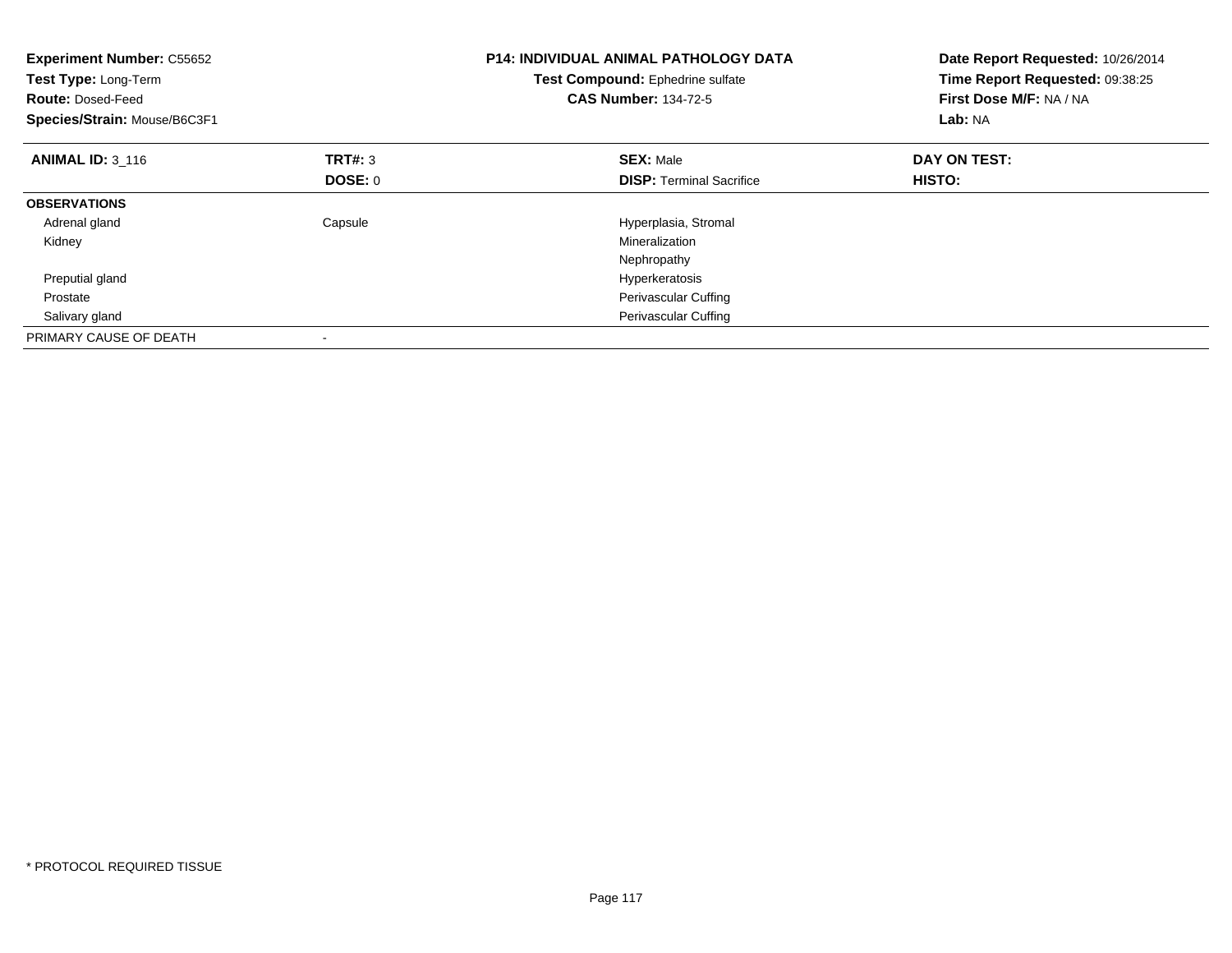**Test Type:** Long-Term

**Route:** Dosed-Feed

**Species/Strain:** Mouse/B6C3F1

### **P14: INDIVIDUAL ANIMAL PATHOLOGY DATA**

**Test Compound:** Ephedrine sulfate**CAS Number:** 134-72-5

| <b>ANIMAL ID: 3_117</b> | <b>TRT#: 3</b> | <b>SEX: Male</b>                    | DAY ON TEST: |  |
|-------------------------|----------------|-------------------------------------|--------------|--|
|                         | <b>DOSE: 0</b> | <b>DISP: Terminal Sacrifice</b>     | HISTO:       |  |
| <b>OBSERVATIONS</b>     |                |                                     |              |  |
| Adrenal gland           | Cortex Nos     | <b>Focal Cellular Change</b>        |              |  |
|                         | Capsule        | Hyperplasia, Stromal                |              |  |
| Heart                   | Myocardium Nos | Calcification, Nos                  |              |  |
| Kidney                  |                | Lymphocytic Inflammatory Infiltrate |              |  |
|                         |                | Mineralization                      |              |  |
|                         |                | Nephropathy                         |              |  |
| Liver                   |                | Hepatocellular Adenoma              |              |  |
|                         |                | Metamorphosis, Fatty                |              |  |
|                         |                | Necrosis, Focal                     |              |  |
| Lung                    |                | Perivascular Cuffing                |              |  |
| Pancreas                | Islets         | Hyperplasia, Nos                    |              |  |
| Preputial gland         |                | Hyperkeratosis                      |              |  |
|                         |                | Inflammation, Chronic               |              |  |
| Spleen                  |                | Hyperplasia, Lymphoid               |              |  |
| Thymus                  |                | Amyloidosis                         |              |  |
| PRIMARY CAUSE OF DEATH  |                |                                     |              |  |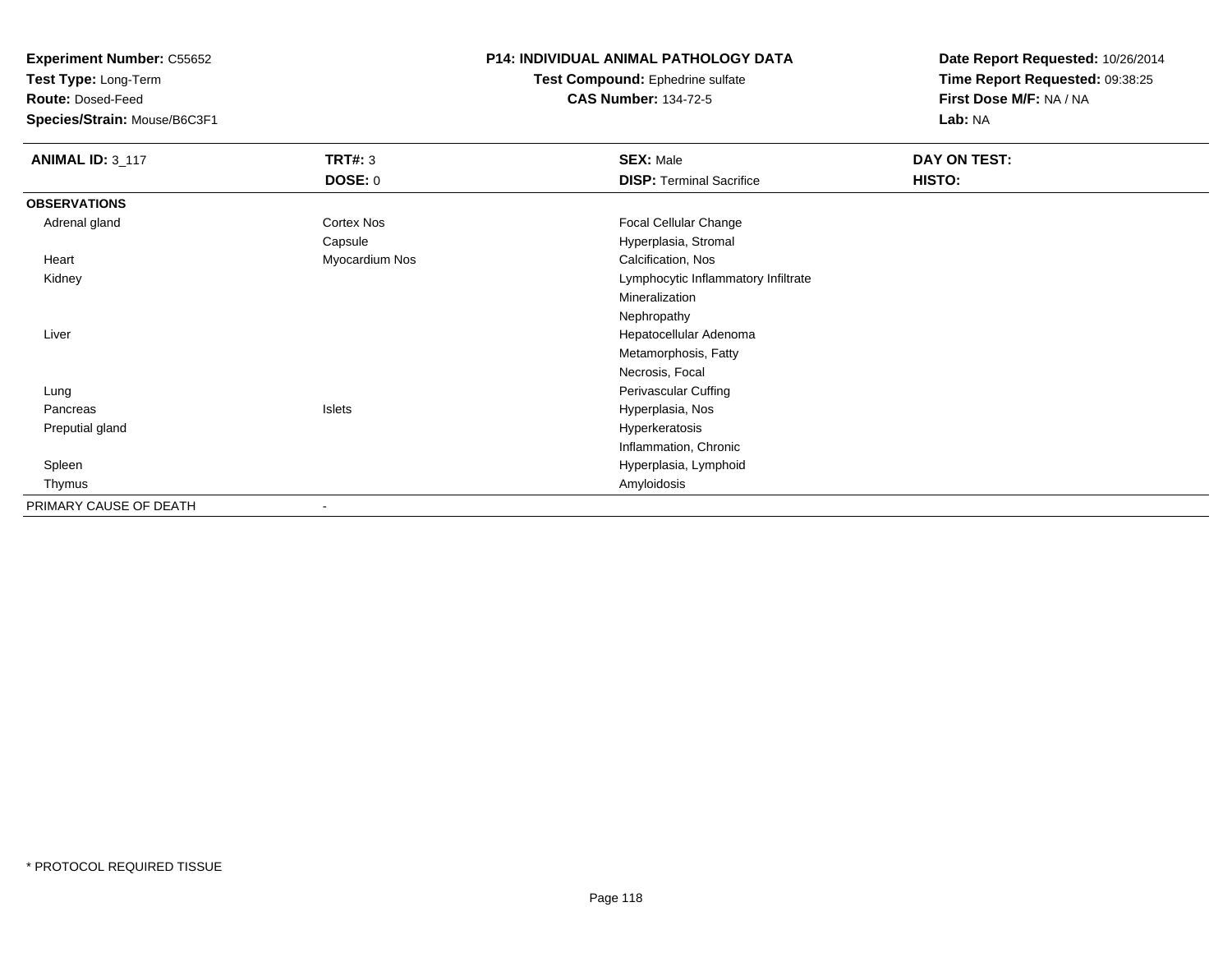**Test Type:** Long-Term

**Route:** Dosed-Feed

**Species/Strain:** Mouse/B6C3F1

## **P14: INDIVIDUAL ANIMAL PATHOLOGY DATA**

**Test Compound:** Ephedrine sulfate**CAS Number:** 134-72-5

| <b>ANIMAL ID: 3_118</b> | TRT#: 3                  | <b>SEX: Male</b>                    | DAY ON TEST:  |  |
|-------------------------|--------------------------|-------------------------------------|---------------|--|
|                         | DOSE: 0                  | <b>DISP:</b> Moribund Sacrifice     | <b>HISTO:</b> |  |
| <b>OBSERVATIONS</b>     |                          |                                     |               |  |
| Adrenal gland           |                          | Cortical Adenoma                    |               |  |
|                         | <b>Cortex Nos</b>        | Focal Cellular Change               |               |  |
| Bone marrow             |                          | Hyperplasia, Hematopoietic          |               |  |
| Kidney                  |                          | Hyperplasia, Tubular Cell           |               |  |
|                         |                          | Lymphocytic Inflammatory Infiltrate |               |  |
|                         |                          | Nephropathy                         |               |  |
| Liver                   |                          | Hepatocellular Adenoma              |               |  |
|                         |                          | Hepatocellular Carcinoma            |               |  |
| Spleen                  |                          | Hematopoiesis                       |               |  |
| Testis                  |                          | Atrophy, Focal                      |               |  |
| Thymus                  |                          | Cyst, Nos                           |               |  |
| PRIMARY CAUSE OF DEATH  | $\overline{\phantom{a}}$ |                                     |               |  |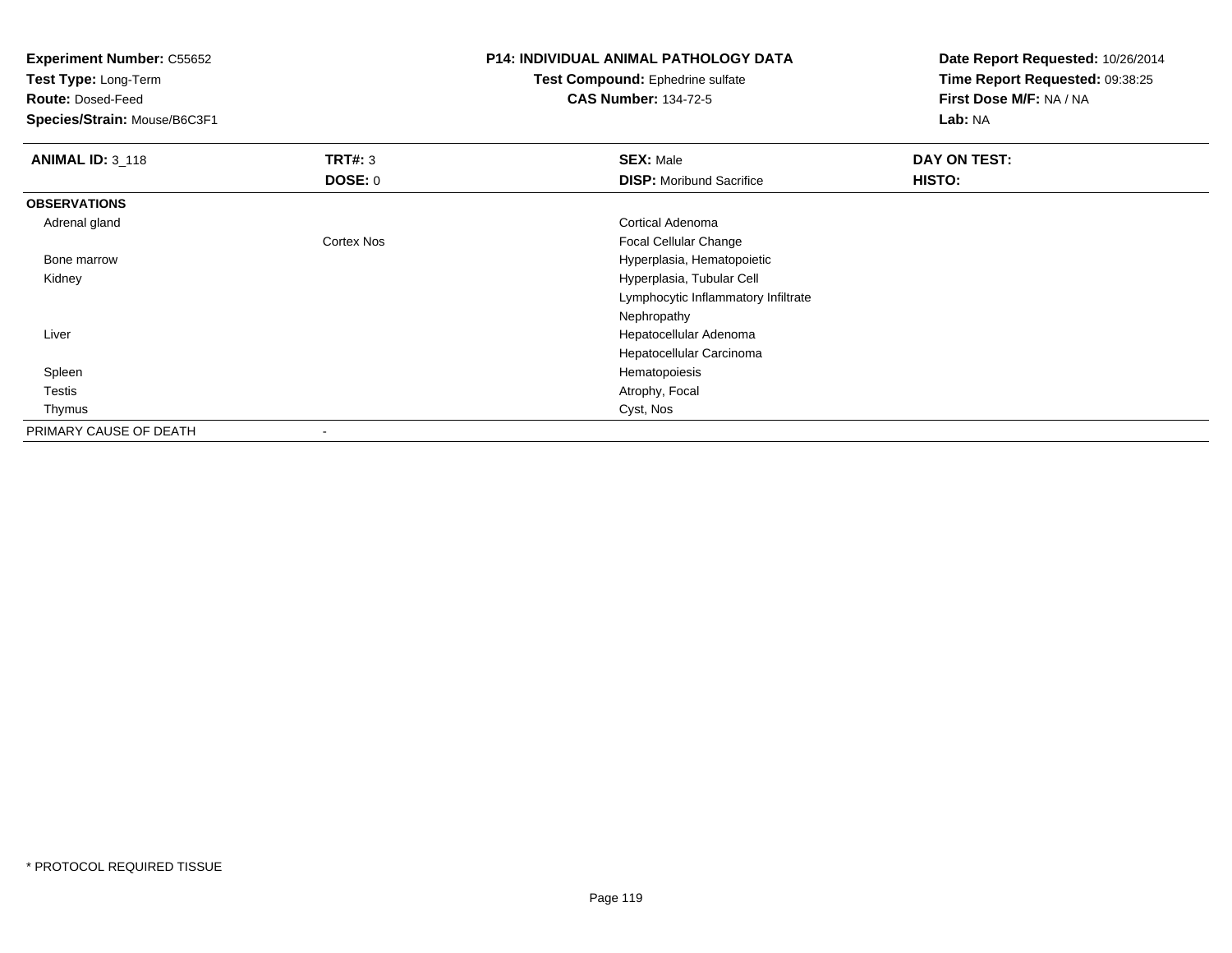**Test Type:** Long-Term

**Route:** Dosed-Feed

**Species/Strain:** Mouse/B6C3F1

### **P14: INDIVIDUAL ANIMAL PATHOLOGY DATA**

**Test Compound:** Ephedrine sulfate**CAS Number:** 134-72-5

| <b>ANIMAL ID: 3_119</b> | <b>TRT#: 3</b> | <b>SEX: Male</b>                    | DAY ON TEST: |  |
|-------------------------|----------------|-------------------------------------|--------------|--|
|                         | <b>DOSE: 0</b> | <b>DISP: Terminal Sacrifice</b>     | HISTO:       |  |
| <b>OBSERVATIONS</b>     |                |                                     |              |  |
| Adrenal gland           | Capsule        | Hyperplasia, Stromal                |              |  |
| <b>Brain</b>            | Thalamus       | Calcification, Nos                  |              |  |
| Kidney                  |                | Nephropathy                         |              |  |
|                         |                | Perivascular Cuffing                |              |  |
| Liver                   |                | Focal Cellular Change               |              |  |
|                         |                | Hepatocellular Carcinoma            |              |  |
|                         |                | Necrosis, Focal                     |              |  |
| Lung                    |                | Thrombosis, Nos                     |              |  |
| Pancreas                |                | Lymphocytic Inflammatory Infiltrate |              |  |
| Preputial gland         |                | Dilatation, Nos                     |              |  |
| Prostate                |                | Lymphocytic Inflammatory Infiltrate |              |  |
| Spleen                  |                | Hyperplasia, Lymphoid               |              |  |
| Thymus                  |                | Cyst, Nos                           |              |  |
| PRIMARY CAUSE OF DEATH  |                |                                     |              |  |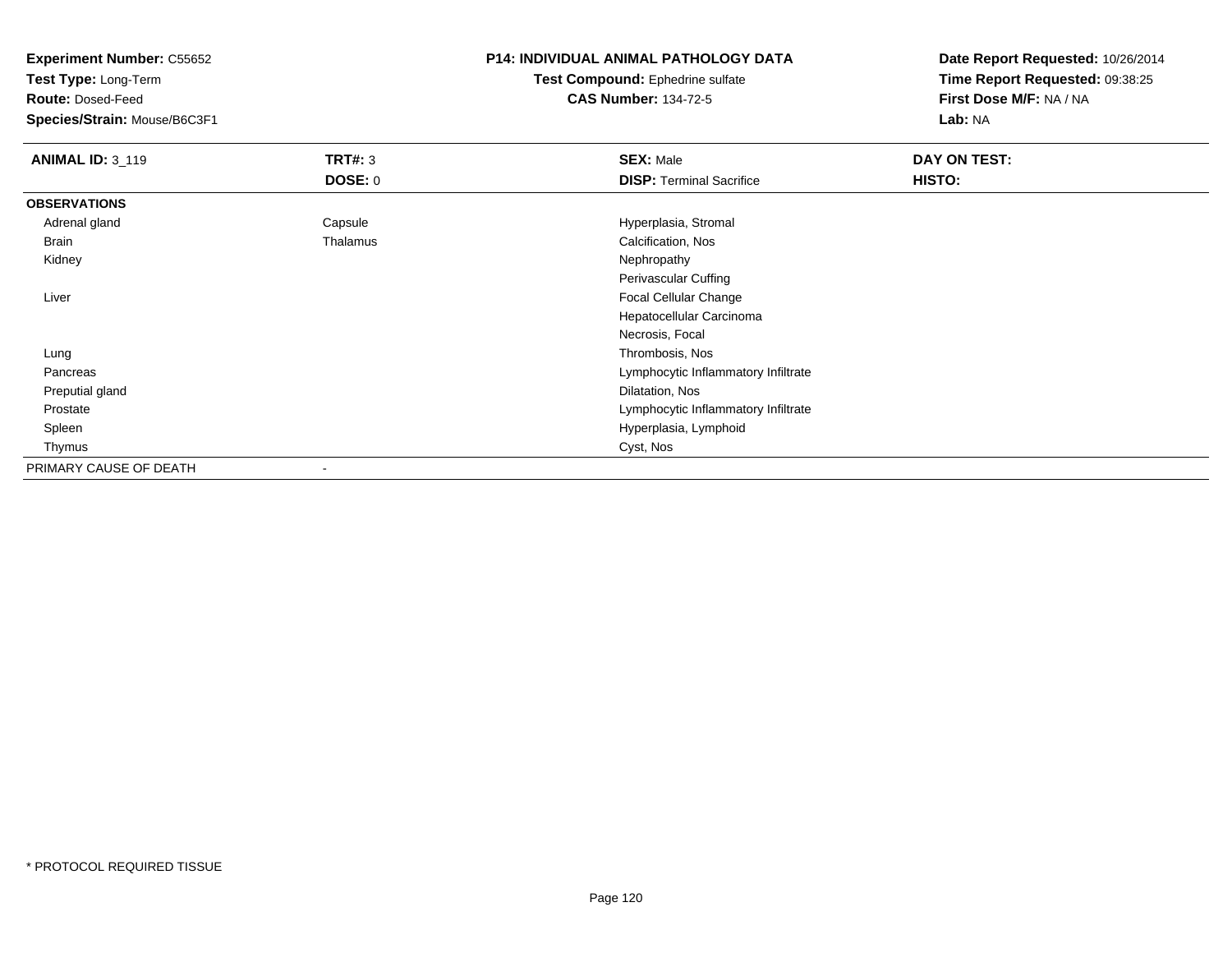| <b>Experiment Number: C55652</b><br>Test Type: Long-Term |                   | <b>P14: INDIVIDUAL ANIMAL PATHOLOGY DATA</b> | Date Report Requested: 10/26/2014 |
|----------------------------------------------------------|-------------------|----------------------------------------------|-----------------------------------|
|                                                          |                   | <b>Test Compound: Ephedrine sulfate</b>      | Time Report Requested: 09:38:25   |
| <b>Route: Dosed-Feed</b>                                 |                   | <b>CAS Number: 134-72-5</b>                  | First Dose M/F: NA / NA           |
| Species/Strain: Mouse/B6C3F1                             |                   |                                              | Lab: NA                           |
| <b>ANIMAL ID: 3_120</b>                                  | TRT#: 3           | <b>SEX: Male</b>                             | DAY ON TEST:                      |
|                                                          | <b>DOSE: 0</b>    | <b>DISP: Terminal Sacrifice</b>              | HISTO:                            |
| <b>OBSERVATIONS</b>                                      |                   |                                              |                                   |
| Adrenal gland                                            | <b>Cortex Nos</b> | Focal Cellular Change                        |                                   |
|                                                          | Capsule           | Hyperplasia, Stromal                         |                                   |
| Kidney                                                   |                   | Mineralization                               |                                   |
|                                                          |                   | Nephropathy                                  |                                   |
| Liver                                                    |                   | Focal Cellular Change                        |                                   |
| Preputial gland                                          |                   | Dilatation, Nos                              |                                   |
|                                                          |                   | Inflammation, Chronic                        |                                   |
|                                                          |                   | Metaplasia, Squamous                         |                                   |
| Prostate                                                 |                   | Inflammation, Chronic                        |                                   |
| Urinary bladder                                          |                   | Perivascular Cuffing                         |                                   |
| PRIMARY CAUSE OF DEATH                                   |                   |                                              |                                   |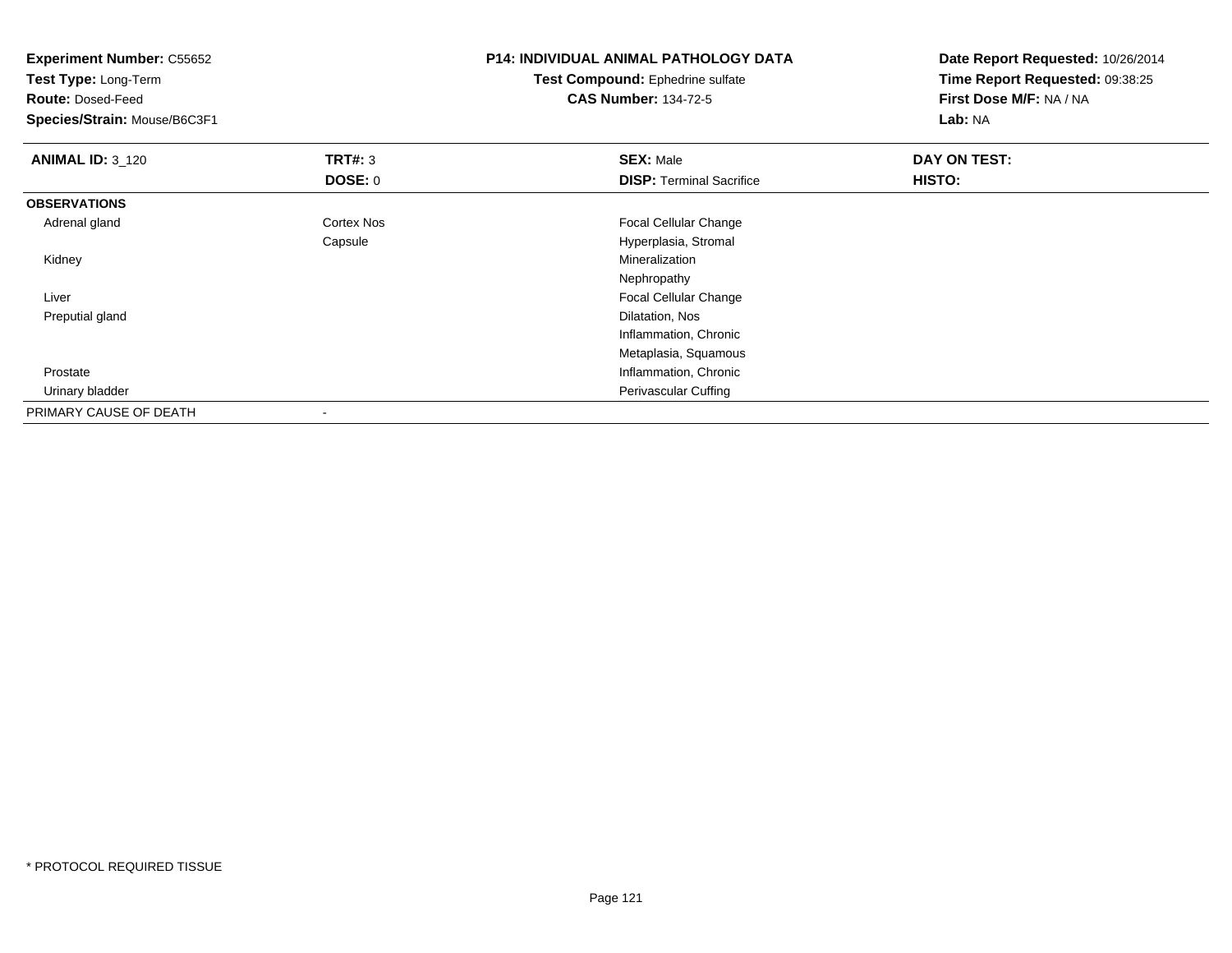| <b>Experiment Number: C55652</b><br>Test Type: Long-Term |                           | <b>P14: INDIVIDUAL ANIMAL PATHOLOGY DATA</b> | Date Report Requested: 10/26/2014 |
|----------------------------------------------------------|---------------------------|----------------------------------------------|-----------------------------------|
|                                                          |                           | Test Compound: Ephedrine sulfate             | Time Report Requested: 09:38:25   |
| <b>Route: Dosed-Feed</b>                                 |                           | <b>CAS Number: 134-72-5</b>                  | First Dose M/F: NA / NA           |
| Species/Strain: Mouse/B6C3F1                             |                           |                                              | Lab: NA                           |
| <b>ANIMAL ID: 3_121</b>                                  | TRT#: 3                   | <b>SEX: Male</b>                             | DAY ON TEST:                      |
|                                                          | <b>DOSE: 0</b>            | <b>DISP: Terminal Sacrifice</b>              | HISTO:                            |
| <b>OBSERVATIONS</b>                                      |                           |                                              |                                   |
| Adrenal gland                                            | Cortex Nos                | Focal Cellular Change                        |                                   |
|                                                          | <b>Cortex Nos</b>         | Hyperplasia, Nos                             |                                   |
|                                                          | Capsule                   | Hyperplasia, Stromal                         |                                   |
| Brain                                                    | Thalamus                  | Calcification, Nos                           |                                   |
| Kidney                                                   |                           | Nephropathy                                  |                                   |
| Pituitary gland                                          | <b>Anterior Pituitary</b> | Cyst, Nos                                    |                                   |
|                                                          | <b>Anterior Pituitary</b> | Focal Cellular Change                        |                                   |
| Preputial gland                                          |                           | Dilatation, Nos                              |                                   |
|                                                          |                           | Metaplasia, Squamous                         |                                   |
| Salivary gland                                           |                           | Perivascular Cuffing                         |                                   |
| PRIMARY CAUSE OF DEATH                                   |                           |                                              |                                   |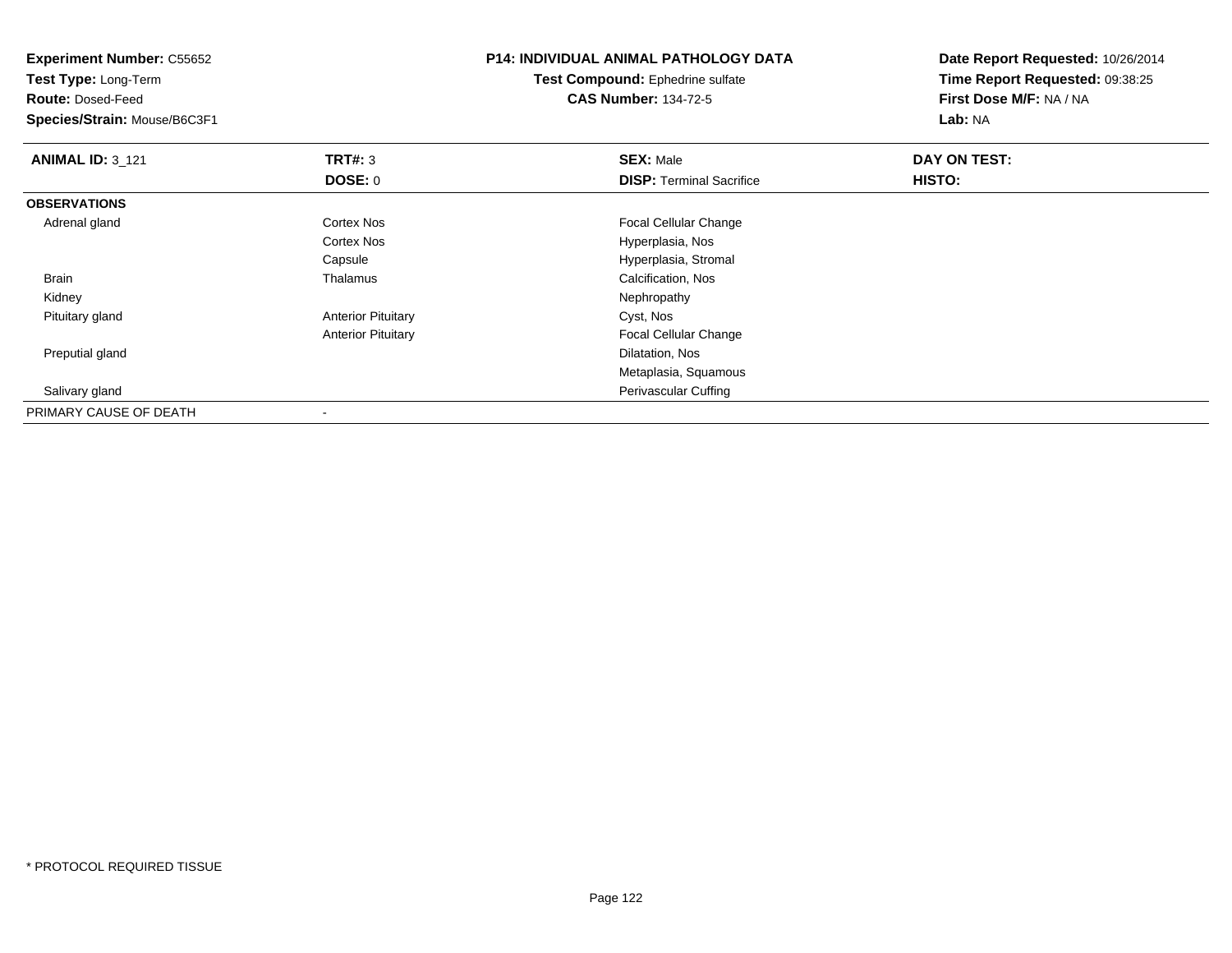| <b>Experiment Number: C55652</b><br>Test Type: Long-Term<br><b>Route: Dosed-Feed</b><br>Species/Strain: Mouse/B6C3F1 |                           | <b>P14: INDIVIDUAL ANIMAL PATHOLOGY DATA</b><br>Test Compound: Ephedrine sulfate<br><b>CAS Number: 134-72-5</b> | Date Report Requested: 10/26/2014<br>Time Report Requested: 09:38:25<br>First Dose M/F: NA / NA<br>Lab: NA |
|----------------------------------------------------------------------------------------------------------------------|---------------------------|-----------------------------------------------------------------------------------------------------------------|------------------------------------------------------------------------------------------------------------|
| <b>ANIMAL ID: 3 122</b>                                                                                              | TRT#: 3                   | <b>SEX: Male</b>                                                                                                | DAY ON TEST:                                                                                               |
|                                                                                                                      | DOSE: 0                   | <b>DISP:</b> Terminal Sacrifice                                                                                 | <b>HISTO:</b>                                                                                              |
| <b>OBSERVATIONS</b>                                                                                                  |                           |                                                                                                                 |                                                                                                            |
| Bone marrow                                                                                                          |                           | Hyperplasia, Nos                                                                                                |                                                                                                            |
| Pituitary gland                                                                                                      | <b>Anterior Pituitary</b> | Cyst, Nos                                                                                                       |                                                                                                            |
| Preputial gland                                                                                                      |                           | Dilatation, Nos                                                                                                 |                                                                                                            |
| Spleen                                                                                                               |                           | Hematopoiesis                                                                                                   |                                                                                                            |
| Unspecified                                                                                                          | Multiple Organs Nos       | Lymphoma, Lymphocytic-Malignant Type                                                                            |                                                                                                            |
| PRIMARY CAUSE OF DEATH                                                                                               |                           |                                                                                                                 |                                                                                                            |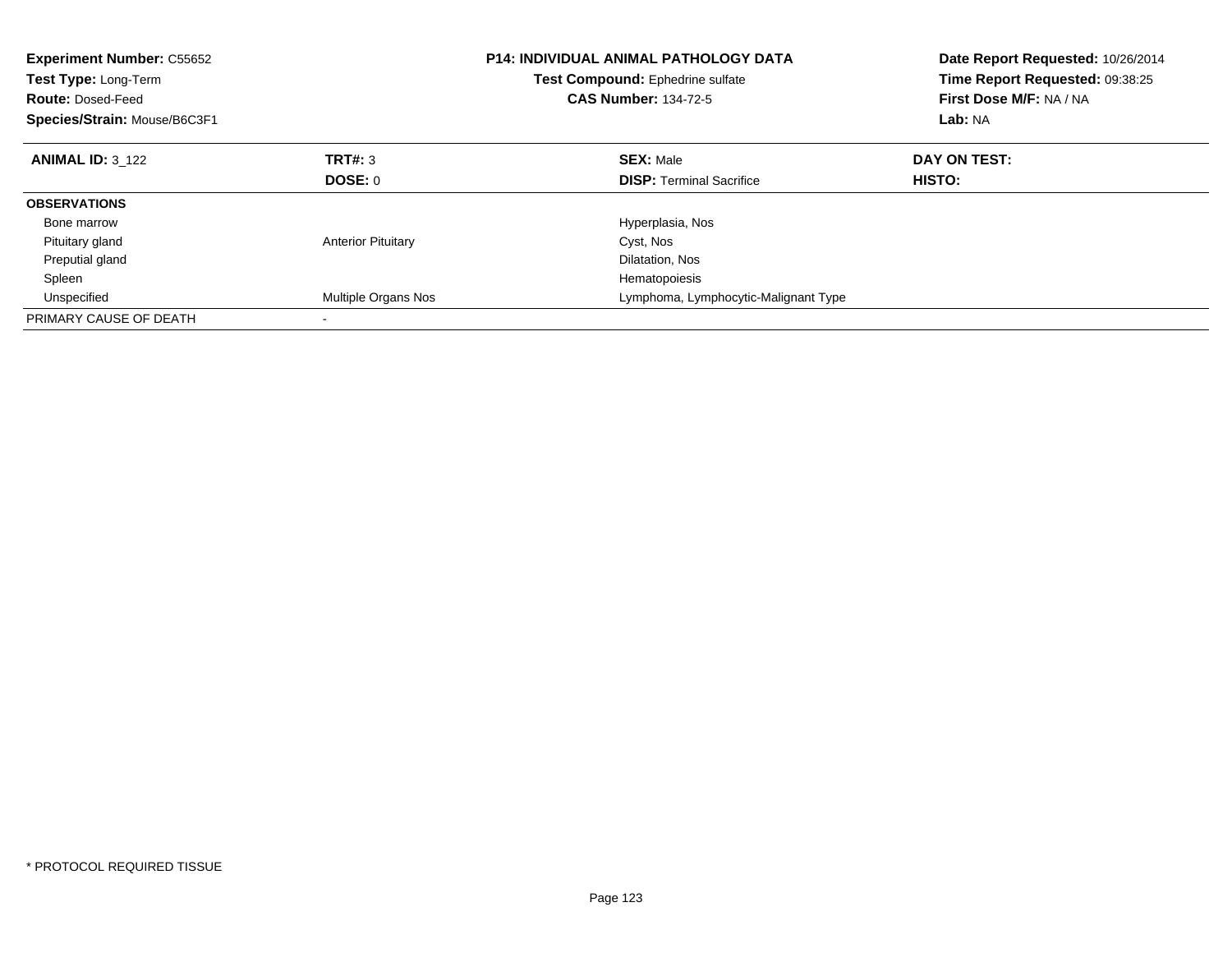**Test Type:** Long-Term

**Route:** Dosed-Feed

**Species/Strain:** Mouse/B6C3F1

#### **P14: INDIVIDUAL ANIMAL PATHOLOGY DATA**

**Test Compound:** Ephedrine sulfate**CAS Number:** 134-72-5

| <b>ANIMAL ID: 3_123</b> | <b>TRT#: 3</b>  | <b>SEX: Male</b>                | DAY ON TEST: |
|-------------------------|-----------------|---------------------------------|--------------|
|                         | <b>DOSE: 0</b>  | <b>DISP: Terminal Sacrifice</b> | HISTO:       |
| <b>OBSERVATIONS</b>     |                 |                                 |              |
| Adrenal gland           |                 | Cortical Adenoma                |              |
|                         | Cortex Nos      | Focal Cellular Change           |              |
|                         | Capsule         | Hyperplasia, Stromal            |              |
| Eye                     | Lens, Cortex    | Cataract                        |              |
| Harderian gland         | Hardarian Gland | Adenoma, Nos                    |              |
| Kidney                  |                 | Calcification, Nos              |              |
|                         |                 | Inflammation, Chronic Focal     |              |
|                         |                 | Nephropathy                     |              |
| Liver                   |                 | Hepatocellular Carcinoma        |              |
| Lung                    |                 | Perivascular Cuffing            |              |
| Pancreas                | Islets          | Hyperplasia, Nos                |              |
| Preputial gland         |                 | Dilatation, Nos                 |              |
| Salivary gland          |                 | Perivascular Cuffing            |              |
| Spleen                  |                 | Hyperplasia, Lymphoid           |              |
| Thymus                  |                 | Cyst, Multiple                  |              |
| Thyroid                 |                 | Cyst, Follicular Nos            |              |
|                         |                 | Follicular-Cell Adenoma         |              |
| PRIMARY CAUSE OF DEATH  |                 |                                 |              |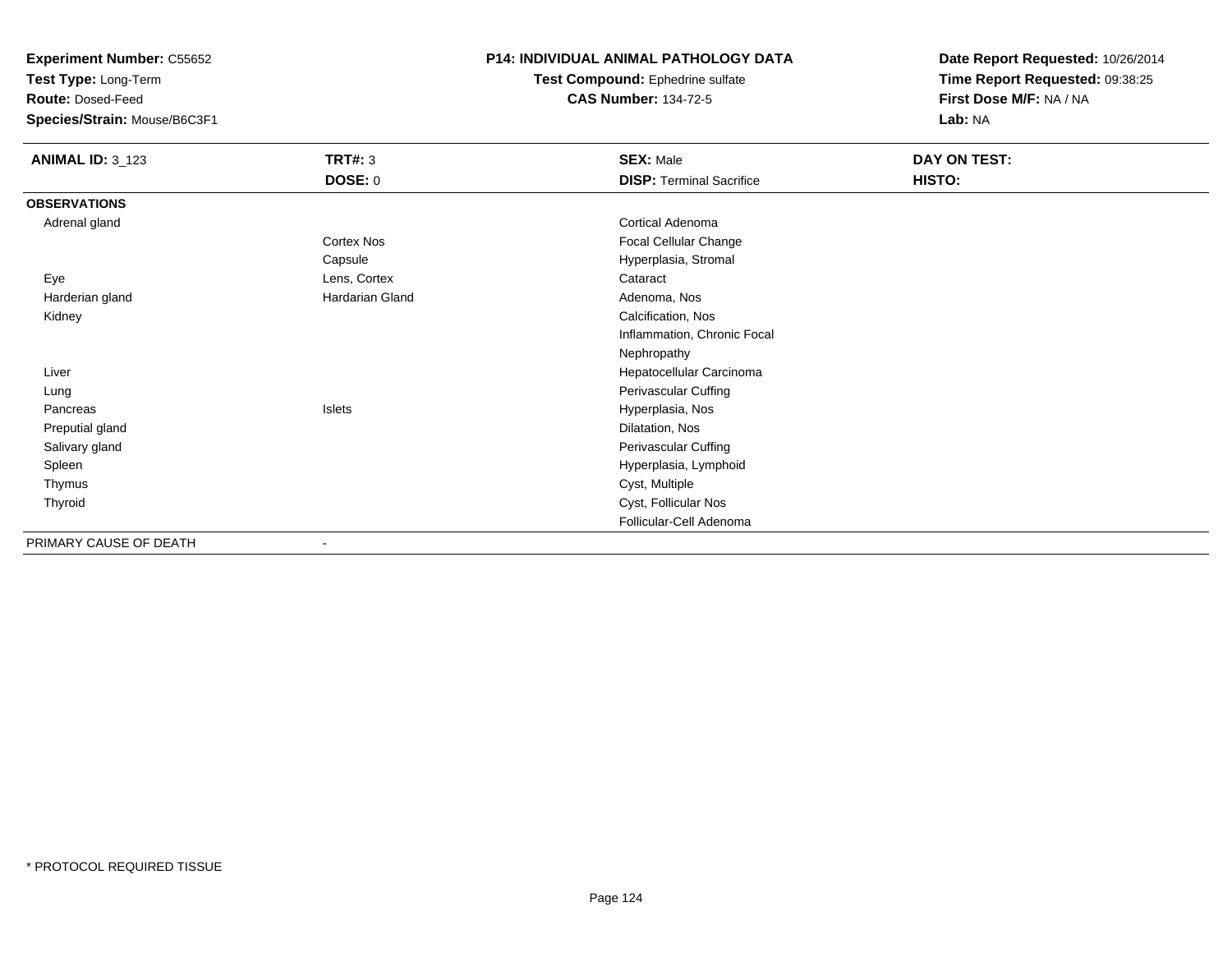| <b>Experiment Number: C55652</b><br>Test Type: Long-Term<br><b>Route: Dosed-Feed</b><br>Species/Strain: Mouse/B6C3F1 |                          | <b>P14: INDIVIDUAL ANIMAL PATHOLOGY DATA</b><br>Test Compound: Ephedrine sulfate<br><b>CAS Number: 134-72-5</b> | Date Report Requested: 10/26/2014<br>Time Report Requested: 09:38:25<br>First Dose M/F: NA / NA<br><b>Lab: NA</b> |
|----------------------------------------------------------------------------------------------------------------------|--------------------------|-----------------------------------------------------------------------------------------------------------------|-------------------------------------------------------------------------------------------------------------------|
| <b>ANIMAL ID: 3 124</b>                                                                                              | TRT#: 3                  | <b>SEX: Male</b>                                                                                                | DAY ON TEST:                                                                                                      |
|                                                                                                                      | DOSE: 0                  | <b>DISP:</b> Moribund Sacrifice                                                                                 | HISTO:                                                                                                            |
| <b>OBSERVATIONS</b>                                                                                                  |                          |                                                                                                                 |                                                                                                                   |
| Adrenal gland                                                                                                        | Cortex Nos               | <b>Focal Cellular Change</b>                                                                                    |                                                                                                                   |
|                                                                                                                      | Capsule                  | Hyperplasia, Stromal                                                                                            |                                                                                                                   |
| <b>Brain</b>                                                                                                         | Thalamus                 | Calcification, Nos                                                                                              |                                                                                                                   |
| Liver                                                                                                                |                          | Hepatocellular Carcinoma                                                                                        |                                                                                                                   |
| Lymph node                                                                                                           | Mandibular Lymph Node    | Hyperplasia, Lymphoid                                                                                           |                                                                                                                   |
| Stomach                                                                                                              | <b>Glandular Stomach</b> | Hyperplasia, Adenomatous                                                                                        |                                                                                                                   |
|                                                                                                                      | <b>Glandular Stomach</b> | Inflammation, Chronic Focal                                                                                     |                                                                                                                   |
| PRIMARY CAUSE OF DEATH                                                                                               |                          |                                                                                                                 |                                                                                                                   |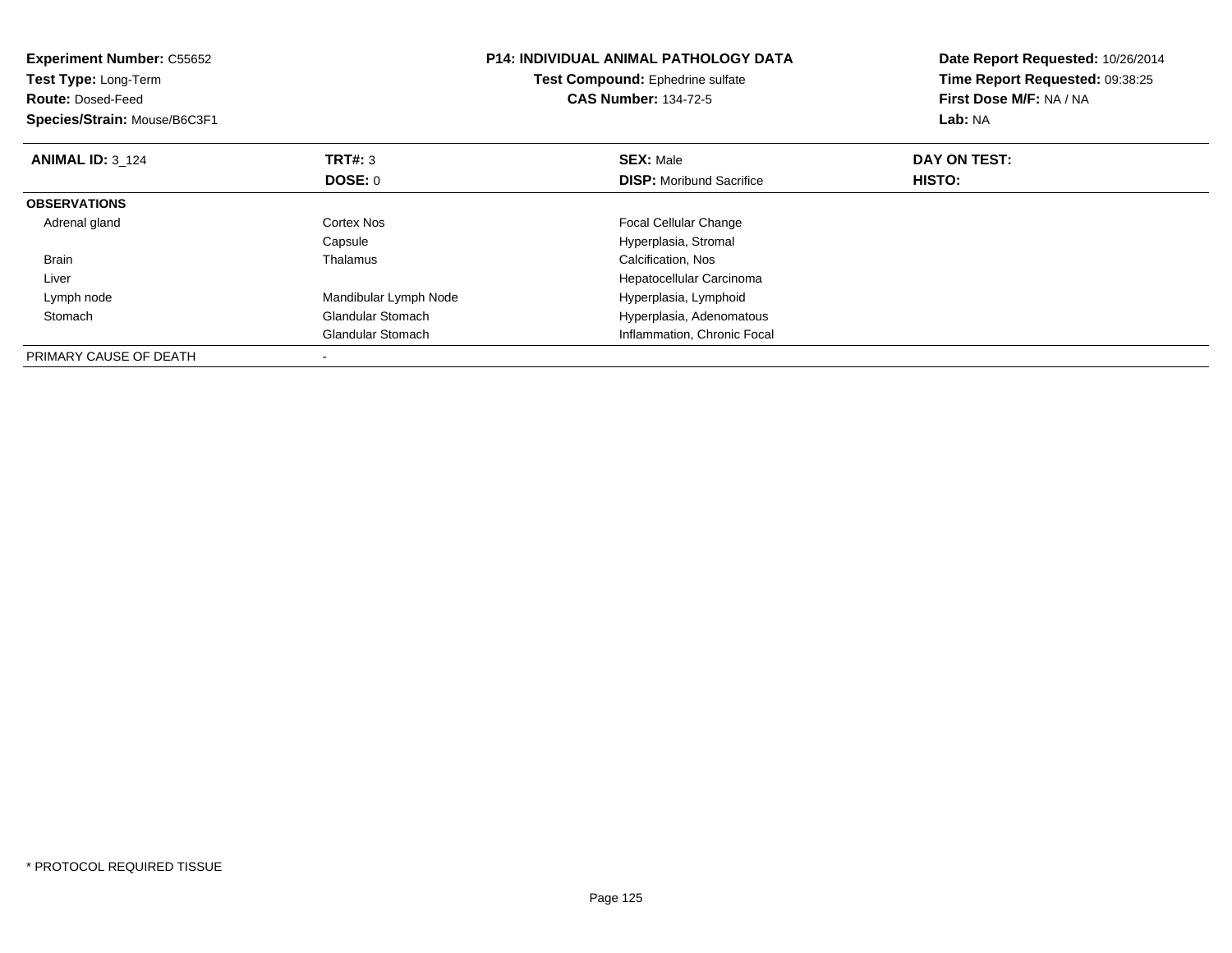**Experiment Number:** C55652**Test Type:** Long-Term**Route:** Dosed-Feed **Species/Strain:** Mouse/B6C3F1**P14: INDIVIDUAL ANIMAL PATHOLOGY DATATest Compound:** Ephedrine sulfate**CAS Number:** 134-72-5**Date Report Requested:** 10/26/2014**Time Report Requested:** 09:38:25**First Dose M/F:** NA / NA**Lab:** NA**ANIMAL ID:** 3\_125 **TRT#:** <sup>3</sup> **SEX:** Male **DAY ON TEST: DOSE:** 0**DISP:** Terminal Sacrifice **HISTO: OBSERVATIONS** Adrenal glandCapsule **Capsule Capsule Capsule Capsule Capsule Capsule Capsule Capsule Capsule Capsule Capsule Capsule Capsule Capsule Capsule Capsule Capsule Capsule Capsule Capsule Capsule Cap** Cortex Nos Hypertrophy, Focal BrainThalamus **Calcification**, Nos Kidney Inflammation, Chronic Focal Liver Hepatocellular Adenoma Hepatocellular Carcinomag and the state of the state of the state of the state of the state of the Lymphocytic Inflammatory Infiltrate Lung Pancreas Islets Hyperplasia, Nos Preputial gland Dilatation, Nos Salivary gland Perivascular Cuffing PRIMARY CAUSE OF DEATH-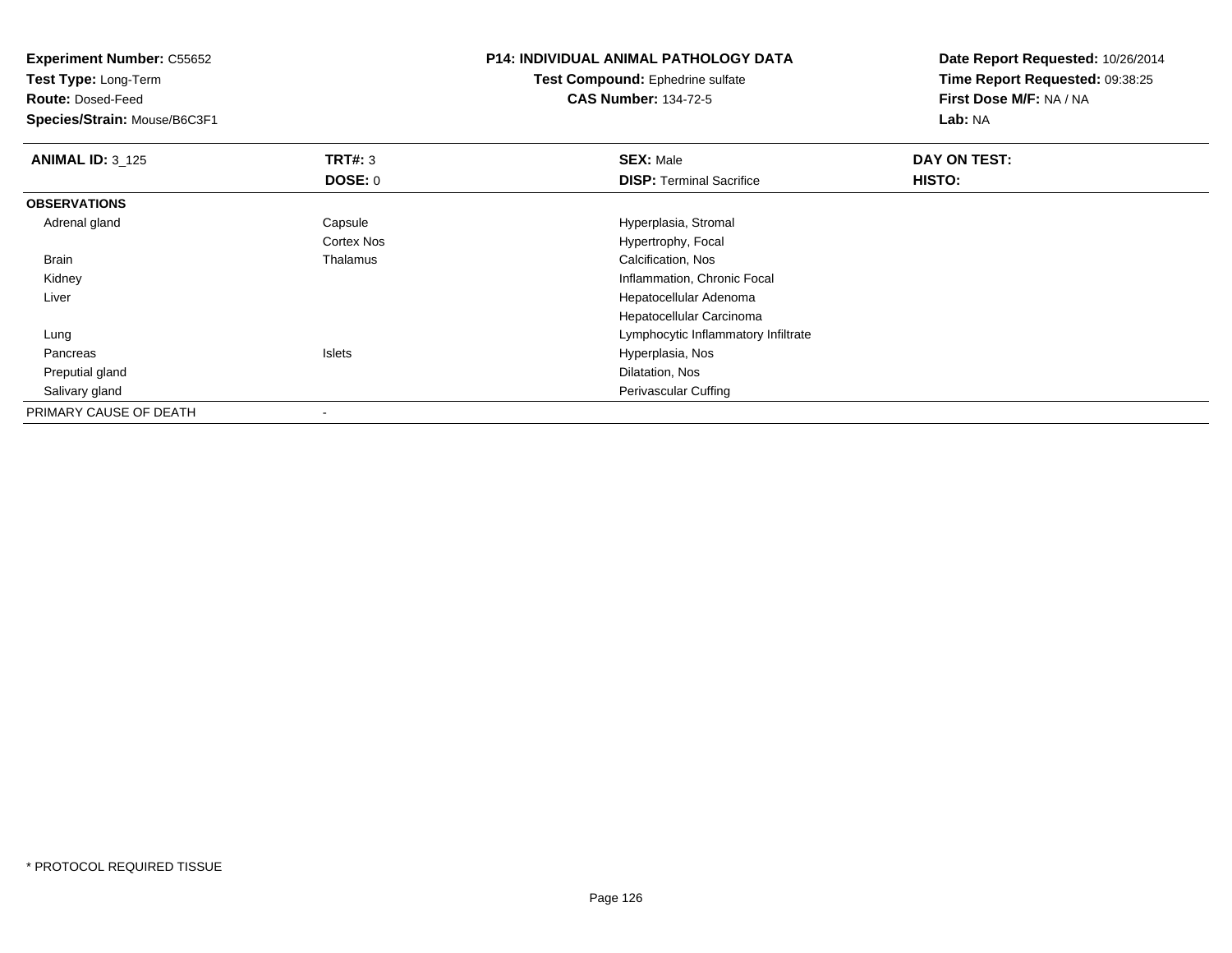**Test Type:** Long-Term

**Route:** Dosed-Feed

**Species/Strain:** Mouse/B6C3F1

### **P14: INDIVIDUAL ANIMAL PATHOLOGY DATA**

#### **Test Compound:** Ephedrine sulfate**CAS Number:** 134-72-5

| <b>ANIMAL ID: 3_126</b> | <b>TRT#: 3</b>            | <b>SEX: Male</b>                | DAY ON TEST: |  |
|-------------------------|---------------------------|---------------------------------|--------------|--|
|                         | DOSE: 0                   | <b>DISP: Terminal Sacrifice</b> | HISTO:       |  |
| <b>OBSERVATIONS</b>     |                           |                                 |              |  |
| Adrenal gland           |                           | Cortical Adenoma                |              |  |
|                         | Capsule                   | Hyperplasia, Stromal            |              |  |
| Bone marrow             |                           | Hyperplasia, Granulocytic       |              |  |
| Kidney                  |                           | Mineralization                  |              |  |
|                         |                           | Nephropathy                     |              |  |
| Liver                   |                           | Focal Cellular Change           |              |  |
|                         |                           | Inflammation, Chronic Focal     |              |  |
| Parathyroid gland       |                           | Ectopia                         |              |  |
| Pituitary gland         | <b>Anterior Pituitary</b> | <b>Focal Cellular Change</b>    |              |  |
| Preputial gland         |                           | Inflammation, Acute/Chronic     |              |  |
| Salivary gland          |                           | Perivascular Cuffing            |              |  |
| Spleen                  |                           | Hyperplasia, Lymphoid           |              |  |
| Urinary bladder         |                           | Perivascular Cuffing            |              |  |
| PRIMARY CAUSE OF DEATH  | -                         |                                 |              |  |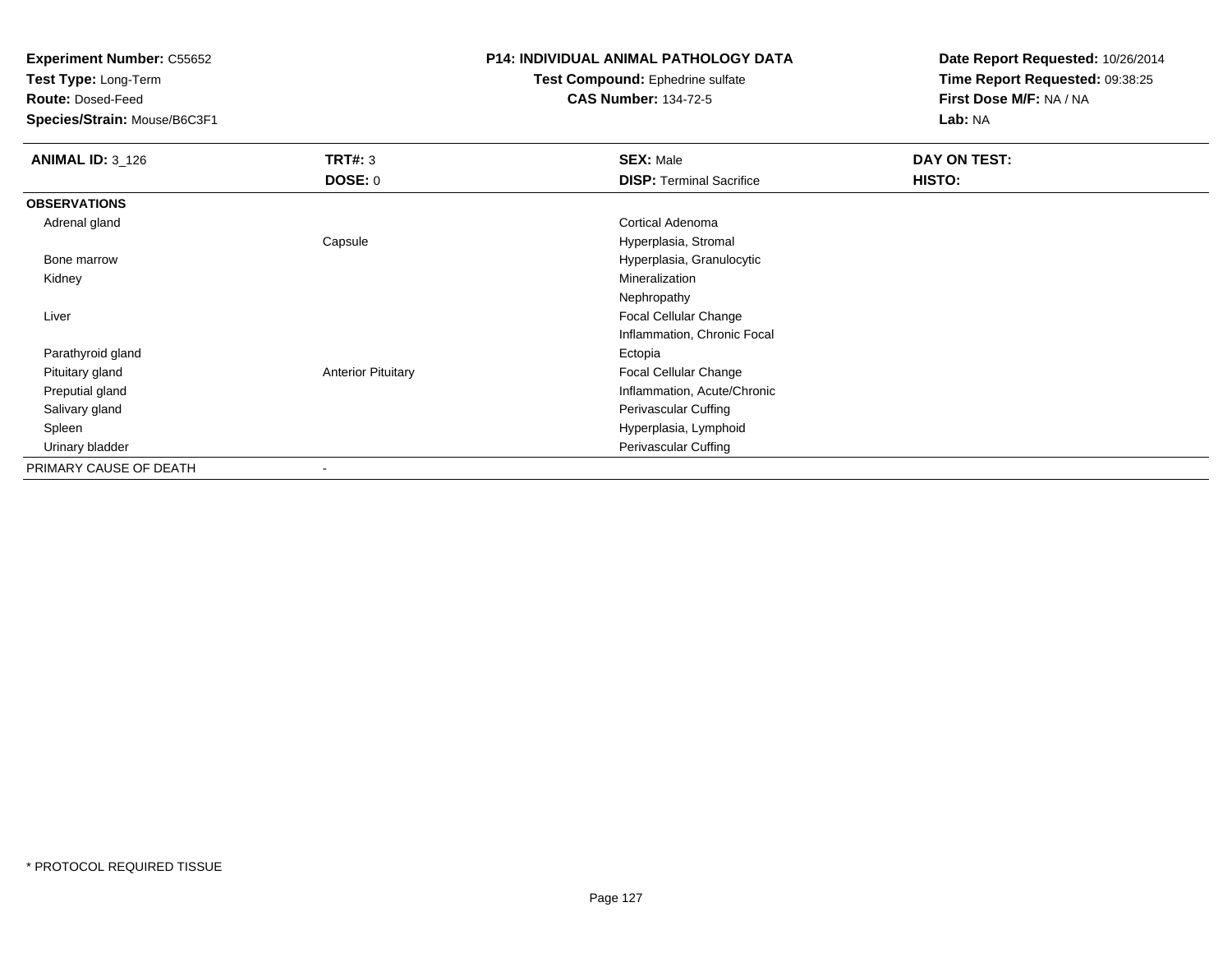| <b>Experiment Number: C55652</b><br>Test Type: Long-Term<br><b>Route: Dosed-Feed</b><br>Species/Strain: Mouse/B6C3F1 |                | <b>P14: INDIVIDUAL ANIMAL PATHOLOGY DATA</b><br>Test Compound: Ephedrine sulfate<br><b>CAS Number: 134-72-5</b> | Date Report Requested: 10/26/2014<br>Time Report Requested: 09:38:25<br>First Dose M/F: NA / NA<br>Lab: NA |
|----------------------------------------------------------------------------------------------------------------------|----------------|-----------------------------------------------------------------------------------------------------------------|------------------------------------------------------------------------------------------------------------|
| <b>ANIMAL ID: 3 127</b>                                                                                              | <b>TRT#: 3</b> | <b>SEX: Male</b>                                                                                                | DAY ON TEST:                                                                                               |
|                                                                                                                      | DOSE: 0        | <b>DISP:</b> Moribund Sacrifice                                                                                 | HISTO:                                                                                                     |
| <b>OBSERVATIONS</b>                                                                                                  |                |                                                                                                                 |                                                                                                            |
| <b>Brain</b>                                                                                                         | Thalamus       | Calcification, Nos                                                                                              |                                                                                                            |
| Kidney                                                                                                               |                | Nephropathy                                                                                                     |                                                                                                            |
| Liver                                                                                                                |                | Clear-Cell Change                                                                                               |                                                                                                            |
|                                                                                                                      |                | Hepatocellular Carcinoma                                                                                        |                                                                                                            |
| Spleen                                                                                                               |                | Hematopoiesis                                                                                                   |                                                                                                            |
| Thymus                                                                                                               |                | Cyst, Nos                                                                                                       |                                                                                                            |
| PRIMARY CAUSE OF DEATH                                                                                               |                |                                                                                                                 |                                                                                                            |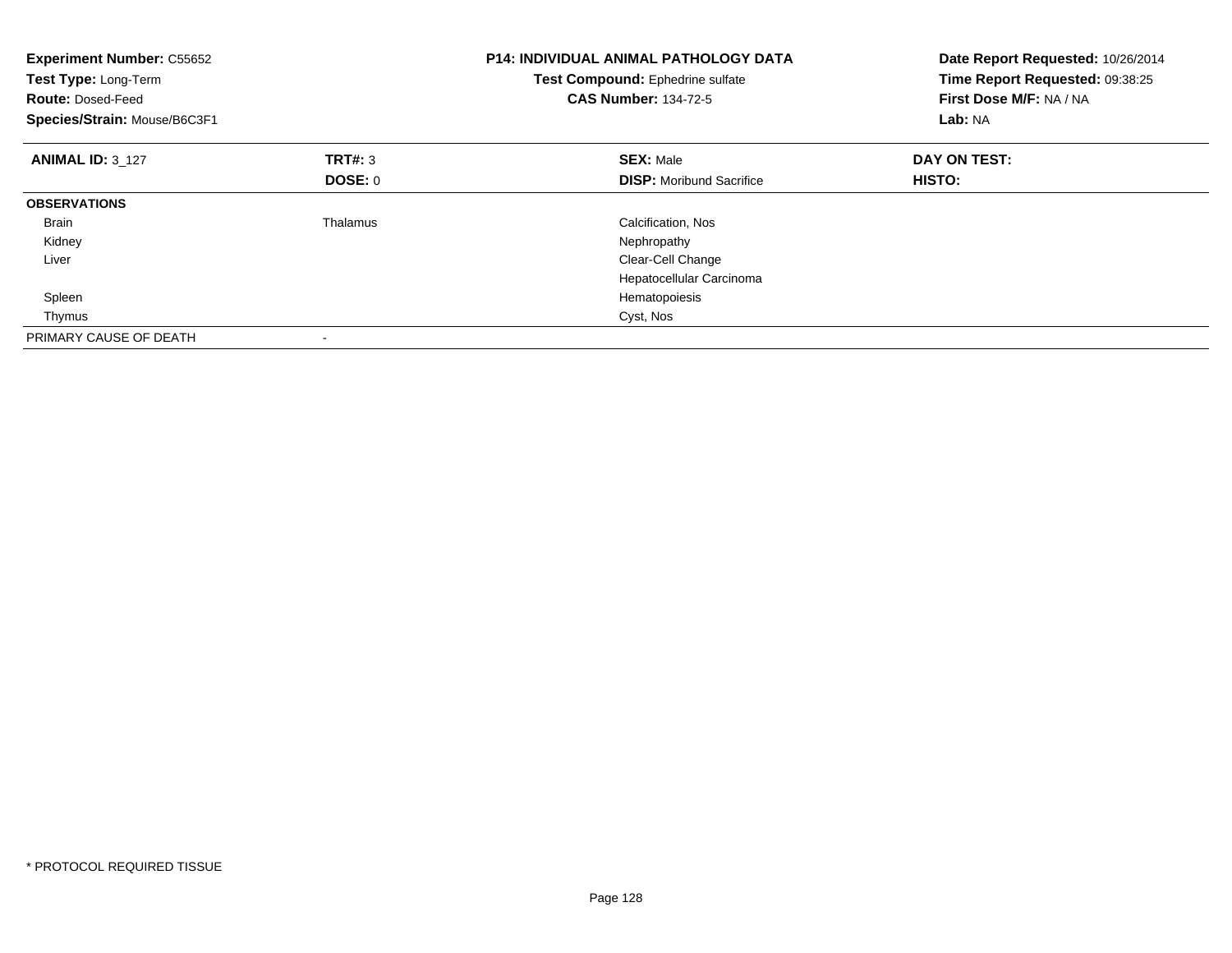| <b>Experiment Number: C55652</b><br>Test Type: Long-Term<br><b>Route: Dosed-Feed</b><br>Species/Strain: Mouse/B6C3F1 |                   | <b>P14: INDIVIDUAL ANIMAL PATHOLOGY DATA</b><br>Test Compound: Ephedrine sulfate<br><b>CAS Number: 134-72-5</b> | Date Report Requested: 10/26/2014<br>Time Report Requested: 09:38:25<br>First Dose M/F: NA / NA<br>Lab: NA |
|----------------------------------------------------------------------------------------------------------------------|-------------------|-----------------------------------------------------------------------------------------------------------------|------------------------------------------------------------------------------------------------------------|
| <b>ANIMAL ID: 3_128</b>                                                                                              | <b>TRT#: 3</b>    | <b>SEX: Male</b>                                                                                                | DAY ON TEST:                                                                                               |
|                                                                                                                      | DOSE: 0           | <b>DISP: Terminal Sacrifice</b>                                                                                 | HISTO:                                                                                                     |
| <b>OBSERVATIONS</b>                                                                                                  |                   |                                                                                                                 |                                                                                                            |
| Adrenal gland                                                                                                        | <b>Cortex Nos</b> | Focal Cellular Change                                                                                           |                                                                                                            |
|                                                                                                                      | Capsule           | Hyperplasia, Stromal                                                                                            |                                                                                                            |
| <b>Brain</b>                                                                                                         | Thalamus          | Calcification, Nos                                                                                              |                                                                                                            |
| Kidney                                                                                                               |                   | Mineralization                                                                                                  |                                                                                                            |
|                                                                                                                      |                   | Nephropathy                                                                                                     |                                                                                                            |
|                                                                                                                      |                   | Perivascular Cuffing                                                                                            |                                                                                                            |
| Preputial gland                                                                                                      |                   | Dilatation, Nos                                                                                                 |                                                                                                            |
| Spleen                                                                                                               |                   | Fibrosis                                                                                                        |                                                                                                            |
| Urinary bladder                                                                                                      |                   | Perivascular Cuffing                                                                                            |                                                                                                            |
| PRIMARY CAUSE OF DEATH                                                                                               |                   |                                                                                                                 |                                                                                                            |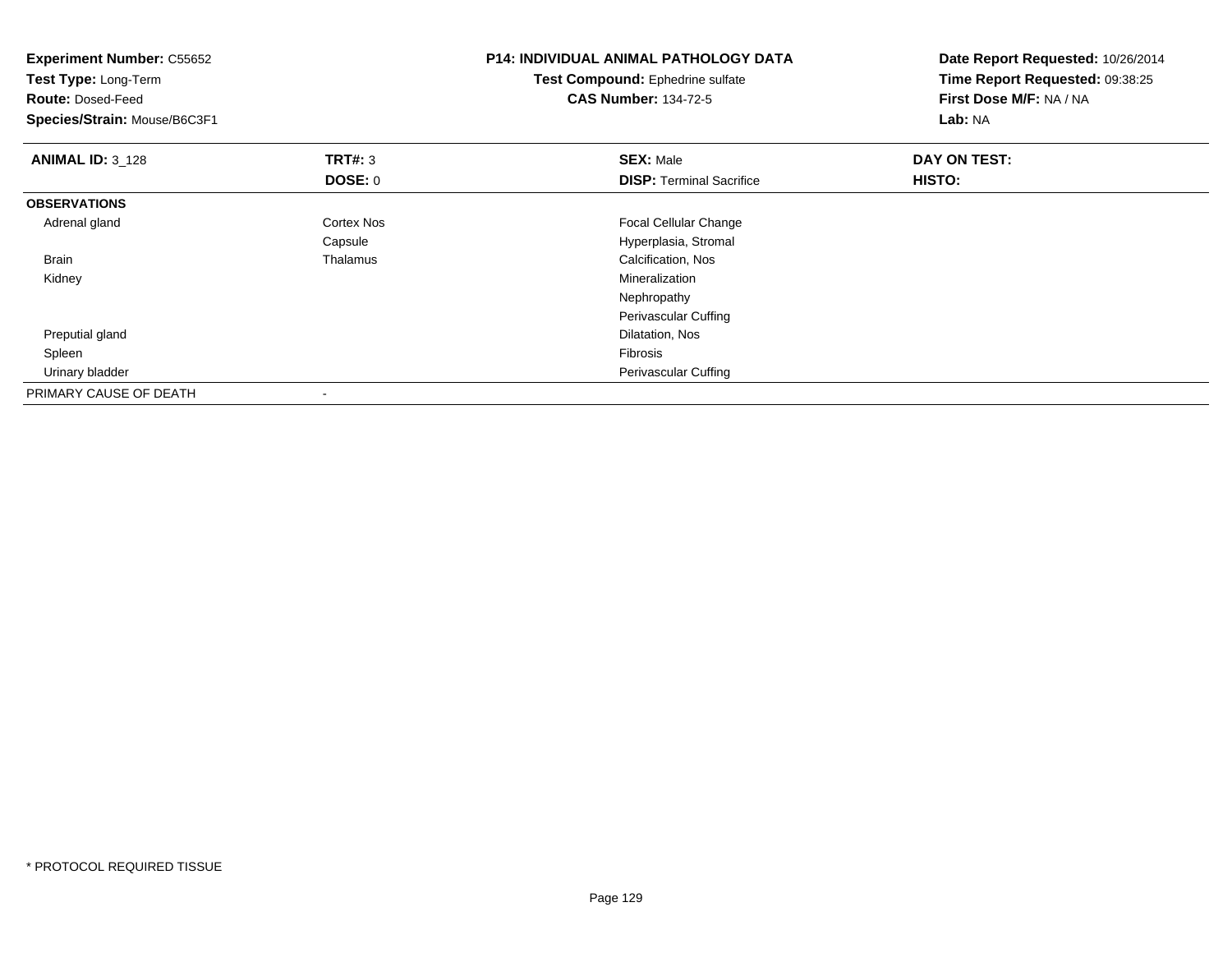**Test Type:** Long-Term

**Route:** Dosed-Feed

**Species/Strain:** Mouse/B6C3F1

# **P14: INDIVIDUAL ANIMAL PATHOLOGY DATA**

**Test Compound:** Ephedrine sulfate**CAS Number:** 134-72-5

| <b>ANIMAL ID: 3 129</b> | TRT#: 3                  | <b>SEX: Male</b>                | DAY ON TEST: |  |
|-------------------------|--------------------------|---------------------------------|--------------|--|
|                         | <b>DOSE: 0</b>           | <b>DISP: Terminal Sacrifice</b> | HISTO:       |  |
| <b>OBSERVATIONS</b>     |                          |                                 |              |  |
| Adrenal gland           | <b>Cortex Nos</b>        | <b>Focal Cellular Change</b>    |              |  |
| Brain                   | Thalamus                 | Calcification, Nos              |              |  |
| Gall bladder            |                          | Hyperplasia, Epithelial         |              |  |
| Kidney                  |                          | Cyst, Multiple                  |              |  |
|                         |                          | Mineralization                  |              |  |
|                         |                          | Nephropathy                     |              |  |
| Lung                    |                          | Alveolar/Bronchiolar Adenoma    |              |  |
| Preputial gland         |                          | Inflammation, Chronic           |              |  |
|                         |                          | Metaplasia, Squamous            |              |  |
| Prostate                |                          | Perivascular Cuffing            |              |  |
| Salivary gland          |                          | Perivascular Cuffing            |              |  |
| Thyroid                 | Follicle                 | Cyst, Multiple                  |              |  |
| PRIMARY CAUSE OF DEATH  | $\overline{\phantom{a}}$ |                                 |              |  |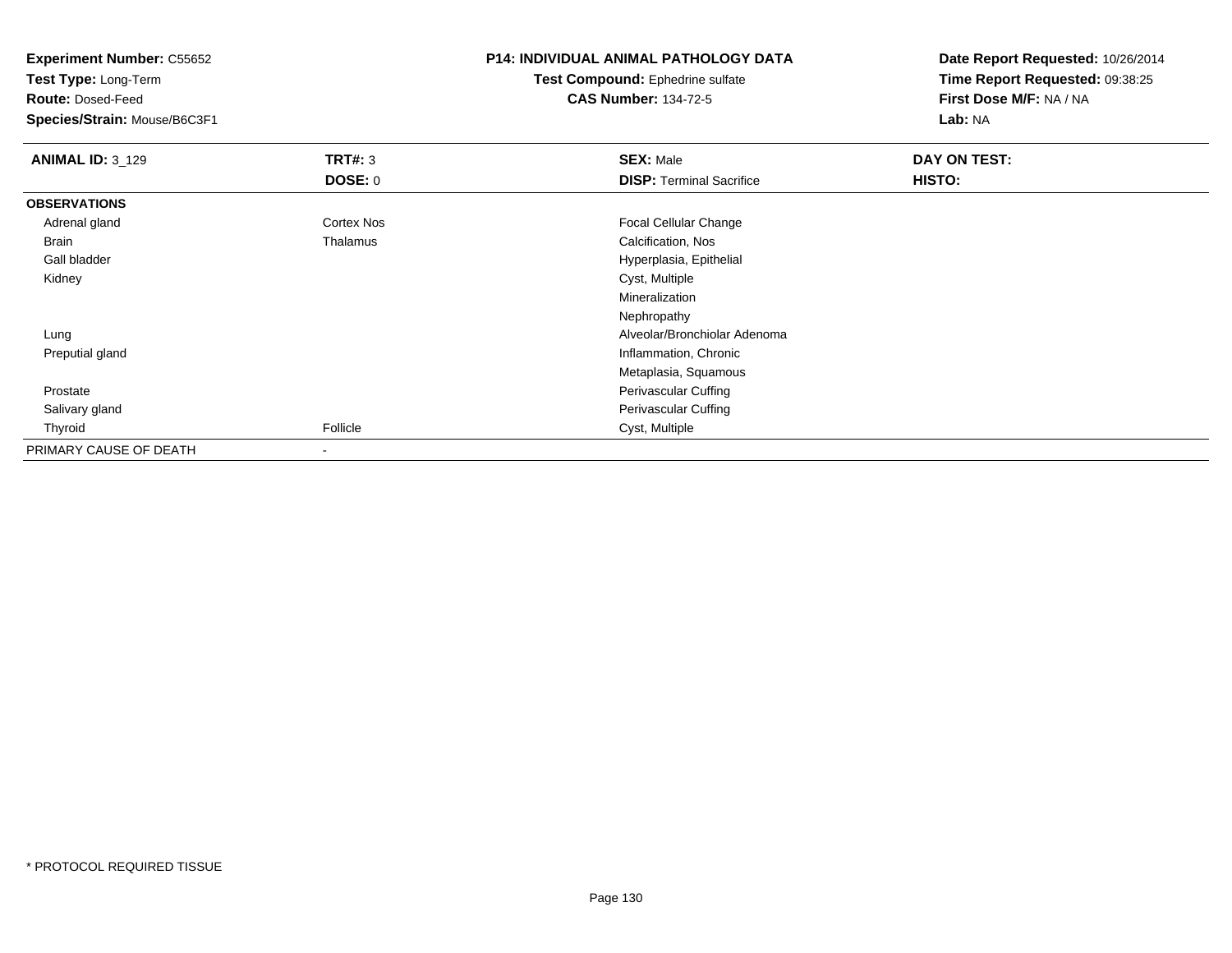**Test Type:** Long-Term

**Route:** Dosed-Feed

**Species/Strain:** Mouse/B6C3F1

# **P14: INDIVIDUAL ANIMAL PATHOLOGY DATA**

**Test Compound:** Ephedrine sulfate**CAS Number:** 134-72-5

| <b>ANIMAL ID: 3_130</b> | <b>TRT#: 3</b>           | <b>SEX: Male</b>                | DAY ON TEST: |  |
|-------------------------|--------------------------|---------------------------------|--------------|--|
|                         | DOSE: 0                  | <b>DISP: Terminal Sacrifice</b> | HISTO:       |  |
| <b>OBSERVATIONS</b>     |                          |                                 |              |  |
| Adrenal gland           | Capsule                  | Hyperplasia, Stromal            |              |  |
| Bone marrow             |                          | Angiectasis                     |              |  |
| Brain                   | Thalamus                 | Calcification, Nos              |              |  |
| Kidney                  |                          | Nephropathy                     |              |  |
| Liver                   |                          | Focal Cellular Change           |              |  |
|                         |                          | Hepatocellular Adenoma          |              |  |
| Lung                    |                          | Alveolar Macrophages            |              |  |
|                         |                          | Alveolar/Bronchiolar Adenoma    |              |  |
|                         | Alveoli                  | Hemorrhage                      |              |  |
| Preputial gland         |                          | Dilatation, Nos                 |              |  |
| Prostate                |                          | Perivascular Cuffing            |              |  |
| Salivary gland          |                          | Perivascular Cuffing            |              |  |
| Spleen                  |                          | Hyperplasia, Lymphoid           |              |  |
| Thymus                  |                          | Cyst, Multiple                  |              |  |
| PRIMARY CAUSE OF DEATH  | $\overline{\phantom{a}}$ |                                 |              |  |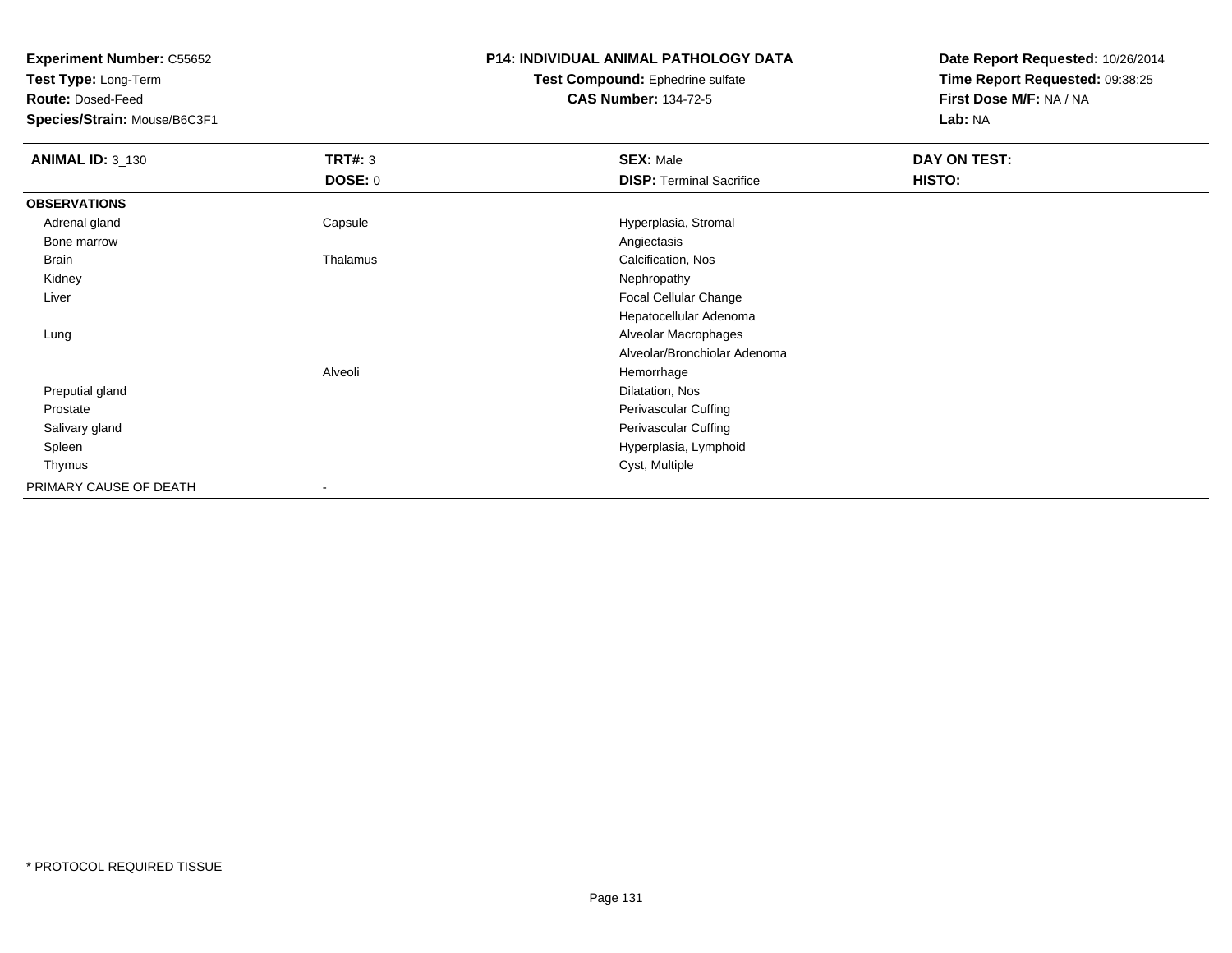**Test Type:** Long-Term

**Route:** Dosed-Feed

**Species/Strain:** Mouse/B6C3F1

### **P14: INDIVIDUAL ANIMAL PATHOLOGY DATA**

#### **Test Compound:** Ephedrine sulfate**CAS Number:** 134-72-5

| <b>ANIMAL ID: 3_131</b> | <b>TRT#: 3</b>           | <b>SEX: Male</b>                | DAY ON TEST: |  |
|-------------------------|--------------------------|---------------------------------|--------------|--|
|                         | <b>DOSE: 0</b>           | <b>DISP: Terminal Sacrifice</b> | HISTO:       |  |
| <b>OBSERVATIONS</b>     |                          |                                 |              |  |
| Adrenal gland           | Cortex Nos               | Ectopia                         |              |  |
|                         | Cortex Nos               | Focal Cellular Change           |              |  |
|                         | Capsule                  | Hyperplasia, Stromal            |              |  |
| Kidney                  |                          | Mineralization                  |              |  |
|                         |                          | Nephropathy                     |              |  |
| Liver                   |                          | Focal Cellular Change           |              |  |
|                         |                          | Hepatocellular Adenoma          |              |  |
| Pancreas                | Islets                   | Hyperplasia, Nos                |              |  |
| Preputial gland         |                          | Dilatation, Nos                 |              |  |
|                         |                          | Inflammation, Acute/Chronic     |              |  |
|                         |                          | Metaplasia, Squamous            |              |  |
| Salivary gland          |                          | Perivascular Cuffing            |              |  |
| Spleen                  |                          | Hyperplasia, Lymphoid           |              |  |
| Urinary bladder         |                          | Perivascular Cuffing            |              |  |
| PRIMARY CAUSE OF DEATH  | $\overline{\phantom{a}}$ |                                 |              |  |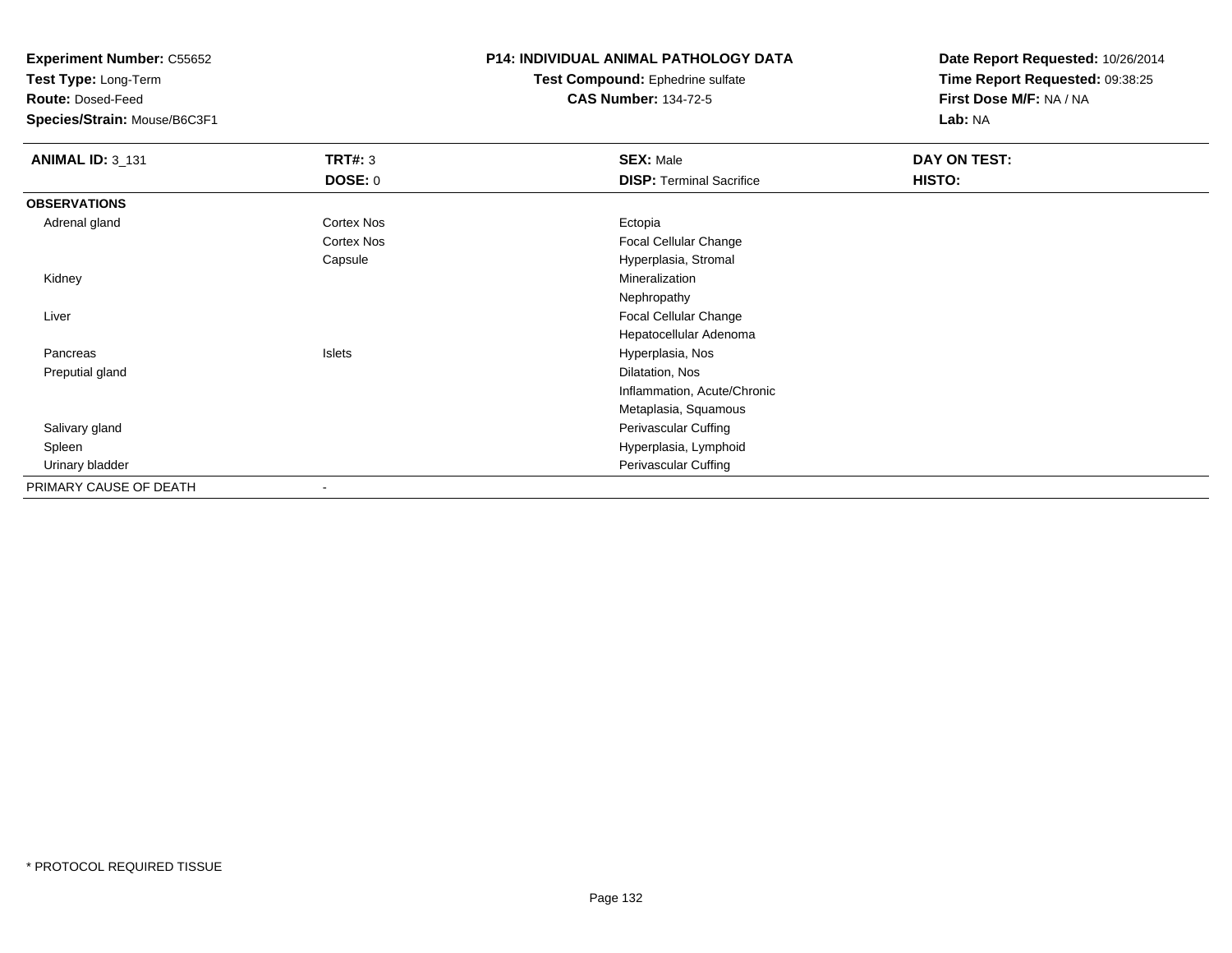| <b>Experiment Number: C55652</b><br>Test Type: Long-Term<br><b>Route: Dosed-Feed</b><br>Species/Strain: Mouse/B6C3F1 |                           | <b>P14: INDIVIDUAL ANIMAL PATHOLOGY DATA</b><br>Test Compound: Ephedrine sulfate<br><b>CAS Number: 134-72-5</b> | Date Report Requested: 10/26/2014<br>Time Report Requested: 09:38:25<br>First Dose M/F: NA / NA<br>Lab: NA |
|----------------------------------------------------------------------------------------------------------------------|---------------------------|-----------------------------------------------------------------------------------------------------------------|------------------------------------------------------------------------------------------------------------|
| <b>ANIMAL ID: 3 132</b>                                                                                              | <b>TRT#: 3</b><br>DOSE: 0 | <b>SEX: Male</b><br><b>DISP:</b> Terminal Sacrifice                                                             | DAY ON TEST:<br>HISTO:                                                                                     |
| <b>OBSERVATIONS</b>                                                                                                  |                           |                                                                                                                 |                                                                                                            |
| Kidney                                                                                                               |                           | Nephropathy                                                                                                     |                                                                                                            |
| Pituitary gland                                                                                                      | <b>Anterior Pituitary</b> | Cyst, Multiple                                                                                                  |                                                                                                            |
| Preputial gland                                                                                                      |                           | Dilatation, Nos                                                                                                 |                                                                                                            |
| Unspecified                                                                                                          | Multiple Organs Nos       | Lymphoma, Lymphocytic-Malignant Type                                                                            |                                                                                                            |
| PRIMARY CAUSE OF DEATH                                                                                               |                           |                                                                                                                 |                                                                                                            |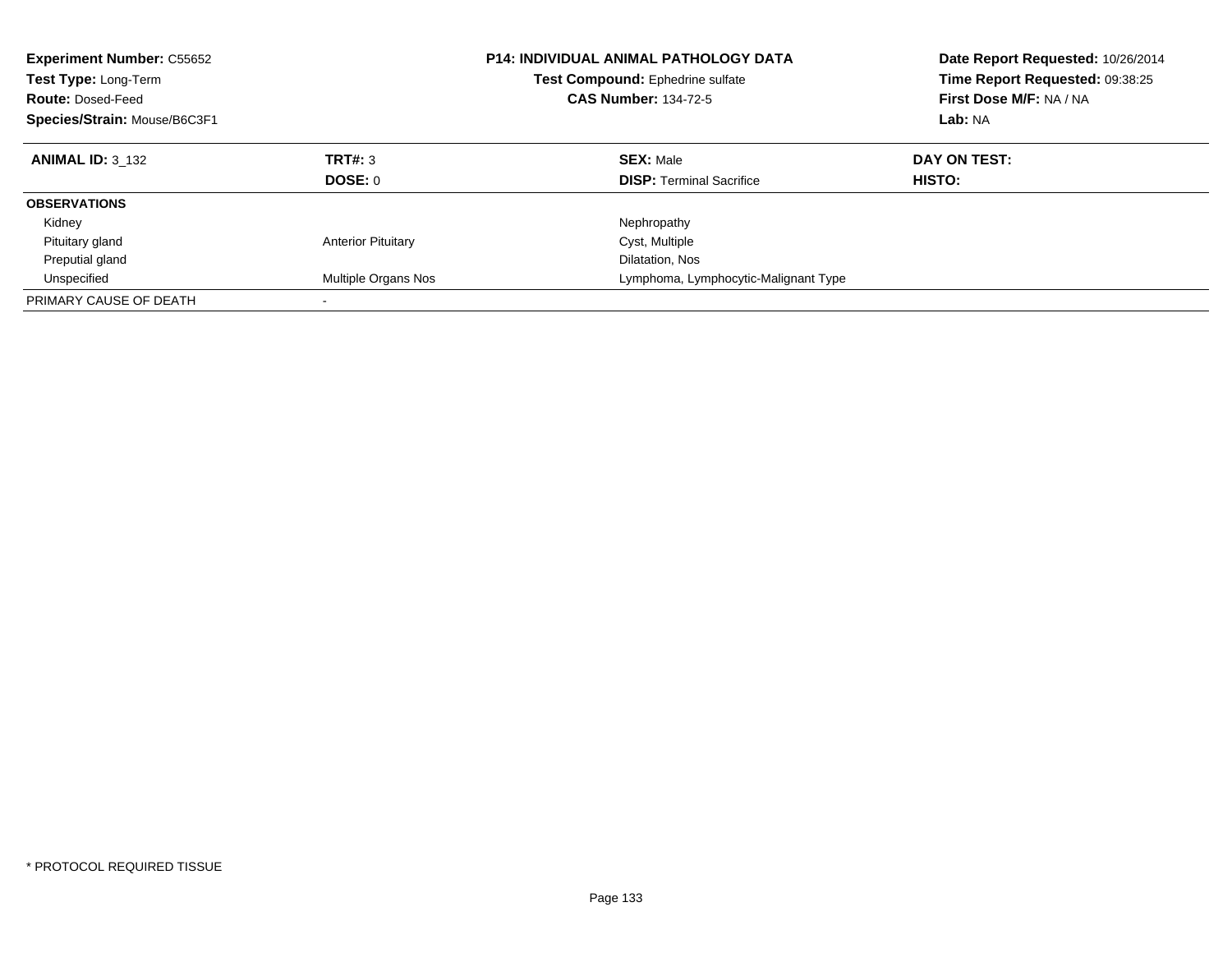| <b>Experiment Number: C55652</b><br>Test Type: Long-Term<br><b>Route: Dosed-Feed</b><br>Species/Strain: Mouse/B6C3F1 |                | <b>P14: INDIVIDUAL ANIMAL PATHOLOGY DATA</b><br>Test Compound: Ephedrine sulfate<br><b>CAS Number: 134-72-5</b> | Date Report Requested: 10/26/2014<br>Time Report Requested: 09:38:25<br>First Dose M/F: NA / NA<br>Lab: NA |
|----------------------------------------------------------------------------------------------------------------------|----------------|-----------------------------------------------------------------------------------------------------------------|------------------------------------------------------------------------------------------------------------|
| <b>ANIMAL ID: 3 133</b>                                                                                              | TRT#: 3        | <b>SEX: Male</b>                                                                                                | DAY ON TEST:                                                                                               |
|                                                                                                                      | <b>DOSE: 0</b> | <b>DISP:</b> Moribund Sacrifice                                                                                 | HISTO:                                                                                                     |
| <b>OBSERVATIONS</b>                                                                                                  |                |                                                                                                                 |                                                                                                            |
| Bone                                                                                                                 |                | Enostosis                                                                                                       |                                                                                                            |
| <b>Brain</b>                                                                                                         | Thalamus       | Calcification, Nos                                                                                              |                                                                                                            |
| Preputial gland                                                                                                      |                | Dilatation, Nos                                                                                                 |                                                                                                            |
| Salivary gland                                                                                                       |                | Perivascular Cuffing                                                                                            |                                                                                                            |
| Testis                                                                                                               |                | Atrophy, Focal                                                                                                  |                                                                                                            |
| Thymus                                                                                                               |                | Cyst, Multiple                                                                                                  |                                                                                                            |
| PRIMARY CAUSE OF DEATH                                                                                               |                |                                                                                                                 |                                                                                                            |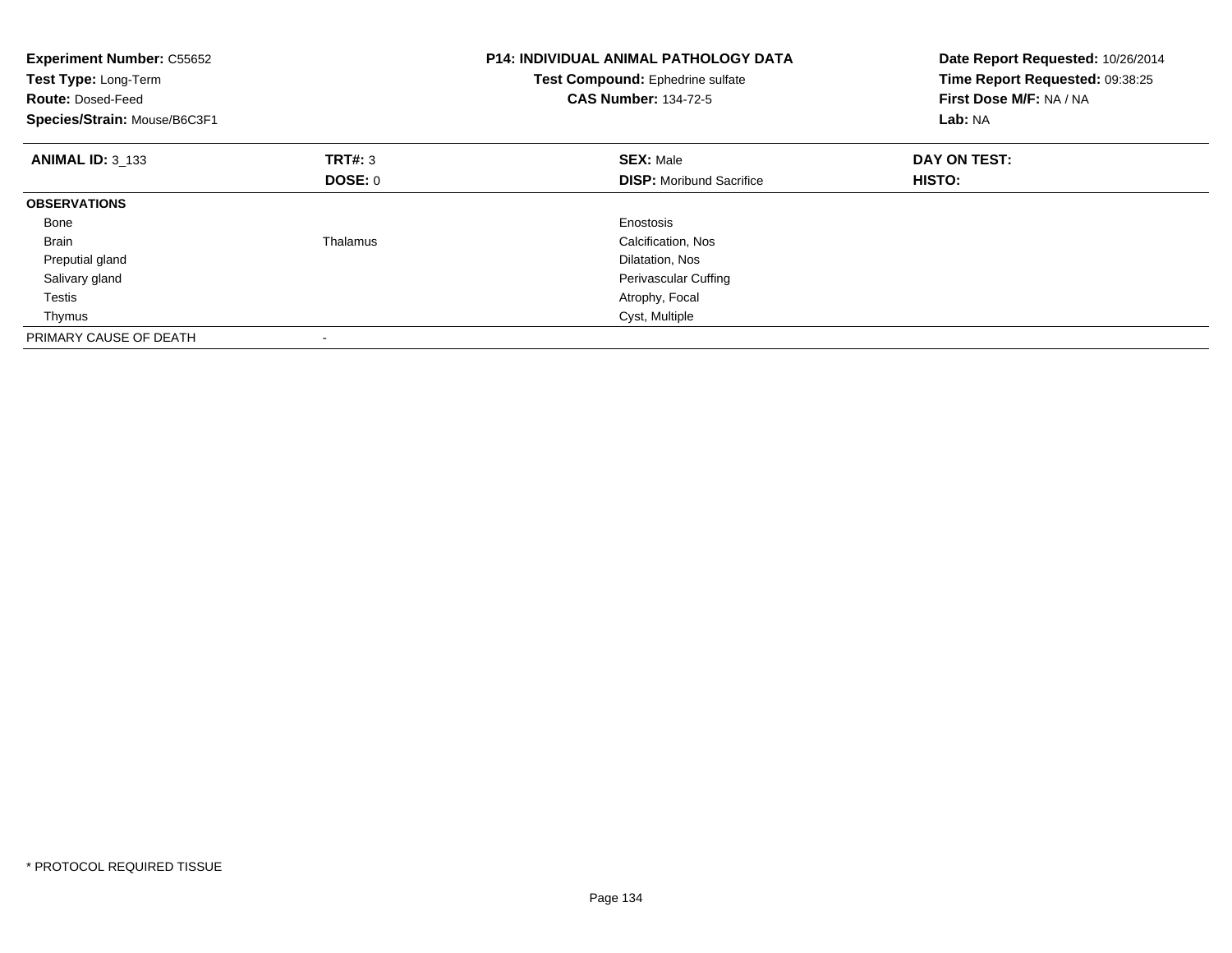**Experiment Number:** C55652**Test Type:** Long-Term**Route:** Dosed-Feed **Species/Strain:** Mouse/B6C3F1**P14: INDIVIDUAL ANIMAL PATHOLOGY DATATest Compound:** Ephedrine sulfate**CAS Number:** 134-72-5**Date Report Requested:** 10/26/2014**Time Report Requested:** 09:38:25**First Dose M/F:** NA / NA**Lab:** NA**ANIMAL ID:** 3\_134 **TRT#:** <sup>3</sup> **SEX:** Male **DAY ON TEST: DOSE:** 0**DISP:** Terminal Sacrifice **HISTO: OBSERVATIONS** Adrenal glandCortex Nos **Focal Cellular Change** CapsuleCapsule Capsular Capsular Capsular Capsular Capsular Calcification, Nos<br>
Calcification, Nos BrainCalcification, Nos<br>Mineralization Kidneyy with the control of the control of the control of the control of the control of the control of the control of the control of the control of the control of the control of the control of the control of the control of the c Nephropathy Degeneration, Nos LiverNecrosis, Focal Lung Alveolar/Bronchiolar Carcinoma Preputial glandd and the control of the control of the control of the control of the control of the control of the control of the control of the control of the control of the control of the control of the control of the control of the co Salivary gland Perivascular Cuffing Spleen Hyperplasia, Lymphoid PRIMARY CAUSE OF DEATH-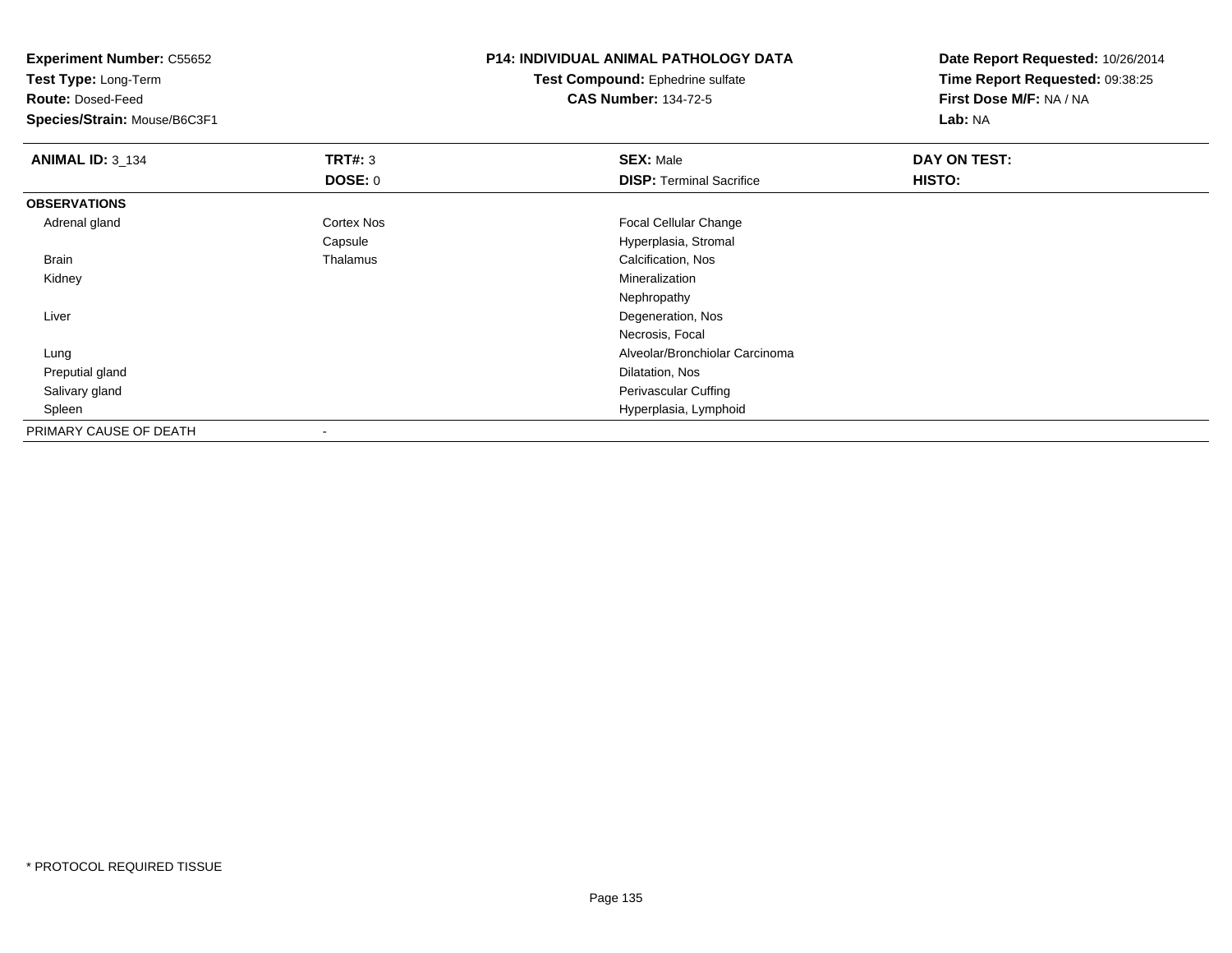| <b>Experiment Number: C55652</b><br>Test Type: Long-Term<br><b>Route: Dosed-Feed</b><br>Species/Strain: Mouse/B6C3F1 |                | <b>P14: INDIVIDUAL ANIMAL PATHOLOGY DATA</b><br>Test Compound: Ephedrine sulfate<br><b>CAS Number: 134-72-5</b> | Date Report Requested: 10/26/2014<br>Time Report Requested: 09:38:25<br>First Dose M/F: NA / NA<br>Lab: NA |
|----------------------------------------------------------------------------------------------------------------------|----------------|-----------------------------------------------------------------------------------------------------------------|------------------------------------------------------------------------------------------------------------|
| <b>ANIMAL ID: 3_135</b>                                                                                              | <b>TRT#: 3</b> | <b>SEX: Male</b>                                                                                                | DAY ON TEST:                                                                                               |
|                                                                                                                      | DOSE: 0        | <b>DISP:</b> Terminal Sacrifice                                                                                 | HISTO:                                                                                                     |
| <b>OBSERVATIONS</b>                                                                                                  |                |                                                                                                                 |                                                                                                            |
| Adrenal gland                                                                                                        | Cortex Nos     | Hyperplasia, Focal                                                                                              |                                                                                                            |
|                                                                                                                      | Capsule        | Hyperplasia, Stromal                                                                                            |                                                                                                            |
| Brain                                                                                                                | Thalamus       | Calcification, Nos                                                                                              |                                                                                                            |
| Kidney                                                                                                               |                | Inflammation, Chronic Focal                                                                                     |                                                                                                            |
|                                                                                                                      |                | Mineralization                                                                                                  |                                                                                                            |
| Liver                                                                                                                |                | Focal Cellular Change                                                                                           |                                                                                                            |
| Preputial gland                                                                                                      |                | Dilatation, Nos                                                                                                 |                                                                                                            |
| PRIMARY CAUSE OF DEATH                                                                                               |                |                                                                                                                 |                                                                                                            |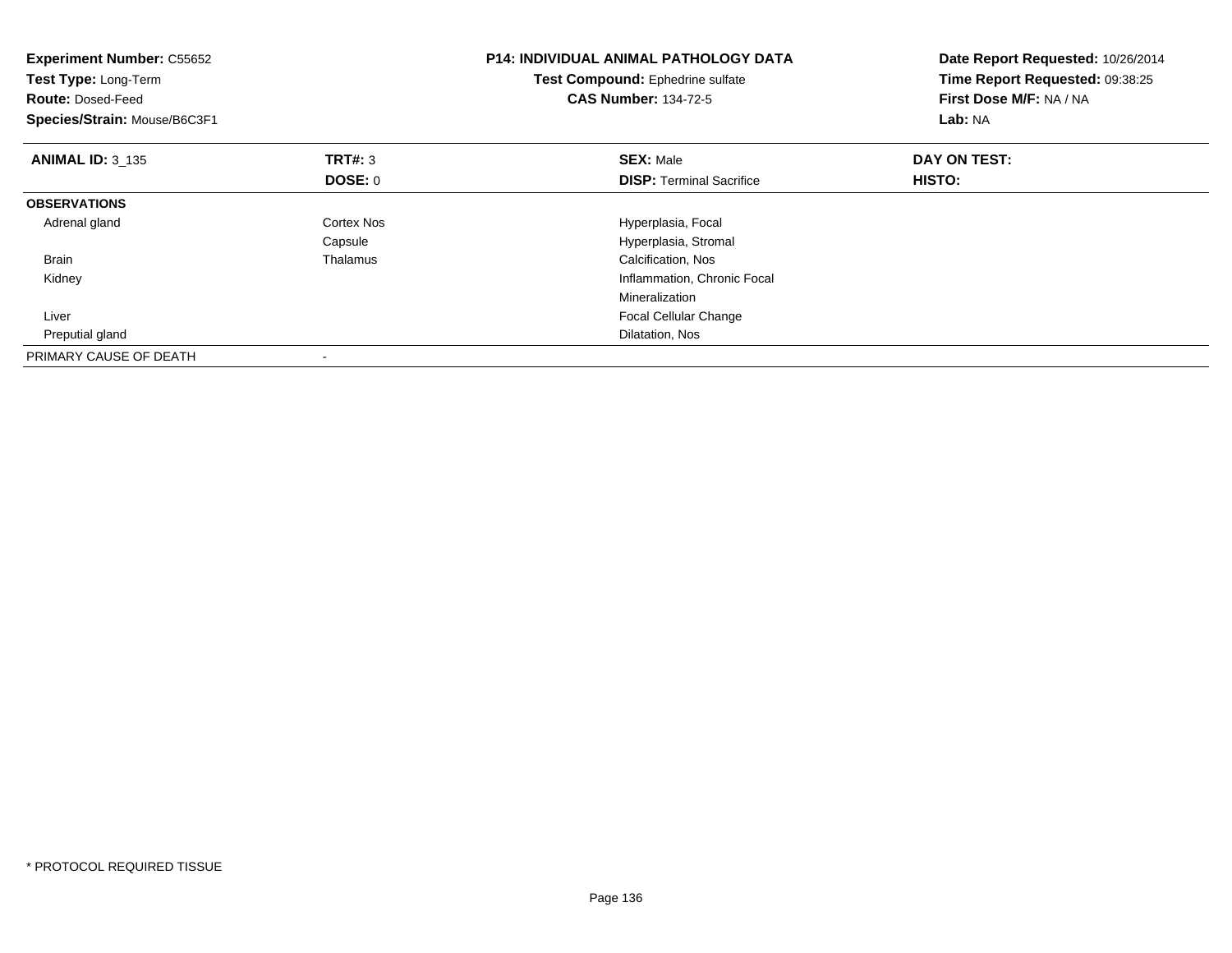**Experiment Number:** C55652**Test Type:** Long-Term**Route:** Dosed-Feed **Species/Strain:** Mouse/B6C3F1**P14: INDIVIDUAL ANIMAL PATHOLOGY DATATest Compound:** Ephedrine sulfate**CAS Number:** 134-72-5**Date Report Requested:** 10/26/2014**Time Report Requested:** 09:38:25**First Dose M/F:** NA / NA**Lab:** NA**ANIMAL ID:** 3\_136 **TRT#:** <sup>3</sup> **SEX:** Male **DAY ON TEST: DOSE:** 0**DISP:** Terminal Sacrifice **HISTO: OBSERVATIONS** Adrenal glandCortex Nos **Focal Cellular Change** CapsuleCapsule Capsular Capsular Capsular Capsular Capsular Calcification, Nos<br>
Calcification, Nos BrainCalcification, Nos<br>Mineralization Kidneyy with the control of the control of the control of the control of the control of the control of the control of the control of the control of the control of the control of the control of the control of the control of the c Nephropathy Hepatocellular Adenoma Liver Lungg and the control of the control of the control of the control of the control of the control of the control of the control of the control of the control of the control of the control of the control of the control of the co Preputial glandd and the control of the control of the control of the control of the control of the control of the control of the control of the control of the control of the control of the control of the control of the control of the co Salivary gland Perivascular Cuffing Spleen Hyperplasia, Lymphoid StomachGlandular Stomach Mineralization PRIMARY CAUSE OF DEATH-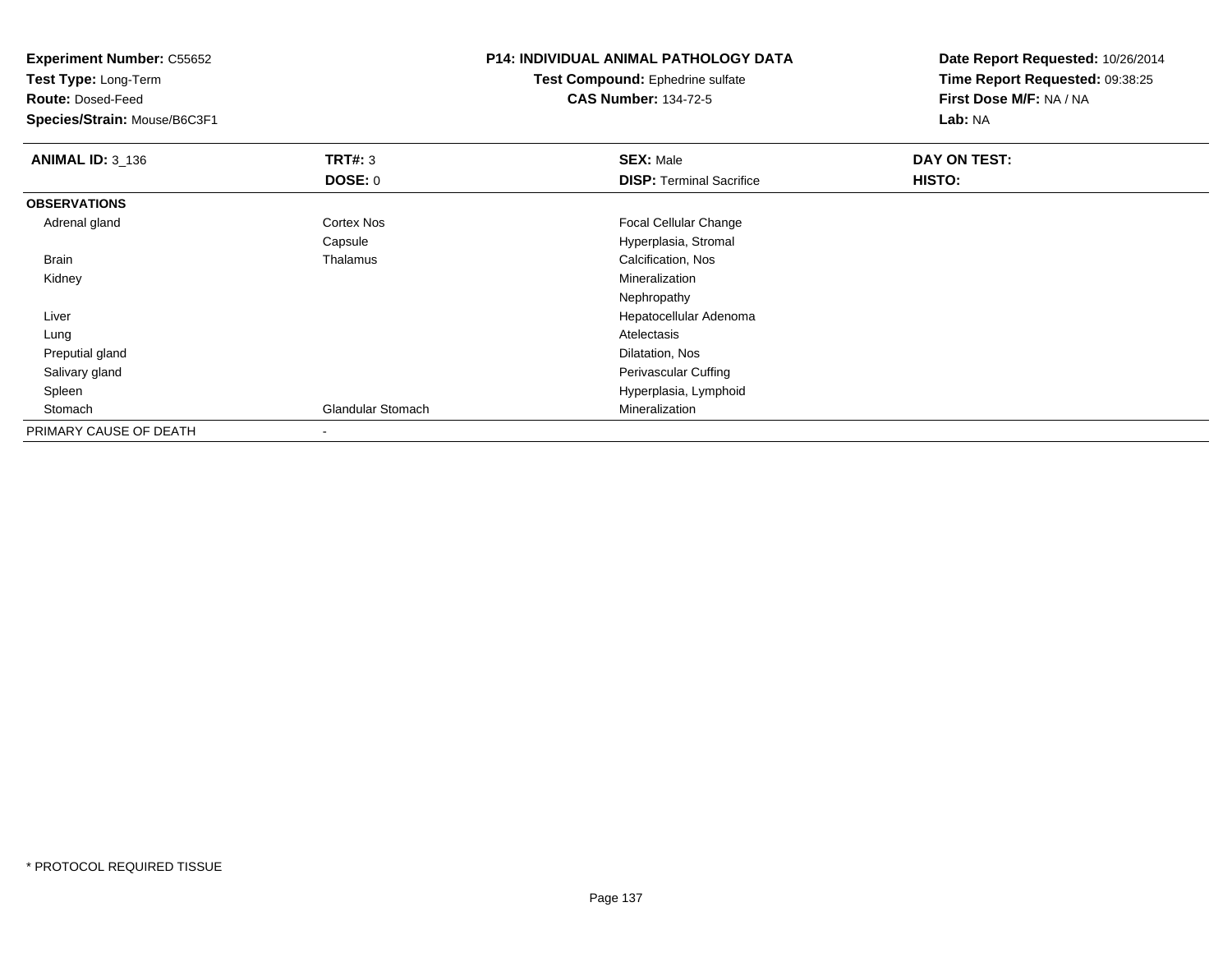**Test Type:** Long-Term

**Route:** Dosed-Feed

**Species/Strain:** Mouse/B6C3F1

# **P14: INDIVIDUAL ANIMAL PATHOLOGY DATA**

**Test Compound:** Ephedrine sulfate**CAS Number:** 134-72-5

| <b>ANIMAL ID: 3_137</b> | TRT#: 3                  | <b>SEX: Male</b>                    | DAY ON TEST: |  |
|-------------------------|--------------------------|-------------------------------------|--------------|--|
|                         | <b>DOSE: 0</b>           | <b>DISP: Terminal Sacrifice</b>     | HISTO:       |  |
| <b>OBSERVATIONS</b>     |                          |                                     |              |  |
| Adrenal gland           | Cortex Nos               | Focal Cellular Change               |              |  |
|                         | Capsule                  | Hyperplasia, Stromal                |              |  |
| Heart                   |                          | Lymphocytic Inflammatory Infiltrate |              |  |
| <b>Intestine Small</b>  | <b>Mesentery Nos</b>     | Perivascular Cuffing                |              |  |
| Kidney                  |                          | Cyst, Nos                           |              |  |
|                         |                          | Mineralization                      |              |  |
|                         |                          | Nephropathy                         |              |  |
| Liver                   |                          | Hepatocellular Adenoma              |              |  |
| Lung                    |                          | Perivascular Cuffing                |              |  |
| Lymph node              | Mandibular Lymph Node    | Hyperplasia, Lymphoid               |              |  |
| Preputial gland         |                          | Dilatation, Nos                     |              |  |
| Salivary gland          |                          | Perivascular Cuffing                |              |  |
| Stomach                 | Glandular Stomach        | Hyperplasia, Nos                    |              |  |
| Urinary bladder         |                          | Perivascular Cuffing                |              |  |
| PRIMARY CAUSE OF DEATH  | $\overline{\phantom{a}}$ |                                     |              |  |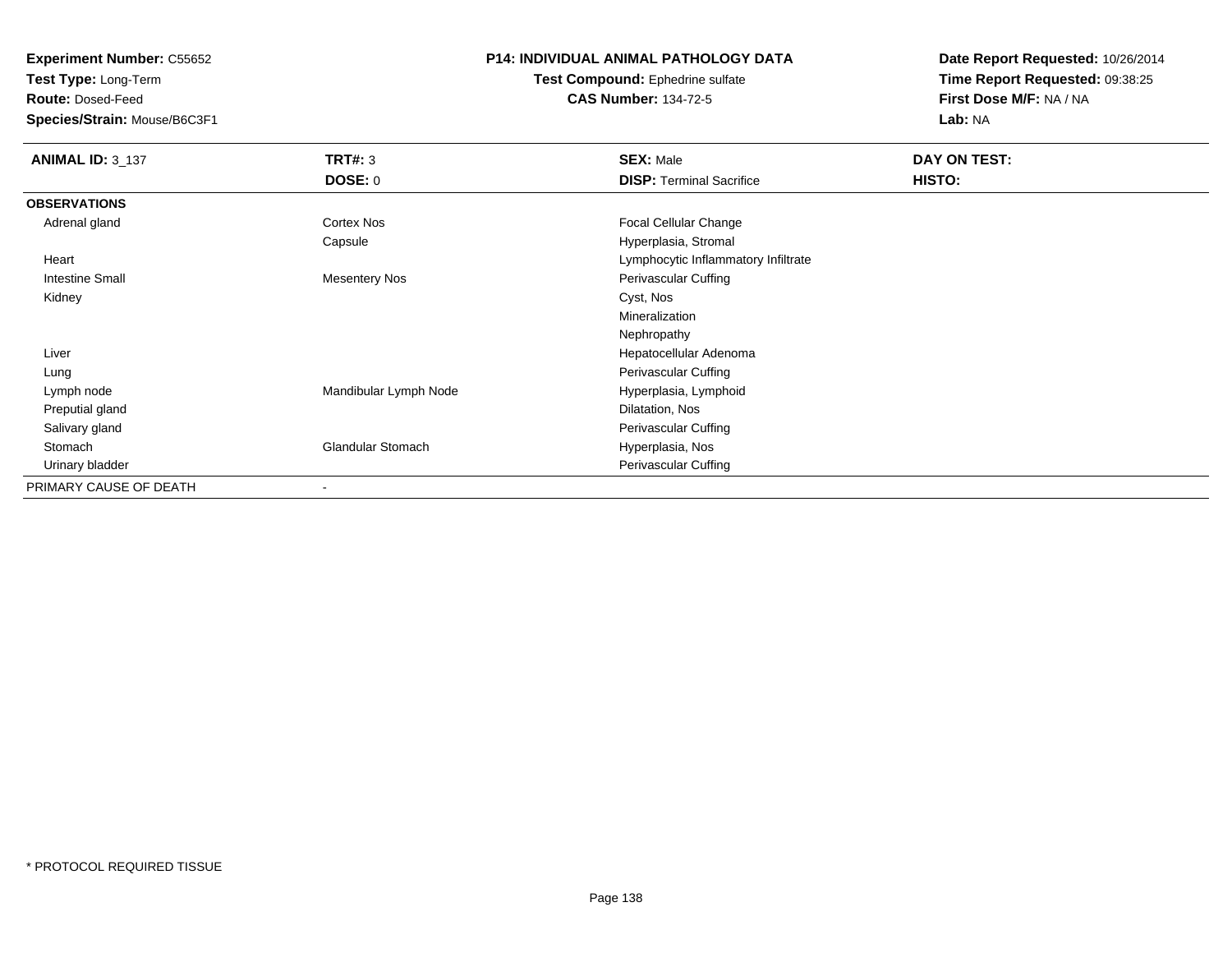| <b>Experiment Number: C55652</b><br>Test Type: Long-Term<br><b>Route: Dosed-Feed</b><br>Species/Strain: Mouse/B6C3F1 |                | <b>P14: INDIVIDUAL ANIMAL PATHOLOGY DATA</b><br>Test Compound: Ephedrine sulfate<br><b>CAS Number: 134-72-5</b> | Date Report Requested: 10/26/2014<br>Time Report Requested: 09:38:25<br>First Dose M/F: NA / NA<br>Lab: NA |
|----------------------------------------------------------------------------------------------------------------------|----------------|-----------------------------------------------------------------------------------------------------------------|------------------------------------------------------------------------------------------------------------|
| <b>ANIMAL ID: 3 138</b>                                                                                              | <b>TRT#: 3</b> | <b>SEX: Male</b>                                                                                                | DAY ON TEST:                                                                                               |
|                                                                                                                      | <b>DOSE: 0</b> | <b>DISP:</b> Terminal Sacrifice                                                                                 | HISTO:                                                                                                     |
| <b>OBSERVATIONS</b>                                                                                                  |                |                                                                                                                 |                                                                                                            |
| Adrenal gland                                                                                                        | Capsule        | Hyperplasia, Stromal                                                                                            |                                                                                                            |
| <b>Brain</b>                                                                                                         | Thalamus       | Calcification, Nos                                                                                              |                                                                                                            |
| Kidney                                                                                                               |                | Mineralization                                                                                                  |                                                                                                            |
|                                                                                                                      |                | Nephropathy                                                                                                     |                                                                                                            |
| Pancreas                                                                                                             | <b>Islets</b>  | Hyperplasia, Nos                                                                                                |                                                                                                            |
| Preputial gland                                                                                                      |                | Dilatation, Nos                                                                                                 |                                                                                                            |
| Spleen                                                                                                               |                | Fibrosis, Focal                                                                                                 |                                                                                                            |
| PRIMARY CAUSE OF DEATH                                                                                               |                |                                                                                                                 |                                                                                                            |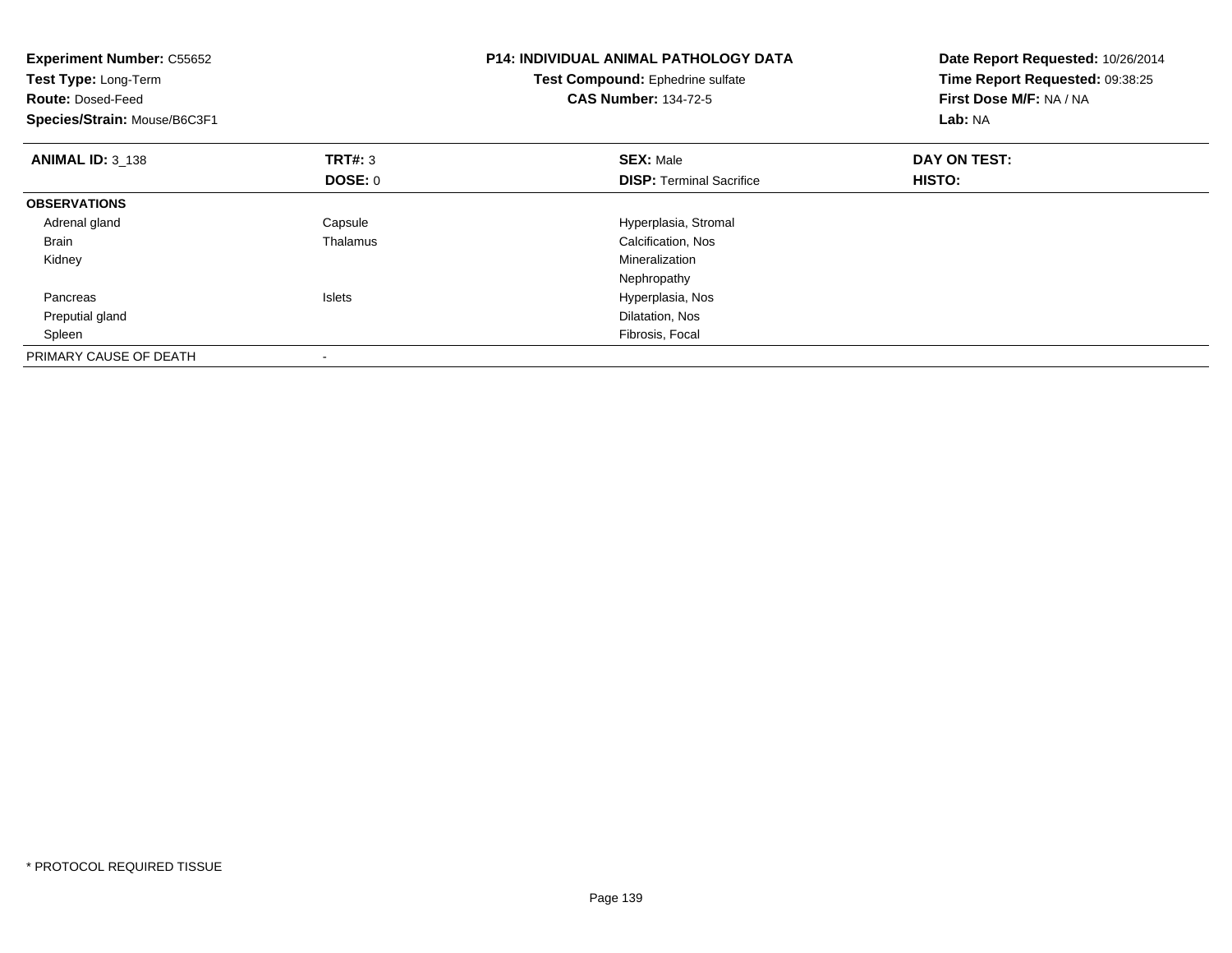| <b>Experiment Number: C55652</b><br>Test Type: Long-Term<br><b>Route: Dosed-Feed</b><br>Species/Strain: Mouse/B6C3F1 |                | <b>P14: INDIVIDUAL ANIMAL PATHOLOGY DATA</b><br>Test Compound: Ephedrine sulfate<br><b>CAS Number: 134-72-5</b> | Date Report Requested: 10/26/2014<br>Time Report Requested: 09:38:25<br>First Dose M/F: NA / NA<br>Lab: NA |
|----------------------------------------------------------------------------------------------------------------------|----------------|-----------------------------------------------------------------------------------------------------------------|------------------------------------------------------------------------------------------------------------|
| <b>ANIMAL ID:</b> $3_{139}$                                                                                          | TRT#: 3        | <b>SEX: Male</b>                                                                                                | DAY ON TEST:                                                                                               |
|                                                                                                                      | <b>DOSE: 0</b> | <b>DISP:</b> Terminal Sacrifice                                                                                 | HISTO:                                                                                                     |
| <b>OBSERVATIONS</b>                                                                                                  |                |                                                                                                                 |                                                                                                            |
| Adrenal gland                                                                                                        | Cortex Nos     | Focal Cellular Change                                                                                           |                                                                                                            |
|                                                                                                                      | Capsule        | Hyperplasia, Stromal                                                                                            |                                                                                                            |
| <b>Brain</b>                                                                                                         | Thalamus       | Calcification, Nos                                                                                              |                                                                                                            |
| Kidney                                                                                                               |                | <b>Mineralization</b>                                                                                           |                                                                                                            |
|                                                                                                                      |                | Nephropathy                                                                                                     |                                                                                                            |
| Preputial gland                                                                                                      |                | Dilatation, Nos                                                                                                 |                                                                                                            |
| Thyroid                                                                                                              | Colloid        | Degeneration, Nos                                                                                               |                                                                                                            |
| Urinary bladder                                                                                                      |                | Perivascular Cuffing                                                                                            |                                                                                                            |
| PRIMARY CAUSE OF DEATH                                                                                               |                |                                                                                                                 |                                                                                                            |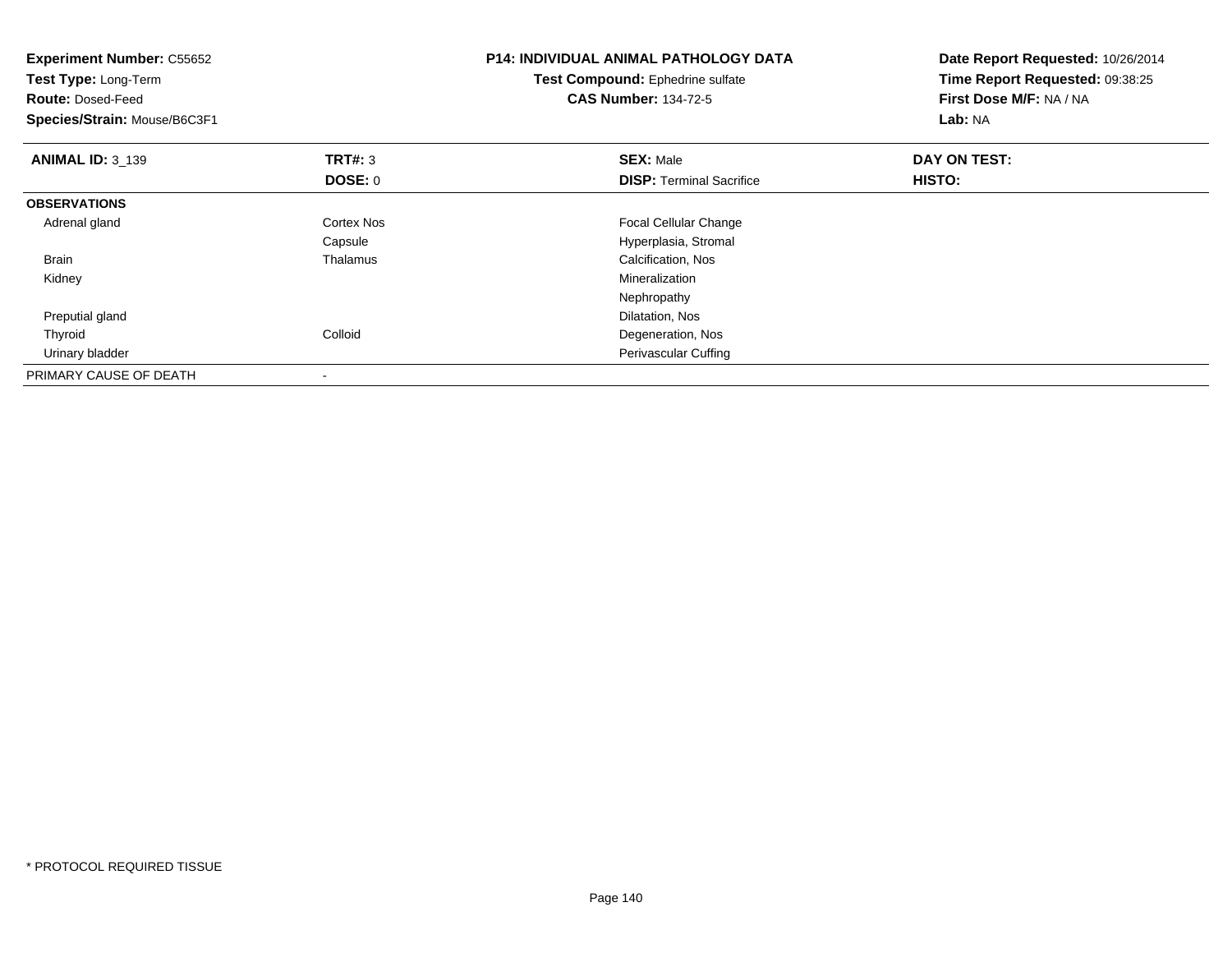| <b>Experiment Number: C55652</b><br>Test Type: Long-Term<br><b>Route: Dosed-Feed</b><br>Species/Strain: Mouse/B6C3F1 |                          | <b>P14: INDIVIDUAL ANIMAL PATHOLOGY DATA</b><br>Test Compound: Ephedrine sulfate<br><b>CAS Number: 134-72-5</b> | Date Report Requested: 10/26/2014<br>Time Report Requested: 09:38:25<br>First Dose M/F: NA / NA<br>Lab: NA |
|----------------------------------------------------------------------------------------------------------------------|--------------------------|-----------------------------------------------------------------------------------------------------------------|------------------------------------------------------------------------------------------------------------|
| <b>ANIMAL ID: 3 140</b>                                                                                              | <b>TRT#:</b> 3           | <b>SEX: Male</b>                                                                                                | DAY ON TEST:                                                                                               |
|                                                                                                                      | <b>DOSE: 0</b>           | <b>DISP:</b> Terminal Sacrifice                                                                                 | HISTO:                                                                                                     |
| <b>OBSERVATIONS</b>                                                                                                  |                          |                                                                                                                 |                                                                                                            |
| Adrenal gland                                                                                                        | Capsule                  | Hyperplasia, Stromal                                                                                            |                                                                                                            |
| <b>Brain</b>                                                                                                         | Thalamus                 | Calcification, Nos                                                                                              |                                                                                                            |
| Liver                                                                                                                |                          | Hepatocellular Carcinoma                                                                                        |                                                                                                            |
|                                                                                                                      |                          | Necrosis, Focal                                                                                                 |                                                                                                            |
| Preputial gland                                                                                                      |                          | Dilatation, Nos                                                                                                 |                                                                                                            |
| Stomach                                                                                                              | <b>Glandular Stomach</b> | Inflammation, Acute/Chronic                                                                                     |                                                                                                            |
| Urinary bladder                                                                                                      |                          | Perivascular Cuffing                                                                                            |                                                                                                            |
| PRIMARY CAUSE OF DEATH                                                                                               |                          |                                                                                                                 |                                                                                                            |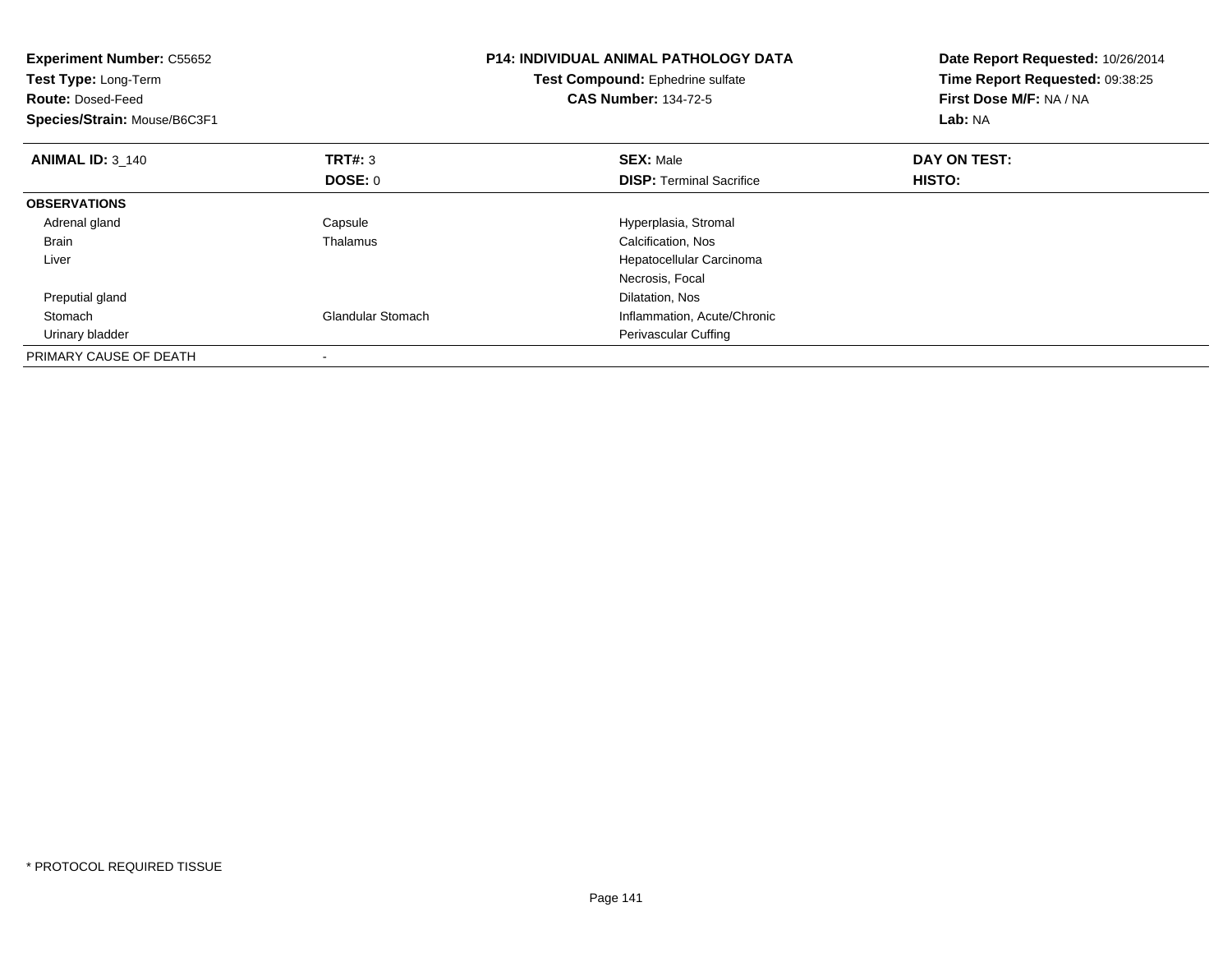**Test Type:** Long-Term

**Route:** Dosed-Feed

**Species/Strain:** Mouse/B6C3F1

# **P14: INDIVIDUAL ANIMAL PATHOLOGY DATA**

**Test Compound:** Ephedrine sulfate**CAS Number:** 134-72-5

| <b>ANIMAL ID: 3_141</b> | TRT#: 3          | <b>SEX: Male</b>                | DAY ON TEST: |  |
|-------------------------|------------------|---------------------------------|--------------|--|
|                         | <b>DOSE: 0</b>   | <b>DISP: Terminal Sacrifice</b> | HISTO:       |  |
| <b>OBSERVATIONS</b>     |                  |                                 |              |  |
| Adrenal gland           | Cortex Nos       | <b>Focal Cellular Change</b>    |              |  |
|                         | Cortex Nos       | Hyperplasia, Focal              |              |  |
|                         | Capsule          | Hyperplasia, Stromal            |              |  |
| <b>Brain</b>            | Thalamus         | Calcification, Nos              |              |  |
| Kidney                  |                  | Mineralization                  |              |  |
|                         |                  | Nephropathy                     |              |  |
| Lung                    |                  | Alveolar Macrophages            |              |  |
|                         |                  | Alveolar/Bronchiolar Carcinoma  |              |  |
| Lymph node              | Renal Lymph Node | Hyperplasia, Lymphoid           |              |  |
| Pancreas                | Islets           | Hyperplasia, Nos                |              |  |
| Preputial gland         |                  | Dilatation, Nos                 |              |  |
| Spleen                  |                  | Hyperplasia, Lymphoid           |              |  |
| PRIMARY CAUSE OF DEATH  |                  |                                 |              |  |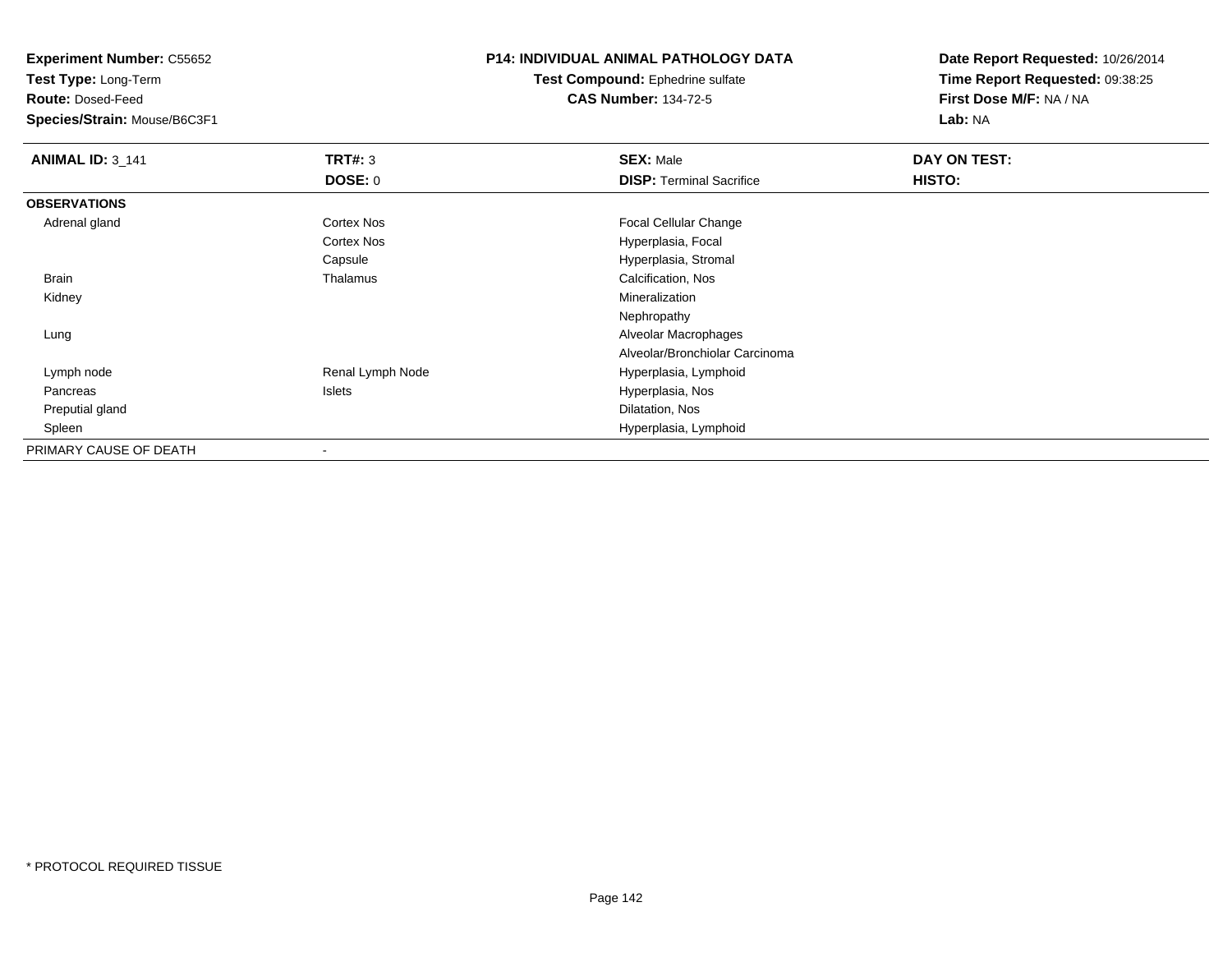**Test Type:** Long-Term

**Route:** Dosed-Feed

**Species/Strain:** Mouse/B6C3F1

## **P14: INDIVIDUAL ANIMAL PATHOLOGY DATA**

**Test Compound:** Ephedrine sulfate**CAS Number:** 134-72-5

| <b>ANIMAL ID: 3_142</b> | TRT#: 3                  | <b>SEX: Male</b>                | DAY ON TEST: |  |
|-------------------------|--------------------------|---------------------------------|--------------|--|
|                         | <b>DOSE: 0</b>           | <b>DISP: Terminal Sacrifice</b> | HISTO:       |  |
| <b>OBSERVATIONS</b>     |                          |                                 |              |  |
| Adrenal gland           | Cortex Nos               | Hyperplasia, Focal              |              |  |
|                         | Capsule                  | Hyperplasia, Stromal            |              |  |
| Brain                   | Thalamus                 | Calcification, Nos              |              |  |
| Kidney                  |                          | Mineralization                  |              |  |
|                         |                          | Nephropathy                     |              |  |
| Liver                   |                          | Necrosis, Focal                 |              |  |
| Lung                    |                          | Alveolar Macrophages            |              |  |
|                         |                          | Alveolar/Bronchiolar Carcinoma  |              |  |
| Preputial gland         |                          | Dilatation, Nos                 |              |  |
| Prostate                |                          | Inflammation, Chronic Focal     |              |  |
| Salivary gland          |                          | Perivascular Cuffing            |              |  |
| Spleen                  |                          | Fibrosis                        |              |  |
| Stomach                 | Submucosa                | Inflammation, Acute             |              |  |
| PRIMARY CAUSE OF DEATH  | $\overline{\phantom{a}}$ |                                 |              |  |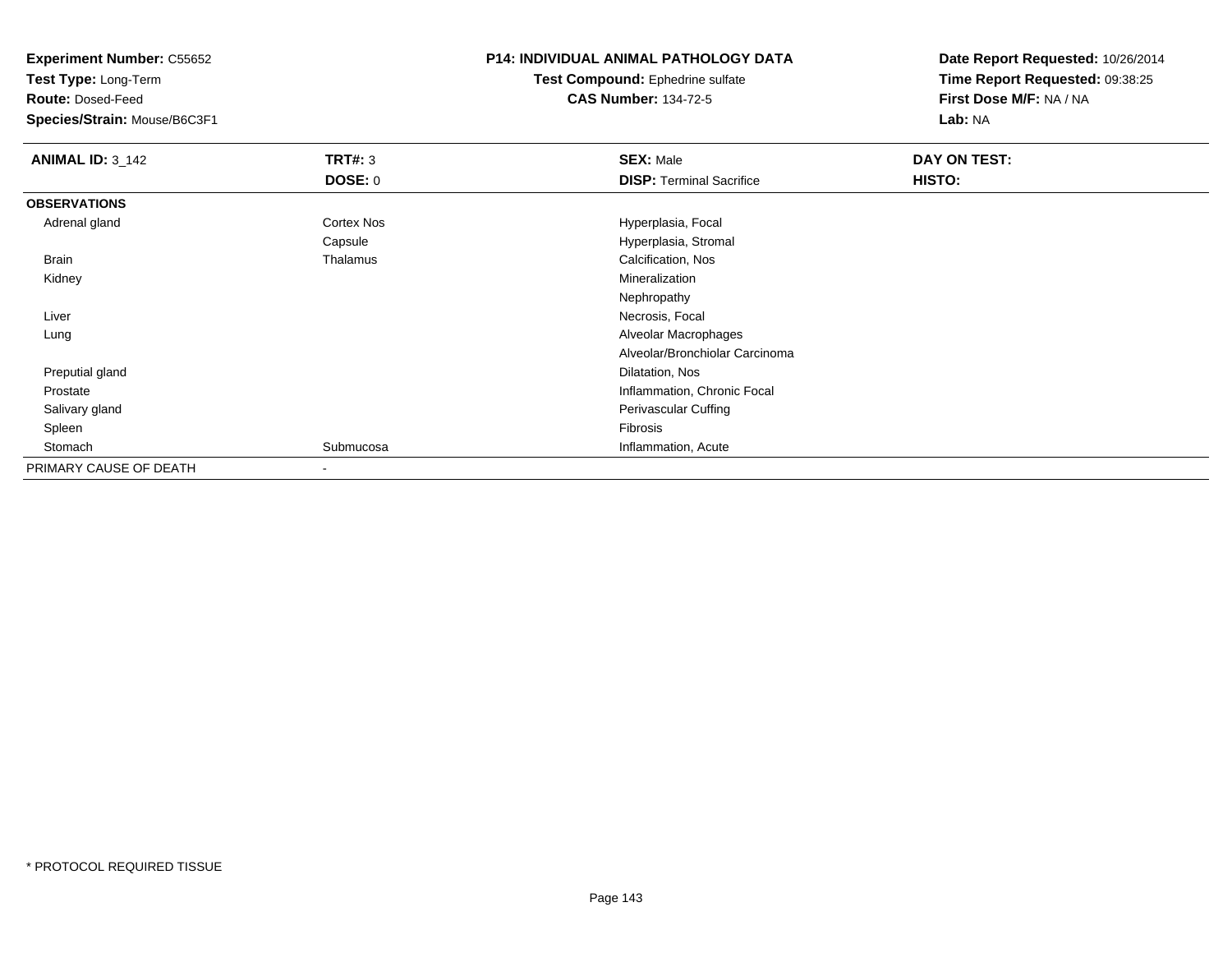| <b>Experiment Number: C55652</b><br>Test Type: Long-Term<br><b>Route: Dosed-Feed</b><br>Species/Strain: Mouse/B6C3F1 |                         | <b>P14: INDIVIDUAL ANIMAL PATHOLOGY DATA</b><br>Test Compound: Ephedrine sulfate<br><b>CAS Number: 134-72-5</b> | Date Report Requested: 10/26/2014<br>Time Report Requested: 09:38:25<br>First Dose M/F: NA / NA<br>Lab: NA |
|----------------------------------------------------------------------------------------------------------------------|-------------------------|-----------------------------------------------------------------------------------------------------------------|------------------------------------------------------------------------------------------------------------|
| <b>ANIMAL ID: 3_143</b>                                                                                              | TRT#: 3                 | <b>SEX: Male</b>                                                                                                | DAY ON TEST:                                                                                               |
|                                                                                                                      | DOSE: 0                 | <b>DISP: Terminal Sacrifice</b>                                                                                 | HISTO:                                                                                                     |
| <b>OBSERVATIONS</b>                                                                                                  |                         |                                                                                                                 |                                                                                                            |
| Adrenal gland                                                                                                        | Cortex Nos              | Hyperplasia, Focal                                                                                              |                                                                                                            |
|                                                                                                                      | Capsule                 | Hyperplasia, Stromal                                                                                            |                                                                                                            |
|                                                                                                                      | <b>Cortex Nos</b>       | Hypertrophy, Focal                                                                                              |                                                                                                            |
| Brain                                                                                                                | Thalamus                | Calcification, Nos                                                                                              |                                                                                                            |
| Kidney                                                                                                               |                         | Mineralization                                                                                                  |                                                                                                            |
|                                                                                                                      |                         | Nephropathy                                                                                                     |                                                                                                            |
|                                                                                                                      | <b>Perirenal Tissue</b> | Perivascular Cuffing                                                                                            |                                                                                                            |
| Spleen                                                                                                               |                         | Hyperplasia, Lymphoid                                                                                           |                                                                                                            |
| Thymus                                                                                                               |                         | Cyst, Multiple                                                                                                  |                                                                                                            |
| PRIMARY CAUSE OF DEATH                                                                                               |                         |                                                                                                                 |                                                                                                            |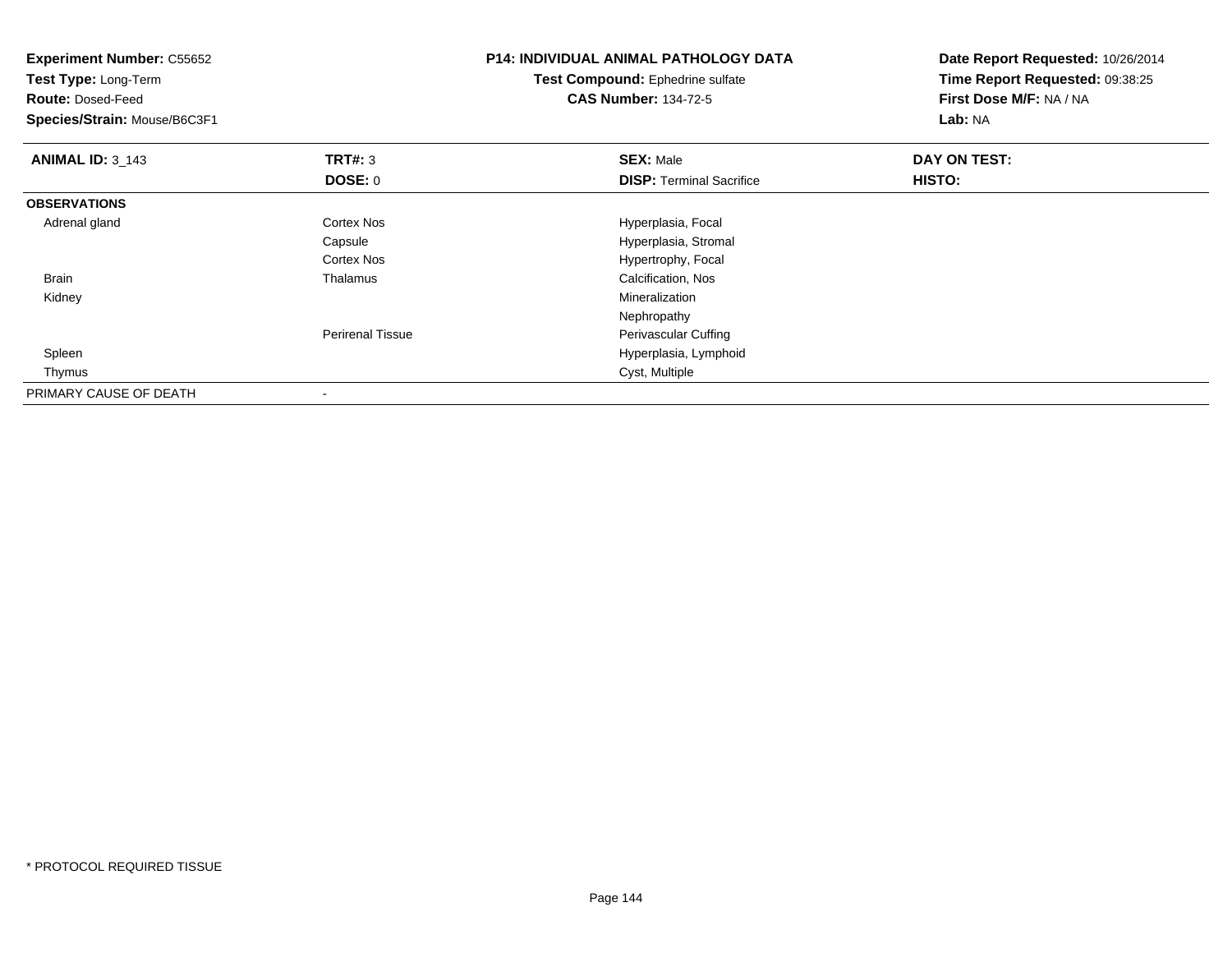| <b>Experiment Number: C55652</b><br>Test Type: Long-Term<br><b>Route: Dosed-Feed</b><br>Species/Strain: Mouse/B6C3F1 |                | <b>P14: INDIVIDUAL ANIMAL PATHOLOGY DATA</b><br>Test Compound: Ephedrine sulfate<br><b>CAS Number: 134-72-5</b> | Date Report Requested: 10/26/2014<br>Time Report Requested: 09:38:25<br>First Dose M/F: NA / NA<br>Lab: NA |  |
|----------------------------------------------------------------------------------------------------------------------|----------------|-----------------------------------------------------------------------------------------------------------------|------------------------------------------------------------------------------------------------------------|--|
| <b>ANIMAL ID: 3 144</b>                                                                                              | <b>TRT#: 3</b> | <b>SEX: Male</b>                                                                                                | DAY ON TEST:                                                                                               |  |
|                                                                                                                      | <b>DOSE: 0</b> | <b>DISP:</b> Moribund Sacrifice                                                                                 | HISTO:                                                                                                     |  |
| <b>OBSERVATIONS</b>                                                                                                  |                |                                                                                                                 |                                                                                                            |  |
| Adrenal gland                                                                                                        | Cortex Nos     | <b>Focal Cellular Change</b>                                                                                    |                                                                                                            |  |
| <b>Brain</b>                                                                                                         | Thalamus       | Calcification, Nos                                                                                              |                                                                                                            |  |
| Preputial gland                                                                                                      |                | Dilatation, Nos                                                                                                 |                                                                                                            |  |
| Salivary gland                                                                                                       |                | Perivascular Cuffing                                                                                            |                                                                                                            |  |
| Stomach                                                                                                              | Serosa         | Inflammation, Chronic Focal                                                                                     |                                                                                                            |  |
| Thymus                                                                                                               |                | Cyst, Multiple                                                                                                  |                                                                                                            |  |
| PRIMARY CAUSE OF DEATH                                                                                               |                |                                                                                                                 |                                                                                                            |  |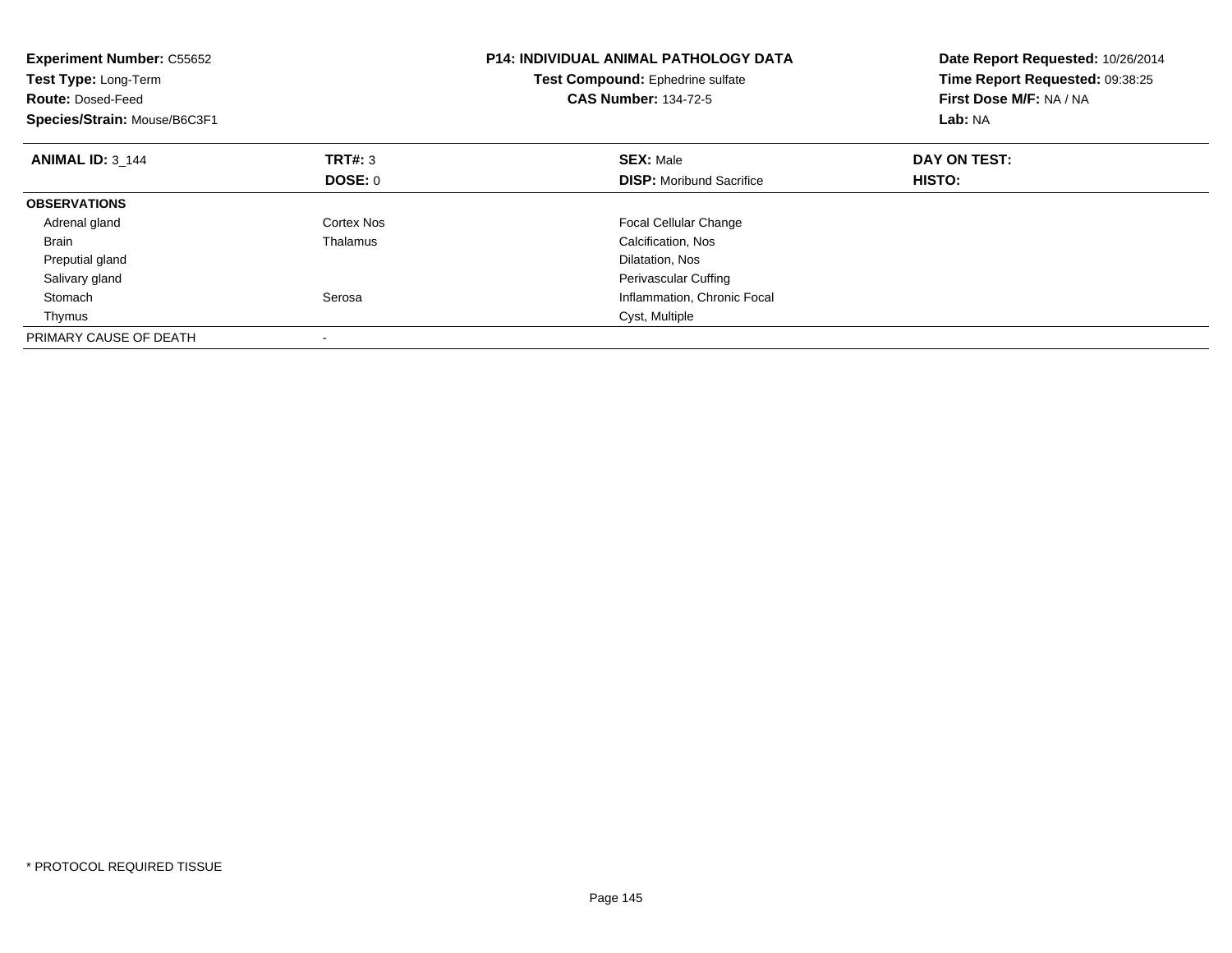**Experiment Number:** C55652

**Test Type:** Long-Term

**Route:** Dosed-Feed

**Species/Strain:** Mouse/B6C3F1

## **P14: INDIVIDUAL ANIMAL PATHOLOGY DATA**

**Test Compound:** Ephedrine sulfate**CAS Number:** 134-72-5

**Date Report Requested:** 10/26/2014**Time Report Requested:** 09:38:25**First Dose M/F:** NA / NA**Lab:** NA

| <b>ANIMAL ID: 3_145</b> | TRT#: 3           | <b>SEX: Male</b>                | DAY ON TEST: |  |
|-------------------------|-------------------|---------------------------------|--------------|--|
|                         | <b>DOSE: 0</b>    | <b>DISP: Terminal Sacrifice</b> | HISTO:       |  |
| <b>OBSERVATIONS</b>     |                   |                                 |              |  |
| Adrenal gland           | <b>Cortex Nos</b> | Focal Cellular Change           |              |  |
|                         | Capsule           | Hyperplasia, Stromal            |              |  |
| Brain                   | Thalamus          | Calcification, Nos              |              |  |
| Kidney                  |                   | Mineralization                  |              |  |
|                         |                   | Nephropathy                     |              |  |
| Liver                   | Centrilobular     | Degeneration, Nos               |              |  |
|                         |                   | Metamorphosis, Fatty            |              |  |
| Pancreas                | Islets            | Hyperplasia, Nos                |              |  |
| Preputial gland         |                   | Dilatation, Nos                 |              |  |
| Salivary gland          |                   | Perivascular Cuffing            |              |  |
| Spleen                  |                   | Lymphoma, Nos-Malignant         |              |  |
| Thymus                  |                   | Cyst, Nos                       |              |  |
| PRIMARY CAUSE OF DEATH  |                   |                                 |              |  |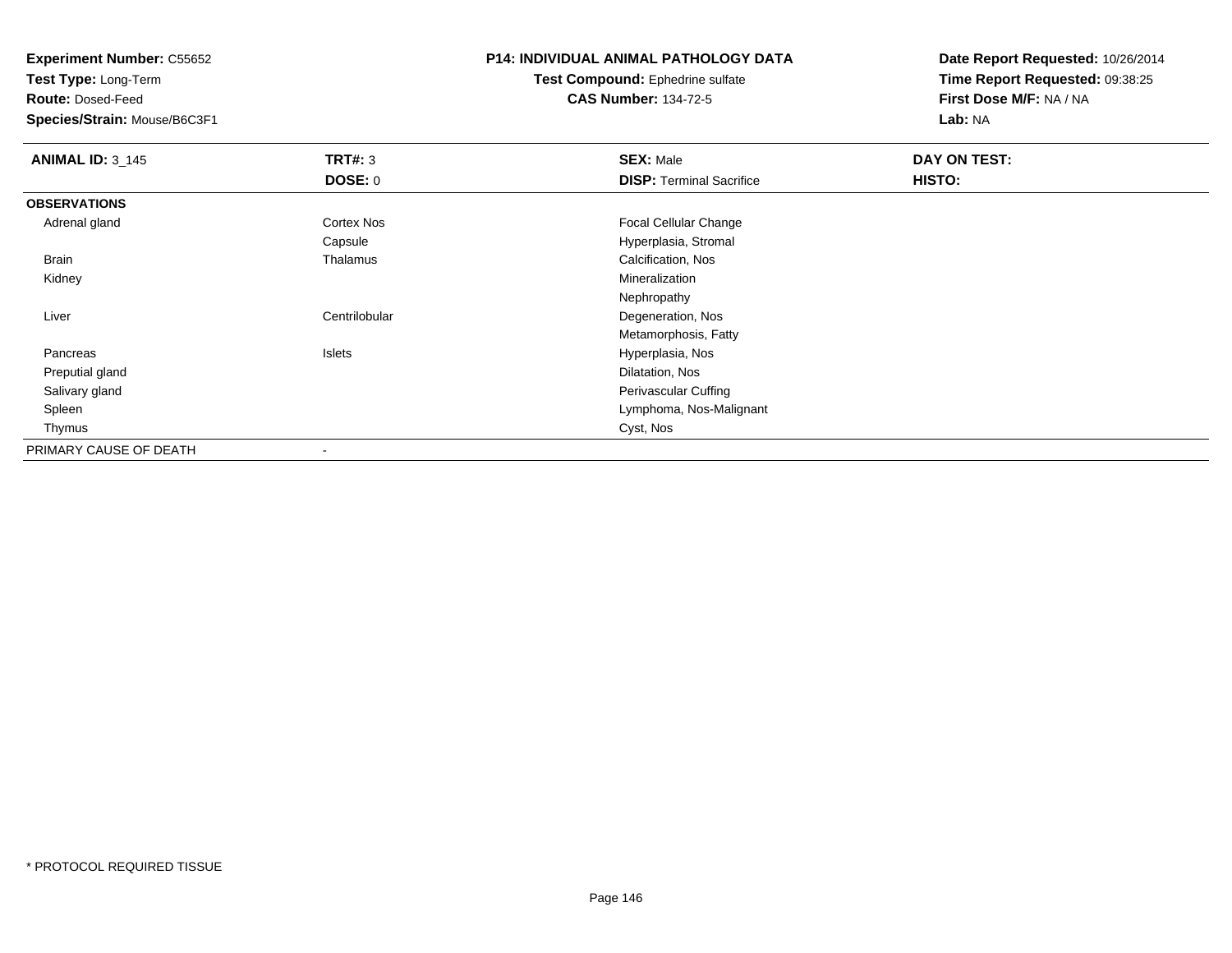| <b>Experiment Number: C55652</b><br>Test Type: Long-Term<br><b>Route: Dosed-Feed</b><br>Species/Strain: Mouse/B6C3F1 |                | <b>P14: INDIVIDUAL ANIMAL PATHOLOGY DATA</b><br>Test Compound: Ephedrine sulfate<br><b>CAS Number: 134-72-5</b> | Date Report Requested: 10/26/2014<br>Time Report Requested: 09:38:25<br>First Dose M/F: NA / NA<br>Lab: NA |  |
|----------------------------------------------------------------------------------------------------------------------|----------------|-----------------------------------------------------------------------------------------------------------------|------------------------------------------------------------------------------------------------------------|--|
| <b>ANIMAL ID: 3 146</b>                                                                                              | TRT#: 3        | <b>SEX: Male</b>                                                                                                | DAY ON TEST:                                                                                               |  |
|                                                                                                                      | <b>DOSE: 0</b> | <b>DISP:</b> Moribund Sacrifice                                                                                 | HISTO:                                                                                                     |  |
| <b>OBSERVATIONS</b>                                                                                                  |                |                                                                                                                 |                                                                                                            |  |
| <b>Brain</b>                                                                                                         | Thalamus       | Calcification, Nos                                                                                              |                                                                                                            |  |
| Kidney                                                                                                               |                | Nephropathy                                                                                                     |                                                                                                            |  |
|                                                                                                                      |                | Perivascular Cuffing                                                                                            |                                                                                                            |  |
| Liver                                                                                                                |                | Hepatocellular Carcinoma                                                                                        |                                                                                                            |  |
| Salivary gland                                                                                                       |                | Perivascular Cuffing                                                                                            |                                                                                                            |  |
| Spleen                                                                                                               |                | Hematopoiesis                                                                                                   |                                                                                                            |  |
| PRIMARY CAUSE OF DEATH                                                                                               |                |                                                                                                                 |                                                                                                            |  |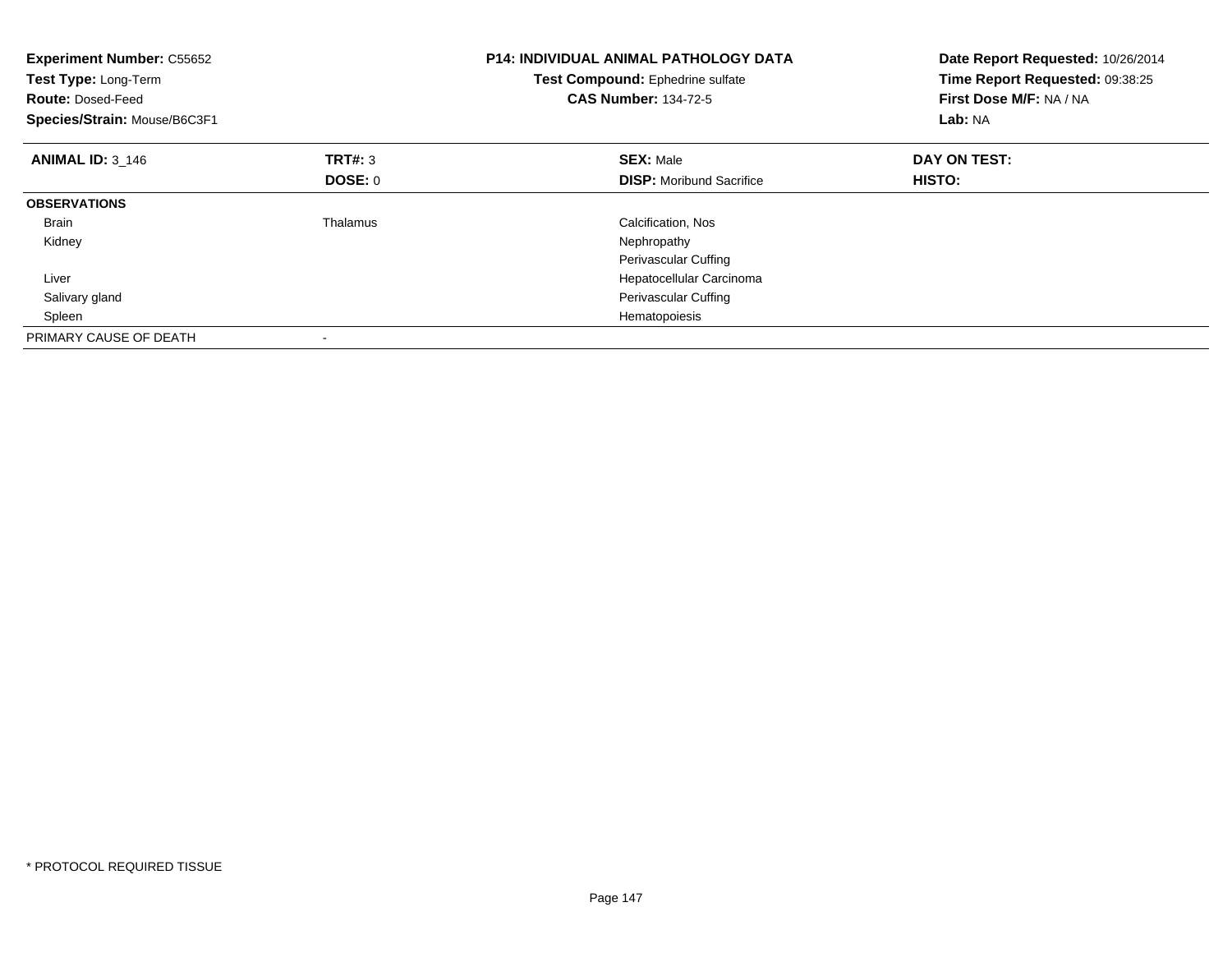**Experiment Number:** C55652

**Test Type:** Long-Term

**Route:** Dosed-Feed

**Species/Strain:** Mouse/B6C3F1

## **P14: INDIVIDUAL ANIMAL PATHOLOGY DATA**

**Test Compound:** Ephedrine sulfate**CAS Number:** 134-72-5

**Date Report Requested:** 10/26/2014**Time Report Requested:** 09:38:25**First Dose M/F:** NA / NA**Lab:** NA

| <b>ANIMAL ID: 3_147</b> | <b>TRT#: 3</b> | <b>SEX: Male</b>                | DAY ON TEST: |  |
|-------------------------|----------------|---------------------------------|--------------|--|
|                         | <b>DOSE: 0</b> | <b>DISP: Terminal Sacrifice</b> | HISTO:       |  |
| <b>OBSERVATIONS</b>     |                |                                 |              |  |
| Adrenal gland           | Cortex Nos     | Focal Cellular Change           |              |  |
|                         | Capsule        | Hyperplasia, Stromal            |              |  |
| Brain                   | Thalamus       | Calcification, Nos              |              |  |
| Kidney                  |                | Metaplasia, Osseous             |              |  |
|                         |                | Nephropathy                     |              |  |
| Liver                   |                | Focal Cellular Change           |              |  |
| Lung                    |                | Perivascular Cuffing            |              |  |
| Pancreas                | Islets         | Hyperplasia, Nos                |              |  |
| Preputial gland         |                | Dilatation, Nos                 |              |  |
|                         |                | Inflammation, Acute/Chronic     |              |  |
| Prostate                |                | Perivascular Cuffing            |              |  |
| Salivary gland          |                | Perivascular Cuffing            |              |  |
| Spleen                  |                | Hyperplasia, Lymphoid           |              |  |
|                         |                | Lymphoma, Nos-Malignant         |              |  |
| PRIMARY CAUSE OF DEATH  | -              |                                 |              |  |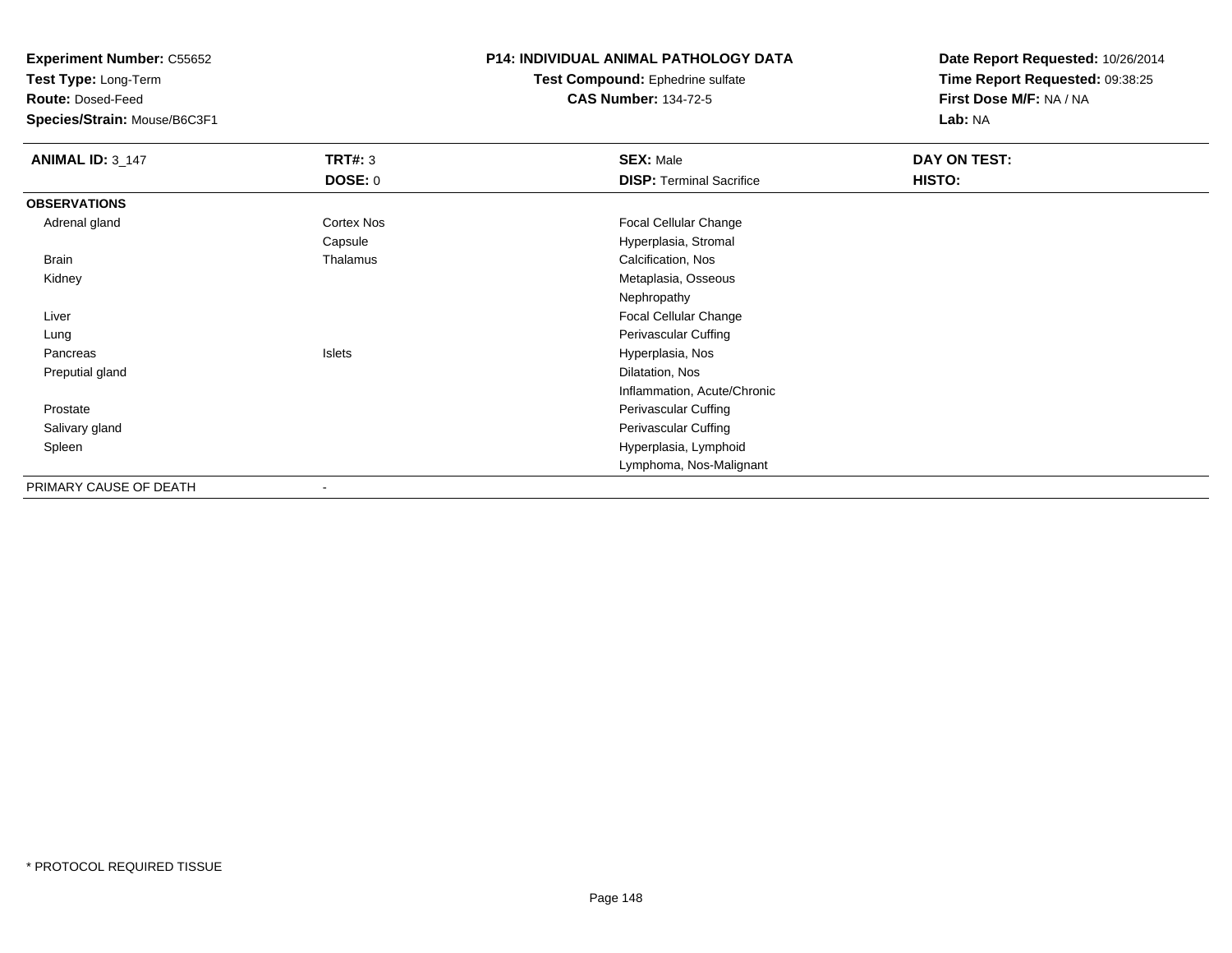**Experiment Number:** C55652

**Test Type:** Long-Term

**Route:** Dosed-Feed

**Species/Strain:** Mouse/B6C3F1

## **P14: INDIVIDUAL ANIMAL PATHOLOGY DATA**

**Test Compound:** Ephedrine sulfate**CAS Number:** 134-72-5

**Date Report Requested:** 10/26/2014**Time Report Requested:** 09:38:25**First Dose M/F:** NA / NA**Lab:** NA

| <b>ANIMAL ID: 3_148</b> | TRT#: 3                   | <b>SEX: Male</b>                | DAY ON TEST: |  |
|-------------------------|---------------------------|---------------------------------|--------------|--|
|                         | DOSE: 0                   | <b>DISP: Terminal Sacrifice</b> | HISTO:       |  |
| <b>OBSERVATIONS</b>     |                           |                                 |              |  |
| Adrenal gland           |                           | Cortical Adenoma                |              |  |
|                         | Cortex Nos                | <b>Focal Cellular Change</b>    |              |  |
| Brain                   | Thalamus                  | Mineralization                  |              |  |
| Kidney                  |                           | Nephropathy                     |              |  |
| Lung                    |                           | Alveolar/Bronchiolar Carcinoma  |              |  |
| Pituitary gland         | <b>Anterior Pituitary</b> | Adenoma, Nos                    |              |  |
| Preputial gland         |                           | Dilatation, Nos                 |              |  |
| Spleen                  |                           | Hyperplasia, Lymphoid           |              |  |
| Thymus                  |                           | Cyst, Multiple                  |              |  |
| Thyroid                 |                           | Cyst, Follicular Nos            |              |  |
| Unspecified             | Multiple Organs Nos       | Lymphoma, Nos-Malignant         |              |  |
| PRIMARY CAUSE OF DEATH  |                           |                                 |              |  |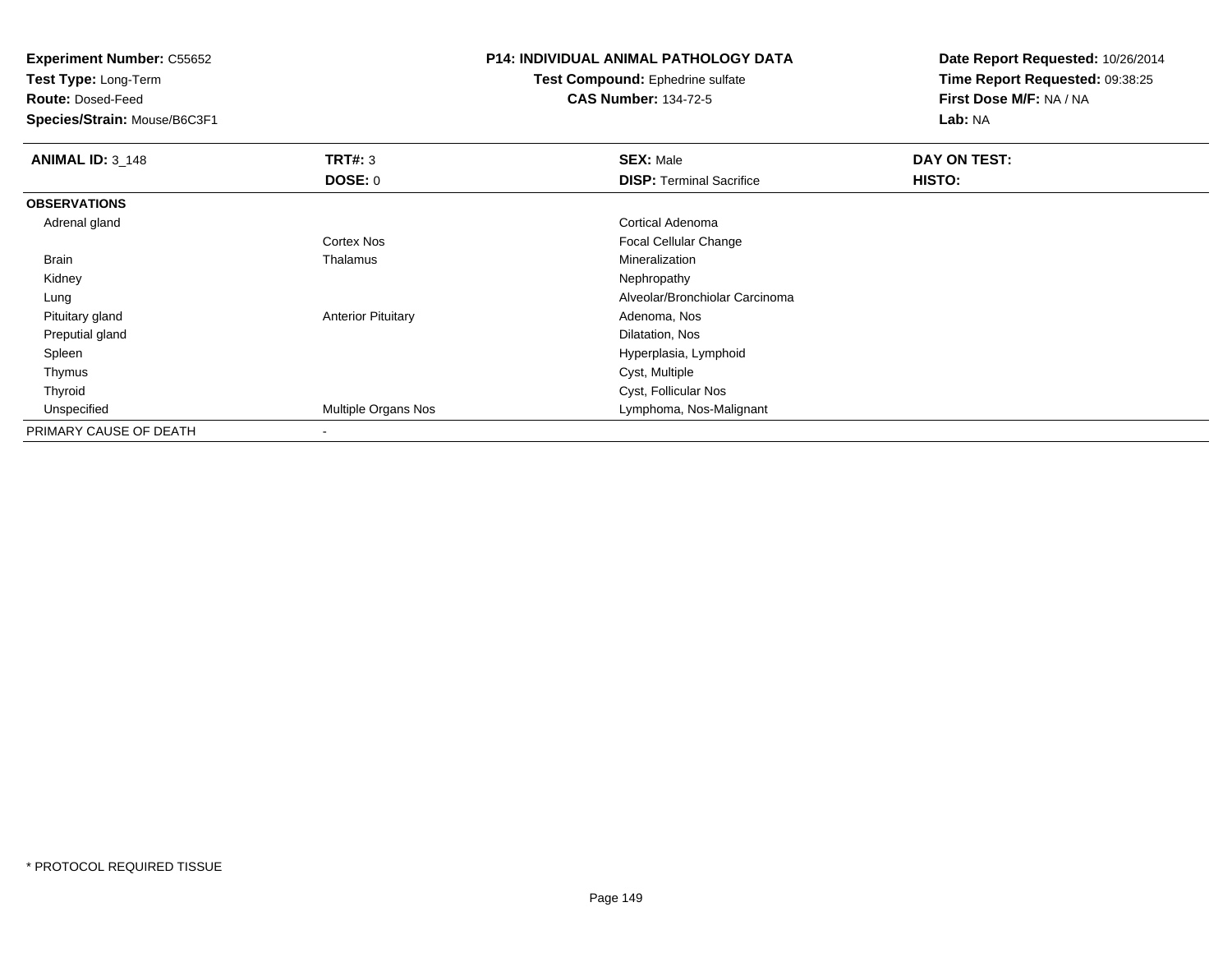| <b>Experiment Number: C55652</b><br>Test Type: Long-Term<br><b>Route: Dosed-Feed</b><br>Species/Strain: Mouse/B6C3F1 |                | <b>P14: INDIVIDUAL ANIMAL PATHOLOGY DATA</b><br>Test Compound: Ephedrine sulfate<br><b>CAS Number: 134-72-5</b> | Date Report Requested: 10/26/2014<br>Time Report Requested: 09:38:25<br>First Dose M/F: NA / NA<br>Lab: NA |  |
|----------------------------------------------------------------------------------------------------------------------|----------------|-----------------------------------------------------------------------------------------------------------------|------------------------------------------------------------------------------------------------------------|--|
| <b>ANIMAL ID: 3 149</b>                                                                                              | <b>TRT#: 3</b> | <b>SEX: Male</b>                                                                                                | DAY ON TEST:                                                                                               |  |
|                                                                                                                      | <b>DOSE: 0</b> | <b>DISP:</b> Terminal Sacrifice                                                                                 | HISTO:                                                                                                     |  |
| <b>OBSERVATIONS</b>                                                                                                  |                |                                                                                                                 |                                                                                                            |  |
| Adrenal gland                                                                                                        | Cortex Nos     | Focal Cellular Change                                                                                           |                                                                                                            |  |
|                                                                                                                      | Capsule        | Hyperplasia, Stromal                                                                                            |                                                                                                            |  |
| <b>Brain</b>                                                                                                         | Thalamus       | Calcification, Nos                                                                                              |                                                                                                            |  |
| Intestine Small                                                                                                      | <b>Ileum</b>   | Carcinoma, Nos                                                                                                  |                                                                                                            |  |
| Kidney                                                                                                               |                | Nephropathy                                                                                                     |                                                                                                            |  |
| Spleen                                                                                                               |                | Hematopoiesis                                                                                                   |                                                                                                            |  |
| Urinary bladder                                                                                                      |                | Perivascular Cuffing                                                                                            |                                                                                                            |  |
| PRIMARY CAUSE OF DEATH                                                                                               |                |                                                                                                                 |                                                                                                            |  |